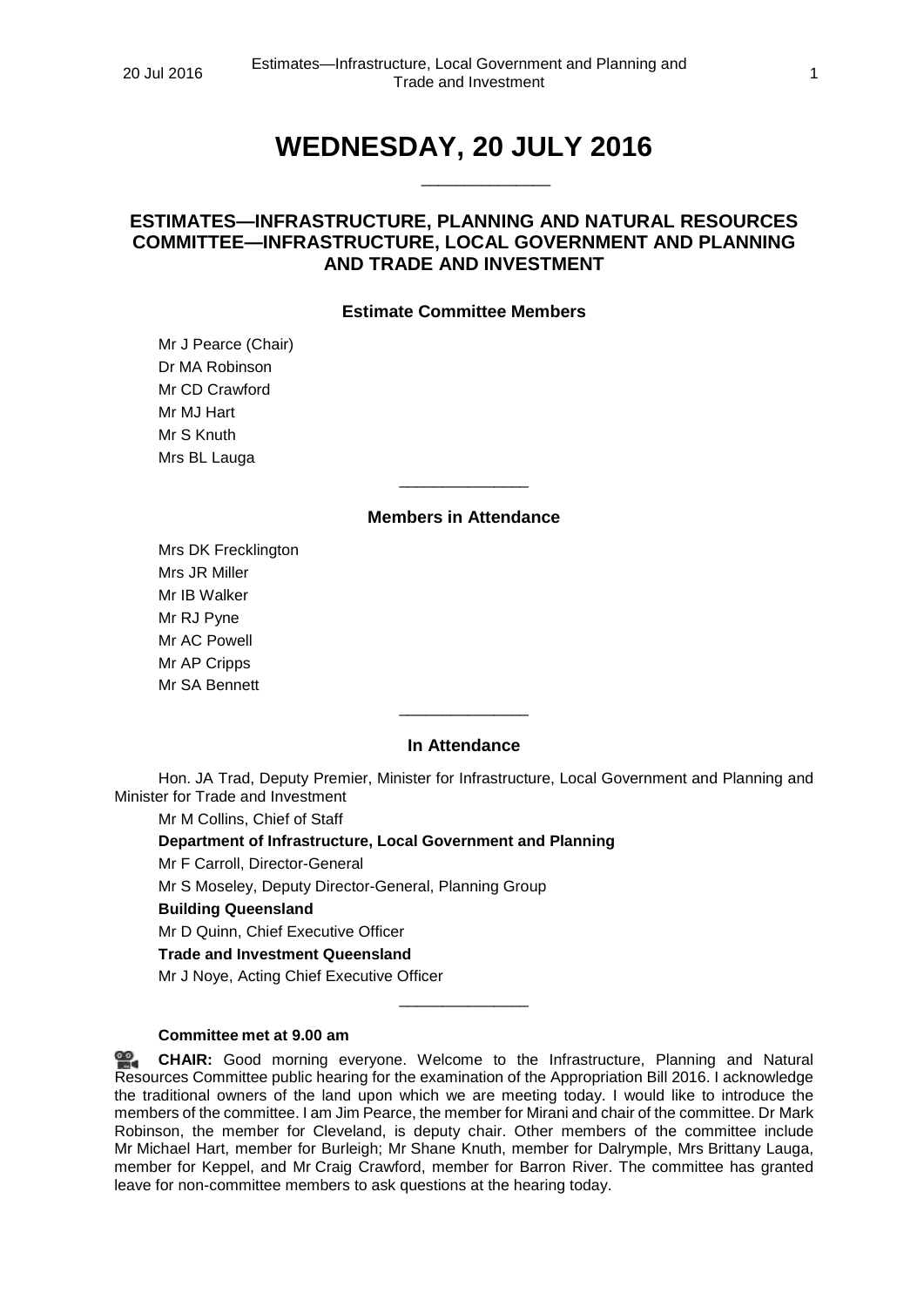Today the committee will consider the Appropriation Bill 2016 and the estimates for the committee's areas of responsibility. We will examine the estimates for Infrastructure, Local Government and Planning, and Trade and Investment; State Development, and Natural Resources and Mines; and Housing and Public Works.

I remind everyone present that any person may be excluded from the proceedings at my discretion as chair or by order of the committee. The committee has authorised for its hearing to be broadcast live, televised and photographed. Copies of the committee's conditions for broadcast of proceedings are available from the secretariat. I ask that mobile phones or other electronic devices be turned off or switched to silent mode.

On behalf of the committee I welcome the Deputy Premier, departmental officers and members of the public to the hearing. I ask that departmental officers identify themselves when they speak and speak directly into the microphone. I now declare the proposed expenditure for the portfolios of the Deputy Premier, Minister for Infrastructure, Local Government and Planning and Minister for Trade and Investment open for examination. The question before the committee is—

That the proposed expenditure be agreed to.

Deputy Premier, you may wish to make an opening statement. No more than five minutes, please.

**Ms TRAD:** Thank you. I wish a good morning to your good self, all the committee members and of course the committee secretariat, all of whom I know have been working very hard to bring today's proceedings to us.

As Minister for Infrastructure, Local Government and Planning and Minister for Trade and Investment, I am acutely aware that my portfolio plays a central role in delivering on the Palaszczuk government's plan to grow and diversify our state's economy to support jobs right across Queensland now and into the future. My agencies are focused on building on three key cornerstones of the government's economic plan: infrastructure, investment and innovation. Nowhere in this portfolio is this commitment clearer than in our ambitious infrastructure reform agenda, spearheaded by the landmark State Infrastructure Plan, which I handed down in March this year.

The Palaszczuk government's Infrastructure Plan is guiding the rollout of Queensland's \$10.7 billion capital program, supporting more than 31,000 jobs throughout Queensland, with around 46 per cent of this being invested in our regional areas. Over the next four years we will invest more than \$40 billion in new infrastructure. To supercharge our plan we have also established the \$2 billion State Infrastructure Fund to deliver the next phase of priority infrastructure needs, informed by the independent advice of Building Queensland. Through this fund we are already fast-tracking \$300 million of transport projects to unlock economic activity across the state, \$180 million in economic and social projects for regional and rural Queensland, and \$20 million to progress business cases for other infrastructure priorities.

To bring rigour to infrastructure decision-making, we have established Building Queensland as our independent infrastructure adviser. Building Queensland's inaugural infrastructure pipeline report was released last month. It reaffirmed that Cross River Rail is the state's No. 1 infrastructure priority, vital not only for future network capacity but also to boost economic opportunity, productivity and job creation in the South-East Queensland region. This is why our government has provided an in-principle commitment of \$800 million to this project from the State Infrastructure Fund. This is the biggest funding commitment to Cross River Rail by any government in its history.

Major reform for the benefit of all Queenslanders is also happening in planning, through changes to both the state's planning legislation and system. The new Planning Act will ensure Queensland has the best planning and development assessment system in Australia, providing enhanced and more transparent decision-making that better balances the needs of the community, the environment and our economy.

In local government, we are ensuring councillors and mayors will be more transparent and accountable to their community. Today I am pleased to announce that the government will implement major changes to the transparency and accountability of local government as a result of the CCC's report titled *Transparency and accountability in local government*, released late last year.

We also are continuing to drive jobs through the Queensland government's global agency Trade and Investment Queensland, with a particular focus on growing our international education and training sector. This budget invests \$25.3 million over five years to roll out a government-wide strategy to grow this industry, which we expect could annually generate up to \$7.5 billion in export income and create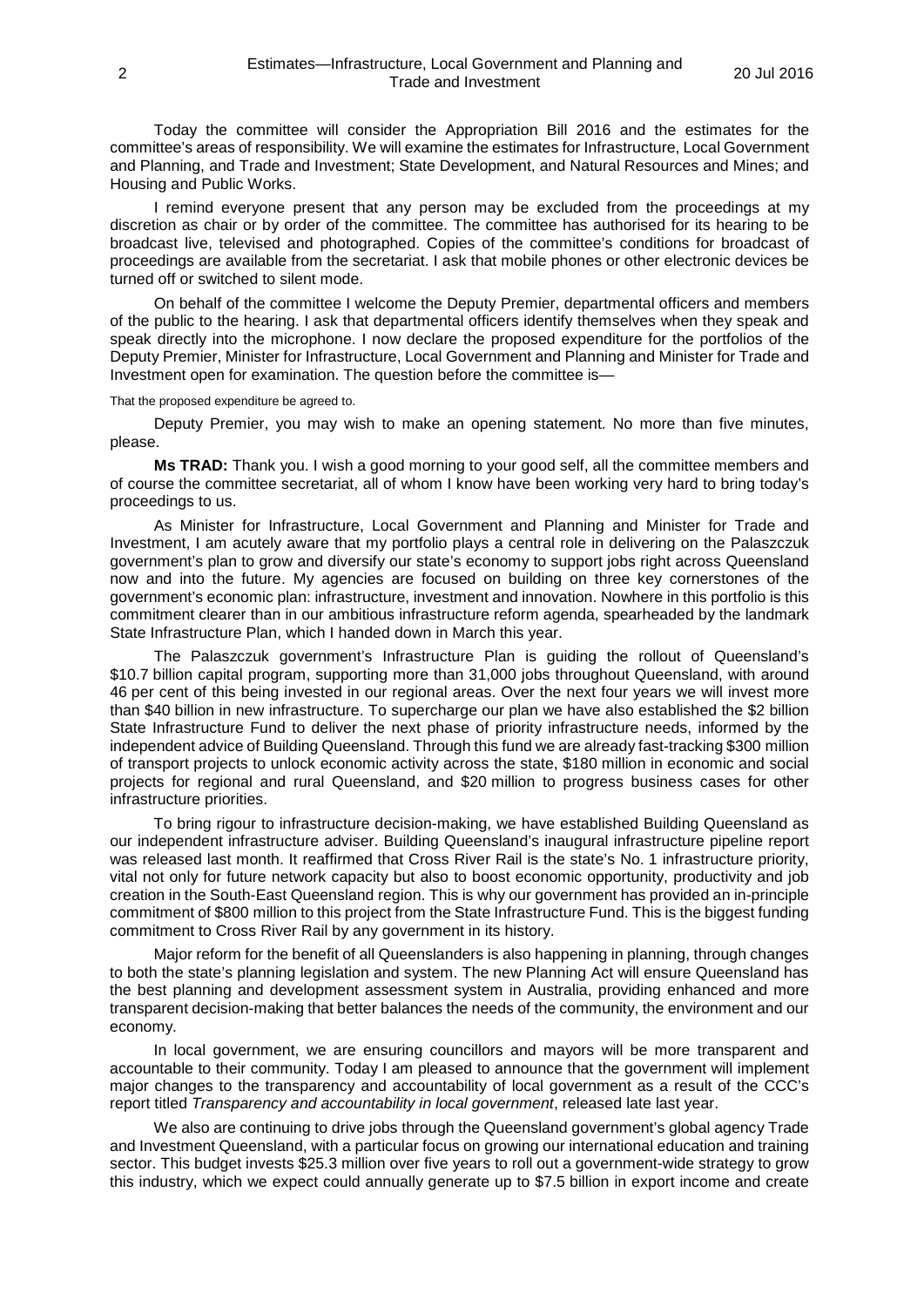an additional 6,800 jobs for our state by 2026. We are also establishing two new trade offices—in Chengdu in western China as well as Singapore—to help continue to drive new trade related jobs in Queensland.

This budget charts a strong course for jobs and our economy. I am proud of what we have achieved in the past year and look forward to continuing to deliver for Queenslanders through the 2016-17 state budget.

**CHAIR:** Thank you, Deputy Premier. I should also say that Jo-Ann Miller, the member for Bundamba, will be sitting at the table today, as will Deb Frecklington, member for Nanango; Ian Walker, member for Mansfield; Rob Pyne, member for Cairns; and Andrew Powell, member for Glass House.

**Mrs FRECKLINGTON:** Good morning to the Deputy Premier and to the departmental officers here today. My first question is to the CEO of Building Queensland. Does the financial and affordability analysis of the Cross River Rail business case include the cost of new trains?

**Mr Quinn:** The independent rigorous assessment undertaken by Building Queensland captures all the costs and benefits associated with that project.

**Mrs FRECKLINGTON:** I table page 31 of the executive summary. I have 10 copies.

**CHAIR:** Could you reference the SDS?

**Mrs FRECKLINGTON:** I am referring to paragraph 3 on page 33 of the SDS. It clearly outlines the statutory body for Building Queensland.

**Ms TRAD:** Can I ask that we receive a copy of the document that has just been tabled. It is a cabinet-in-confidence document.

**Mrs FRECKLINGTON:** I note that page 31 of the executive summary of the Cross River Rail business case shows that nearly \$5.4 billion, of the cost of new trains, has been excluded from the financial and affordability analysis. How can Building Queensland exclude the cost of new trains from the Cross River Rail business case, or is it the case that the Deputy Premier asked for a tunnel without trains?

**Mr Quinn:** The independent rigorous assessment Building Queensland did of the business case identified a capital cost of the project of \$5.4 billion. The operating costs associated and all other costs were also factored into the economic analysis.

**Mrs FRECKLINGTON:** The figures quoted by the Deputy Premier are not in the financial business analysis for the ongoing cost of future trains that would be required for the Cross River Rail project?

**Mr Quinn:** There are two aspects to the business case: the economic analysis, which is done for the purposes of making an economic decision; and a financial analysis, for the purposes of making a decision in relation to funding of the project.

**Mrs FRECKLINGTON:** Was it the case that the Deputy Premier instructed you to do a business case without the funding of new trains?

**Mr Quinn:** There was no instruction received from the Deputy Premier.

**Mrs FRECKLINGTON:** Deputy Premier, did you instruct Building Queensland to develop a business case for a tunnel without trains?

**Ms TRAD:** I thank the member for Nanango for the question. I think there are a couple of issues that arise from this particular question and from this line of questioning. First, as the CEO of Building Queensland articulated, the business case did look at both capital costs and operating costs. The capital expenditure touted by the former government, the Newman-Nicholls government, for the Bus and Train tunnel was approximately \$5 billion. That reflects the fact that operating costs were not included in that assessment. Similarly, Building Queensland is not given instructions on how to develop business cases for major infrastructure projects.

We committed to the people of Queensland that we would introduce a high degree of rigour and independence around the assessment of major infrastructure projects in this state. Building Queensland has done a significant amount of work to put this out in the public domain. I refer the member for Nanango to the Building Queensland website, which does include the business case development framework. That clearly articulates the way in which Building Queensland and all other government agencies will go about developing detailed analysis and business cases around major infrastructure projects. To recap, first, we are talking about capital expenditure for a major infrastructure project. That approximately \$5 billion—although who would know, because there was no business case, there was no cost-benefit analysis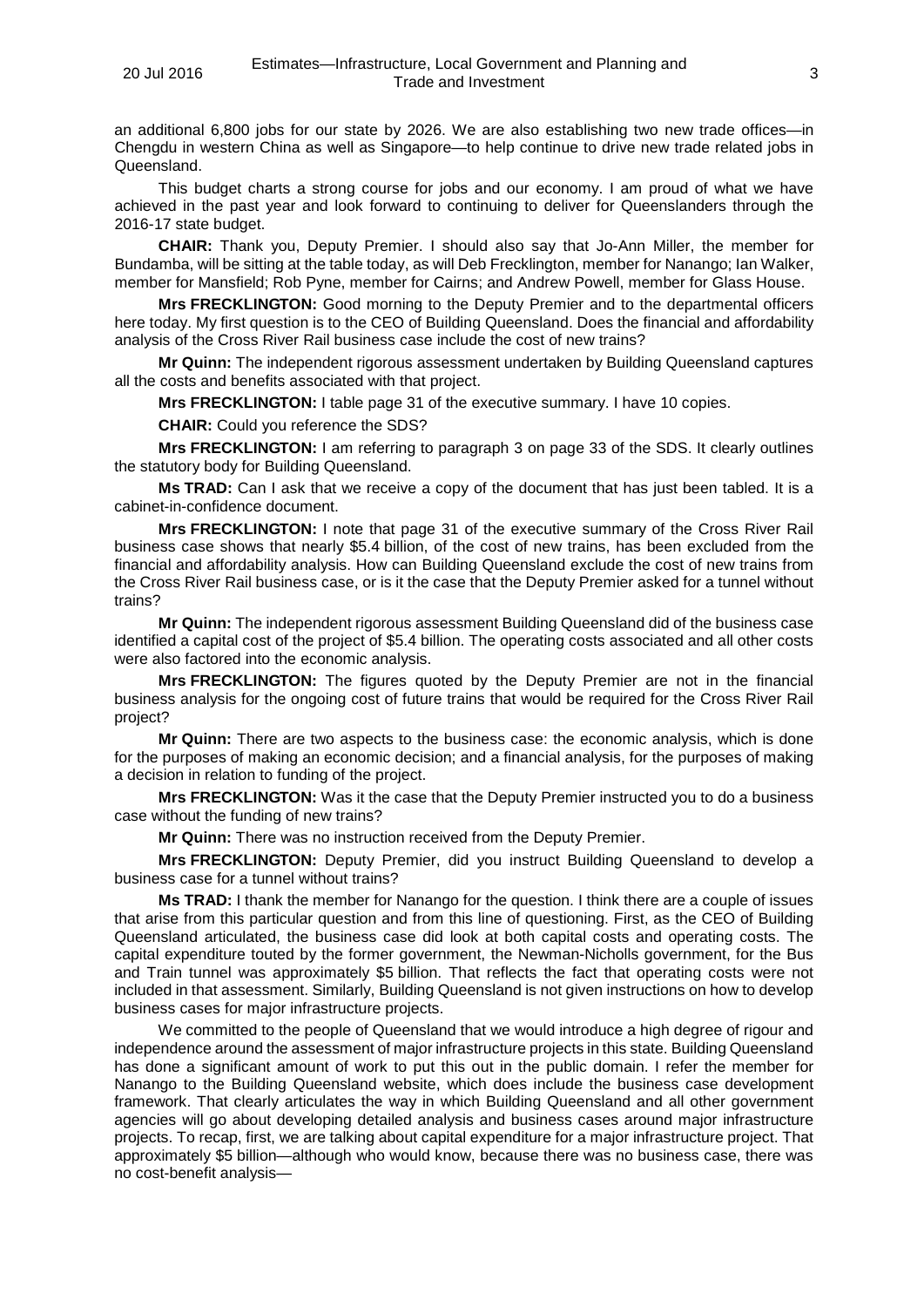**Mrs FRECKLINGTON:** We haven't seen your business case, either.

**Ms TRAD:** Well, apparently you have because you tabled a document from the business case. I think—

**Mrs FRECKLINGTON:** From the executive summary. You will note that it says 'Executive summary'.

**Ms TRAD:** I think that is a particular issue of concern. Chair, I bring to your attention that it is a cabinet-in-confidence document. I think it is incumbent on the member to articulate how she did come to be in possession of this. We are talking about capital expenditure for an infrastructure project. There is a cost around operating costs but, clearly, when the LNP put out the Bus and Train tunnel they did not include operating costs. As I said, in terms of developing business cases, I refer the honourable member and everyone from the LNP opposition to the Building Queensland website, which has incredibly detailed frameworks around developing business cases and a whole range of other issues including preliminary assessment.

**Mrs FRECKLINGTON:** It is around five pages, Deputy Premier.

**Dr ROBINSON:** And no trains.

**Ms TRAD:** I think it is really important—

**Mr HART:** And no transparency.

**Ms TRAD**:—that I refer those members opposite to that.

**Mr WALKER:** Mr Chair?

**Dr ROBINSON:** Point of order.

**CHAIR:** Hang on a minute. To start with, I am not really happy about the number of interjections that are happening simply because—

**Mrs FRECKLINGTON:** It is possibly because she is not answering the question.

**Dr ROBINSON:** She is avoiding the question.

**CHAIR:** Are you challenging me?

**Mrs FRECKLINGTON:** No, Mr Chair.

**Dr ROBINSON:** There is a point of order, Mr Chair.

**CHAIR:** I will come to that.

**Mr WALKER:** My point was a follow-up from the point the Deputy Premier just made. She seems to be regarding the rolling stock as not part of the capital cost, as though it is an ongoing cost. In fact, if the trains are not included in the cost it leaves a huge hole that the taxpayers of Queensland have to fill that is not, in fact, dealt with by this business case. Isn't it as simple as that?

**Ms TRAD:** Mr Chair, if I can address that question, because I do understand that in terms of additional rolling stock, particularly for the Cross River Rail project, if we look at that issue, and those opposite have brought up this issue, then I think that we should look at the New Generation Rollingstock that has been provided, that has been ordered by the previous government, and which will come online. The previous government also developed the Bus and Train Tunnel.

**Mrs FRECKLINGTON:** We are actually talking about your project, Deputy Premier.

**Ms TRAD:** This was a significantly flawed project, and the BaTT's complexity and an untested tunnel design—

**Mrs FRECKLINGTON:** Deputy Premier, if you don't know about your own project—

**Ms TRAD:** Mr Chair, if I could just draw a comparison between the fact that those opposite want to prosecute a line of questioning—

**Mrs FRECKLINGTON:** So you don't need new trains for Cross River Rail?

**CHAIR:** I ask you to cease interjecting. The minister has the right to respond to a question in the way that she wishes to without interjections. If you want to keep interjecting and drawing it out and using up your own time I am happy to go along with it, but I would rather get on with the job that we are here to do.

**Mrs FRECKLINGTON:** With the greatest respect, Mr Chair, if the Deputy Premier could answer the question in relation to Cross River Rail which is now, it seems, a project without trains.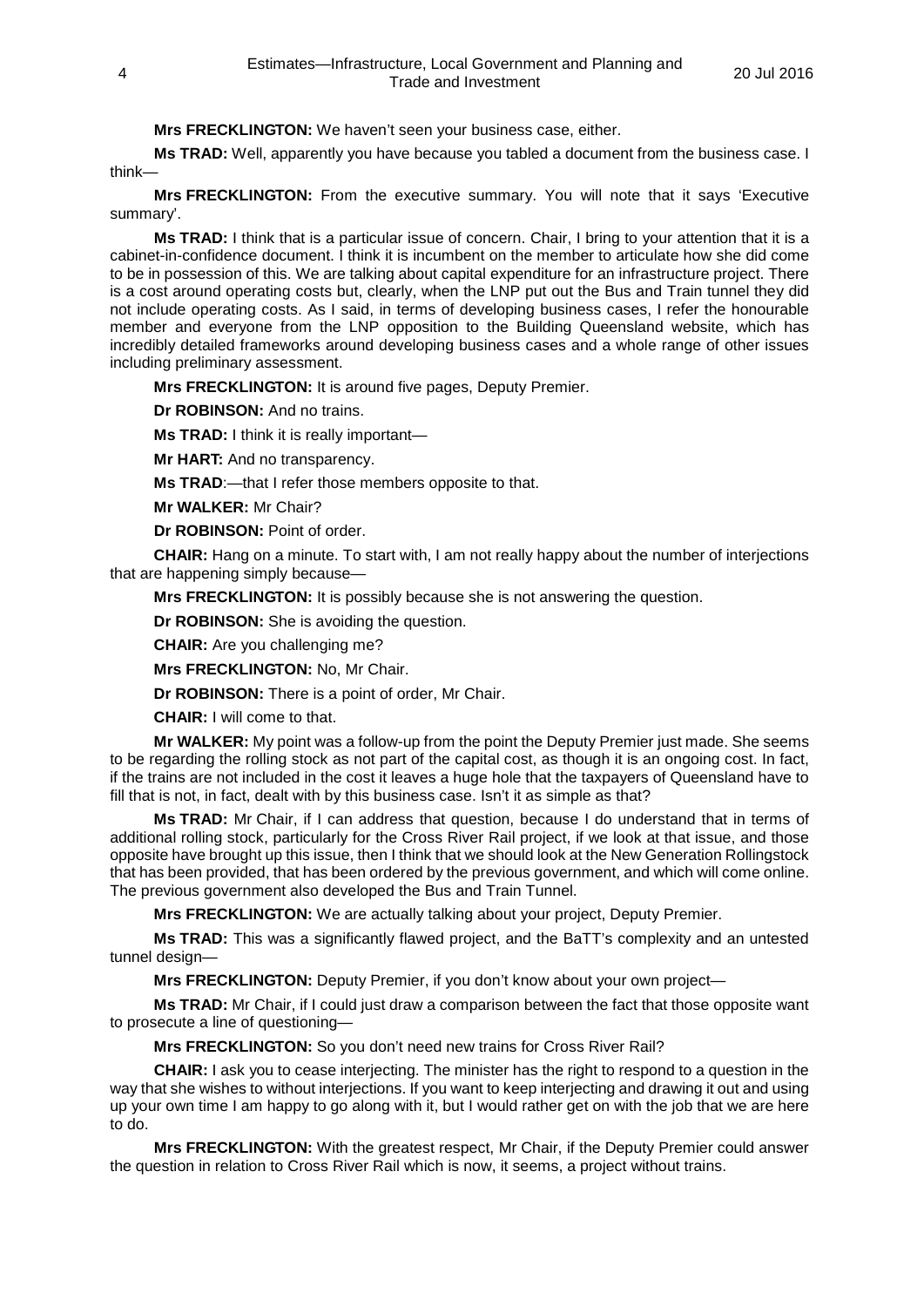**CHAIR:** I will remind you that the Deputy Premier has the right to answer the question in the best way that she thinks it should be answered.

**Ms TRAD:** Thank you, Mr Chair. What I will say is that the Cross River Rail design and the underground stations have been designed to accommodate nine-car trains and that is an important issue when we are confronting the fact that we are going to be reaching capacity constraints in the not-too-distant future and one of the best solutions to dealing with capacity constraints is to make good use of the infrastructure that we have.

**Mr HART:** Trains aren't capital items, are they?

**Ms TRAD:** I will remind those opposite that in terms of construction and in terms of operation, we are talking about quite a number of years. So in terms of ordering rolling stock I think it is quite clear that we have significant time in which to make that determination and to put in that order. But I will say for the benefit of those opposite that, in terms of the Bus and Train Tunnel design, this was a significantly flawed project and I will say that the tunnel design—

**Mrs FRECKLINGTON:** Again, we are talking about your project.

**Dr ROBINSON:** Point of order.

**Mrs FRECKLINGTON:** You are embarrassed about your own so you have to talk about ours.

**CHAIR:** Order! We have a point of order.

**Dr ROBINSON:** My point of order is on relevance. The Deputy Premier is not answering the question that she has been asked. She is delving into other things and not addressing the Deputy Leader of the Opposition's question.

**CHAIR:** From what I am hearing she is responding to the question from the very beginning. If you are going to keep interrupting and not let her finish we will be here all day.

**Ms TRAD:** Mr Chair, thank you very much for your assistance. We are talking about Cross River Rail and there are a number of elements to Cross River Rail. There is the business case, obviously, which those people—

**Mrs FRECKLINGTON:** Trains?

**Ms TRAD:** If we want to talk about trains then let us talk about the fact that the bus and train stations were too small, at 170 metres long, to accommodate nine-car trains which offer 50 per cent capacity.

**Mrs FRECKLINGTON:** Relevance, Mr Chair.

**CHAIR:** It is relevant if you interject putting a point up like trains and the Deputy Premier has a right to respond to it. Do not bring it into the conversation. Let her answer the question.

**Mr HART:** Point of order, Mr Chair. Are we running a protection racket here, Mr Chair?

**CHAIR:** I thought somebody would say it, but I do not run a protection racket for anybody. Deputy Premier, I will ask you to try to bring it back to the question.

**Ms TRAD:** I will, and unfortunately I think that these interjections are about avoiding a really embarrassing fact and that is that the rolling stock that has already been ordered will provide capacity on Cross River Rail. So this is rolling stock ordered in the last term of government that will have capacity to run on the new Cross River Rail. So here we have additional rolling stock, I think 72 trains, 75 trains, but let me confirm, for the benefit of the committee, that that will be able to run on the Cross River Rail line. The problem in terms of the BaT tunnel is because it was two tunnels on top of each other the gradient was so steep that there is a very serious technical question as to whether the New Generation Rollingstock could have actually run on the Bus and Train tunnel because the gradient was so steep.

**Mr HART:** Where in the budget is the BaT tunnel?

**Ms TRAD:** Those opposite cannot talk about ordering infrastructure, ordering rolling stock or designing infrastructure because they have got a very chequered history.

**CHAIR:** We will move on to the next question.

**Mrs FRECKLINGTON:** My next question is to the CEO of Building Queensland as well. Does the European Train Control System project delay the need for Cross River Rail?

**Mr Quinn:** The theoretical capacity of the network in Queensland will reach capacity in 2021. The European Train Control System is a requirement within the Cross River Rail tunnel, but theoretical capacity on the network will be reached in 2021.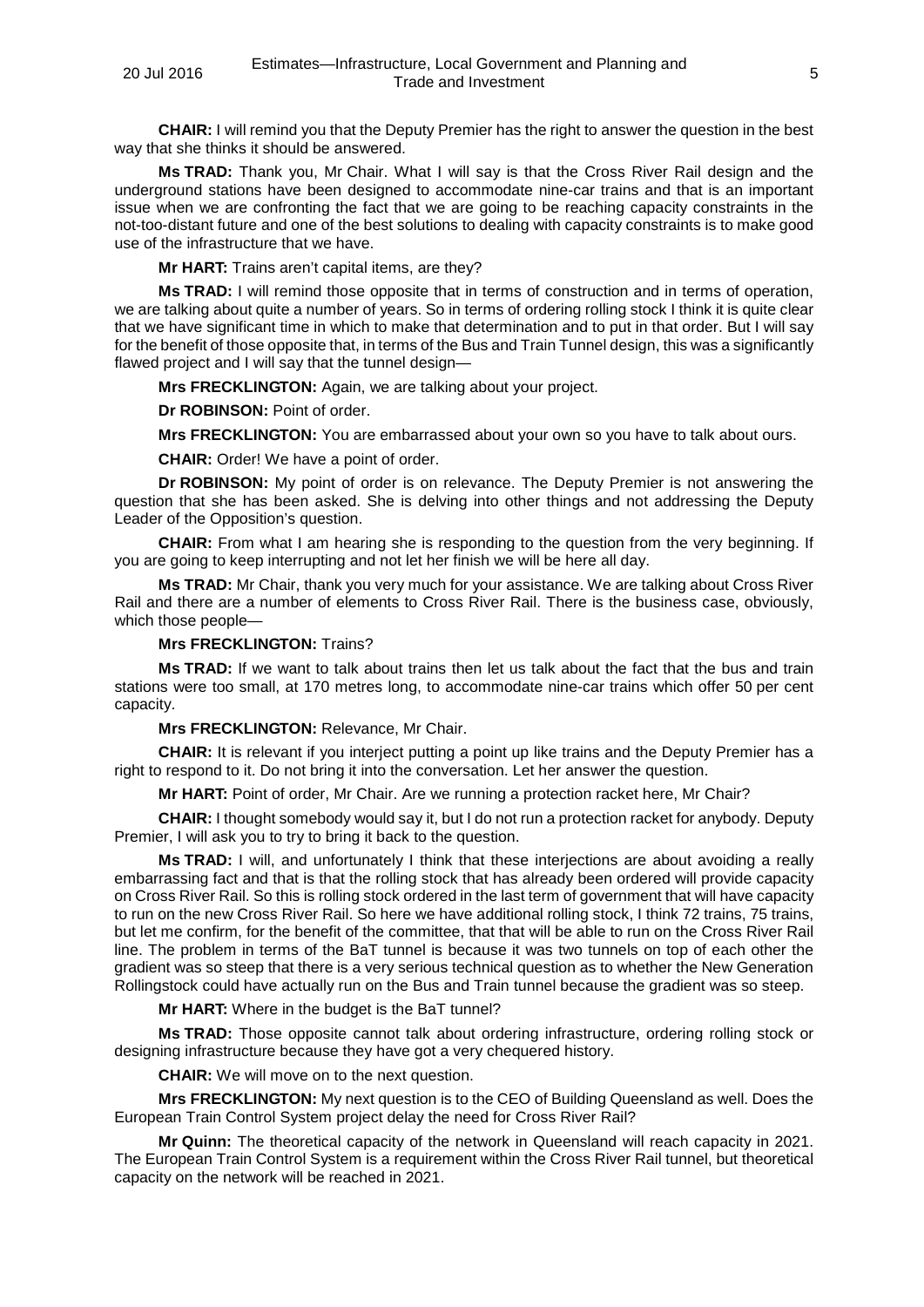**Ms TRAD:** If I could just add to that, because I do think—

**Mrs FRECKLINGTON:** My question was actually answered. We have been given a certain amount of time to ask questions.

**Ms TRAD:** I do think it is important to understand that the ETCS is required for Cross River Rail. The ETCS will only provide us capacity to about 2023, 2026.

**Mrs FRECKLINGTON:** If I can then ask, and continue with my questions—

**Ms TRAD:** And it will not provide additional capacity for the south side, south of the river, and that is an important issue. The only solution to the capacity constraints for the South-East Queensland rail network—

**Mrs FRECKLINGTON:** My question was actually to the CEO of Building Queensland.

**Ms TRAD:**—is, in fact, Cross River Rail.

**CHAIR:** Did you want to ask the Deputy Premier a question?

**Mrs FRECKLINGTON:** No, I would like to ask a follow-up question to the CEO of Building Queensland. I refer to the cost-benefit analysis for the European Train Control System and I ask: is the cost-benefit ratio of 2.9 based on a P90 cost estimate or a P50 cost estimate?

**Mr Quinn:** The 2.9 benefit cost ratio on ETCS is based upon a P90 cost estimate.

**Ms TRAD:** If I can just add—

**Mrs FRECKLINGTON:** No, Deputy Premier.

**Mr WALKER:** Give him a go.

**Ms TRAD:** I am happy to say that the P90 is because—

**CHAIR:** Deputy Premier, can I just say that the question has been directed to the CEO and he has a right to answer the question. Do you have any follow-ups to it at all?

**Mrs FRECKLINGTON:** I just wanted to clarify, to the CEO of Building Queensland again, with the European Train Control System that has been budgeted for in this year's budget, you are suggesting that that would push out the need for Cross River Rail in your previous answer?

**Mr Quinn:** What I indicated in my previous answer was the theoretical capacity of the network is reached in 2021. The ETCS solution of the inner city network does not provide any support for the southern areas of population growth. The ETCS, however, will be required within the Cross River Rail tunnel itself.

**Mrs FRECKLINGTON:** Just so I am really clear, Mr Quinn, the cost of the new trains is not allocated in the financial analysis in the business case for Cross River Rail? The business case is a business case for a tunnel without trains based on the figures that the Deputy Premier has been talking about—the cost of Cross River Rail, on her figures, of \$5.4 billion.

**Ms TRAD:** Thanks, Mr Chair. 75 six-car trains have already been ordered by the former government.

**Mr WALKER:** Give the chief executive a go.

**Ms TRAD:** I think the question has been answered.

**Mrs FRECKLINGTON:** This is your officer, Deputy Premier. You might like to let him answer.

**Ms TRAD:** I think there are imputations.

**Mrs FRECKLINGTON:** I know you are not happy, Jackie, but come on. Actually, you are smiling today.

**Ms TRAD:** I have been smiling all morning.

**CHAIR:** I have a set of rules here that I have to follow.

**Ms TRAD:** I understand.

**CHAIR:** I would appreciate it if you would let the chief executive officer answer the question.

**Mrs FRECKLINGTON:** I have a follow-up question to the CEO of Building Queensland. How much did the Cross River Rail business case and supporting documents cost, and I am referring to page 33 of the SDS, the project costs of the business case?

**Mr Quinn:** The combined cost of the ETCS business case and the Cross River Rail business case was \$8.25 million.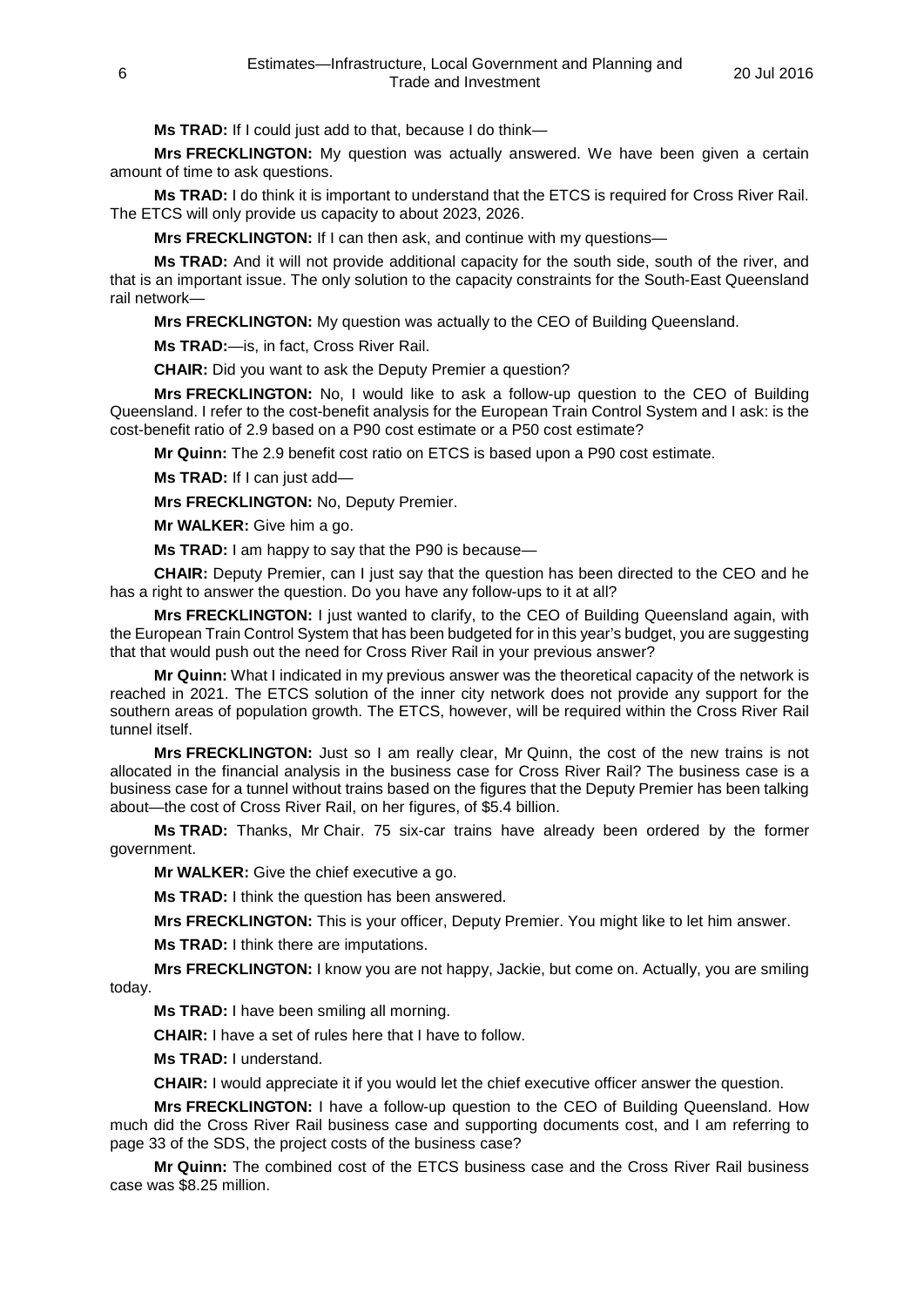**Mrs FRECKLINGTON:** Again to you, Mr Quinn, did Building Queensland provide a draft cost-benefit analysis summary for Cross River Rail to the Deputy Premier's office prior to releasing the document?

**Mr Quinn:** No, we did not.

**Mr KNUTH:** Will the Deputy Premier advise the percentage of small to medium enterprises that will be engaged in the delivery of projects in the \$2 billion State Infrastructure Fund referred to in the Department of Infrastructure, Local Government Planning SDS on page 9?

**Ms TRAD:** I thank the member for Dalrymple for that question. I will have to take it on notice, I think. It can only be projections at this stage because, as the honourable member would be aware and can I just confirm are you talking about the SRIP program, the Significant Regional Infrastructure Projects Program?

## **Mr KNUTH:** Yes.

**Ms TRAD:** These projects have been announced through the budget process. Many of them will be in the preliminary procurement phase. We do have a commitment, as the Premier has said on more than one occasion, around ensuring that our infrastructure dollars do get reinvested in regional communities via jobs and subcontractors and small business. That is our desire and our commitment. In terms of the preliminary procurement phase, we will be making sure that in negotiations with potential contractors there is that focus on local communities. But I will, member for Dalrymple, take that question on notice. As you would be aware, there are some 25 projects right across the state, some in very remote locations like Aurukun, for example, and that poses some difficulties in relation to procurement, but procurement will be in line with whole-of-government policies managed by the Department of Housing and Public Works and the charter for local content which has the core objective of maximising local content. That is our desire. I will get you more information, or potentially you can also ask the Minister for Housing and Public Works who has responsibility for whole-of-government procurement, later on today.

**Mr KNUTH:** Just following on from that question, page 9 of the Service Delivery Statement of the Department of Infrastructure, Local Government and Planning discusses the Significant Regional Infrastructure Projects Program and the State Infrastructure Fund. Can the Deputy Premier outline any of the major projects that will be delivered in North Queensland as a part of the \$2 billion State Infrastructure Fund?

**Ms TRAD:** I thank the honourable member for the question. There are some projects that are statewide, I think off the top of my head some three that are statewide, that will obviously have benefits for North Queensland, but some of the projects that I can talk to immediately and in the member's own electorate are the Herberton replacement fire station at \$1.2 million; the Dimboola extension of their fire station and that is some \$700,000; the Malanda State High School will be receiving \$323,000 for a range of works on site; the Ravenshoe State School will get some \$3.65 million for improvements, as well as the senior campus which will get \$200,000, I think for key maintenance works; Moranbah State High School will also get some \$300,000. As you can see, there is a real focus on social infrastructure, particularly in your electorate, member for Dalrymple. But other projects that I think would be beneficial for the committee to know include an extension of the Port Douglas fire station. I think that is something that has been sought after for quite some time. In Townsville I was very pleased to announce the refurbishment and the extension of the paediatric wing of the Townsville Hospital. I think it is something that the community has wanted for a very long period of time. That will mean more beds, it will mean better services and a better capacity for families to stay together while children are going through a significant period of medical treatment in the Townsville Hospital. These are some of the projects that have been identified and funded through the Significant Regional Infrastructure Projects Program through the State Infrastructure Fund.

**CHAIR:** The time for non-government members has expired. I refer to page 5 of the SDS, local government elections. What has been done in response to the CCC's report into transparency and accountability in local government?

**Ms TRAD:** I thank you for the question, Mr Chair. I start by tabling the government's response to the Crime and Corruption Commission's *Transparency and accountability in local government* report, which was handed down in December last year. As I said in my opening remarks, these significant reforms aim to ensure electoral donations to local government candidates are more transparent and accountable. These reforms, outlined in the government's response, address the six recommendations made by the independent watchdog in their report, which, as I said, was tabled in December last year. Since that time, an expert committee, including the Electoral Commission of Queensland and the Local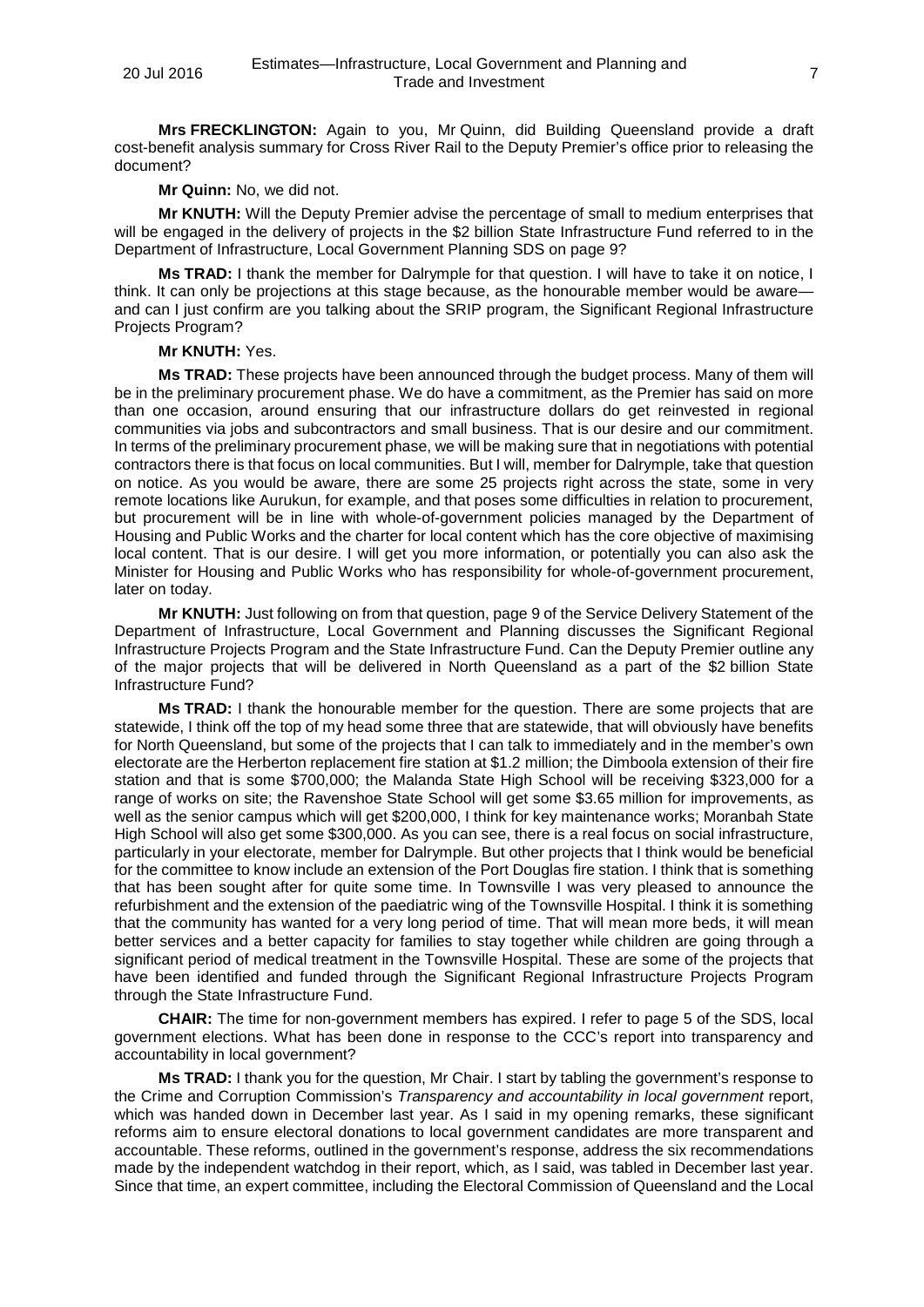Government Association of Queensland, has worked with agencies within the state government to develop the government's response. Our changes build on the Premier's announcement yesterday that the government will introduce an electronic, real-time donation disclosure system at both a state and a council level.

We know that transparency and accountability are paramount when it comes to political donations. Queenslanders expect accountability from their local government candidates—in fact, all candidates at every level—and they have every right to have visibility over electoral donations before heading into the polling booths. Legislative amendments now under development to implement our reform plan include changes to the Associations Incorporation Act 1981 to make it clear that incorporated associations cannot be used to receive or hold electoral campaign funds that benefit a member. The Local Government Electoral Act 2011 and the Local Government Act 2009 will also be amended to ensure consistency between disclosure requirements for candidates, third parties and sitting councillors. There will also be a new legislative provision requiring candidates, groups of candidates or third parties to account for any unspent donations.

We have undertaken a thorough assessment of the CCC's report; however, clearly new issues have arisen as a result of donations to candidates in the 2016 local government elections. For example, my agency has referred the issue of donations collected by the Fadden Forum and provided to a group of Independent candidates to the Electoral Commission of Queensland for investigation. As committee members would be aware, yesterday the Electoral Commission released a statement confirming they have now launched an investigation into the financial campaign activities surrounding the Gold Coast City Council elections. While we await the outcome of the Electoral Commission's investigation, I have asked my department for advice on whether the existing legislation is meeting its objectives with regard to relationships between candidates and whether changes are needed to further improve transparency and accountability in local government elections. If further changes are required, legislation will be introduced into parliament well before the next council elections.

This reform package demonstrates that the Palaszczuk government is serious about accountability and transparency in local government. I look forward to bringing legislation to the parliament later this year.

**CHAIR:** I refer to page 4 of the SDS, review of the councillor conduct complaints process. What will a review of the councillor conduct complaints process achieve?

**Ms TRAD:** Mr Chair, thank you for that important question. In terms of a comprehensive approach, this is the second prong of our approach in relation to the councillor complaints system. The government is very committed to promoting transparency and accountability in local government. To achieve this, we acknowledge that the councillor complaints system must be reviewed. It has been in place for quite some time now.

The Local Government Managers Association Queensland wrote to me and requested that a review be conducted of the current system, because it was considered overly confusing and difficult to navigate. The LGMA also expressed concerns about the way in which statutory processes can place local government chief executive officers in a difficult position when undertaking a preliminary assessment of complaints. The Local Government Association of Queensland also contacted me to express concerns about the length of time, the cost and the lack of provision for review or appeal when a conduct matter against a mayor or councillor is sustained.

In response, on 21 April this year I announced an independent review of how complaints about the conduct of mayors and councillors are managed in Queensland. Former integrity commissioner Dr David Solomon is leading an independent panel of local government experts undertaking this review to ensure there is a modern, fair, transparent and accountable system. Other members of the panel are Gary Kellar, the former chief executive of the Logan City Council, and Noel Playford, the former mayor of Noosa shire. Dr Solomon was appointed by the Department of Infrastructure, Local Government and Planning, while Playford and Kellar were nominated by the LGAQ and the LGMA Queensland respectively.

The review will thoroughly examine the statutory provisions in the Local Government Act and the City of Brisbane Act relating to complaints about councillor conduct and make recommendations about any changes required to improve the system of dealing with complaints. Crucially, the review is also designed to ensure there is public confidence in holding councillors to a high standard of ethical and legal behaviour. I am advised that the panel anticipates release of a discussion paper in the coming weeks, inviting Queenslanders to have their say on a fair, transparent and accountable system. Key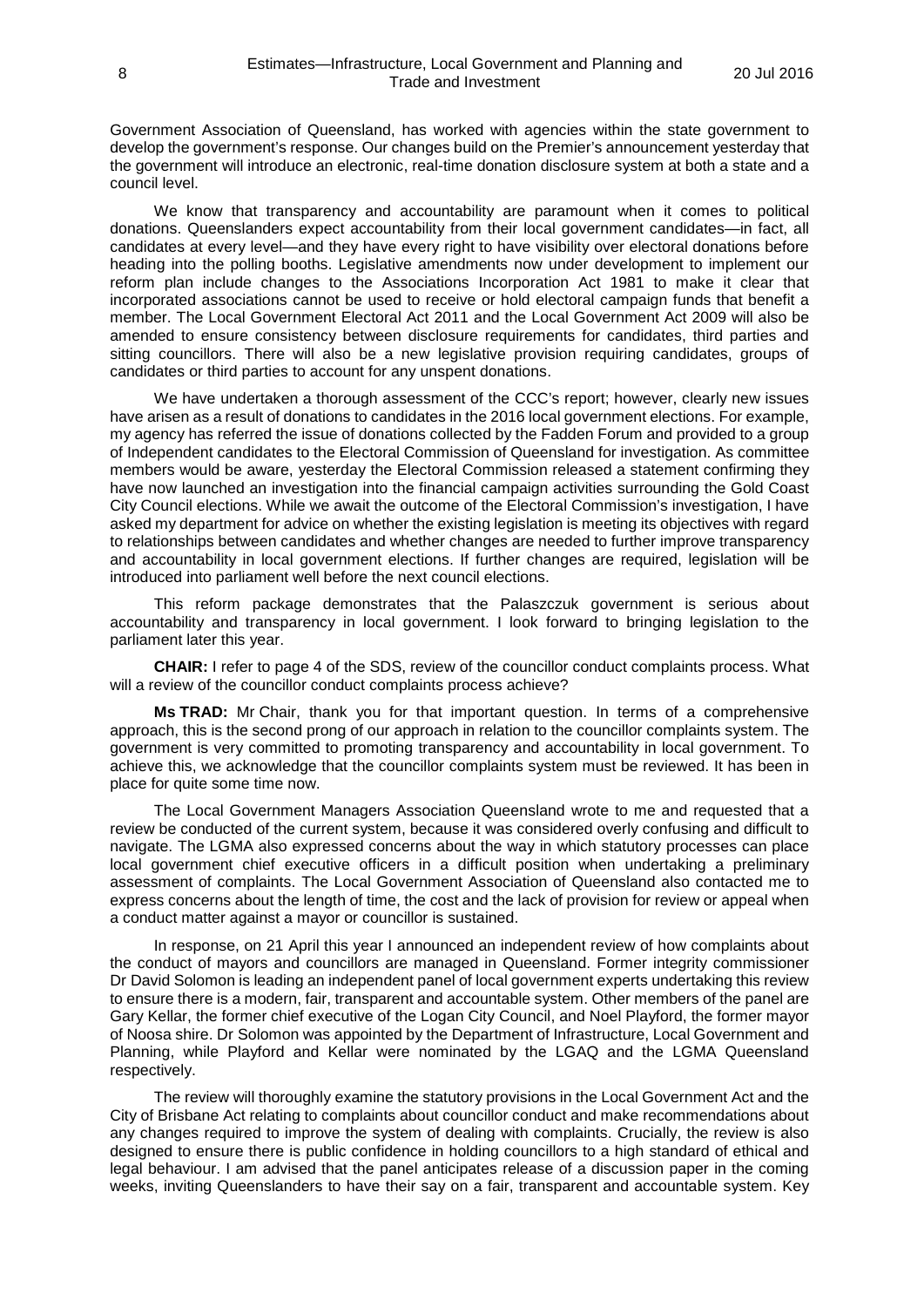stakeholders will continue to be consulted throughout the process and the panel's final recommendations are expected to be developed within six months. The outcomes will be reported to parliament, of course.

**Mr CRAWFORD:** Deputy Premier, I refer to page 10 of Budget Paper No. 3, which indicates that the government's total Capital Works Program for 2016-17 will be \$10.666 billion and will support around 31,000 jobs. How does this capital budget actually go about supporting significant economic activity and jobs, particularly in the construction industry and sectors providing associated support services?

**Ms TRAD:** I thank the honourable member for Barron River for the question. I know that the member for Barron River has been quite a strong advocate for local infrastructure projects in his electorate. I place on record his very strong advocacy and lobbying in relation to infrastructure projects in the Cairns region and in Barron River specifically.

The Palaszczuk government's capital budget is an incredibly important tool to deliver vital infrastructure and support jobs in this great state. This financial year we are investing \$10.666 billion in our capital program. This investment will see around 31,000 jobs being supported this financial year. This means real jobs for real people with families. If we look over the forward estimates, we are forecasting a total capital spend of nearly \$40.8 billion. This spend is made up of capital purchases the things we build and buy—as well as capital grants. If you are in local government, for example, these capital grants are vital to delivering essential infrastructure. This year we will also see funding going to public-private partnerships, including in the capital spend.

The growth in capital expenditure also reflects the additional investment that we are making through our State Infrastructure Fund. We see a funding injection of \$2 billion for the State Infrastructure Fund over the forward estimates. We will also now have additional tracking of project delivery performance through the new Infrastructure Portfolio Office. Coupled with guidance from the State Infrastructure Plan, this will add to our capacity to build the infrastructure needed to support jobs, support economic growth and support livability into the future. A significant portion of the State Infrastructure Fund will be dedicated to projects to be value added through Building Queensland.

The budget also supports the market-led proposals framework, which is being led by the Treasurer and announced in the 2015-16 budget as part of the government's plan to create jobs and stimulate the economy. We are seeing great results coming through the market-led proposals process already. For example, the Logan Motorway Enhancement Project, the Brisbane international cruise ship terminal, the Queensland Aquarium and Maritime Museum in my electorate and the Mount Cotton driver training centre are all progressing. They have the potential to support more than 1,600 jobs during construction. Building our Regions is receiving \$175 million over the next four years, in addition to \$200 million in new funding allocated in the 2015-16 budget.

Across the state we are seeing significant infrastructure investment in our regions in this year's budget. In the Darling Downs, the Toowoomba Second Range Crossing has received \$400 million out of a \$1.6 billion total spend to construct a bypass route north of Toowoomba. In Far North Queensland, your home, \$10 million will be provided to the James Cook University for the construction of its \$50 million Cairns Innovation Centre, which is something that the member for Barron River has raised with me personally. In Fitzroy, \$22.7 million is being spent to improve and expand social housing in the region, and \$60 million has been provided for the construction of a new high school at Calliope. On the Gold Coast, \$104 million has been provided out of a \$163 million total spend to duplicate the Gold Coast rail line from Coomera to Helensvale station. In Mackay, almost \$32 million out of a \$189 million total spend has been provided to realign the Peak Downs Highway at Eton Range. In Outback Queensland, more than \$6.6 million has been provided for pavement widening on the Flinders Highway, and the Aramac Primary Health Care Centre redevelopment has received \$2.2 million towards the replacement of the existing facility.

Finally, we have a range of other major projects progressing through assessment, procurement or delivery. Some examples include Cross River Rail; the North Queensland sports stadium which has always been supported by the Labor side of politics; the north coast rail line upgrade; the expansion of the government wireless network; the Herston Quarter redevelopment; the Queen's Wharf Brisbane development; Gold Coast Light Rail Stage 2; and the Gateway Upgrade North. All of those projects will continue to grow jobs in Queensland, particularly in regional Queensland, and in the sectors providing associated support services.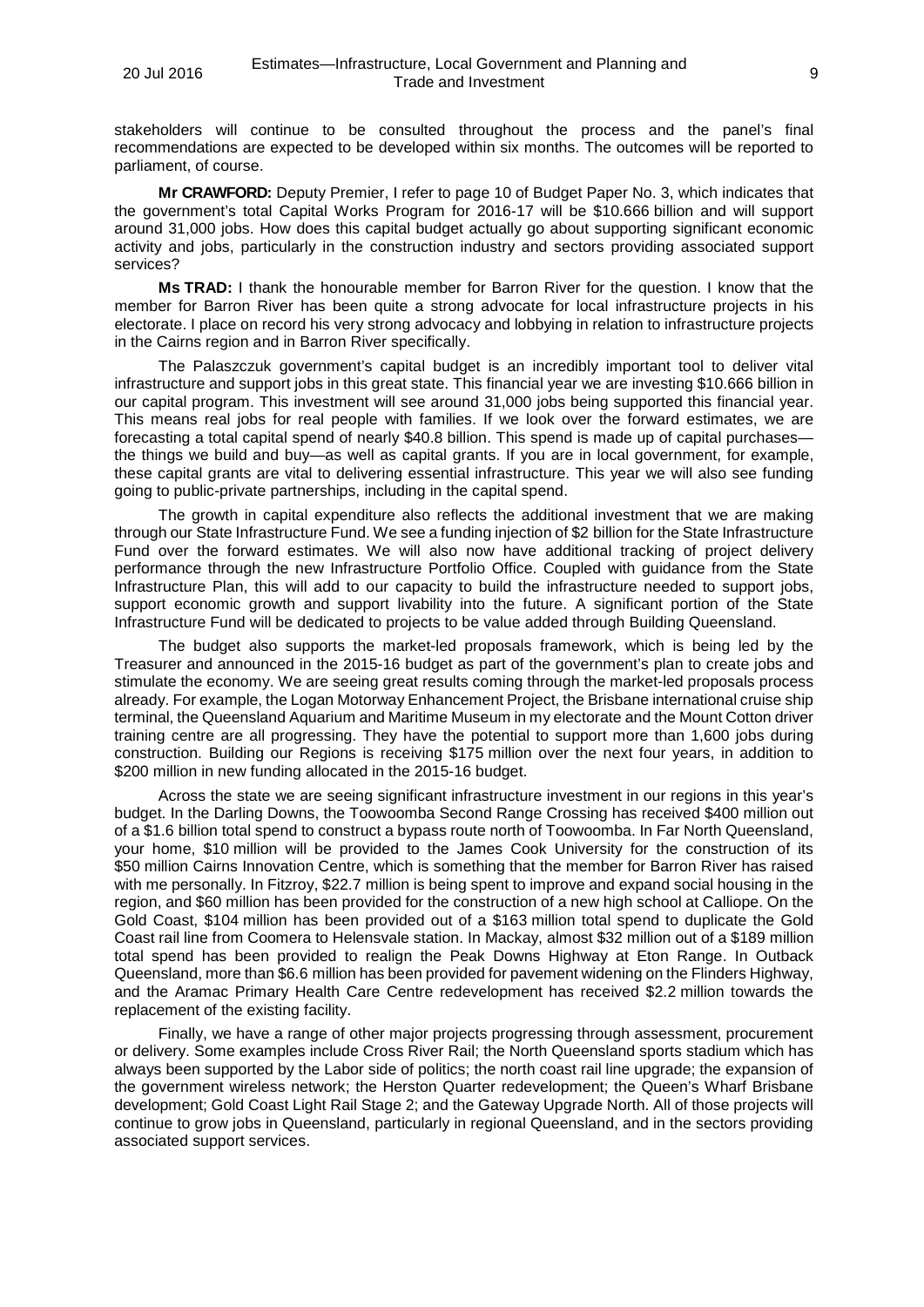**Mrs LAUGA:** I refer to page 3 of the SDS, which refers to a series of priorities for the department related to infrastructure. Deputy Premier, can you outline the key elements of the government's significant infrastructure reform program?

**Ms TRAD:** I thank the honourable member for the question. I know that as a planner the member for Keppel understands the need around planning before you can actually invest and deliver significant development or projects. I thank the committee for the opportunity to outline the exciting new reforms that the Palaszczuk Labor government has put into place to support the delivery of the infrastructure that our state needs to thrive and grow. While this government is committed to building the infrastructure that our state needs to thrive and grow beyond the mining boom, we also recognise that the way that Queensland has traditionally planned and delivered its infrastructure needs to change. That is why we have been methodically reforming the way we deliver infrastructure in Queensland.

As part of this reform agenda, the government launched the State Infrastructure Plan in March this year. The plan outlines our vision for the future of infrastructure in this state. It is an infrastructure strategy and program that underpins economic growth, supports jobs and will create long-term prosperity for all Queenslanders beyond the mining boom. The plan includes a framework to plan and prioritise infrastructure investment and delivery. It also demonstrates the government's commitment to addressing the state's infrastructure needs in a timely, sensible and cost-effective way.

The State Infrastructure Plan's program provides confidence and certainty to industry, local government and the community by outlining a clear program of works and continuing the government's investment program over the next four years. It encourages the private sector to partner with government and put forward innovative market-led proposals that respond to Queensland's challenges in an efficient and value-for-money way. It is about ensuring that we have the right infrastructure in the right place at the right time. We are doing it by making smarter decisions about how we use the scarce capital that we have and by working in partnership with the private sector.

A key implementation action from the plan is the creation of an Infrastructure Portfolio Office. I can happily report that the office has now been set up and one of its key tasks is to monitor and regularly report on the capital program with a statewide and cross-agency focus. This will involve regular reporting by agencies through the office to enable the government to better understand and track its total investment.

Alongside the State Infrastructure Plan, in March this year the government announced the establishment of a new State Infrastructure Fund. This demonstrates the government's clear commitment to planning and delivering infrastructure. With an initial injection of half a billion dollars, the State Infrastructure Fund will help to build the infrastructure needed to grow the economy, and our halfa-billion-dollar initial investment will also support more than 1,000 jobs in Queensland.

This fund received a further injection of \$1.5 billion in the 2016-17 budget to add to the government's capacity to build the infrastructure that we need. An additional major step in my reform agenda was the establishment of Building Queensland last year. This independent statutory body will rigorously access infrastructure proposals for Queensland and take the politics out of decision-making on large-scale infrastructure projects. Building Queensland is assisting with business cases where government investment is more than \$50 million and taking the lead where investment is more than \$100 million.

I am delighted to report that this significant reform agenda is being well received by industry. I can report that the Property Council of Australia, Engineers Australia and the Urban Development Institute of Australia have all welcomed the release of the State Infrastructure Plan. These significant reform initiatives will continue to improve the way infrastructure is planned and delivered in Queensland. We will keep looking to partner with industry to continue much needed infrastructure reform. This includes support for innovative new ways to plan, fund and deliver transformational city building infrastructure and much needed productivity enhancing regional infrastructure.

**Mrs MILLER:** I refer to page 9 of the SDS which relates to the Significant Regional Infrastructure Projects Program. In relation to this program and the distribution and decision-making regarding the allocation of funding, did the minister establish an independent advisory committee? Who was appointed to the committee and what were their qualifications? Was there a departmental process for all of these projects—that is, were all decisions based on departmental or agency advice?

**Ms TRAD:** I thank the member for the question. There are a few questions emanating from that single request. I can say absolutely that there was an independent departmental process. It was not just my department. It involved departmental officers from Treasury, DPC and other infrastructure portfolios.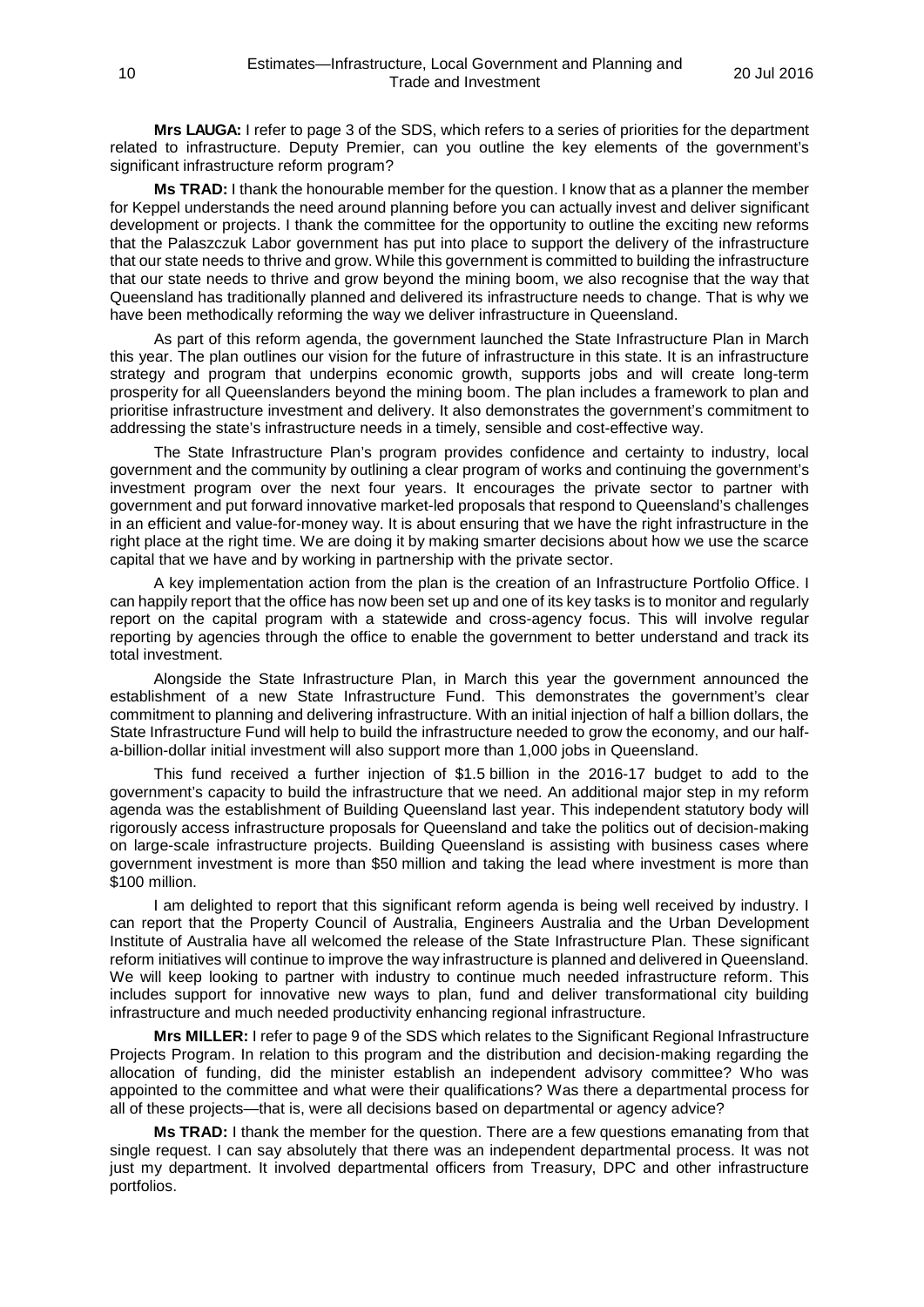Members will well recall that when the State Infrastructure Plan was released in March this year and we identified \$180 million for significant regional infrastructure projects I did stand in parliament and suggest that members of parliament might like to put forward infrastructure projects in their communities. I also pointed out that in the State Infrastructure Plan there was a significant section related to proposals that had been brought up through the community consultation process.

Quite clearly, there are a number of communities right throughout Queensland that have already identified infrastructure projects that they would like to see government or the private sector invest in. That is quite clearly articulated in the State Infrastructure Plan.

Proposals were put to a departmental panel for assessment against a criteria. We have made absolutely no secret of the fact that we wanted projects to deliver maximum economic growth and jobs within regional Queensland. It is quite important to understand that this was not a grants process. This was a process whereby members of parliament, whereby local communities, whereby agencies within government could put forward projects that they believed met the criteria that the government had articulated in the State Infrastructure Plan, which was about driving economic growth and job creation in regional Queensland.

I was very pleased, as advised by the agency, that quite a number of proposals were put forward and were tested against the criteria. Every single proposal that was put to me was assessed through the infrastructure cabinet committee which then made a recommendation to cabinet for endorsement.

**CHAIR:** We now move to non-government questions.

**Mrs FRECKLINGTON:** My question is to the Deputy Premier. I refer to page 9 of the SDS where it states 'to develop and implement a value capture sharing policy and alternate funding models that leverage instruments'. When did you first present the cost-sharing policy to cabinet given your election commitment was no new taxes or charges?

**Ms TRAD:** I thank the member for the Nanango for the question. Quite clearly, the deliberations of cabinet are confidential, including the business case for the Cross River Rail. Despite that, I will advise the honourable member that the State Infrastructure Plan did go to cabinet and was released in March this year. There is a whole section around value capture in the State Infrastructure Plan, which, if the member for Nanango would like to read, would be quite instructive in relation to where the state government is—

**Mrs FRECKLINGTON:** Trust me, I have read it.

**Ms TRAD:** Well you would not have asked that question, but regardless—

**Mrs FRECKLINGTON:** It is for the benefit of the committee, Jackie.

**Ms TRAD:** I think it is important when we are talking about value capture or value-sharing policy, as the Turnbull government would like to frame it, that we look at the conversations and the policies that are being put forward in relation to value capture. In fact, the Turnbull government requires that all—

**Mrs FRECKLINGTON:** Irrespective of the new tax.

**Ms TRAD:** This is a really important issue. Value capture and value sharing is a really important issues. I would like to address it in full.

**CHAIR:** You are invited to carry on.

**Ms TRAD:** The Turnbull government—the new cabinet was sworn in yesterday—requires that all major projects seeking infrastructure funding assess value capture options as a condition for federal funding. That is a condition that has been put in by the federal government.

This is set out in the Infrastructure Australia business case assessment framework brought down in January this year, in the Australian government's Principles for Innovative Financing released in March this year and the Smart Cities Plan released in May this year, which was before the calling of the federal election. Section 2 of Infrastructure Australia's business case assessment framework requires project proponents to demonstrate that user and beneficiary pay options have been fully explored. That is another description of value sharing. One of the stated goals of the Turnbull government's Principles for Innovative Financing policy is to share transport projects fairly between those who benefit the most from the projects and the broader Australian community, with a focus on value sharing and moving towards cost reflective pricing. In the Turnbull government's Smart Cities Plan, released in May—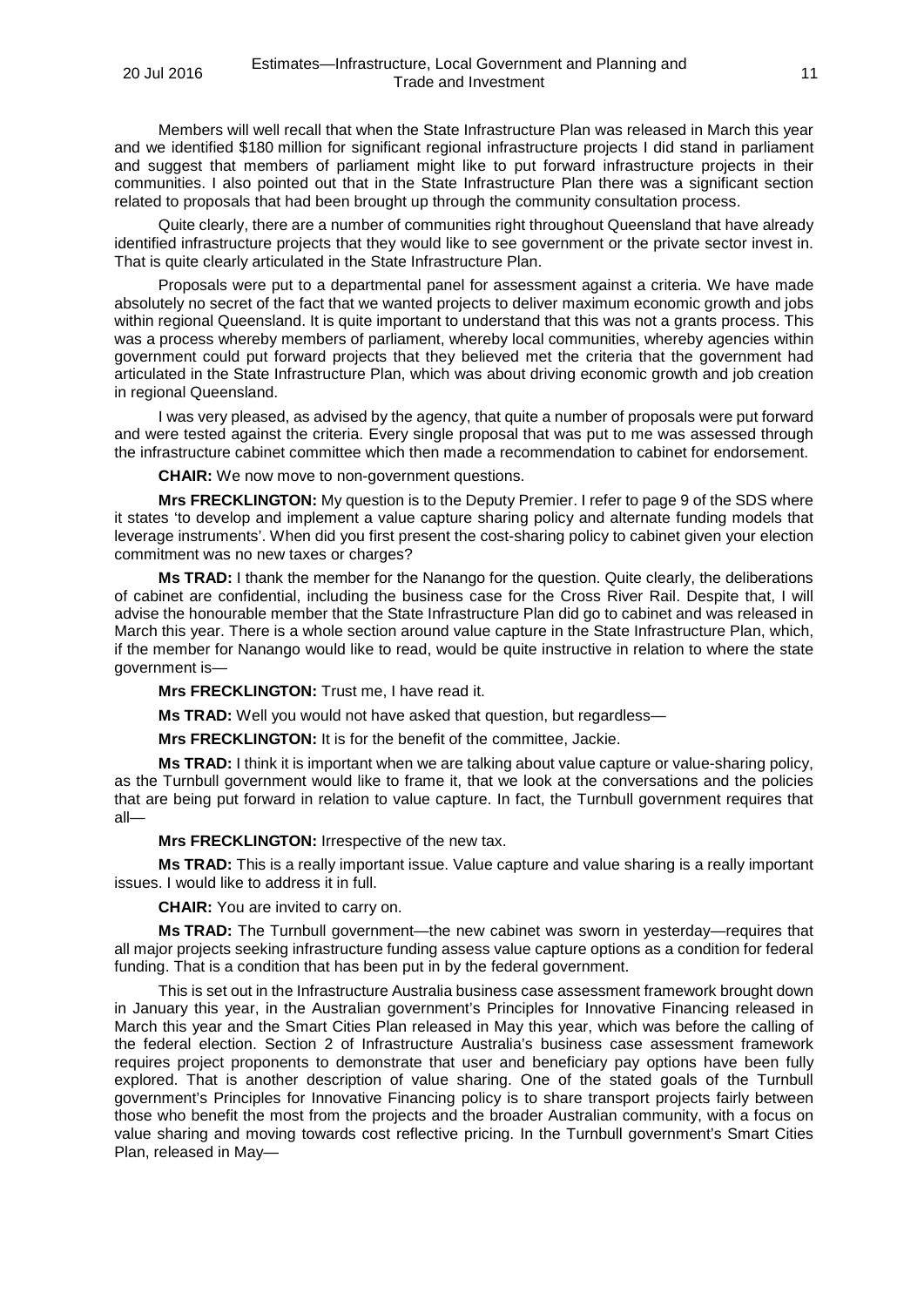**Mrs FRECKLINGTON:** Mr Chair, I raise a point of order. I am happy to talk about the Smart Cities Plan. I can get onto that question next, but my question was: when did the Deputy Premier first present her increased taxes plan to cabinet? She has failed to answer that question.

**Ms TRAD:** Mr Chair, I absolutely rule out—for the benefit of the committee, the commitment that the Palaszczuk government took to the election in January last year stands. There will be no new taxes, fees and charges that impact Queenslanders brought in this term.

What the honourable member is asserting is that the investigation that the Queensland government is undertaking in terms of value sharing, which we are required to do if we want to secure federal government funding—the investigation that we are conducting in consultation with stakeholders and the community—is somehow new taxes, fees and charges. We are having a conversation with the community around value sharing.

**Mr WALKER:** A conversation that will end up in new taxes. That is what the conversation is about.

**Ms TRAD:** In relation to value sharing it was in fact the current Leader of the Opposition in the last term of government who talked about financing the bus and train tunnel through innovative financing. If those opposite want to discredit value sharing then they are at odds with Malcolm Turnbull, No. 1, and they need to be abundantly clear that their bus and train tunnel business case did not investigate value-sharing options in order to fund that project.

Quite clearly, the Deputy Leader of the Opposition and shadow infrastructure minister should absolutely rule out, for the benefit of the committee, that the former LNP government did not investigate value sharing in their bus and train tunnel business case. For those opposite to sit down and suggest that value sharing is somehow not to be pursued or investigated I think is either hypocritical or inconsistent with their colleagues at a federal level.

For the benefit of the committee, let me say that I have stood in the House on a number of occasions and I have made ministerial statements in relation to value sharing. I announced that I have requested my department hold a value-sharing symposium—

**Mr HART:** Mr Chair, I raise a point of order. The Deputy Premier is wasting time now. We need to move on.

**Mr WALKER:** It is not questions without notice; it is questions without answers. That is what we are getting.

**CHAIR:** You have asked the question.

**Mrs FRECKLINGTON:** But she has not answered it.

**Ms TRAD:** No, I am answering it. Quite clearly those opposite are not listening.

**CHAIR:** I think she is. What I have heard has been relevant.

**Ms TRAD:** That is right. I have stood in the House and said that value sharing is the way of the future. I have advised the House that my agency has held a value-sharing symposium. Even on my departmental website there is in fact the executive summary of the Ernst & Young review of value sharing to underpin a policy development process in Queensland. If those opposite would like to do their homework, all of the information is there and they can pull it all together and be better informed before they come to hearings.

**Mrs FRECKLINGTON:** My next question is to the CEO of Building Queensland. I refer to page 33 and paragraph 3 of the SDS that states that one of the key functions of Building Queensland is to develop rigorous business cases. Is the \$1 billion benefited area levy contained in the Cross River Rail business case a new tax?

**Mr Quinn:** As part of our rigorous—

**Ms TRAD:** That is asking for an opinion. I am not sure it is consistent with the standing orders.

**Mrs FRECKLINGTON:** I am asking for his professional opinion.

**Ms TRAD:** I raise a point of order, Mr Chair. I think that question breaches the standing orders.

**CHAIR:** Did you want to rephrase the question?

**Mrs FRECKLINGTON:** Mr Quinn, I ask you for your professional opinion. In the business case is the benefited area levy a tax?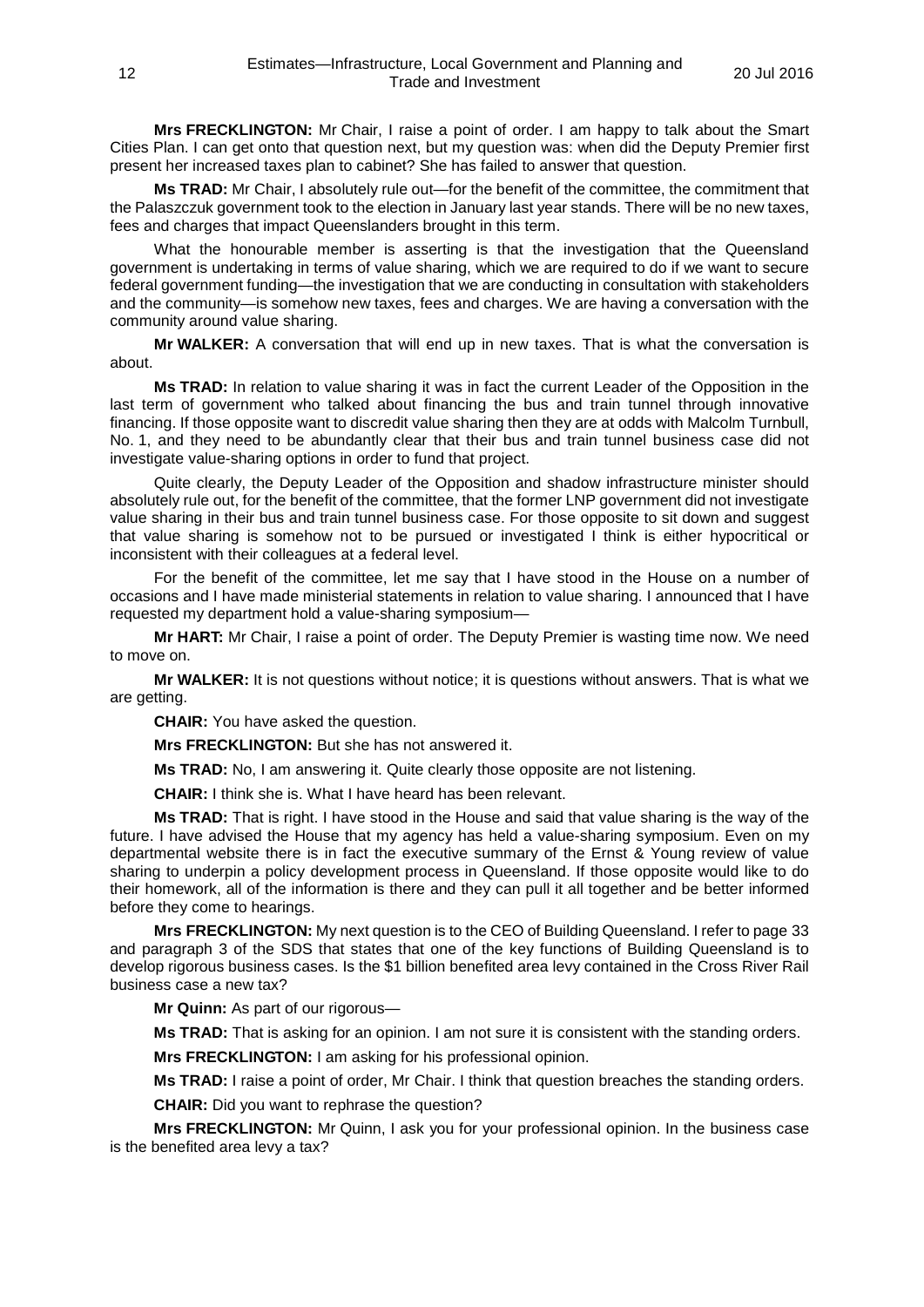**Mr Quinn:** As part of our rigorous and robust assessment of the business case for Cross River Rail, as the Deputy Premier has outlined, there was a requirement for us to fully consider a full range of value capture, value-sharing options. We did that. That was the end of our role.

**Mrs FRECKLINGTON:** Are people paying the benefited area levy that has been outlined by your organisation now?

**Mr Quinn:** We have considered that for the purposes of an independent, robust and rigorous business case, which is what we are required to do.

**Ms TRAD:** For the benefit of the committee—

**Mrs FRECKLINGTON:** You said that you wanted to take the politics out of this, Jackie, so I am asking—

**Ms TRAD:** There is a benefitted area levy now. The Brisbane City Council puts it on those businesses in the Brisbane City Council area so it is functioning now in the Queen Street Mall. The Brisbane City Council do it now.

**Mrs FRECKLINGTON:** You are hoping to tax more Queenslanders through your Cross River Rail business case. I am just ascertaining-

**Ms TRAD:** No, what we are hoping to do is that the delivery authority, which will be independent and established, will assess the business case—

**Mrs FRECKLINGTON:** You just will not let them answer questions—how independent.

**Ms TRAD:**—and will provide government with independent, cross-jurisdictional advice in relation to value capture, as per the requirements from the Turnbull government.

#### **CHAIR:** Move on.

**Mrs FRECKLINGTON:** My next question is around the \$2.6 billion public transport levy on property owners outlined in the Cross River Rail business case. Would you consider that a new tax?

**Ms TRAD:** Mr Chair, I raise a point of order. The member is asking for an opinion. The CEO of Building Queensland has advised that this has been work undertaken by the agency independently and these are not taxes that are being presented to government

**Mrs FRECKLINGTON:** What are you hiding from?

**CHAIR:** Deputy Premier, I will have to jump in here. You are coming in to answer the question when the question is directed at the CEO.

**Ms TRAD:** I have actually taken a point of order about an opinion, Mr Chair. I seek your ruling about whether an opinion can be asked for.

**CHAIR:** You cannot ask him to express an opinion.

**Mr WALKER:** I raise a point of order, Mr Chair. A question of whether this is a tax is not an opinion. It is a simple question. Is it money that is going to come out of someone's pocket into someone else's. It is something that the CEO could quite clearly answer without having to an express opinion. It is a matter of fact.

**CHAIR:** If the CEO feels that he is not in a position to answer the question because of the position that he holds he does not have to.

**Mrs FRECKLINGTON:** I am happy to move on. Mr Quinn, in relation to the estimated \$2.6 billion public transport levy on property owners how was that assessed, how many property owners are affected and where are those property owners?

**Mr Quinn:** What we provided for the purposes of our business case was a broad range of options for government consideration—

**Mrs FRECKLINGTON:** I do appreciate that that is what the Deputy Premier has requested, but my question is for the business case for Cross River Rail. I am quite sure property owners in a certain vicinity were used in your calculations, and that is quite simply my question. What are the areas and how did you come to the figure of \$2.6 billion of new taxes on Queenslanders?

**Mr Quinn:** All the options that were put forward in the business case were assessed against various criteria.

**Mrs FRECKLINGTON:** Roughly how many people would that have affected?

**Mr Quinn:** I would not be able to tell you what that number was at this point in time.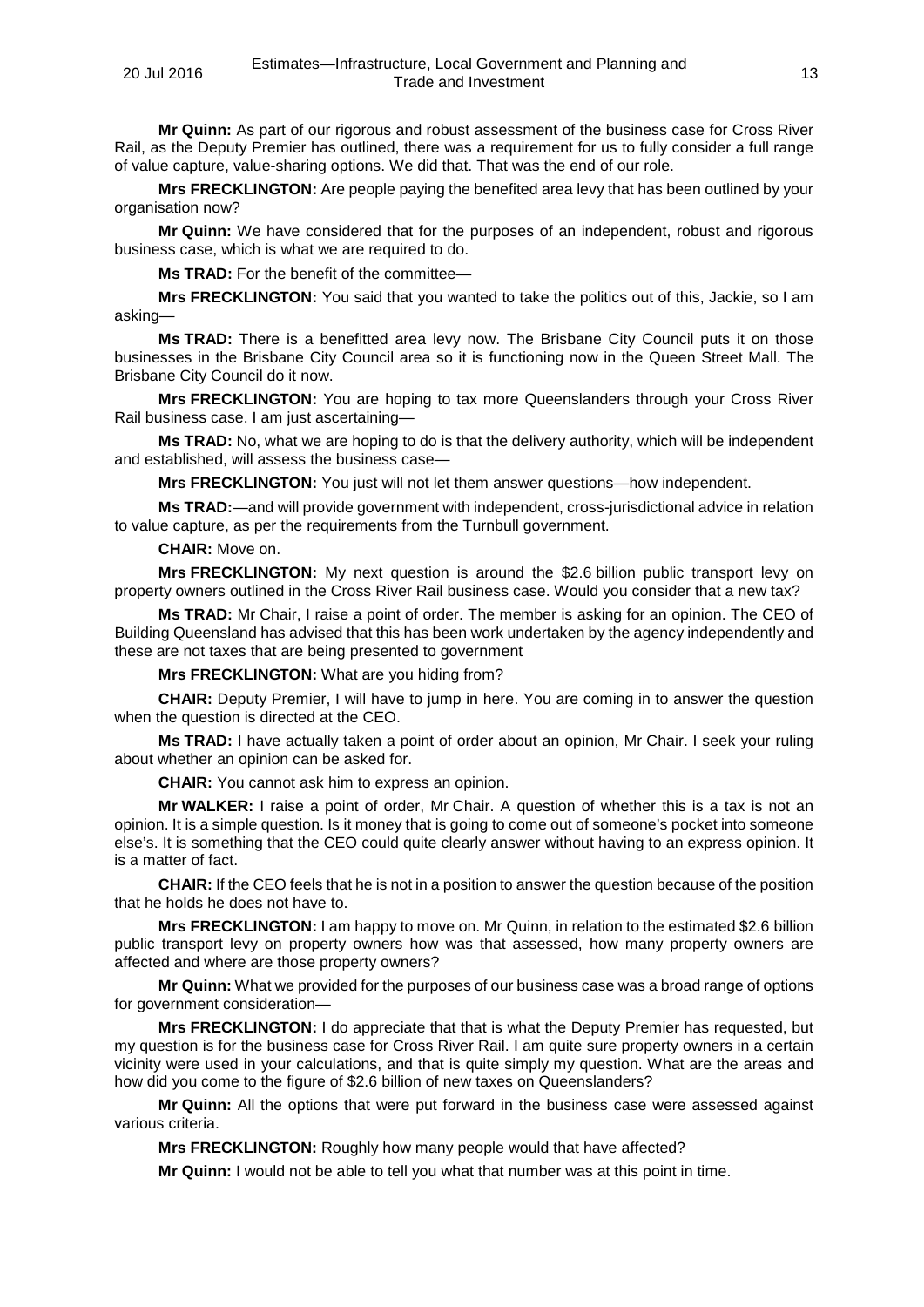# **Mrs FRECKLINGTON:** I would be quite interested—

**CHAIR:** Member for Nanango, I have heard you say 'new taxes' a couple of times. I do not think you are in a position to claim that it is a new tax. Let the CEO answer the question the way he is entitled to answer it. As the chair, I would ask you to—

**Mrs FRECKLINGTON:** I am happy to take it on notice, Mr Chair.

**CHAIR:** Okay.

**Ms TRAD:** Mr Chair, for the benefit of the committee, if I could underline—

**CHAIR:** Are you speaking policy?

**Ms TRAD:** Yes, I am speaking policy, Mr Chair. The member for Nanango is referring to contents of a business case that are cabinet-in-confidence and commercial-in-confidence.

**Mr HART:** It is a secret.

**Ms TRAD:** Mr Chair, when those opposite were in government they refused to release business cases because of commercial sensitivities. What the member for Nanango is asking for—

**Mrs FRECKLINGTON:** How are new taxes commercial-in-confidence?

**Ms TRAD:**—is something that could jeopardise this project.

**Mr HART:** You are hiding how many people will be taxed. That is what you are hiding.

**Ms TRAD:** Mr Chair, I think it is important to understand that there have been no decisions made around the value capture opportunities. What Building Queensland has done is put forward what other jurisdictions have done, modelled against what is the best option for this particular project as per the framework that is up on its website. Mr Chair, can I respectfully suggest that the line of questioning that the member for Nanango is pursuing is not only in contravention of the cabinet confidentiality provisions, because she has a document that is cabinet-in-confidence—

**Mrs FRECKLINGTON:** Why don't you rule out the property taxes then, Jackie?

**Ms TRAD:**—but she is also putting at stake the commercial sensitivity of this project.

**Mrs FRECKLINGTON:** Of new taxes.

**Dr ROBINSON:** You are hiding it from the public.

**CHAIR:** As the chair, I would ask that you do not claim that this argument is about new taxes, because there is no evidence to support that claim and it is more about scaremongering and getting attention rather than being a fact.

**Mr WALKER:** That is your opinion, Mr Chair.

**CHAIR:** Well, you have plenty of opinions.

**Mrs FRECKLINGTON:** I have a follow-up question for the CEO of Building Queensland. In relation to the value capture—if I am not allowed to use 'new taxes', as instructed by the Deputy Premier—in relation to the property levies, if I can put it that way, which property owners will be affected by those levies if the Cross River Rail business case goes ahead as proposed by your organisation? Roughly how many property owners will be affected? You must have known that to get to that figure of \$2.6 billion.

**Ms TRAD:** Mr Chair, my concerns expressed stand.

**Mr WALKER:** The Deputy Premier is continually intervening and answering questions that are not asked of her.

**CHAIR:** I am a pretty easygoing person and I do not want to get cranky. Let us go through the process here properly. The question is directed to the CEO, if the CEO feels comfortable to answer it. If you start crossing policy areas like that, the Deputy Premier is then entitled to have her say. Did you want to respond further?

**Mr Quinn:** I am fine.

**Mr HART:** He does not want to reply.

**Mrs FRECKLINGTON:** I am happy for a reply or I am happy to take that on notice.

**Ms TRAD:** Mr Chair, can I respectfully suggest that that is not an issue because of the concerns I have outlined in relation to commercial sensitivities—

**Mrs FRECKLINGTON:** New taxes.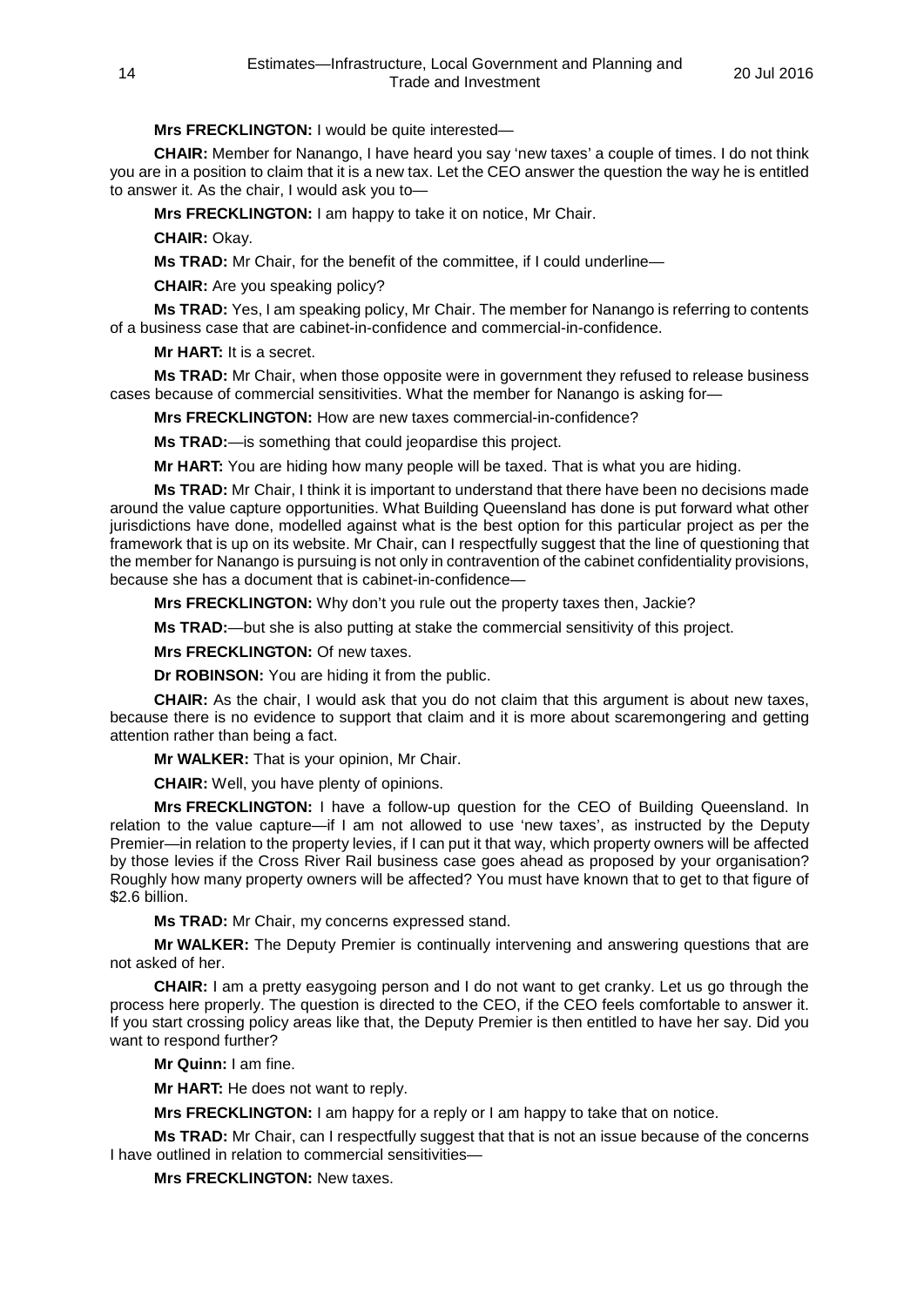**Ms TRAD:** I will not put the CEO in a position where he is breaching cabinet-in-confidence and nor will I be breaching the commercial-in-confidence—

**Mr HART:** Where is the transparency?

**Ms TRAD:** If those officers would like to talk about secrecy and nontransparency, perhaps they should produce the business case for the Bus and Train tunnel or 1 William Street or for the New Generation Rollingstock.

**Mr WALKER:** I raise a point of order, Mr Chairman.

**CHAIR:** There is no point of order.

**Mr WALKER:** You have not heard what I have had to say. You have not heard what it is. Mr Chairman, I wish to make a point of order.

**CHAIR:** Have your say.

**Mr WALKER:** Thank you, Mr Chairman. The issue of secrecy is being used by the Deputy Premier in circumstances where her own document has been leaked against her and is now in the public realm. She cannot therefore use that to say that she is not going to explain to the public what is there. The point that the Deputy Leader of the Opposition has just made in her question is that people now deserve to know, knowing what the figure is that has been calculated, how that has been calculated and how it will affect them.

**Ms TRAD:** Mr Chair, if I could respond to that?

**CHAIR:** Do you want to respond?

**Ms TRAD:** Yes, I do want to respond, Mr Chair.

**CHAIR:** Go for it.

**Ms TRAD:** I think it is very important to understand that the line of questioning being pursued in relation to secrecy around business cases is hypocritical and unjustified by those opposite.

**Mrs FRECKLINGTON:** You can solve that: just release the business case.

**Ms TRAD:** Mr Chair, when the shadow Treasurer was the minister for transport, when asked if he would release business cases he said—

I strongly support a common framework for assessment; that is a sensible approach to take. But I'm also very conscious there are issues of commercial confidence [with tenders] that have to be respected.

Both sides of politics understand that, in terms of commercial sensitivities, business cases once put in the public realm provide an advantage or put the government at a disadvantage in terms of receiving the best price for a project tender. I am unprepared to put this project at risk because those opposite want to play politics. To be abundantly clear, there is no policy to increase any taxes, fees or charges before cabinet.

**Mrs FRECKLINGTON:** So you have ruled that out?

**Ms TRAD:** The only level of government that has put on an additional levy or tax has been the Brisbane City Council to fund its Brisbane Metro, but those opposite did not cry or moan or condemn that move. Let me be clear: there is nothing before cabinet that looks to increase taxes, fees or charges around Cross River Rail.

**Mr HART:** Not yet.

**Ms TRAD:** What we have said is that we will establish an independent delivery authority to assess the value capture options and to make cross-jurisdictional independent recommendations to government about how to progress it.

**CHAIR:** Thank you for your response, Deputy Premier. We will move on to government members.

**Mr WALKER:** One more.

**CHAIR:** Well, if you can get it done in 40 seconds.

**Mr KNUTH:** I refer to page 48 of the SDS. Can the Deputy Premier explain how TIQ will utilise its global and regional networks to assist the struggling Queensland dairy industry?

**Ms TRAD:** I thank the honourable member for the question. I suspect that the member is referring to further trade and investment opportunities that the Queensland dairy industry might be able to access or investigate further because of the fantastic presence that Trade & Investment Queensland has in a number of markets throughout the world.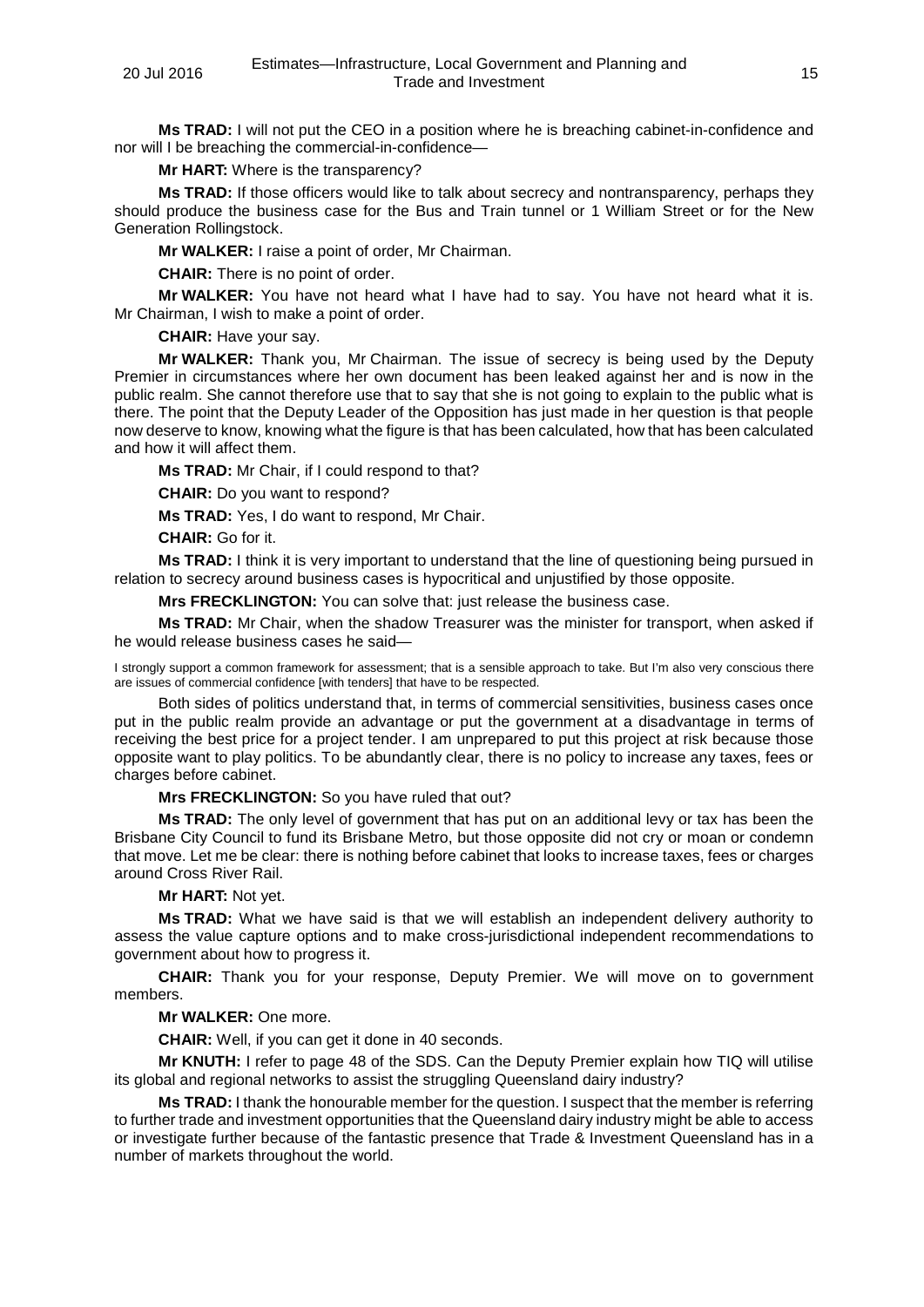TIQ assists Queensland companies to grow exports of food and agribusiness products and services, and facilitates investment into the food and agribusiness sector in Queensland. Queensland and international companies have confirmed that they achieved 102 food and agribusiness export deals with the support of TIQ in the last financial year. That is a great statistic. The majority of these deals were in regional areas throughout the state.

TIQ has assisted Queensland companies to export food and agribusiness products to a range of countries including China, Hong Kong, Indonesia, Japan, Korea, Malaysia, Singapore, Taiwan, Thailand and the United Arab Emirates. With our two new trade offices—one in Chengdu and one in Singapore—which will serve as a gateway for the ASEAN countries, we hope to see that continue to increase.

Specific outcomes include a retail promotion in Thailand for a group of Queensland citrus growers in 2015. Twenty-three companies participated in promotions in Bangkok, Chiang Mai and Phuket and recorded export sales of approximately \$8.7 million. A follow-up promotion is planned for later this year engaging with beef and meat buyers in China, Hong Kong, Indonesia and Japan to facilitate approximately \$13½ million in beef sales and facilitating a major delegation to North Queensland and Brisbane from the Japanese Ministry of Agriculture, Forestry and Fisheries in March 2016 with 26 delegates interested in exploring opportunities to build partnerships in food production, food and agribusiness related research and development and investment in Northern Australia. Several lines of inquiry are ongoing following this mission.

Member for Dalrymple, I do think that, with the Australian dollar being at the level that it is and the growing middle class in Asia, there are significant opportunities for the dairy industry in Queensland to take advantage of that growth and that increasing appetite for Queensland's clean, green and high-quality produce.

**Mr CRAWFORD:** Deputy Premier, I refer to page 9, dot point 2, of the SDS regarding the State Infrastructure Plan. Can the Deputy Premier tell the committee how the plan has been received so far?

**Ms TRAD:** I thank the member for the excellent question. I am very pleased that the Palaszczuk government made an early commitment during the election to ensure that Queensland once again had a statewide infrastructure plan. What is more, we moved to deliver on this promise quickly. In fact, the draft State Infrastructure Plan was released for targeted consultation in less than 12 months from the government taking office, on 26 October last year. This draft delivered a clear, fiscally responsible, long-term vision for the future and encouraged private sector innovation.

The final plan was released on 13 March this year. I am delighted that Queensland now has an infrastructure plan that establishes a landmark reform agenda for Queensland. It is a plan that Queensland has been waiting for for some time. In fact, this is the first time the state government has had a State Infrastructure Plan since 2011. It is an infrastructure strategy and program that underpins economic growth, supports jobs and will create long-term prosperity for all Queenslanders beyond the mining boom.

The plan includes a framework to plan and prioritise infrastructure investment and delivery. It demonstrates the government's commitment to address the state's infrastructure needs in a timely, sensible and cost-effective way. The plan's infrastructure program provides confidence and certainty to industry, local government and the community. This is because it outlines a clear program of works and confirms the government's investment program over the next four years.

I am pleased to say that the Palaszczuk government also delivered on its commitment to deliver a State Infrastructure Plan that meets the needs and expectations of local governments, industry and the community. A wide range of stakeholders from across the state participated in two rounds of well-targeted consultation for the directions paper and the then draft plan. I want to place on the record my appreciation and thanks to my deputy director-general, Darren Crombie, for his excellent work in the consultation and the overall development of the State Infrastructure Plan.

I was delighted with the high level of engagement overall—about 155 written submissions were reviewed and over 295 stakeholders attended workshops during the development of the plan. The highenergy engagement resulted in common messages being received such as the importance of having a plan and that there should be a pipeline of projects included in the plan to provide confidence and certainty to the construction industry, investors and the community.

The Palaszczuk government listened to this important feedback and made sure it was captured and reflected in the final State Infrastructure Plan. I am even more pleased that when the government released the long-awaited plan it did so alongside the announcement of a new State Infrastructure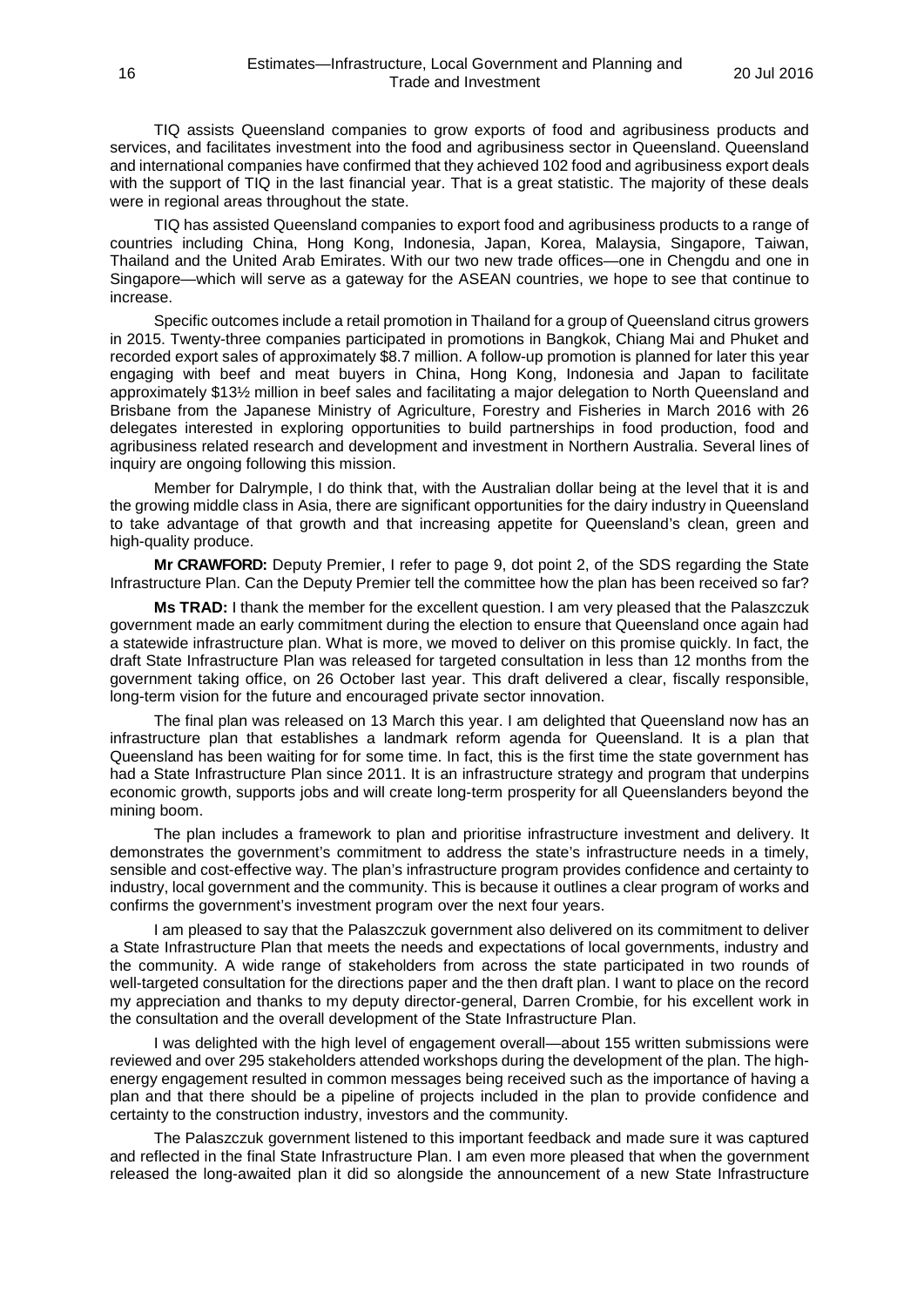Fund. The messages from key industry stakeholders and constructors was that they needed certainty, and we heard that message. The government responded with an initial injection of \$500 million to support the implementation of the plan. This demonstrates the government's clear commitment to planning and delivering infrastructure.

The Palaszczuk government is working hard to deliver on the State Infrastructure Plan and is keen to partner with the constructors, investors and the community. That is why we have been so pleased to hear from industry peaks that they are supportive of the government's endeavours and that the plan has been exceptionally well received. For example, the Property Council of Australia, Engineers Australia and the Urban Development Institute of Australia all welcomed the release of the final State Infrastructure Plan. The Property Council noted that the SIP contains—

... a number of new strategic actions that do have the support of the property industry.

These include the creation of an Infrastructure Portfolio Office within the State Government to drive better coordination between infrastructure and land use planning.

Engineers Australia commended the state government for the consultation process they undertook in developing this plan. The Queensland infrastructure spokesperson for Engineers Australia, Chris Warnock*,* said—

It is evident that they have listened to industry and the community and incorporated much of that feedback into the final Plan.

The Urban Development Institute of Australia highlighted—

Our comments were taken on board and the SIP is now a stronger infrastructure program.

The State Infrastructure Plan has been very well received and I am keen to continue the good work with industry, local government and the community into the future.

**CHAIR:** I refer to page 9 of the SDS and the Department of Infrastructure, Local Government and Planning's role in coordinating and monitoring the delivery of the \$2 billion State Infrastructure Fund established to support the implementation of the State Infrastructure Plan. Can the Deputy Premier outline how the first injection of funds under the State Infrastructure Fund will be invested?

**Ms TRAD:** I thank the member for the question. As I have advised the committee already this morning, the State Infrastructure Plan was released in March this year and included a new State Infrastructure Fund with an initial injection of half a billion dollars. I am pleased to say that in June this year as part of the state budget an extra \$1.5 billion was announced, bringing the total investment to \$2 billion for the State Infrastructure Fund. The significant new investment is about funding projects that will create jobs, economic growth and investor confidence across our state, especially in regional communities. Under the initial \$500 million investment, we established three new programs—the \$300 million Priority Economic Works and Productivity Program; the \$180 million Significant Regional Infrastructure Projects Program, which we have talked about for some length of time already this morning; and, importantly, a \$20 million investment in a program called Maturing the Infrastructure Pipeline Program.

Our Priority Economic Works and Productivity Program will help deliver targeted productivity-lifting infrastructure. The Significant Regional Infrastructure Projects Program, or the SRIPP, is fast-tracking economic and social infrastructure projects right across regional Queensland. This money is seeing real projects being delivered throughout regional Queensland. Across a number of regions, we will see projects like the \$100 million being invested in the North Coast Line Capacity Improvement Project, delivering efficiency of rail freight along the coast. Similarly, under the SRIPP, we have investments in schools benefiting communities across regional and remote Queensland, some of which I have outlined already this morning, particularly in the member for Dalrymple's electorate.

We will also see investment being made in new smart electricity metering that will see the most vulnerable electricity consumers in this state getting access to digital meters that help them with the cost of living. In the Far North Queensland region, which includes the Barron River electorate and part of the Dalrymple electorate, we will see projects being funded like the upgrading of the Aurukun shire's council wastewater system, which I know is long overdue and something that the mayor has warmly welcomed. We will also see improvements being made to Pormpuraaw's water supply, which will see the community with additional drinking water during emergencies.

In Cairns—and thank you to the member for Barron River for his lobbying—we will see \$34 million being invested to duplicate the Bill Fulton Bridge on the Cairns Western Arterial Road. We will also see extensions or replacements of fire stations in Port Douglas, Dimbulah, Smithfield and Herberton, as I have already outlined. In the Townsville region, we will see a \$30 million duplication of Riverway Drive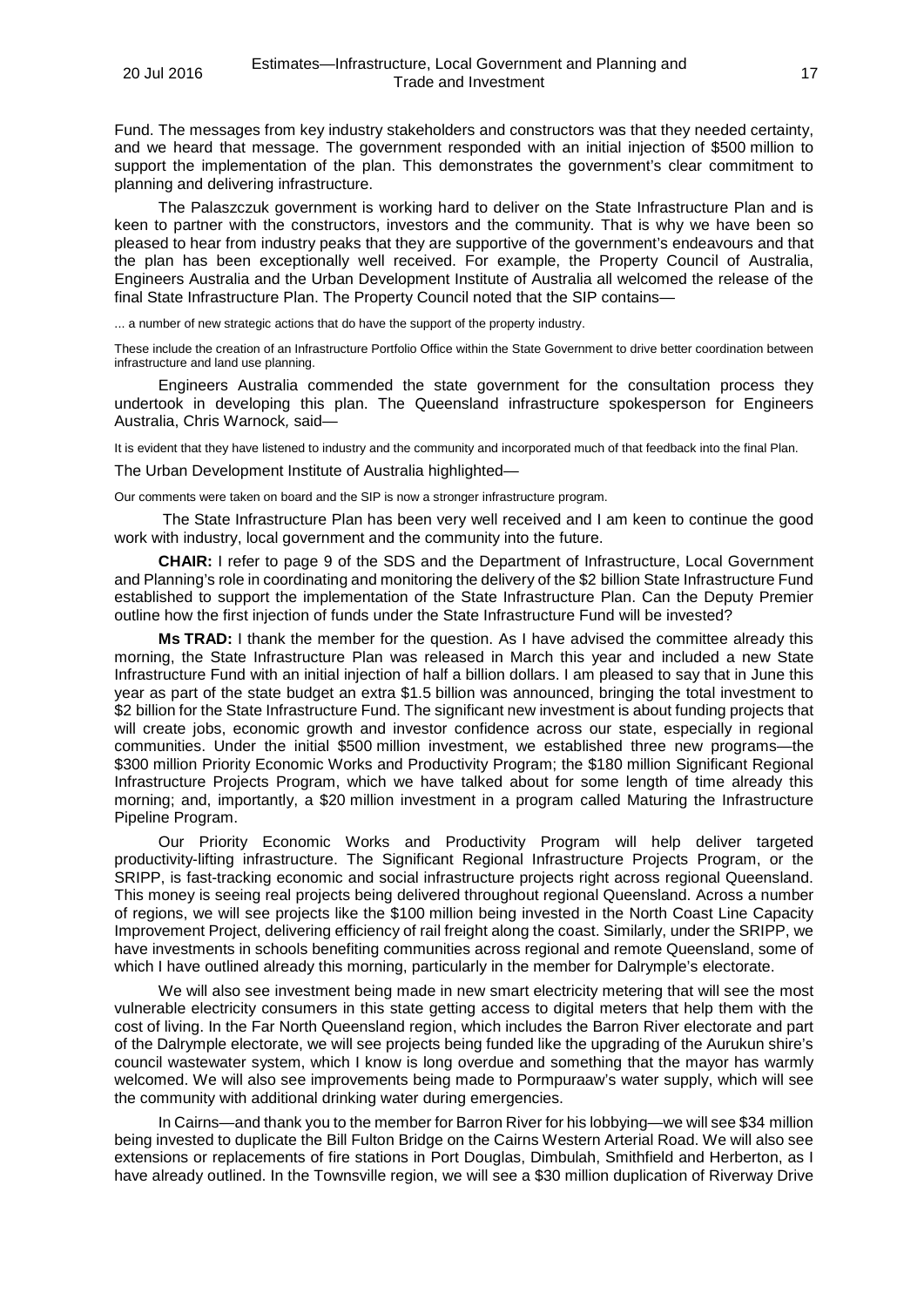from Gollogly Lane to Allambie Lane. We will also see the SRIPP providing vital funds for a new Palm Island primary healthcare centre, and the paediatric unit at the Townsville Hospital will be upgraded which will see the children's ward delivering the best care to local families well into the future.

In the Mackay region, which includes the Mirani electorate, we will see a new Step Up Step Down mental health unit being built. These new mental health units provide an alternative to hospital for people recovering from mental illness—something that has been in the news recently. We will also see funds going to a new tourism visitor information centre in Mackay and replacement fire stations in Proserpine and Mackay. Schools like Finch Hatton, Walkerston and Mount Morgan high schools are all benefiting from an investment we are making in education infrastructure under the SRIPP.

In the Central Queensland region, which includes the Keppel electorate, we will see a \$40 million timber bridge replacement package on the Dawson Highway between Gladstone and Biloela. The Rockhampton Road Train Access stage 1 project is benefiting from a \$10 million investment. Gladstone will also see a new Step Up Step Down unit being delivered. We will also see schools like Farnborough, Frenchville and Glenmore in the Keppel electorate benefiting from the investment we are making in education infrastructure.

In the Wide Bay region, the Mon Repos Turtle Centre is being funded for a redevelopment. This is a world-class ecotourism opportunity that, when completed, will allow sustainable visitor growth and will see Bundaberg's economy get a real boost. We will also see a Step Up Step Down unit in Bundaberg and a new state-of-the-art combined police and fire station in Howard.

In the outback Queensland region, we will see projects like the refurbishment of the Boulia community hospital and the refurbishment and expansion of the McKinlay multipurpose health service in Julia Creek. These sorts of facilities are absolutely critical in remote communities that have been doing it tough.

Finally, in the south-west Queensland region, we see communities benefiting from investments being made in education infrastructure. All of this activity is testament to this government's commitment to see the people of Queensland in regional and remote locations benefiting from our State Infrastructure Fund.

**Mrs LAUGA:** I refer to page 9 of the Service Delivery Statements for the Department of Infrastructure, Local Government and Planning focusing on the 2016-17 service area highlights for infrastructure policy and planning. Can the Deputy Premier tell the committee what the Queensland government is doing to assess value capture?

**Ms TRAD:** I thank the honourable member for the question. As the member would know, and as those on the committee who have been tuned into the proceedings of parliament and my statements earlier this morning would understand, value capture or value sharing is an important tool that we need to have in our infrastructure funding toolbox. Put simply, value capture is a type of financing that recovers some or all of the private sector value creation that public infrastructure investments generate. I will say it again for the benefit of the committee, because some of them were not listening. Put simply, value capture is a type of financing that recovers some or all of the private sector value creation that public infrastructure investments generate.

**Mr WALKER:** That is a lot of words just to say 'tax'.

**Mrs Frecklington** interjected.

**CHAIR:** Order!

**Mr WALKER:** You have gone on and on and you have said 'tax'.

**Ms TRAD:** How about I say 'value capture' instead of 'asset sales', because those opposite only know one thing when it comes to providing infrastructure and that is to sell assets.

**Mr WALKER:** The sort of sales QIC are doing to fund your super raid—those sorts of assets.

**Mrs FRECKLINGTON:** The vertical ones.

**CHAIR:** Non-government members!

**Mrs FRECKLINGTON:** We are just trying to protect her.

**CHAIR:** It is about giving everybody a fair go.

**Mr HART:** She is lost.

**CHAIR:** No, she is not lost. I will bet my bottom dollar she is not lost. Minister, carry on in response to the question please.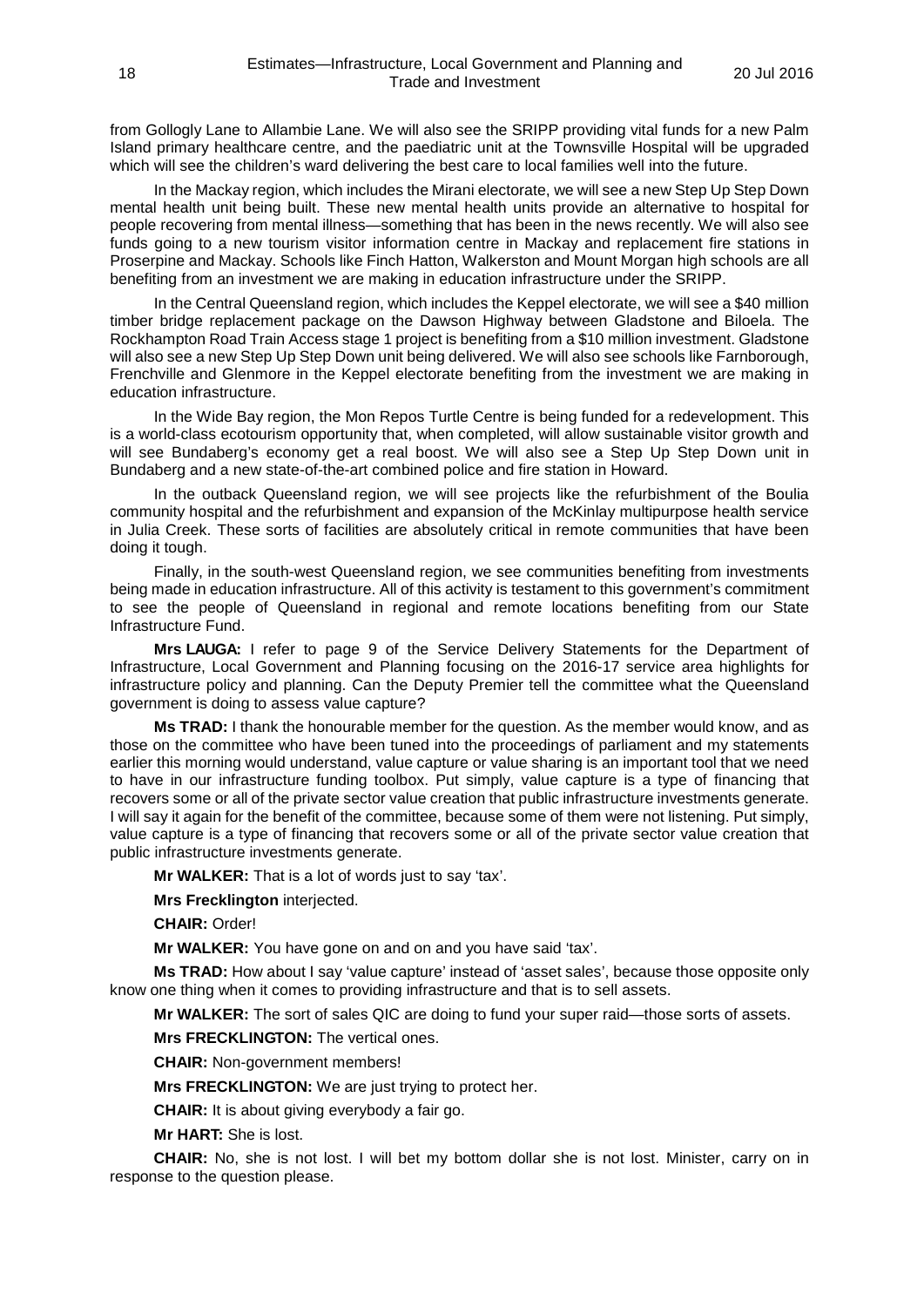**Ms TRAD:** Thank you. Put simply, again, value capture is about a type of financing that recovers—

**Mrs Frecklington** interjected.

**CHAIR:** You are provoking them, Deputy Premier.

**Ms TRAD:** Mr Chair, who would have thought that I could provoke them around value capture or value sharing? I do not see them being provoked when Malcolm Turnbull steps up and talks about value capture when it comes to providing \$100 million for the Townsville stadium, or when it comes to the Gold Coast Light Rail extension or Cross River Rail. We know that this is a conversation being had at a federal, state and local government level. The only people who are not attuned to this conversation are those opposite. Those opposite are the only ones who have been unable to keep up with a conversation that has been had for a number of years across every level of administration.

**CHAIR:** You have responded to the question and I think we can move on to the next question. I have not got time to muck around.

**Mrs MILLER:** I would like to ask the director-general a question. I am obviously going to seek further information in relation to the process regarding the Significant Regional Infrastructure Projects Program because I am clearly not satisfied with the response given by the Deputy Premier. I would like to know the public administration structure for the analysis of this program. For example, I am just querying whether you have flow charts in relation to the structure as to how the decision-making took place. I would like to know the positions internally of those people who were involved in a committee or whatever and also the positions of the officers in other departments who took part in this process. I am happy for this to be taken on notice, but if you do have that available I would be very grateful for that information.

**Mr Carroll:** I thank the member for the question. In relation to this, the Deputy Premier did outline that it was not a grant program that was actually put in place; it was a collection of projects which were identified by departments. The committee that met on this was part of DPC, Treasury and the department.

**Mrs MILLER:** And what were the positions?

**Mr Carroll:** The deputy director-general of infrastructure, Darren Crombie, was the representative from the department on the committee from my part.

**Mrs MILLER:** Was there any formal flowcharting in relation to the decision-making process at all, or do I have to RTI it?

**Mr Carroll:** The criteria was based on projects would be unlocking productivity in infrastructure in relation to that.

**Mrs MILLER:** The Deputy Premier also said that there were 160-odd submissions, I think you said.

**Ms TRAD:** No, I did not say that. I said it was a \$180 million program.

**Mrs MILLER:** Okay. Well, submissions obviously came through. If those submissions came through to your office or through departments, I want to know exactly what the process was in relation to how the decisions were made. In other words, did the departments put up the projects to your office for the decision-making, or did projects come in directly to you? I would like to know that process from a public administration perspective, also for integrity, transparency and accountability.

**Mr Carroll:** Absolutely. I am happy to detail some of that criteria. Funding was prioritised to allocate projects below \$50 million that met the following criteria—ready to be brought to market and able to proceed within six months of receiving funds; procurement by the public sector, for example, a state department or agency could establish a funding agreement with local governments regarding such things as water infrastructure; aligns with the strategic directions that are outlined in the SIP; has demonstrated a need verified by a relevant state agency, government department or agency. I am happy to take the rest of your question on notice.

**Mrs MILLER:** Thank you. If you could do that, I would be very, very grateful.

**Mr CRAWFORD:** Deputy Premier, I know it was covered in detail before from those opposite but I am interested in the Commonwealth government funding request in relation to Cross River Rail. Could you make it clear for me how the basis for that request operates with the Commonwealth?

**Ms TRAD:** I thank the honourable member for the question because, although those opposite did ask the question, they were not very interested in the answer. There are two very important points to make in relation to Cross River Rail. No. 1 is that there is no escaping the fact that the Commonwealth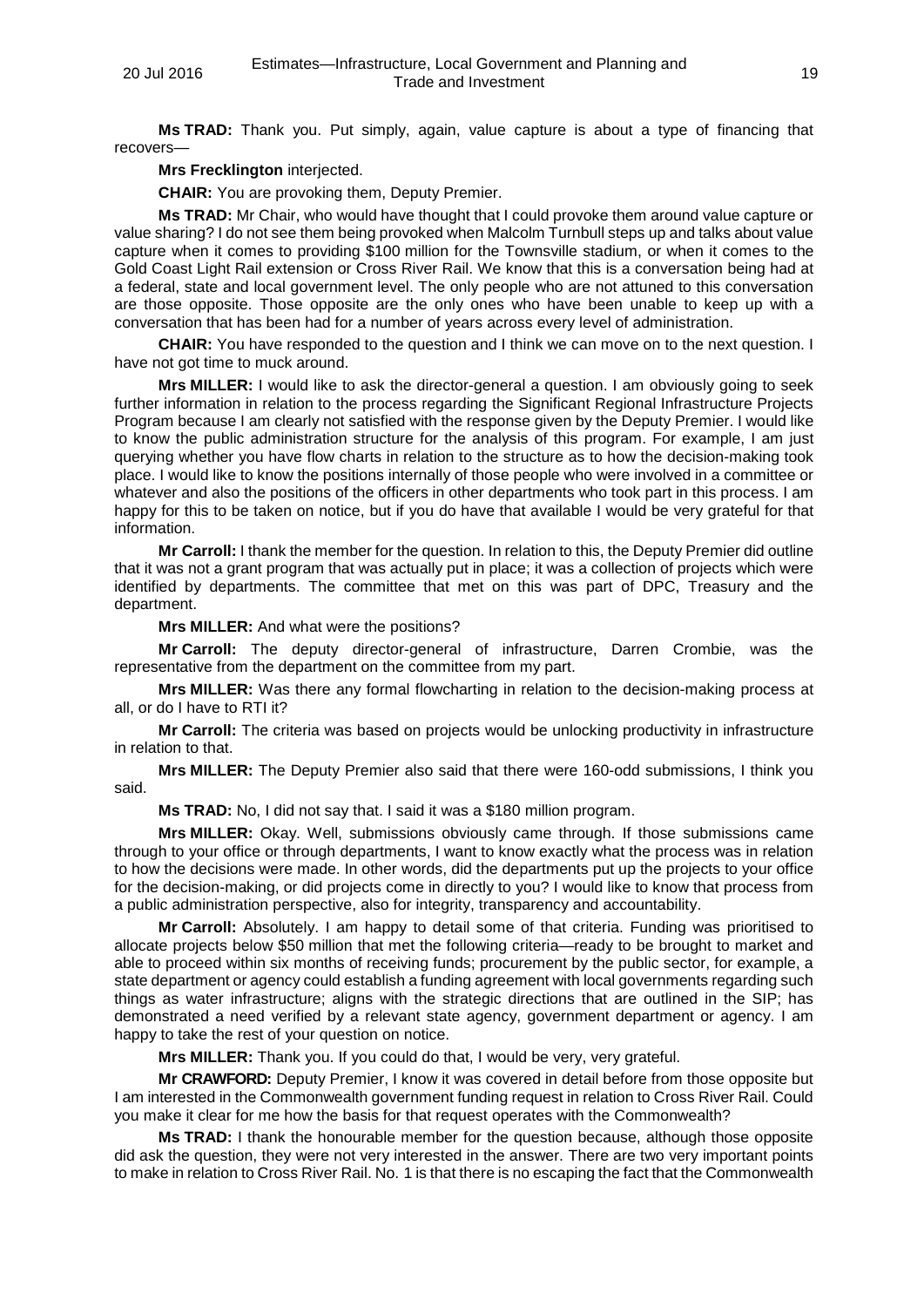government has a critical role in funding major infrastructure projects and it needs to commit funds to Cross River Rail. That is abundantly clear. No. 2 is that Cross River Rail has been this state's highest priority infrastructure project for some years now.

In relation to my first point, the Commonwealth has made quite a fuss over the funding it announced for the Melbourne and Sydney Metro rail projects in the federal budget back in May this year. They have announced more infrastructure funding commitments all around the nation through the recent election campaign, but still there is nothing for Cross River Rail.

We are fighting for this project because it is more than just a rail project. This is a project that will deliver enormous benefits and help transform South-East Queensland and confirm this state's capital city as a new-world city. In fact, the cost-benefit analysis identified that the Cross River Rail project has the potential to deliver total productivity gains of more than \$2 billion. These productivity gains will benefit the local, regional and national economies. It is only fair that, as beneficiaries of this productivity gain, the Commonwealth also contribute their fair share of the funding.

In relation to my second point, since 2012 Infrastructure Australia—

**CHAIR:** Order! Deputy Premier, can I get you to finish off the answer rather quickly, because we are running out of time, in fairness to all members on the committee.

**Ms TRAD:** In relation to my second point, this has been a priority infrastructure project since 2012. Infrastructure Australia has made clear since 2012 that this is a critical national infrastructure project. I am confident that it will assess it again as such now that it has the business case. I will continue negotiations with the federal government around securing funding for this project because, unlike those opposite, we will not turn our backs on an agreement with the federal government to fund this project and make it a reality.

**CHAIR:** I call the member for Cairns.

**Mr PYNE:** Deputy Premier, when did you become convinced of the need for greater transparency and accountability in local government? Importantly, what additional resources will your office be providing to make sure complaints regarding fraud and corruption in local government are fully investigated?

**CHAIR:** Member for Cairns, could you give me the SDS reference, please? I want to know where you are referring to—what part of the budget papers.

**Mr PYNE:** Pages 4 and 5.

**Ms TRAD:** I thank the honourable member for the question. As the member for Cairns may be aware, the Palaszczuk government was elected on a platform of restoring greater transparency and accountability in the political process that had been slashed and cut by the former Newman-Nicholls government. We were elected on a platform of restoring confidence in the transparency and accountability of the political process from a local to state level.

**Mr Hart** interjected.

**Ms TRAD:** I know that those opposite do not like hearing the words 'transparency and accountability' but I will continue to answer—

**Mr WALKER:** Always happy to have a conversation about it.

**Ms TRAD:** I will continue to answer the question asked by the member for Cairns because I do think it is an important question. The member for Cairns would also be aware that my agency has spent a considerable amount of time reviewing a number of complaints and concerns that have been tabled in the parliament by the member for Cairns. I think my agency alone has spent some \$50,000 investigating those concerns and complaints. Of course, there are other organs to the complaint assessment process, such as the Ombudsman and the CCC in relation to threshold issues of corruption or misconduct.

We have established a councillor complaints review process, as I outlined previously. That will be headed up by former integrity commissioner Dr David Solomon, and I did make that announcement in April this year. Dr David Solomon will be joined by Mr Noel Playford OAM, who was nominated by the Local Government Association of Queensland, and Mr Gary Kellar, who was nominated by the Local Government Managers Association of Queensland. Our current system has been in place since 2009 and it is time to relook at this, particularly because the LGAQ and the LGMA have some alarming concerns around the inordinate amount of time that councils are being asked to provide to investigating complaints. The responsibility of CEOs was something that the LGMA was uncomfortable with. Taking on board their concerns, we are looking at a system-wide review.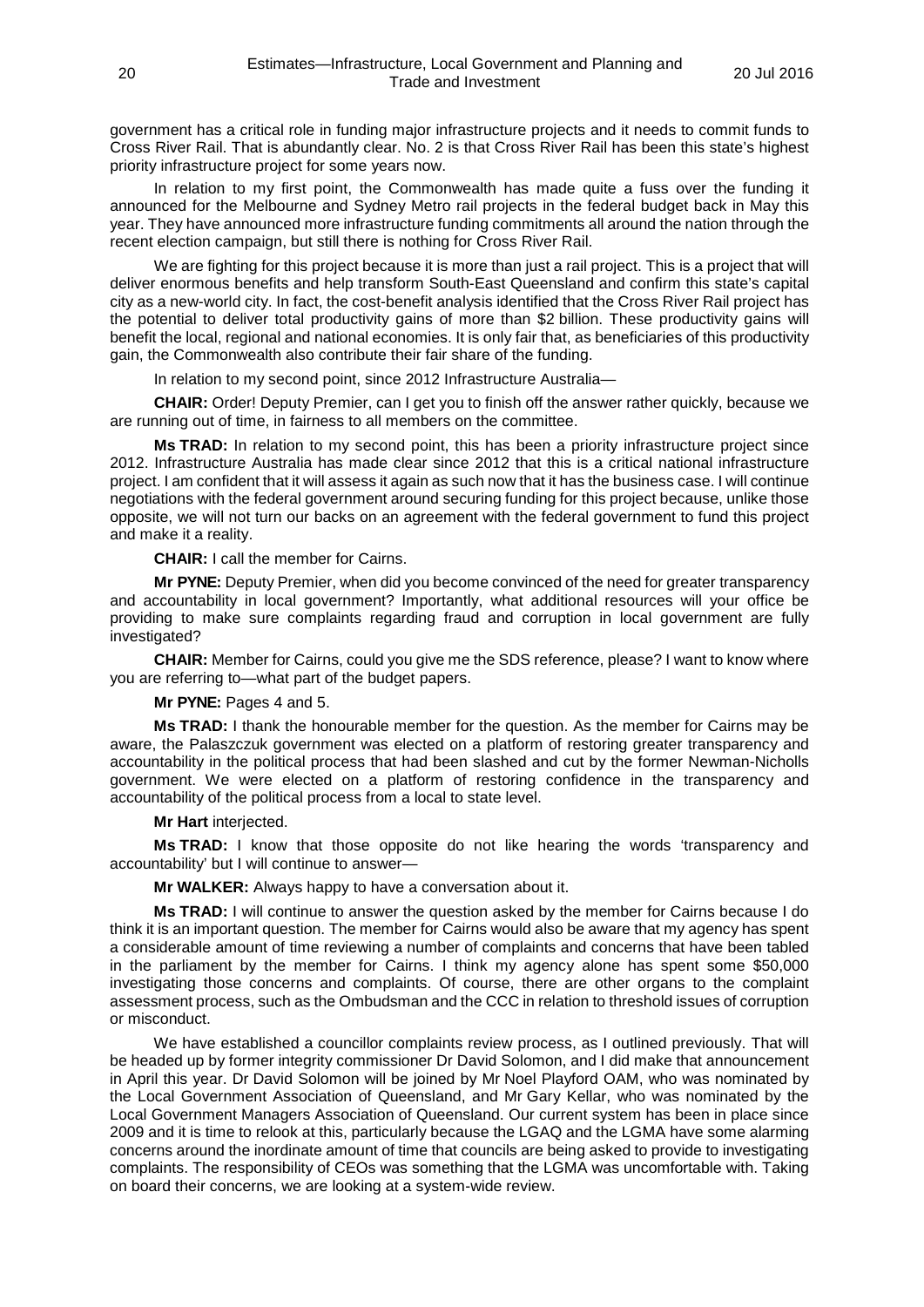Let me also say to the member for Cairns in relation to the government's response to the CCC's report, which was tabled late last year, that the receipt of electoral donations into accounts that are titled in a lord mayor's or councillor's name is to stop. We will be progressing those amendments, as per the CCC's recommendations, through the parliament this year to improve transparency and accountability. To underscore all of that, very importantly, is the commitment made by the Premier yesterday in estimates that this government will move to real-time disclosure of political donations before elections take place so that electors at a state and local government level can know before they walk into the ballot box exactly who has donated to what.

For the benefit of the committee and particularly the member for Cairns, I do highlight the fact that the expert panel led by Dr David Solomon will be releasing a discussion paper in the not-too-distant future. I do encourage the member for Cairns to have a look at it when it comes out and to respond to the discussion paper and make a submission to the committee.

**Mrs FRECKLINGTON:** Mr Chair, I have a couple of short final questions for the CEO of Building Queensland. Mr Quinn, just to finalise the line of questioning, can you please clarify what are the assumptions that sit behind the \$2.6 billion public transport levy and also the assumptions that sit behind the \$1 billion ticket levy on public transport users?

**Mr Quinn:** As the Deputy Premier has indicated, the information within the business case is commercial-in-confidence and it is cabinet-in-confidence, so I am not at liberty to disclose the detail.

**Mrs FRECKLINGTON:** In relation to the levies, which would not be, in my opinion, commercialin-confidence, we also have the—I will ask the Deputy Premier. Deputy Premier, in estimates last year you said that you would release the full business case, so I am interested as to how you think new taxes on Queenslanders would be commercial-in-confidence?

**Ms TRAD:** Mr Chair, could the honourable member detail exactly what taxes we are putting forward?

**Mrs FRECKLINGTON:** I am more than happy to list them out for you, Deputy Premier. Would you like me to?

**Ms TRAD:** Mr Chair, I think you have made it very clear—

**Mrs FRECKLINGTON:** You just asked me to. I am happy to answer your question.

**Ms TRAD:** We are actually not having a taxation discussion.

**Mrs FRECKLINGTON:** The new taxes that I am referring to are the \$1 billion benefited area levy, the \$2.6 billion public transport levy, the \$1 billion ticket levy on public transport users, the \$1.2 billion car park levy on motorists and the \$1.2 billion motor vehicle registration levy. Those are the new taxes that I am referring to.

**Ms TRAD:** Mr Chair, just so I can make it abundantly clear and I think very straightforward and simple for the benefit of the Deputy Leader of the Opposition, what she is referring to is a confidential business case. What this business case has done, as per the requirement of Infrastructure Australia and the Turnbull government, is to explore value capture opportunities if we are to secure federal government funding for Cross River Rail, and we intend to. We have explored that.

What the government—whichever government it is at the end of the day—decides to settle on will be a position put forward by the independent delivery authority that we will establish to deliver Cross River Rail which will have representation from the federal, state and local governments around the table, with independent experts making recommendations to government around what is the best long-term financing option for this project. The fact that those opposite continue to talk about a taxation regime is just scaremongering.

**Mrs FRECKLINGTON:** Rule it out and then no-one will be scared.

**Mr WALKER:** Then there is no more scaremongering.

**Ms TRAD:** Mr Chair, I think this is important. The member for Nanango is referring to the business case. On 9 March this year Paul Fletcher—he was then the federal Liberal minister for major projects—said in relation to the Cross River Rail project—

... the Turnbull Government has signalled a strong interest in value capture. In particular, we state that in our consideration of future joint projects, we will expect a greater level of disclosure from the States on potential value capture revenue streams.

We need to do this work if we are to secure funding from the federal government. Unlike those opposite, we are unprepared to make this project a political football that will never see it built.

**Mr HART:** It has been for years.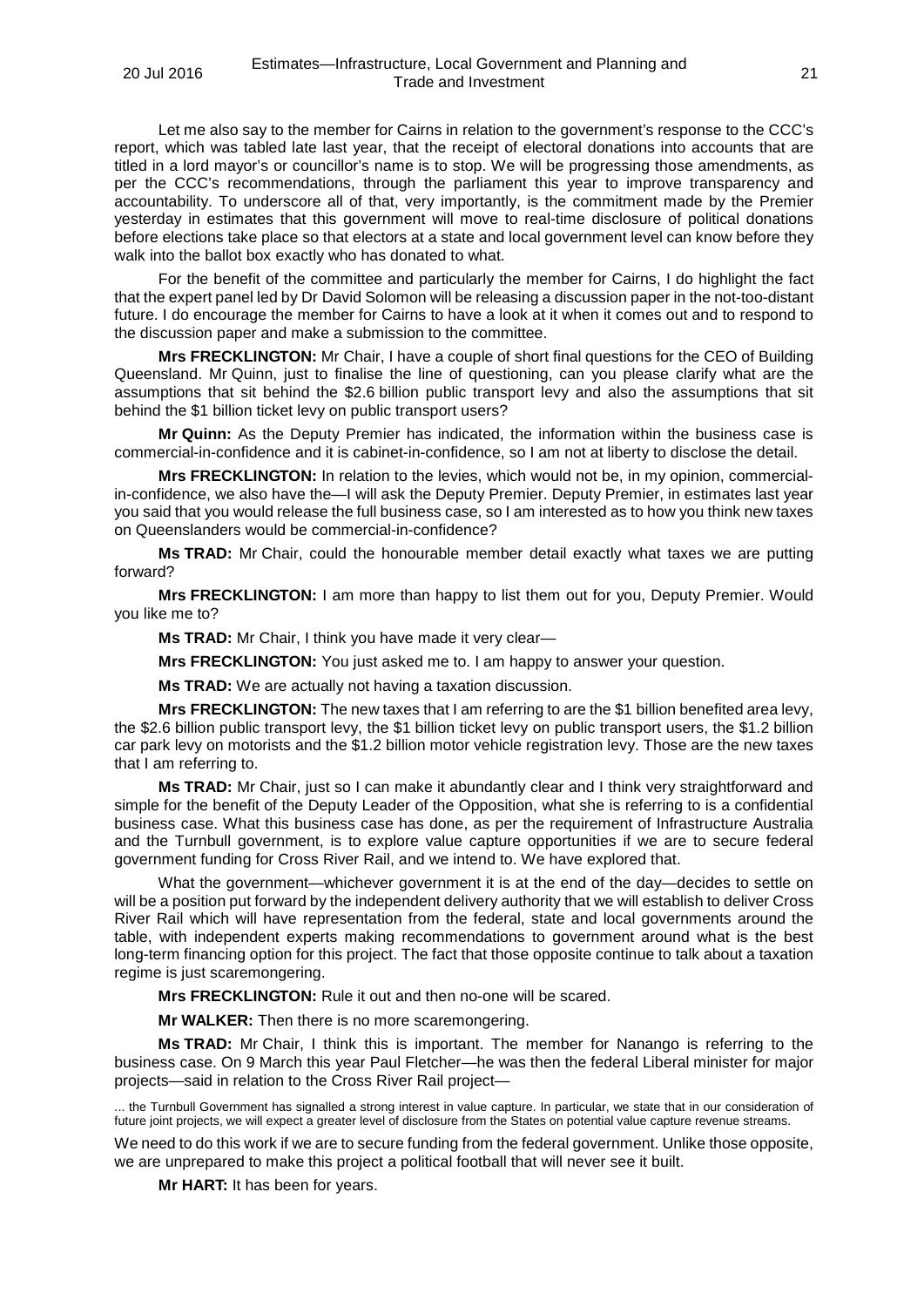**CHAIR:** Can we take the next question, please.

**Mrs FRECKLINGTON:** Deputy Premier, I refer to your response to question on notice No. 9 which states that \$41 million has been allocated in the budget for public servants, contractors and consultants for Cross River Rail. Where in the budget is the funding for a business case for the Townsville eastern access corridor?

**Ms TRAD:** I thank the member for the question. Again, I refer her to a document that is in the public domain: the *Infrastructure Pipeline Report*, which was released in June this year, just after the budget.

**Mrs FRECKLINGTON:** That is right, so where was it in the budget?

**Ms TRAD:** For the benefit of the member, if I could just guide her to page 19, which has the pipeline of priority projects. The member will see that the Townsville—

**Mrs FRECKLINGTON:** All talk, no action.

**Ms TRAD:** The member will see that in terms of the pipeline of priority proposals, which is the first time that this has been published and it has been very well received by the sector—

**Mrs FRECKLINGTON:** Why did you not put any money in your budget for it?

**Ms TRAD:** Can I say that the Townsville Eastern Access Rail Corridor is under the assessing phase in terms of the options—the preliminary evaluation phase. I do welcome the Commonwealth's contribution in relation to this—

**Mrs FRECKLINGTON:** You did not during the election.

**Ms TRAD:**—project during the federal election, although it was inconsistent. They did say on the one hand when it came to Cross River Rail they had not seen the business case so they were not prepared to put money in.

**Mr HART:** Two days before the federal election.

**Ms TRAD:** However, TEARC does not have a business case, but they were prepared to put money into that.

**Mrs FRECKLINGTON:** Where is the business case for the Townsville eastern access corridor?

**CHAIR:** I ask non-government members to stop interjecting. You all know what the rules are. You are just being unruly by simply interjecting all the time and not giving the Deputy Premier the opportunity to answer the question without disruption. Carry on.

**Ms TRAD:** Thank you.

**Dr Robinson** interjected.

**CHAIR:** You have to be big and tough to take it.

**Ms TRAD:** Thank you, Mr Chair, and I thank you for the excellent job you are doing in trying to keep a sense of order in relation to the proceedings of this committee.

The Townsville Eastern Access Rail Corridor is a project within my scope. It is in Building Queensland, in the preliminary evaluation phase. I am advised that the Minister for Transport and the Commonwealth Games and the transport and main roads agency have sought funding from the Commonwealth to complete the business case. An amount of \$3 million has been provided through the Department of Transport and Main Roads in relation to progressing the business case. Given the federal government's keen interest in this project, given their commitment to the Townsville Eastern Access Rail Corridor and their commitment to proper planning, the Minister for Transport has sought assistance in relation to the business case.

Just to put this in perspective, this is a project that will cost in the vicinity of \$500 million to \$700 million. It is an important project for a very important port in Queensland and we want to see it built. We are looking forward to partnering with the Turnbull government to make sure it is built.

**Mrs FRECKLINGTON:** When will the business case for the Townsville eastern access corridor be released? You have no funding in your budget for it. You have just said it is such a priority project for you. Why did you not put any funding in your budget for this—in your words—very important project for Queensland?

**Ms TRAD:** Mr Chair, I thank the member for Nanango for the question and I will repeat myself so that she is clear. The Department of Transport and Main Roads is the responsible portfolio agency in relation to TEARC. They have provided \$3 million to get the business case up and running and are seeking assistance from the federal government to progress—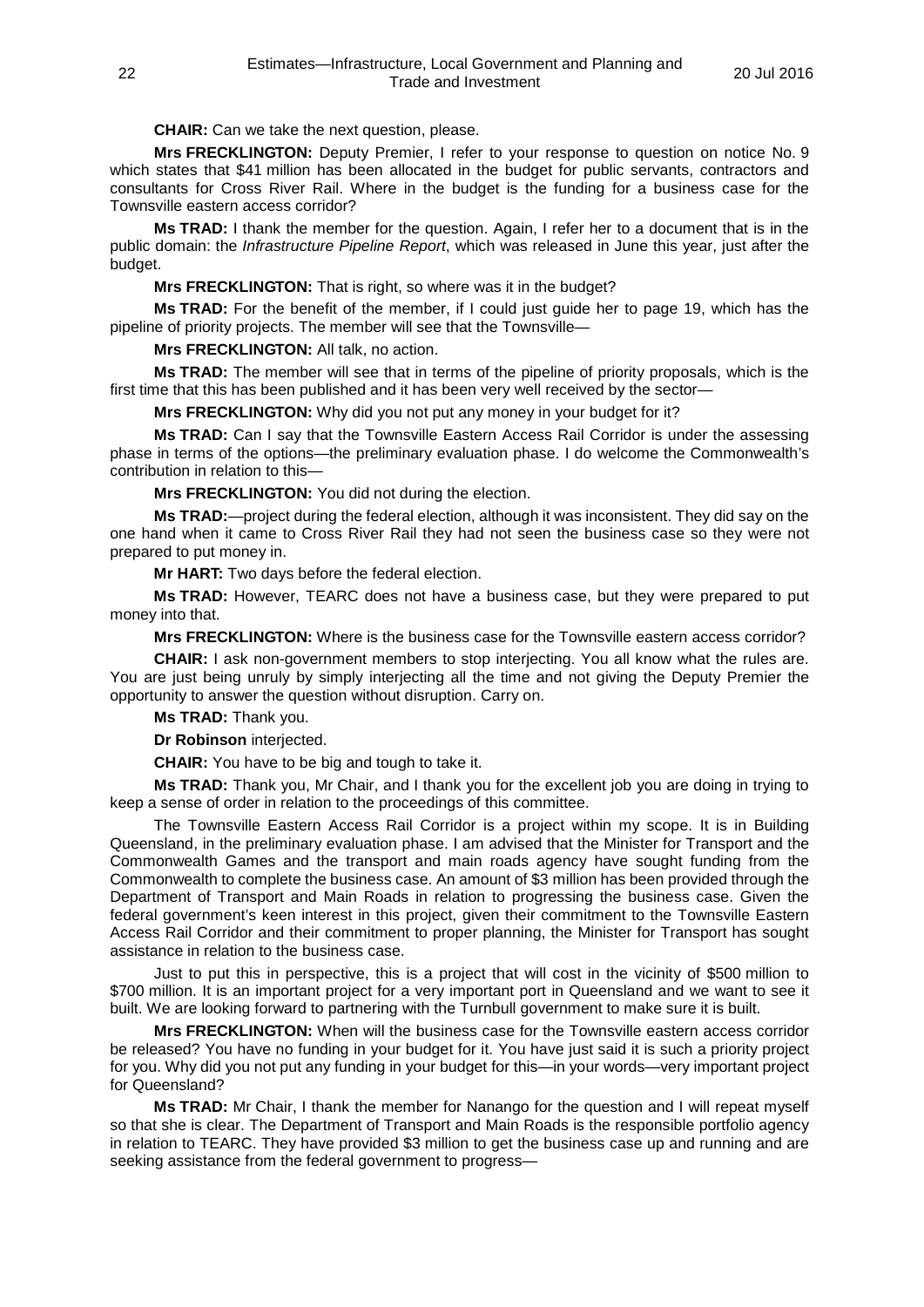**Mrs FRECKLINGTON:** I will refer you back to your glossy document where it is clearly, as you stated before, within your ambit.

**Ms TRAD:** Yes, Building Queensland is an agency that is under my area of responsibility, and they are commencing the preliminary evaluation phase. For the benefit of the member for Nanango, this is a process that needs to be gone through before a detailed business case, which is a significant cost. As the member might be aware because of a response from the CEO of Building Queensland to a question that she put to him earlier, business cases are costly and before agencies embark on business cases a preliminary evaluation must be developed. That evaluation is being undertaken by the agency under my portfolio responsibility, Building Queensland. Funding is in the DTMR budget under the transport systems planning budget, and I refer the shadow infrastructure minister to that SDS.

**Mrs FRECKLINGTON:** It is clear that, whilst it is a priority project for you and Building Queensland, your department has no intention of using any of your allocated budget funds for providing a business case for this very important project for northern Queensland.

**Ms TRAD:** Mr Chair, I feel that I have answered this question. Perhaps the shadow minister for transport would like to go to the Minister for Transport's estimates hearing and ask about their budget allocation in relation to the business case and their discussions and negotiations with the Commonwealth around funding the business case development process.

**CHAIR:** I think the Deputy Premier has pointed out something that is rather important and you should follow her advice.

**Mrs FRECKLINGTON:** My question is for the Deputy Premier. I refer to Economic Development Queensland missing its target for investment enabled by its priority development infrastructure co-investment target by over 89 per cent in 2015-16. I refer to page 63 of your SDS, and I ask: given this complete failure, what actions have you taken other than discontinuing this reporting measure which you only included for the first time in last year's SDS?

**Ms TRAD:** I thank the member for Nanango for the question in relation to this item within the SDS. This is a discontinued measure. It was a program that was established by the former deputy premier and former infrastructure minister, the member for Callide. For the benefit of the committee, that program was set up not too long before we went to the election. At that election the government changed, and the government decided to discontinue this measure and create a new program that was much better targeted and did not disadvantage local councils, who had complained about the structure of the former program.

I will say that there has been significant interest in our Catalyst Infrastructure Program, and we are assessing a number of projects that have been put forward by councils to really drive economic growth and productivity in their regions and attract population growth as well. I think that the way that we have structured this program is a big success. Those opposite might want to have a look at the time line around when this announcement was made when they were in government and what occurred soon after.

**Mrs FRECKLINGTON:** The time line is that you included that measure in the SDS for the first time last year, so my question is what else have you done other than discontinue the measure, given that you have not been able to reach that priority target?

**Ms TRAD:** For the benefit of the member for Nanango, it was included in last year's budget because there had been grants provided to councils such as Scenic Rim which we honoured under the old program, which is why they were captured in last year's budget. We accounted for the expenditure. We restructured that program after we came to government so that it was much better targeted and responded to the needs of local councils without penalising them for not taking up particular criteria that the former deputy premier imposed which they found unfair.

Five further projects are under consideration through the Catalyst Infrastructure Program including: Gatton West Industrial Zone; Rubyanna Wastewater Treatment Plant in Bundaberg; Sunshine Coast Principal Activity Centre; Rocky Springs residential development in Townsville; and the Townsville Airport aprons. These are all projects that we are looking to fund through the Catalyst Infrastructure Program, and we know that councils are very happy with the way that it has been structured. I am very happy to report on more fantastic projects that we are looking at through this program.

**Mr KNUTH:** With the recent acquisition of the Springvale Station, can the Deputy Premier confirm that the state government will continue to pay the local council rates in order to have the local council continue vital pest management and the upkeep of roads?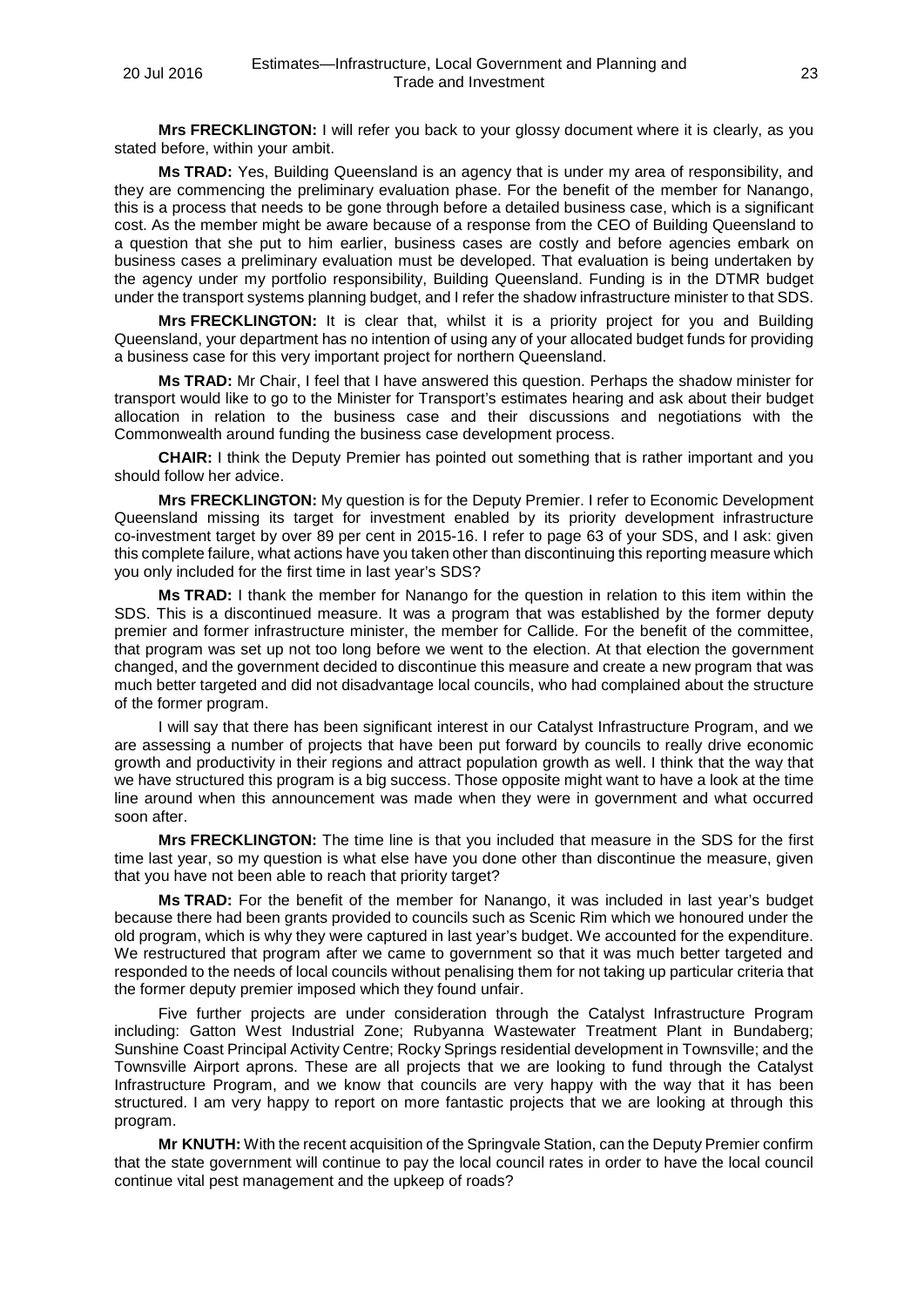**Ms TRAD:** I thank the honourable member for the question. It is an issue that I will take on notice to ensure that I provide sufficient detail in relation to what appears to be a well-established and perhaps complicated arrangement between the state and council in relation to the established funding and future funding process. I will take that question on notice.

**CHAIR:** I refer to page 9, dot point 7 of the SDS under 2016-17 services area highlights. What are city deals and to what extent has the government been investing in city deals with other levels of government for Queensland?

**Ms TRAD:** I thank the member for the question. I think city deals are a very exciting initiative, and I am proud to say that Queensland is at the forefront of city deals across Australia. We are the first state to commence the development of a comprehensive city deal between two or more levels of government. In simple terms, city deals have the potential to transform and grow our cities or regions through smarter infrastructure planning and prioritisation, which in turn means better investment for taxpayers and the city. As the name suggests, it is an agreement between different levels of government to prioritise infrastructure and support non-infrastructure programs that meet agreed economic and social outcomes for a region.

The idea was first developed in the UK with the Greater Manchester City Deal, which was struck in 2012. A feature of the UK city deal contracts is the inclusion of initiatives directly relevant to that region. Some of the great ideas or elements of the agreement that have come out of the Manchester city deal include: a growth hub program; a skills hub, a plan to employ 6,000 apprentices; a low-carbon demonstrator initiative, an innovative funding model to reduce emissions; an inward investment beacon, a program to attract international and patent capital to local projects; and a housing program that aims to deliver some 7,000 new homes by 2017. Essentially, it is a process for looking at how councils and governments, rather than competing for limited resources, get together and prioritise on a collective basis those projects that will benefit the region as a whole.

My department and I have been very active in working with various mayors and local governments to investigate city deals for the South-East Queensland region. We have committed \$135,000—and I announced that in March of this year—to a partnership with the Council of Mayors and the South-East Queensland Property Council of Australia to investigate how a UK city deals approach could be applied in South-East Queensland. Prior to the federal election I also met with, and have written to, the Australian government to seek their involvement in our city deal initiative for the south-east Queensland corner. I am very happy to report back to the parliament once those conversations are started up again now that we have a new federal ministry.

**CHAIR:** How do regional councils benefit from this grant?

**Ms TRAD:** I thank the member for the question. When Malcolm Turnbull announced funding for the Townsville stadium, he said that he hoped Townsville would be part of the Smart Cities Plan. That is about making smart investments in regional communities to ensure that infrastructure is properly planned and prioritised across the jurisdictions. I am very pleased that we are doing quite a bit of work in that area. One of the first pieces of work that we have to do is looking at land use planning. I have written to the North Queensland councils around a North Queensland regional plan, and I think that there will be some great progress in that area. Underpinning that is to work with the federal government and local councils to establish what would be a very good structured list of infrastructure priorities that we can collaboratively pursue to unlock all of the economic potential and growth of that region.

**CHAIR:** The committee will take a break until 11:30am. When we resume we will continue to examine the estimates for the areas of infrastructure, local government and planning and trade and investment.

# **Proceedings suspended from 10.56 am to 11.28 am**

**[CHAIR:](http://www.parliament.qld.gov.au/docs/find.aspx?id=0Mba20160720_112939)** The hearing is now resumed. The committee will continue to examine the estimates for the portfolio areas of Infrastructure, Local Government and Planning and Trade and Development. I call the member for Barron River.

**Mr CRAWFORD:** Deputy Premier, I refer to page 51 of the SDS. What progress has Trade & Investment Queensland made since it was announced that the Queensland government would open two new offices?

**Ms TRAD:** I thank the honourable member for the question. The decision to open the office in Chengdu was a result of the Premier's recent trip to China where she visited Chengdu, and I am very pleased to say that we have moved quite swiftly towards opening this very important new trade office for the Queensland economy. Trade and investment are incredibly important to our economy.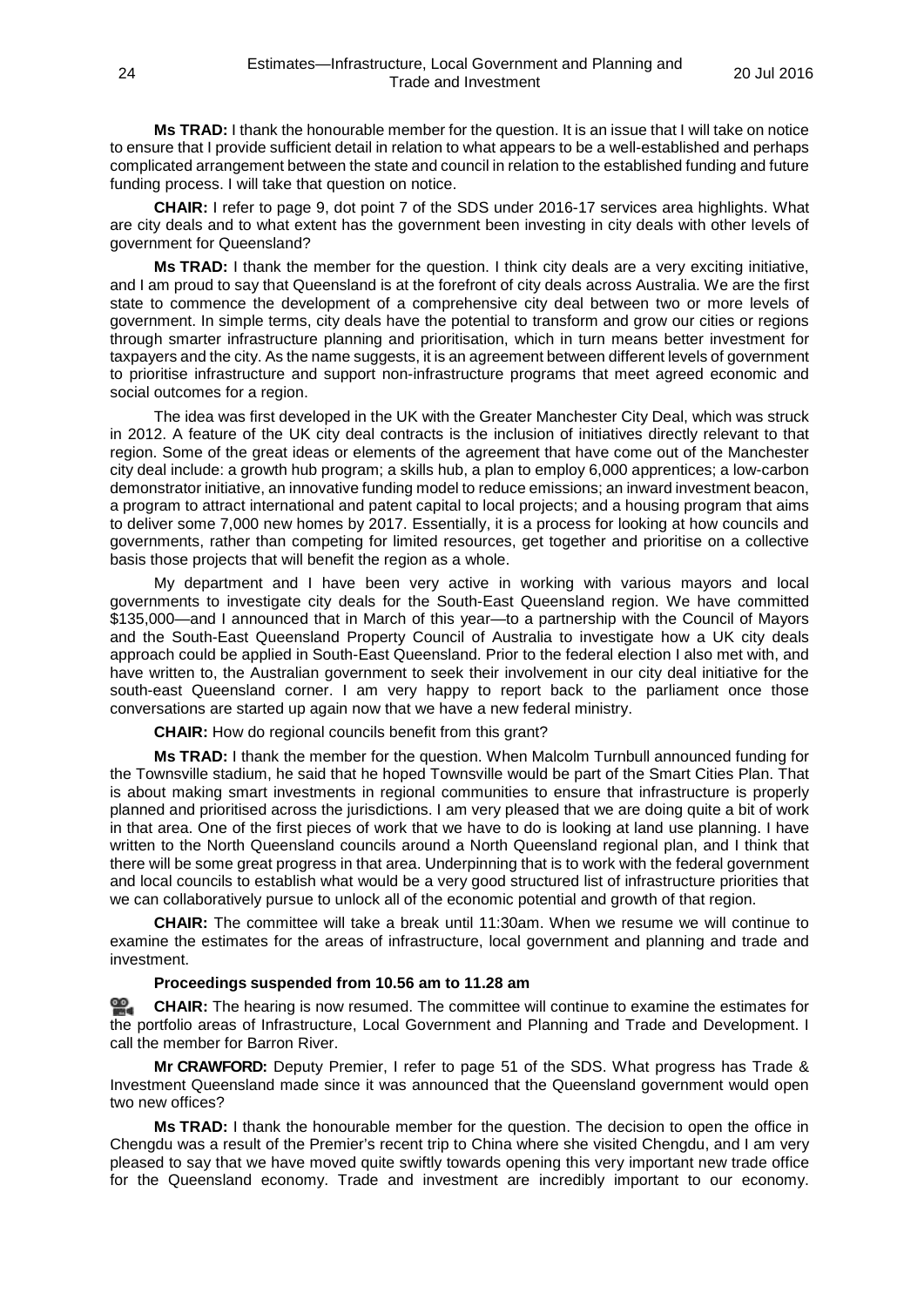Approximately 440,000 Queenslanders—that is one in five Queensland jobs—rely upon trade and investment for their employment. I have to say this is probably why the Premier was keen to see an expanded Queensland footprint in China, which we know is a rapidly growing economy, particularly in the services sector.

Trade & Investment Queensland will operate these offices—the one in Chengdu in the Sichuan province in western China and the other in Singapore—with the government investing \$1.5 million over three years towards the establishment and operations. Today I am happy to announce that Queensland's newest trade office in China is now operational. Just one month after the Palaszczuk government announced the expansion of the state's overseas footprint in a push to increase trade ties with Asia, the Chengdu office is now open for business. This is Queensland's fourth Trade & Investment office in China and the state's largest trading partner. I will officially open this new office in November this year, when I plan to visit China and Vietnam on a trade and investment mission.

**CHAIR:** Deputy Premier, I refer to page 48 of the SDS. What is the impact of the Chinese language version of the State Infrastructure Plan on promoting Queensland to Chinese investors? This is a very important question.

**Ms TRAD:** It is a very important question and I thank you, Mr Chair. I know that in terms of my trade mission there was significant interest in the government's planned infrastructure rollout for potential investors, and that is certainly the feedback I got from both the Premier and the Treasurer in respect of their overseas trade missions, particularly for potential Chinese investors. The State Infrastructure Plan, which I released in March, outlines a new strategic direction. I have talked about it in some detail for the benefit of the committee this morning. It will help the Queensland government deliver critical infrastructure projects to the state.

Queensland can benefit from the opportunities presented by one of our regional neighbours and largest trading partners, China. China has a particular policy now called the One Belt, One Road policy. It is a key foreign policy initiative of the People's Republic of China to improve regional connectivity through international infrastructure investment. One Belt, One Road—OBOR—has been given impetus through the Chinese government's establishment of the US\$40 billion Silk Road Fund and the US\$100 billion Asian Infrastructure Investment Bank and the US\$100 billion New Development Bank. The Queensland government is working hard to link China's One Belt, One Road initiative to investment opportunities in Queensland, particularly in Northern Queensland.

Some of the issues we have identified through our ongoing collaboration and discussions with Chinese government officials and potential investors include the need for more clarity around which infrastructure projects in Queensland would be attractive to Chinese investors, the need to better identify the barriers to entry to the Queensland market and what needs to be done to assist potential Chinese investment. That is why the Queensland government developed a Chinese language version of the State Infrastructure Plan: to provide more clarity to Chinese investors and greater understanding of our State Infrastructure Plan and the projects contained therein. This will allow the Queensland government to work more closely with Chinese private and state owned enterprises, along with major Chinese financial institutions, to examine any proposed Chinese investment.

I can also advise the committee that earlier this year the One Belt, One Road infrastructure investment forum was held. We sent departmental officials to China for that, which the Consul-General was very appreciative of. Additionally, I attended a One Belt, One Road forum here in Brisbane on 8 June. A significant number of investors, both from China and potential Chinese investors who are located in other jurisdictions in Australia, were in attendance and there is significant interest in investing in Queensland infrastructure from potential Chinese investors.

**Mrs MILLER:** I refer to page 33 of the SDS which is about Building Queensland, and I ask the minister about the funding. Building Queensland received \$20.2 million over four years and in this year's budget another \$14.4 million over four years, which totals \$34.6 million. There has been a lot of rhetoric about this, but there are a few things I would like to know. Firstly, how is this money being spent? Secondly, I would like to know a list of consultancies and the dollar value of those consultancies. I am particularly interested in the consultancies from a company called Urbis. I would also like to know if any employees from Urbis are on any government boards that might be under your control within your portfolio, please.

**Ms TRAD:** I thank the member for the questions. I will take the last one on notice and endeavour to provide an answer by the end of the committee hearing, but to the best of my knowledge there are no Urbis employees. That is to the best of my knowledge, but I will provide the actual detail to the committee. In case I am wrong, that will be clarified.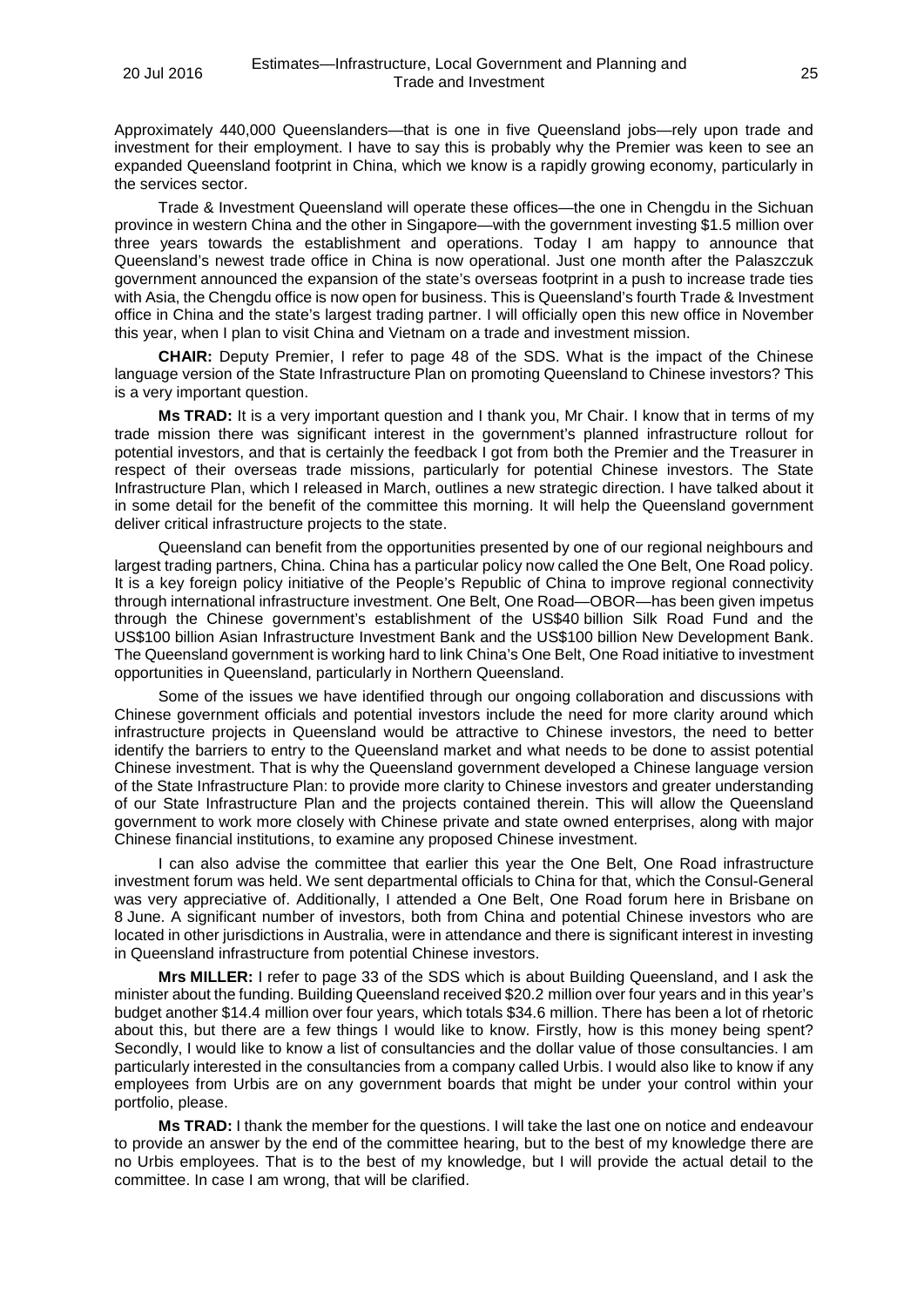# **CHAIR:** Thank you.

**Ms TRAD:** In relation to Building Queensland in reference to the actual budgeted cost, it is there on page 33. It is an annual allocation of \$8 million and is essentially total expenses. This includes staffing and, as the member has pointed out, potential consultancies to assist in the development of business cases. In relation to those consultancies, I am also happy to take that on notice to ensure that I provide accurate information to the committee.

Just to clarify, for the sake of the committee, Building Queensland is an independent statutory authority. It uses its allocation in the way that it sees fit according to the act that this parliament passed late last year in relation to conducting its business. They are not directed by the minister in relation to who they use. I expect that they will use contractors who can provide the critical expert advice and information that they need in order to deliver the business cases that large-scale infrastructure projects need in order to get government funding.

**Mrs LAUGA:** Deputy Premier, I refer to page 48 of the SDS. How will the government finalise the draft International Education and Training Strategy to Advance Queensland 2016-2026?

**Ms TRAD:** I thank the member for Keppel for her question, and I do note that trade and investment is an area that the member has great interest in. It does provide enormous opportunity for her electorate and her region in terms of future economic diversification and growth. As the member would be aware, I released the draft International Education and Training Strategy to Advance Queensland on 11 June this year. I prepared this strategy in conjunction with my colleagues the Minister for Education, Minister Jones, and the Attorney-General, who is also the minister responsible for training. I want to place on record my sincere thanks to both of them and their agencies for all of the assistance in relation to this endeavour.

We have made a commitment in this budget to international education and training growth for Queensland to the tune of some \$25.3 million over the next five years. This includes \$4 million in the 2016-17 financial year to support one of Queensland's most promising export industries—its world-class international education and training industry. The funding is in addition to the \$7.7 million over four years that we provided in last year's budget.

Today it is my absolute pleasure to announce that Ms Rebecca Hall has been recruited an as executive director within Trade & Investment Queensland to lead the implementation of the International Education and Training Strategy to Advance Queensland. Ms Hall has had a distinguished career to date, having been most recently the executive director of Trade Victoria and prior to that director of international education in the Department of Economic Development in Victoria. She is a current board member for the International Education Association of Australia and brings with her a wealth of experience in implementing successful strategies to attract international students to Victoria—a success we are looking forward to replicating here in Queensland.

Our draft strategy already articulates the Queensland government's vision and provides a framework for industry and government to work together to grow the industry and enhance the state's reputation as a leading global provider of international education and training services. I look forward to the feedback from key stakeholders and people right throughout Queensland, including local councils, who I know would like to get their fair share of international students coming to their regions and their world-class institutions to study. I am happy to report more feedback after the close of consultation.

**CHAIR:** Deputy Premier, I am sure that most of Queensland would be aware that Chinese tourism is a big future for us. What is the Queensland government doing to raise awareness of Queensland as a premier study destination and attract more international students to our world-class institutions?

**Ms TRAD:** I thank you for the question, Mr Chair. It is the case that, in terms of tourism and tourism growth, international education and training play a really key role in terms of boosting tourism. We know that when students come to Queensland it is a great opportunity for their friends and families to also come and visit and come and see some of the best World Heritage sites that the nation has to offer right here in Queensland.

In April this year I launched the Best Semester Abroad social program. It is a social media campaign, and we are seeking international students to participate in this campaign to win a \$30,000 costed semester here in Queensland. That money has been provided by the private sector, and I want to place on record my sincere thanks to those in the international education sector for stumping up money to the tune of, I think, \$500,000 in prize money to assist students come to Queensland from international markets to experience what it is like to study and live here in the best state in Australia.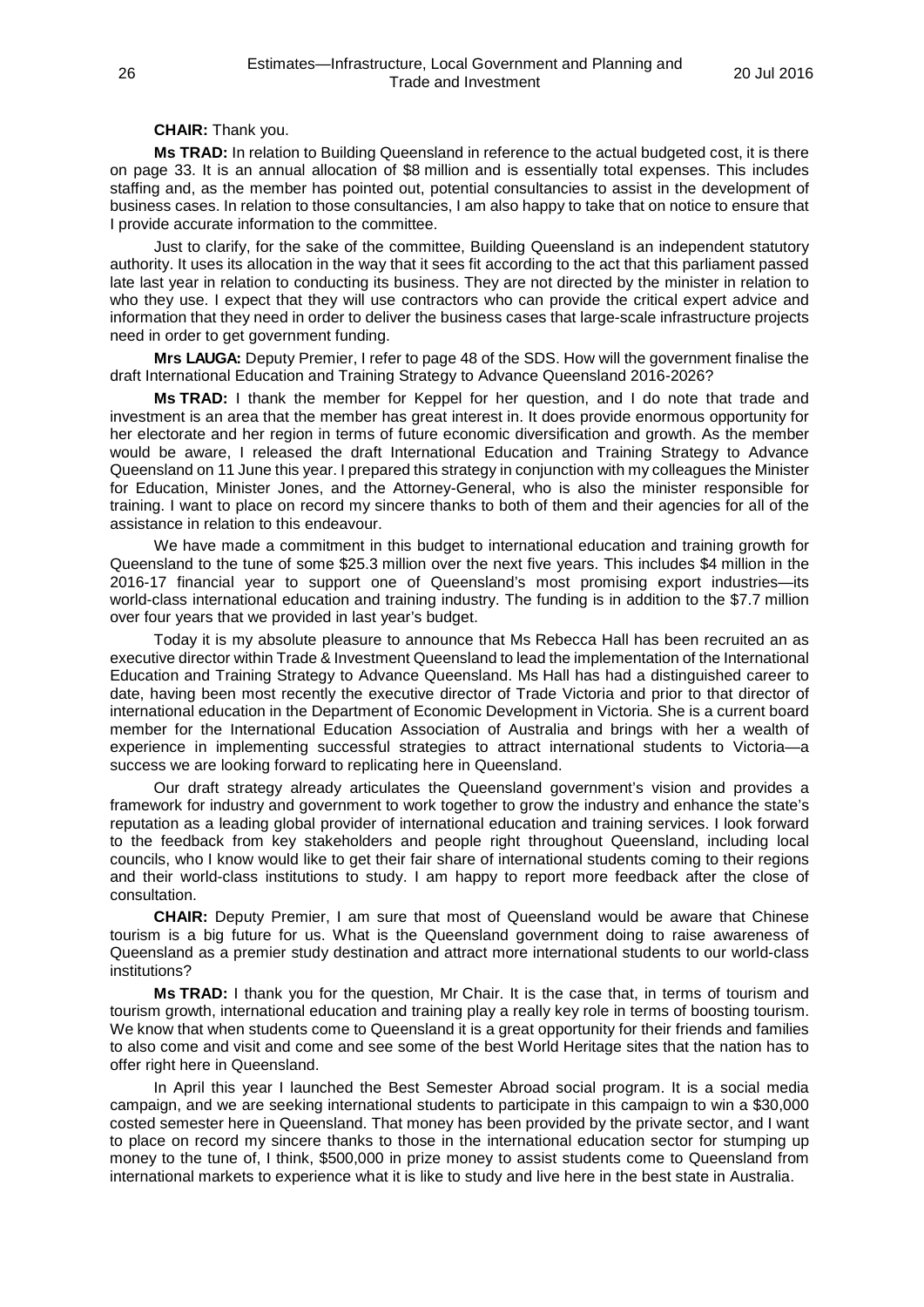The campaign will take the form of a competition. We will see 20 students win five months in Cairns, Brisbane or the Gold Coast including flights, accommodation, tuition and holiday experiences. Entries closed on 26 June—so that was last month—and the selection process is underway. I look forward to announcing the winners on 29 July 2016 via a live stream right around the world.

Some of the metrics which I think are really great to report on in relation to this campaign are that there were over 2,000 student entries from 10 destination markets, over 34,000 email subscriptions were harvested and there are over 6,000 new Facebook fans, so I think we got the message out there and I look forward to announcing the winners in the not-too-distant future.

# **CHAIR:** Excellent.

**Mr CRAWFORD:** Deputy Premier, I refer to page 11, dot point 2 of the SDS regarding the review and preparation of the South East Queensland Regional Plan. Can you update the committee on the progress of community consultation?

**Ms TRAD:** I thank the member for the question. On 13 May I launched Shaping SEQ, the community consultation process for the review of the South East Queensland Regional Plan. I was very happy to have with me quite a number of mayors from the South-East Queensland region who were looking forward to working in partnership with the state government around the consultation process for the next iteration of the South East Queensland Regional Plan. We know that this plan is critical. It will deliver an effective growth management framework for South-East Queensland to make sure the region maximises the opportunities for our communities, our environment and our economy that come with a growing and changing population.

I am committed to ensuring the long-term vision for the region is underpinned by the values of the people who call South-East Queensland home. The Shaping SEQ community conservations provided for the first time the opportunity for the community to share their ideas for the region prior to the drafting of the South East Queensland Regional Plan. The campaign was run over seven weeks and included online engagement as well as 14 pop-up events with at least one event held in every local government area throughout the region. In addition, six Thought Leadership events featuring national and international speakers were also hosted in partnership with local councils, universities and industry across the region to attract some 720 people. Through this process, the community has generated approximately 1,250 ideas for our region, supported by an additional 2,782 votes. The department engaged with around 1,400 people and the Shaping SEQ website had more than 6,000 hits, which shows a high level of interest in the community in the future of the region.

We have heard that people are aware that population growth can bring economic benefits and improved infrastructure, but they also value the protection of local character and the natural environment. I look forward to hearing the outcome from these community conversations and working with the mayors of the South-East Queensland region to draft the draft South East Queensland Regional Plan and to ensure that it is released for public consultation in the not-too-distant future.

**Mr WALKER:** Deputy Premier, can I take you to page 14 of the SDS and also your answer to question on notice No. 4. This relates to the Better Planning for Queensland process and, in particular, the change from one set of planning schemes to another that the planning legislation will demand. Deputy Premier, there seems to be a lot of money sloshing around for this and what I am trying to do is to find out how much of that money goes to where it counts. Can I take you, firstly, to page 14 and the Better Planning for Queensland line there? It shows in the adjusted budget for 2015-16 a figure of \$60.3 million, which seems to have been underspent. If we look at the actual, \$37.715 million was spent. I am just interested to find out why the underspend and what has happened to rest of the money.

**Ms TRAD:** I thank the member for the question. The underspend was not intentional. As the member would know from having been in the chamber, there was some delay to the report back on the Planning Bill. That extended the time in which the bill was passed and the transition tools could be developed. It just caused a delay, which means that, in this financial year, we are spending the bulk of the money in terms of the transition process.

**Mr WALKER:** This year's budget shows \$57 million. Does that include the shortfall in the previous year or is that in addition to the underspend last year?

**Ms TRAD:** No, it includes the unspent money from the last financial year. There is a carryover, yes.

**Mr WALKER:** Can I then refer you to your answer to question on notice No. 4, which talks about a figure of \$59.4 million over five years. Could you tell me, firstly, how much of that money has been spent? In relation to what remains to be spent, is it also included in the \$57 million that is scheduled for this year's spend?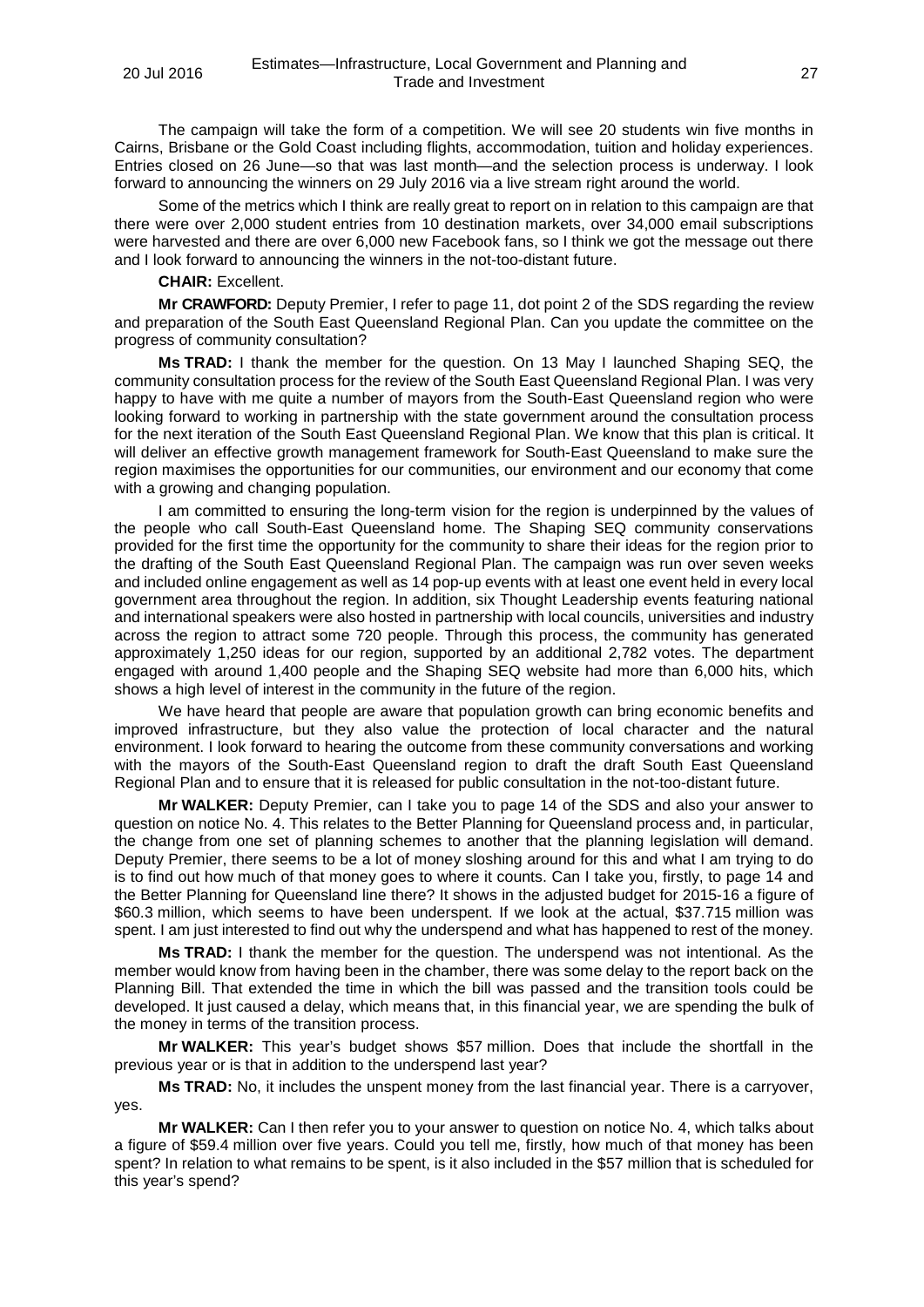**Ms TRAD:** I might go to what the \$59.4 million will be spent on. I refer you to my answer to question on notice No. 4. In relation to the \$59.4 million, it will be allocated against some key initiatives that will see the transition from the Sustainable Planning Act to the new Planning Act by July 2017. There is a significant amount of work that is needed to occur in that phase. Primarily, in terms of assisting local councils, there is some \$15.84 million allocated to that process, as articulated in my response to your question on notice. In terms of plan-making transition, there is \$3.41 million. I think that is a very important process to assist councils in converting their current planning systems and planning systems that are currently underdeveloped to ensure that they are compatible with the new Planning Act. The development assessment systems transition, the statewide training communications and education process and the establishment of an improvement and innovation fund for local governments—we know that we do not have all the answers and, in conjunction with the LGAQ and the South-East Queensland council of mayors, we are looking to establish a process where councils can come to the government and showcase some innovative planning, innovative planning processes, whether that be around innovative consultation, innovative decision-making, but they can come to us and say, 'Look, we think this is a great way to transition, this is a great way to implement a better planning regime and we would like to get some funding to flesh it out further' and we fully support that.

**Mr WALKER:** Can I take you back to my question. The \$59.4 million referred to in your answer to question on notice No. 4 includes, for example, the first dot point, 'Ensuring the new Planning Act was extensively consulted on and delivered.' I can assume from that that some of that money has already been spent.

# **Ms TRAD:** Yes.

**Mr WALKER:** My question was how much is left. My second question is: how does the \$59.4 million relate to the \$57.6 million in the budget figure?

**Ms TRAD:** I thank the member for the question. In terms of what is left from the \$59 million that has not already been expended, I am advised it is some \$49 million.

**Mr WALKER:** And how that does, in turn, relate—if at all—to the \$57.6 million referred to in the line item for this year's budget? Is it part of or different money from that?

# **Ms TRAD:** It is part of.

**Mr WALKER:** Thank you. Deputy Premier, what I now really want to try to get to is how much of that expenditure trickles down to where I would suggest the rubber hits the road, which is planning schemes and application processes. I think that you would be aware that, over the last two changes of legislation—I think there are still some councils whose planning schemes relate back to two acts ago, not one act ago.

## **Ms TRAD:** Absolutely.

**Mr WALKER:** In my view, the most important thing is getting money for planning schemes. I think if you wanted, for example, to compare the planning system to a railway arrangement, the big Planning Act is the tunnel and the trains going through it are the planning schemes. I am worried that, like your Cross River Rail, the tunnel has been costed but the trains have not. If you look at the budget that you have trickled down, as I would see it, in your answer to question on notice No. 4 there is plan-making transition of \$3.41 million and the development assessment system transition of \$3.83 million. We are talking about fairly small amounts of money here. Can I get an indication from you of the big picture the \$60 millions, the \$59 millions—that we have been speaking about? How much of that goes on head office staff and consultants compared to what goes to local governments to improve their schemes into their pockets to improve their schemes and their processes—to make sure that the Planning Act works?

**Ms TRAD:** I thank the member for the question. The money allocated to the planning reform process is not a grants process whereby local councils apply for money that will go into their back pockets, as you referred to. That is not the case. I will, for the benefit of the committee, step through what occurred when we came to government. I was advised when we came to government that there was absolutely no money allocated towards transitioning to a new planning scheme. Whilst you were in government, even though there was a proposal to pursue planning reform and there was legislation in the House, there was no budgeted allocation to assist in this transition.

The money that has been allocated will be used throughout the whole planning system to help local councils that have the responsibility to approve developments in their community and provide planning schemes that are consistent with state planning policy to assist them to transition to the new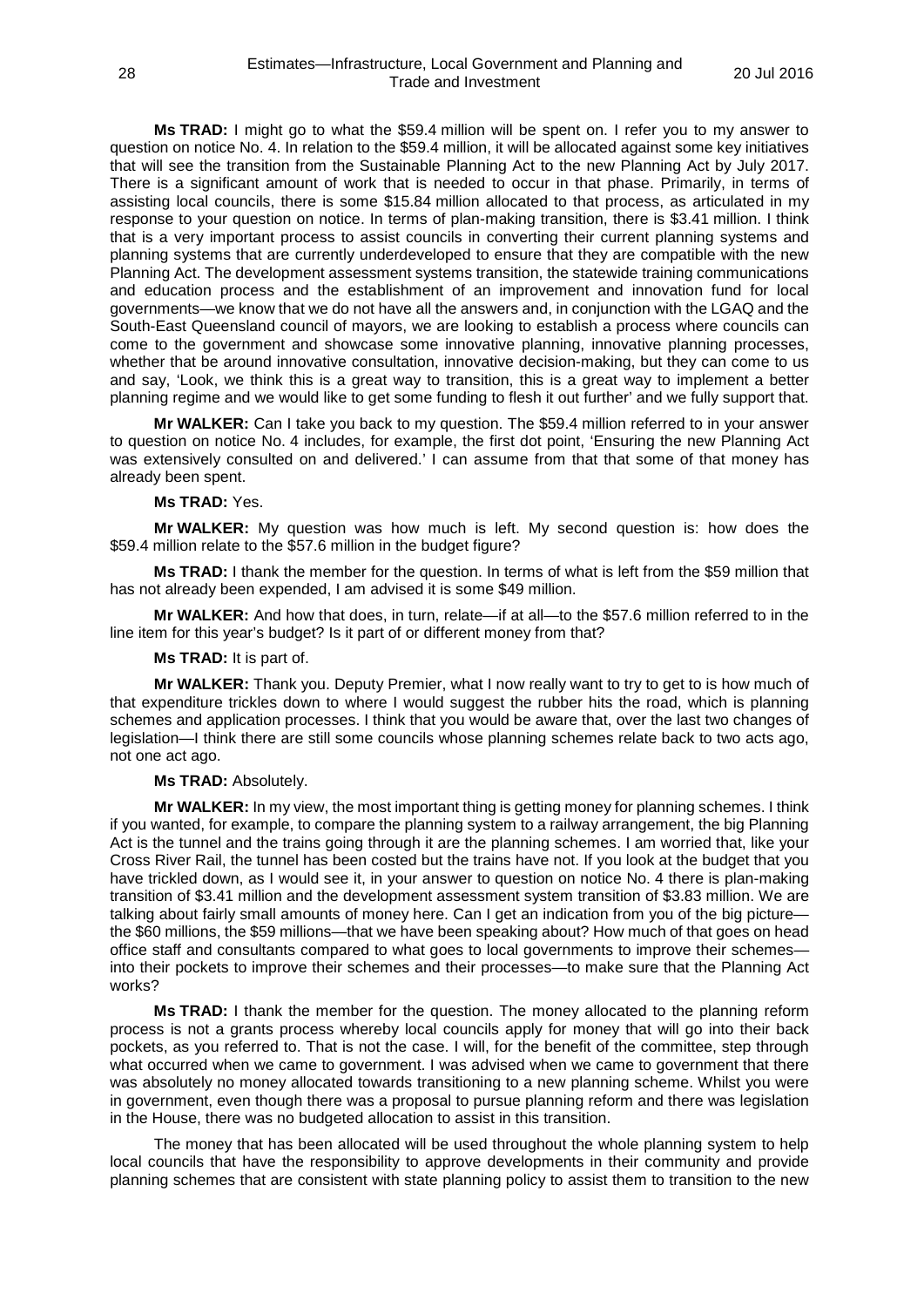legislation. We will ensure that they have the expert advice from my agency to assist them in that respect. We will ensure that consultation to assist in the transition is thorough and relevant. We will ensure that, where they have great ideas that we can support, there will be funding for that.

I can assure you that this money will be well spent, ensuring that there are the relevant tools available, the relevant expert officers available for councils to transition to the new planning scheme. Can I say that, from the start, we, in fact, responded to councils when they said, 'We want a longer period than just the 12-month transition process. We would like to see it align with our budgeting process and to see it occur after 1 July.' We have been responsive. The other issue, I think, that I need to place on record for the benefit of the committee is the absolute decimation that the planning agency experienced under the former LNP, where some 171 full-time effective staff were cut.

**Mr WALKER:** Point of order, Mr Chairman, this is not relevant to the budget expenditure of this year, which is what we are talking about. Deputy Premier, from what you say, I think the local government sector expected—and you rightly say you gave them a transition period and that is well done—that they are to receive assistance in getting their plans and their application processes in order.

**Ms TRAD:** And they will get that.

**Mr WALKER:** I was up talking to the Toowoomba Regional Council the other day. What are they to expect from the millions and millions of dollars that you are talking about in respect of money to get their staff, to get their plan up to speed so that it is ready for introduction, their staff to get their forms and their application processes up to speed, the IT behind it all to be ready? Are you saying that none of that money, other than someone to go and talk to them about it, is going to go to that process?

**Ms TRAD:** I am not saying that. I am saying—

**Mr WALKER:** I did not understand. Can you tell me what part of that money goes to local governments to spend on their schemes and their application processes, which is the most important thing, both for local government and for the development sector?

**Ms TRAD:** Yes, I understand that. As I listed in the response to your question on notice, there is a dedicated amount of money under particular headline programs to support local councils but, over and above that, there is a considerable amount of corporate support that the state is investing in assisting local councils transition to the new planning scheme.

**Mr WALKER:** That is very helpful, but can I go to question on notice No. 4?

**Ms TRAD:** Can I say for the benefit of the committee that it was the LGAQ that said, post state budget, that it was the state budget we have seen for several and it rained money for local government.

**Mr WALKER:** I would be very interested to see whether your detailed explanation confirms that. Your answer to question on notice No. 4 lists down the bottom of the first page, if I can put it that way, four points and you were talking about specific allocations. I am confused. You said in your earlier answer, I thought, that none of that would go—I think you put it in my mouth, but I do not know that I said it—into the back pocket of local governments.

**Ms TRAD:** I was rephrasing you.

**Mr WALKER:** Are you saying that that money will go to local governments or that is money that will be spent within your department to go and talk to local governments about these things?

#### **Ms TRAD:** Both.

**Mr WALKER:** There will be some of that money actually go to local governments for them to fund their scheme and application process changes?

# **Ms TRAD:** As I said, both.

**Mr WALKER:** Thank you. Can I turn now to the South East Queensland Regional Plan? There were some questions about that earlier. I seek leave to table a letter from the Deputy Premier—and I have a copy for the Deputy Premier—in relation to the SEQ plan. Deputy Premier, it is a letter that you wrote to me last year in May 2015 about the process for the South East Queensland Regional Plan. You might note that, in the second last paragraph there, you say that it is anticipated that the new draft SEQ regional plan will be released for public consultation later in 2015. We are now halfway through 2016. We have not seen the draft. Can you give us some assurances as to when the draft will be released? It is important, again, to local government and the development sector and delay seems to have been the order of the day.

**Ms TRAD:** I thank the member for the question. When talking about a delay around the South East Queensland Regional Plan, I think it is important to note that the delay first occurred in 2014 when the previous government said that they would, in fact, release or complete the review of the South East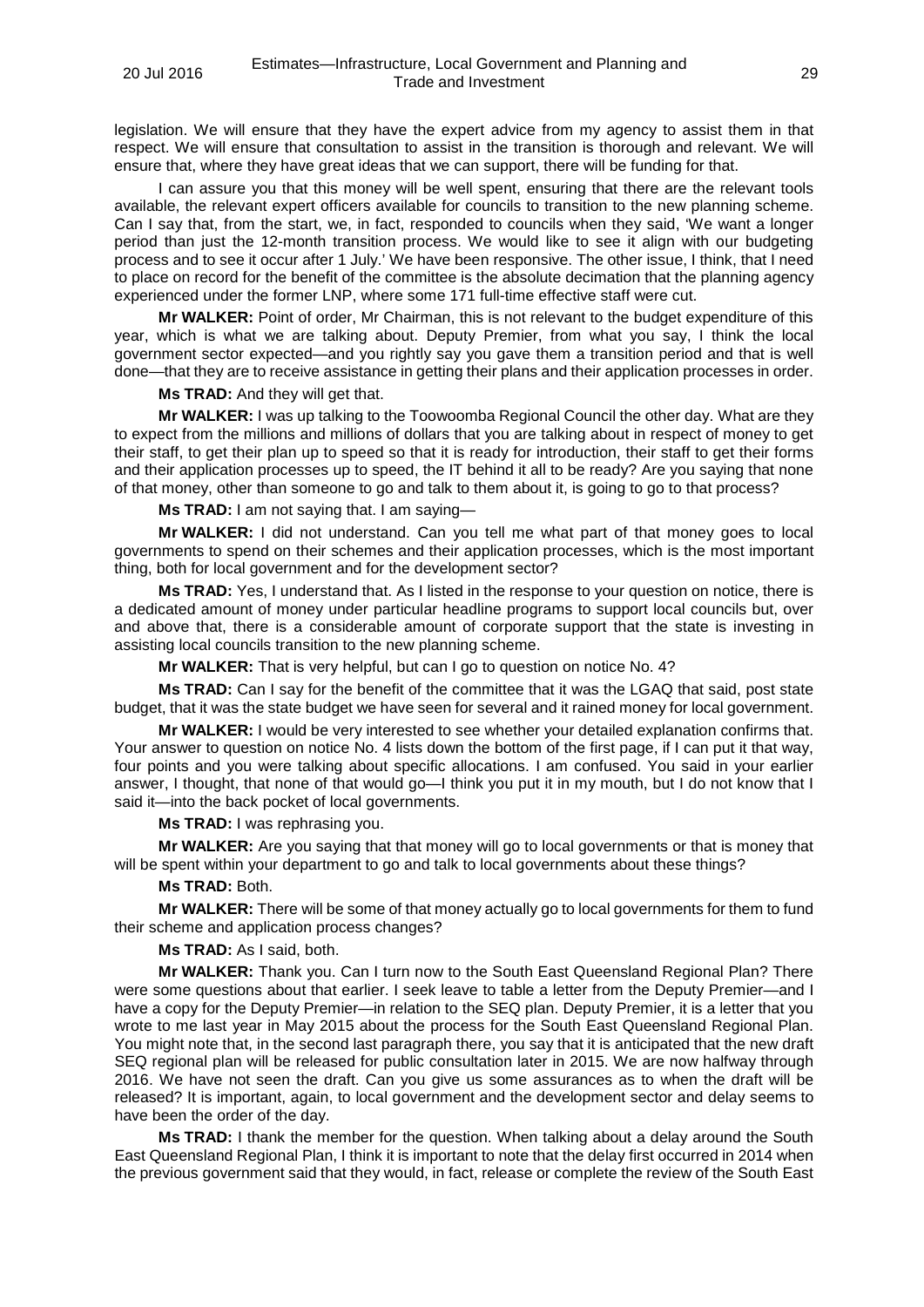Queensland Regional Plan by mid 2014 and then they did not do it and then they said that it would be out by mid 2015. It was really clear when I came to government that the South-East Queensland mayors were incredibly concerned about the process that the former government had undertaken in relation to the South East Queensland Regional Plan review. They asked for a new framework, they asked for better engagement and they asked for better community conversations and consultation around the South East Queensland Regional Plan. That is exactly what we are delivering through a comprehensive project and review.

I appreciate the valuable feedback that mayors from South-East Queensland have provided to the regional planning committee I established. We are up to about our eighth RPC, and I look forward to continuing that engagement and the very professional level of engagement that has been occurring at an officer-to-officer level. We are talking about a significant piece of work that will see the accommodation of almost a doubling of the Queensland population in the next 25 years. This is a significant project into which we need to put a good amount of thought and expertise. I can confirm that there will be a draft released before the end of the year. I am committed to ensuring there is comprehensive consultation around a redrafted South East Queensland Regional Plan.

**Mr WALKER:** I appreciate that. I point out that it is still a year late, but it is important that it get out as quickly as possible. I direct a question to the director-general. A short time ago the Deputy Premier responded to a government member with respect to the level of engagement about the so-called Shaping SEQ conversation—yet another conversation. Director-General, are you happy with the level of interaction, given the numbers that the Deputy Premier mentioned in respect of people that responded to that invitation?

**Mr Carroll:** I thank the member for the question. Yes, I think I am.

**Mr WALKER:** Can you tell us the nature of respondents to the conversation? Are we talking about planning professionals, mayors or members of the broader community? I am trying to remember the figure, but I think the Deputy Premier mentioned 4,000 submissions. You may have those to hand. I am interested to know the level and breadth of that engagement?

**Mr Carroll:** The department hosted about 20 events and spoke to just under 1,400 people across the state—as the Deputy Premier said, it has generated 1,250 ideas—and the website has seen more than 6,000 hits. We are seeing a broad range of communication with the public, mayors and relevant professionals.

**Mr WALKER:** I think the sector's perception in developing these plans would be that past reliance on the broadhectare study and local government to facilitate land supply has not been enough. Director-General, what sophisticated demand and supply measures are you using in order to ensure there will be ample serviced developable land ready to meet community need in a range of situations and a range of markets over the short, medium and long term? What precise programs are you using to make that measure?

**Mr Carroll:** I will ask the deputy director-general, Stuart Moseley, who is responsible for that area in planning, to answer the question.

**Mr Moseley:** Thank you for the reference to respond to the question. It is a key issue for the SEQ Regional Plan. The analyses that we are drawing on at the moment include the data kept by the Queensland Government Statistician's Office in the Treasury department about broad-hectare land supply. We have commissioned further independent consultant reviews of those numbers. We have an internal—within government—working group that is also assessing how best to translate that information into policy in the SEQ Regional Plan. Then we rely quite heavily on the data sources held by local government. We are putting together those sources to provide advice on the best approach for land supply, not just for broad-hectare expansion at the fringe but also for infill and renewal development and for employment lands. We also will be preparing some advice for what needs to be improved and monitored moving forward so that future revisions of the plan can proceed readily on a reliable and consistent information base.

**Mr WALKER:** Mr Moseley, you say that you are gathering information from others but you have an investigative program of your own?

**Mr Moseley:** Yes. As I said, we have commissioned external consultants to review and advise.

**Mr WALKER:** What are the parameters of that consultancy?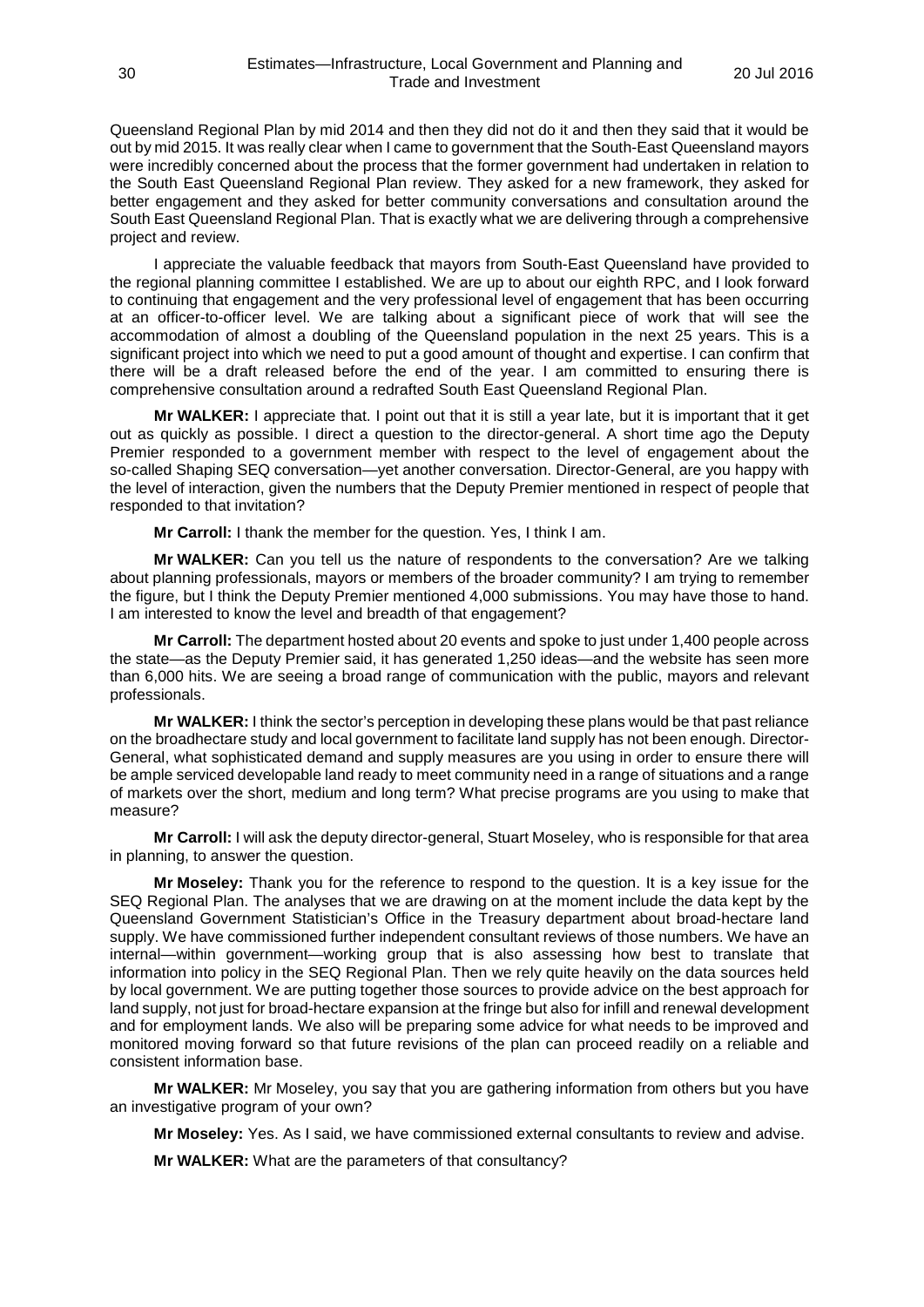**Mr Moseley:** The parameters relate not so much to how much land is out there—because we understand that—but to what is the practical ability of that land to be brought to market to meet housing demand under various scenarios. It is in the nature of a truthing exercise, to make sure that what we eventually recommend to government in the draft plan is a practically achievable supply of land rather than simply a theoretical line on a map.

**Mr KNUTH:** Can the Deputy Premier explain why out of the \$2 billion State Infrastructure Fund regional Queensland is entitled to only \$180 million, while \$800 million has been committed by this government to kick-start the Cross River Rail?

**Ms TRAD:** I thank the member for Dalrymple for the question. The State Infrastructure Fund and the projects that have been identified already through that Infrastructure Fund contribute quite a lot to regional Queensland. In fact, the allocation to Cross River Rail is only \$800 million from a four-year capital program of over \$40 billion. In this year, when we are projected to spend about \$10.666 billion in terms of infrastructure projects, 46 per cent is allocated in regional Queensland—outside the South-East Queensland corner.

We understand that there is a significant need in regional Queensland to make infrastructure investments. That is why we have been very clear about investing in projects such as the Townsville stadium. Also the member would have seen the announcement about Cairns, around the innovation centre and the performing arts centre. There is also a significant allocation of money for social infrastructure purposes—from hospitals to schools to emergency services facilities. We know that there is a need in regional Queensland. That is why our infrastructure spend this year reflects a 46 per cent allocation in regional Queensland.

**Mrs MILLER:** I refer to page 4 of the SDS in relation to local government. I understand that moves have been made to make local government more transparent and accountable, and I think that is really good. Congratulations on that. I understand that these do not cover council controlled entities such as companies et cetera. I table a research brief that was compiled for me earlier this month. In a council's annual report, ratepayers can see minimal financial information but not the detail of what these controlled entities, such as local government companies, are planning or undertaking, even though councillors and senior staff are directors of these companies. I was quite shocked that, for the top 15 local authorities in Queensland, there is in fact a whole page full of companies that local authorities own. Will you consider amending the Local Government Act or any other acts in Queensland to ensure that these council owned companies and entities are completely transparent to ratepayers?

**Ms TRAD:** I thank the member for the question. I understand that this issue was raised yesterday with the Queensland Auditor-General. Controlled entities within councils are subject to auditing by the Queensland Auditor-General. I think he made that clear yesterday. In terms of ensuring there is proper and full acquittal of moneys allocated or contained within these controlled entities, I think the Auditor-General has a very important role to play. How councils report on these controlled entities is at the nub of the member for Bundamba's question.

I am aware that in his report of May this year—please correct me if am wrong, Director-General the Auditor-General recommended how these controlled entities are to report. I will defer to my director-general in terms of the activities undertaken since that report was handed down some four months ago in relation to controlled entities, but I am aware that controlled entities are reported on. They are just assumed within the normal reports of government. Whether or not we separate them out is a question that requires a level of scrutiny. We have corresponded with councils to make them aware of what the Auditor-General has recommended in terms of his report of May this year. I ask the director-general to provide further information.

**Mr Carroll:** The report tabled on 24 May 2016 by the Auditor-General made four recommendations. One recommendation was that councils make the financial statements of their controlled entities publically available. I have written to each council in this manner, emphasising the need for councils to consider each of these recommendations. I am waiting on responses from councils to advise the best way of going forward on this—to see which councils are reporting their controlled entities and how they do so. I will continue to work with councils to try to increase their transparency.

**Mrs MILLER:** Under the Local Government Act, councils are required within their annual reports to report basic information with regard to council controlled entities. That is undertaken at present in all annual reports of local government. Ratepayers across the state want to know the functions of these controlled entities, what they are actually doing, what they are buying and selling—that type of information—but they cannot get it. They are being told that they must pay whatever is the amount to go through ASIC to find out some information, but because they are told they are private companies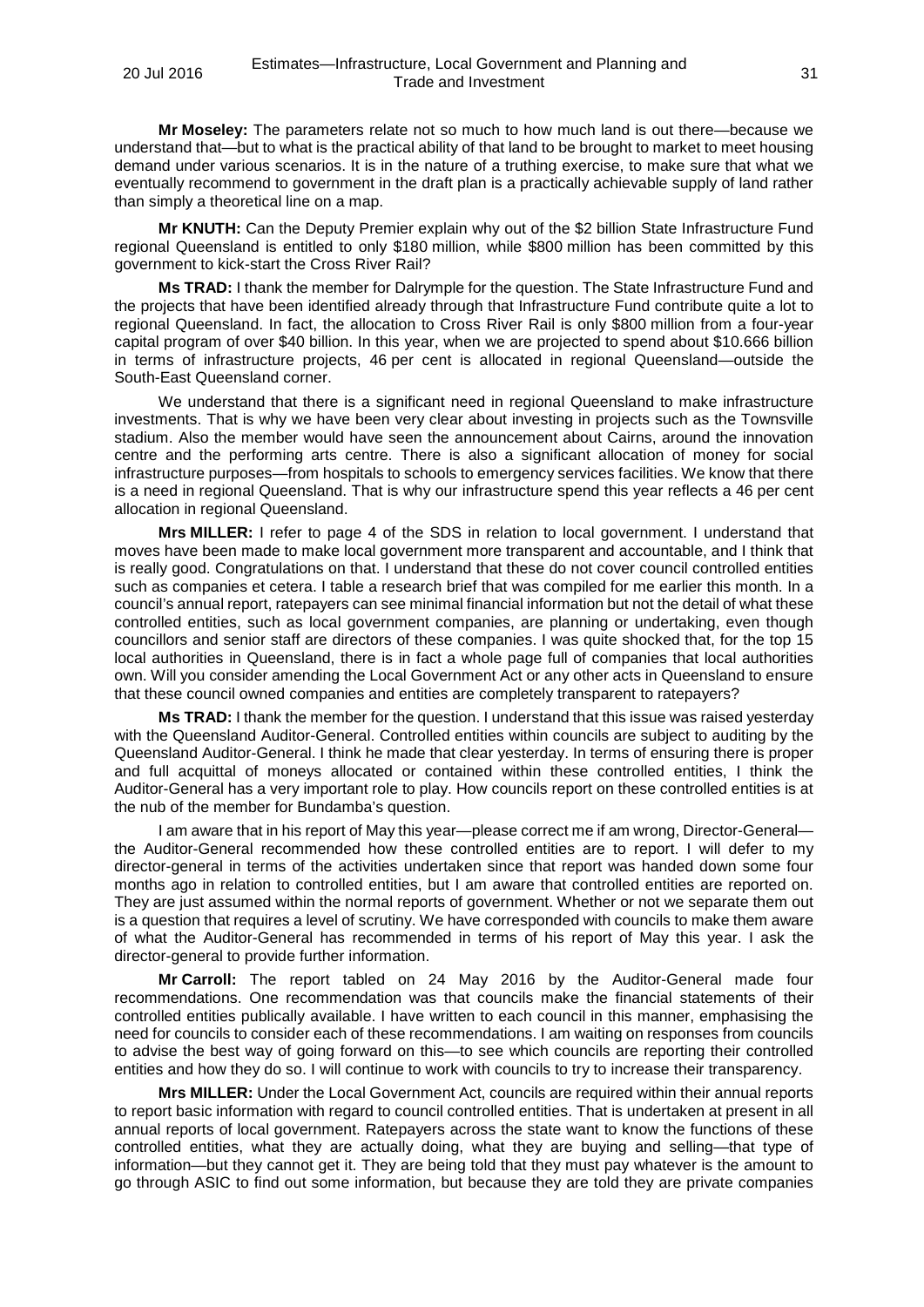they cannot get any detail. It is a matter of great concern to many ratepayers across the state. I am not necessarily talking about the bottom line financial statements, which are reported in the annual reports. This is about more information—we want councils to be more transparent and open—not just what they want to provide. I think we need a legislative framework which says what they must provide. What is the timeline in relation to your written request to local authorities? When must they write back to you?

**Mr Carroll:** Since taking on the role, I have written twice in relation to controlled entities. That was in terms of disclosing controlled entities and updating the list of controlled entities so the department had a full list. That was required to be done before 30 June. In relation to this recommendation, we are working closely with councils on this recommendation of the Auditor-General. There are four recommendations in this report.

**Mrs MILLER:** So you cannot give me an exact time? Would it be within 12 months? Six months?

**Ms TRAD:** For the benefit of the committee, the member is quite right to raise the issue of whether the government will enact a policy to require legislative change in this area. I am very happy to report to the member and the committee that, after the director-general has completed his consultation process around all of these recommendations from the Auditor-General, recommendations will be made to me that I will progress to cabinet if legislative change is required. It is quite right that the recommendation from the Auditor-General be pursued and that there be a level of transparency around controlled entities. Of course we would like to see councils adopt that in a voluntary spirit, and I will ensure I firmly put this issue on the agenda of the LGAQ conference later this year.

**CHAIR:** I refer to page 49 of the SDS with regard to trade and investment missions. Which markets were visited by the Deputy Premier in 2015-16 and what outcomes for Queensland have been—

**Mr POWELL:** It would probably be easier if you asked which ones were not!

**CHAIR:** I would appreciate it if you would let me finish asking the question.

**Mr POWELL:** I did.

**CHAIR:** No, you did not; I have not finished. What outcomes for Queensland have been achieved from these missions?

**Ms TRAD:** If you could repeat the question, Mr Chair?

**CHAIR:** With regard to trade and investment missions, which markets were visited by the Deputy Premier in 2015-16 and what outcomes for Queensland have been achieved from these missions?

**Ms TRAD:** Thank you. Can I say, Mr Chair, trade missions are incredibly important. They are a way that we can open the door for many businesses in Queensland to have direct access to decision-makers in international markets where they can actually do some deals. Of course, it is also incredibly important that international markets and significant organisations, whether that is the Pentagon or national training institutions of India, understand that the government is very committed to ensuring that there are stronger trade ties with their country.

We know Queensland is a great place to do business, which is why in the 2015-16 financial year I personally led three trade investment missions to countries including Singapore, the United Kingdom, Germany, India, Indonesia and South Korea. I am pleased to say that these missions delivered some real outcomes for our state. On my mission to Singapore, the United Kingdom and Germany last year in June and July I represented Queensland in the 2015 UNESCO world heritage committee meeting in Germany. It was here that I was able to convey the Palaszczuk government's strong policies for environmental sustainability and fight to ensure that the Great Barrier Reef was not disastrously inscribed on the World Heritage in-danger list. After my mission to Singapore, where I met with YouTube officials at their regional headquarters, the Palaszczuk government went on to become the first state government in Australia to partner with the social media giant. Through this incredibly valuable partnership we are delivering the Create Queensland program which is now helping talented Queensland content producers launch their channels onto the world stage. It is through partnerships like these that our government will continue to build the knowledge based innovative jobs of the future.

In November last year I led my second trade and investment mission for the second time to Singapore and also to Indonesia and India. This mission was focused on promoting Queensland's world-class vocational education and training, urban planning and design, transport systems and knowledge industries. Highlights included representing Queensland at the Indonesia Australia Business Week in Jakarta and leading the infrastructure stream which focused on urban sustainability and urban connectivity. More than 70 delegates from Queensland attended the week which was the third largest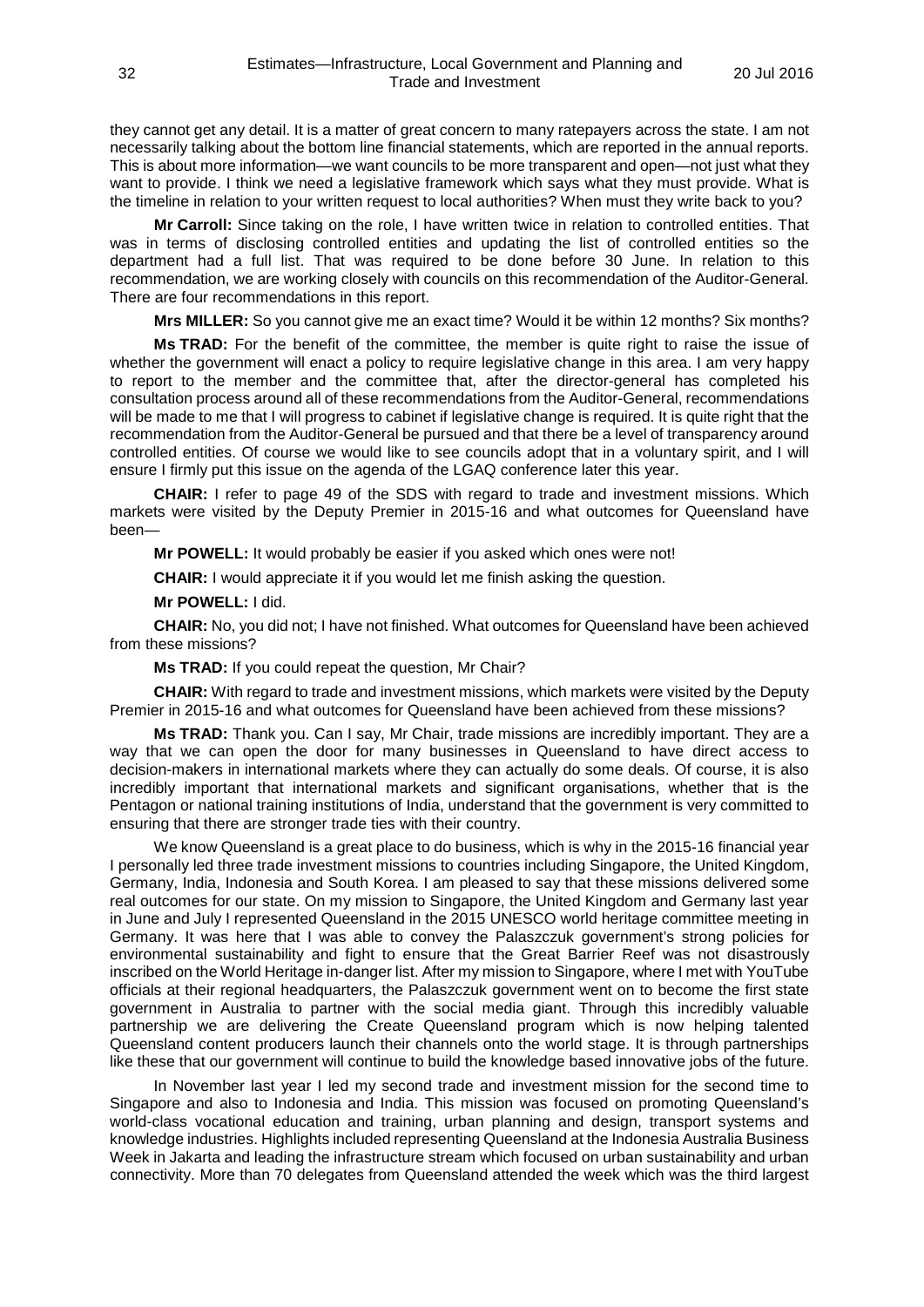business delegation out of 320 Australian delegates all up. High level meetings in Singapore reinforced to me the importance of this market and the endless opportunities it represents to our state. As a result, the Palaszczuk government has committed in this budget to open a dedicated Trade and Investment Queensland office in Singapore.

In India, one of Queensland's key trading partners, I led discussion on vocational education and training opportunities arising from India's economic growth and a national target to skill some 400 million workers by 2022. I am pleased to announce that four commercial outcomes resulted for three of the businesses on the delegation that I led to deliver first-class training services to India, a foray into a market that offers huge opportunities for growth. I was also proud to witness the University of Queensland signing an MOU with Bangalore's prestigious Indian Institute of Management. UQ will work with IIMB to explore joint programs in executive education, exchange opportunities for students and staff, collaborate on research projects and organise joint research seminars, workshops and conferences.

Finally, in May this year I led my third trade and investment mission to Indonesia and South Korea. This mission included the launch of the inaugural Study Queensland Week in Indonesia in which 18 senior representatives participated from the higher education and VET sectors. Six leading Queensland universities sent their representatives on this mission. In both countries I promoted the government's important Advance Queensland agenda as well as our Best Semester Abroad campaign, an initiative to promote Queensland's first-class international education and training to the world by hosting 20 students from 10 key markets. Thank you.

**CHAIR:** Sounds like you are doing a great job there, Deputy Premier.

**Mr CRAWFORD:** Deputy Premier, referring to page 11 of the SDS, besides the South East Queensland Regional Plan, can you advise if there is any work being done on other regional plans for Queensland, in particular a North Queensland regional plan?

**Ms TRAD:** I thank the member for the question. It is something I alluded to just briefly before and I am very happy to provide more detail for the benefit of the committee. We are committed to better planning for regional and rural Queensland to drive economic development and build vibrant, sustainable, resilient and connected communities, improving their livability and prosperity. The review of the South East Queensland Regional Plan is currently a focus for this government, but due to delays under the former government the plan is now seven years old. However, we are not forgetting about other important regions around the state, especially in the north.

Following the local government elections in March this year, I invited the mayors of the Burdekin, Charters Towers, Hinchinbrook, Palm Island and Townsville councils to confirm their support for working with the government to prepare the first regional plan for North Queensland. I am pleased to announce that I have now received confirmation of support from all five councils. On 8 July this year I designated the North Queensland region in the Sustainable Planning Regulation 2009, signalling our intent to formally commence the regional planning process under the Sustainable Planning Act 2009. I will soon form a regional planning committee for the region to provide me with advice about regional issues and interests that should be addressed through the regional planning process.

Preparing a regional plan for North Queensland will present an opportunity for local governments and the community of the region to be part of addressing region-specific issues and to work together with the state to generate broader solutions, coordinate efforts and achieve outcomes. Unlike the previous government, our government's model of future regional plans will be holistic in approach, with collaboration with local governments and communities key to ensuring regionally-specific delivery and implementation occurs.

**CHAIR:** I refer to page 11 of the SDS. Could you please outline what steps have been taken to address local government concerns raised with respect to the immediate indexation of infrastructure charges?

**Ms TRAD:** I thank the honourable member for the question. Mr Chair, you would know that this has been an issue for local councils for quite some time. I am pleased to say that we have listened to the calls from councils to allow access to more funding for critical local infrastructure. Under the Sustainable Planning Act councils are responsible for providing trunk or shared infrastructure, such as treatment plants or roads, that are necessary to support all development. To recover some of the costs of providing trunk infrastructure a council may levy infrastructure charges on development. Currently the maximum charges for different types of development are set under the sustainable planning regulatory provision which has not been adjusted since it was first introduced in 2011. Councils have been concerned about the lack of automatic indexation of the maximum charges and this has meant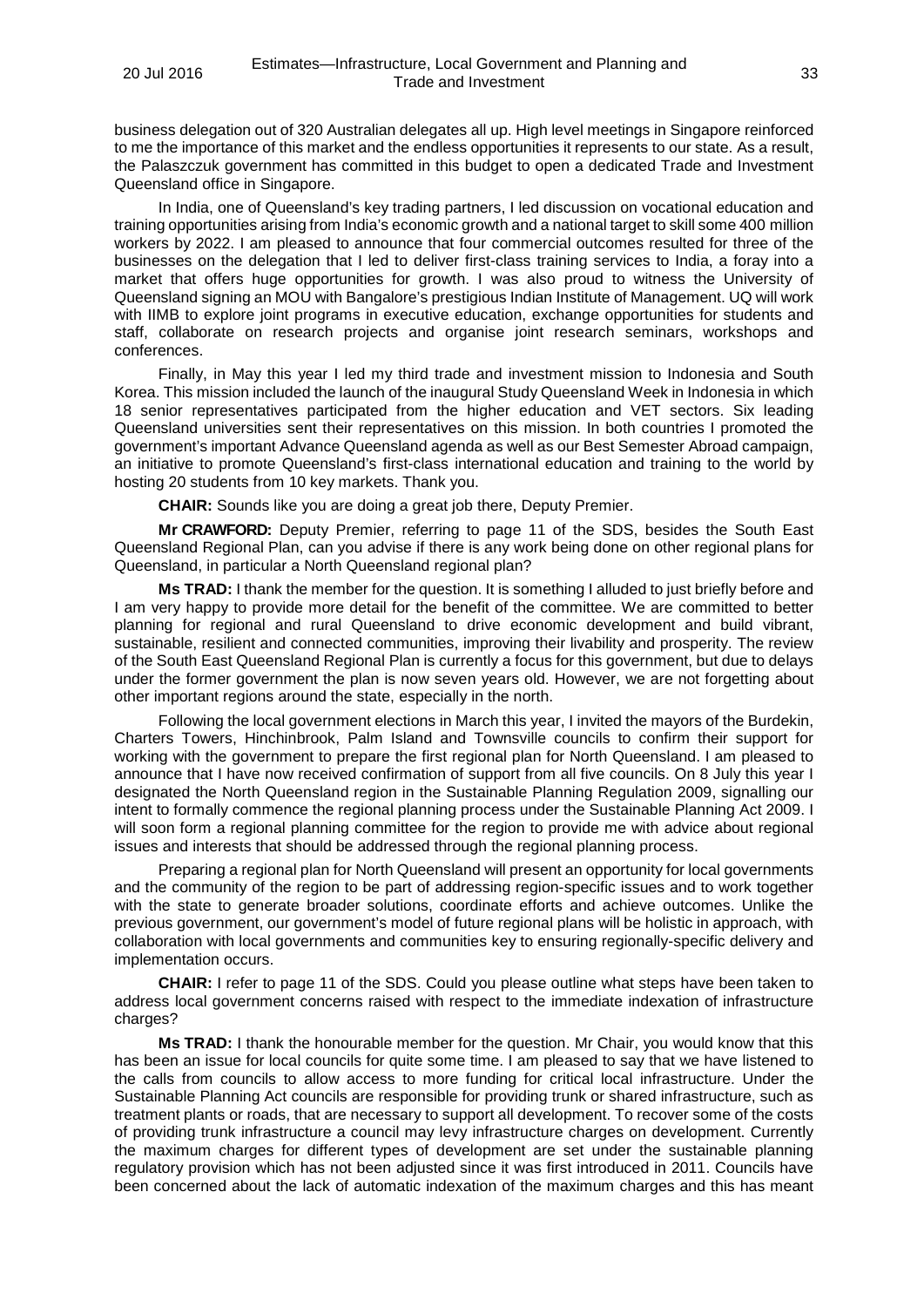that charges have not increased in line with the rising cost of infrastructure provision. In listening to the concerns of our local government stakeholders, this government responded by providing for the automatic annual indexation of infrastructure charges in the Planning Act 2016 which will commence next year, as I have already stated. Ensuring these maximum charges are able to be increased in line with inflation is a step the government has taken to ensure councils are able to deliver the necessary infrastructure to support their communities.

I am also pleased to announce today that the Palaszczuk government has made the decision to take action now to ensure councils are supported in their role as infrastructure providers. The Local Government Association of Queensland has estimated that councils will be missing out on some \$26 million in revenue for delivering trunk infrastructure if these charges were to remain at their current level until commencement of the new act in 2017. In light of this I have approved the important step of commencing the immediate indexation of charges in 2016 to ensure our councils do not have to wait another year.

To clarify, the current maximum charge for a house with three or more bedrooms is \$28,000. Under the new indexed amounts councils will be able to charge up to an additional \$311.20 when the automatic indexation commences next year under the new act. It will be calculated on top of the new maximum charges introduced in 2016. This decision will be gazetted in the coming weeks and I will write to all councils to advise them of my decision. I am happy to support councils to implement a fair and equitable charging regime so that they can continue to deliver important local infrastructure for their communities.

**Mrs LAUGA:** I refer to page 17 of the SDS. Can the Deputy Premier update the committee on the MyDAS system?

**Ms TRAD:** I thank the member for the question. The committee may recall that last year I did raise my concerns with the MyDAS system which was implemented by the former Newman-Nicholls government. The MyDAS system is a system that is meant to support the electronic lodgement of development applications to the State Assessment Referral Agency. This system was rolled out by the member for Callide in July 2013 and is used by planners, developers and the community to lodge development applications for assessment by SARA. This is a really important system. SARA deals with thousands of development applications annually. As I reported at estimates last year, the MyDAS system was rushed by the former government to meet an arbitrary start date and as a result the system is seriously flawed. In fact, at the direction of the previous government MyDAS was built in less than six months as it was required to be operational for the commencement of SARA in July 2013. The condensed development of such a complex IT system that was implemented by the former Deputy Premier, the member for Callide, under the LNP Newman-Nicholls government was condensed to such an extent that it resulted in limitations in functionality and overall system performance. After it went live in July 2013 the department then continued to expend considerable resources making fixes to the system to improve its functionality and to moderate some of the criticisms from users. SARA customer satisfaction surveys showed it just did not meet user needs. In 2013-14 just 12 per cent of those surveyed were satisfied with it.

All up, MyDAS was originally expected to cost \$1.594 million but I am advised that it is now expected to cost more than \$13.521 million by the end of this financial year. This is just not good enough and shows what happens when you rush into projects without proper planning. Since inheriting this mess I have instructed my agency to find a solution that actually meets the needs of the community and the development sector. We have been progressively improving functionality and usability over the past 12 months. SARA customer satisfaction results for 2015-16 indicate user satisfaction with MyDAS is now at 41 per cent compared to just 12 per cent in 2013-14 when those opposite implemented this system. I anticipate these results will further improve once we have implemented MyDAS II as part of the introduction of the new Planning Act next year. MyDAS II is expected to provide an improved user experience and will be aligned to the commencement of the new Planning Act in July next year.

**CHAIR:** Non-government members?

**Mrs FRECKLINGTON:** Thank you, Mr Chair. My next question is for the CEO of Trade and Investment Queensland. My question to you is did Trade and Investment Queensland recommend the establishment of the new trade offices in Chengdu and Singapore? Did you recommend those new offices directly to the Deputy Premier?

**Mr Noye:** The Chengdu office was a result, as the Deputy Premier mentioned, of the Premier's trip to China under an arrangement or discussion with the governor of the province. The Singapore office was a recommendation from my agency.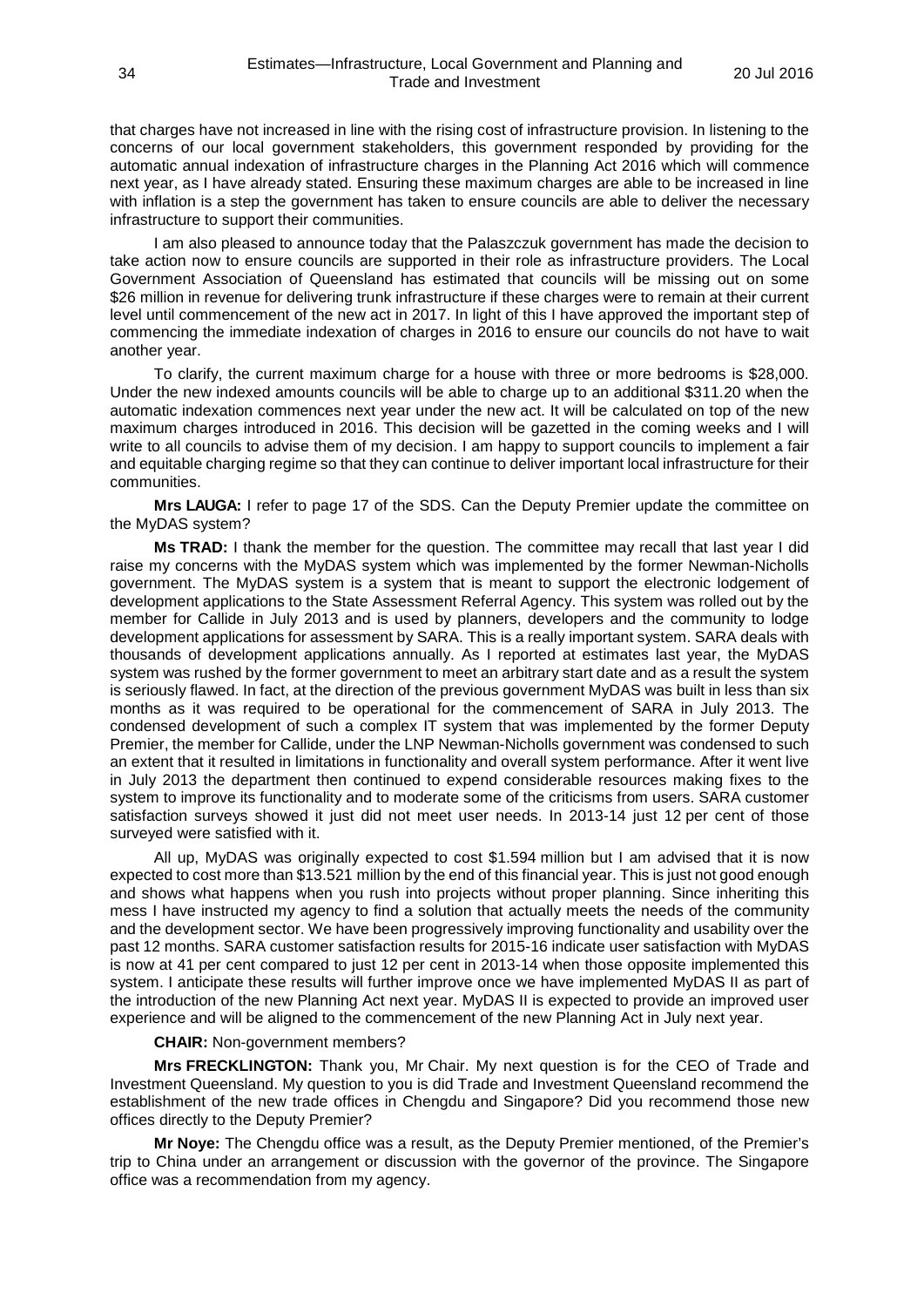**Mrs FRECKLINGTON:** Can you confirm then was there any analysis taken in relation to the opening of the Chengdu office or was that just on a whim of the Premier?

**Mr Noye:** No, analysis was taken.

**Mrs FRECKLINGTON:** After the decision was made?

**Mr Noye:** It was a recommendation of the Premier.

**Mrs FRECKLINGTON:** So I am clear, the decision that the Deputy Premier took to open the office was after the Premier's whim suggesting to you that there should be one there. There was no analysis taken, the analysis was taken after the fact?

**CHAIR:** You do not need to answer that.

**Ms TRAD:** Thank you, Mr Chair. I will say—

**Mrs FRECKLINGTON:** My question was to the CEO of Trade and Investment Queensland.

**Ms TRAD:** I think the Chair has ruled it out of order, if you could listen.

**Mrs FRECKLINGTON:** Thank you, Deputy Premier, for overruling your own chair.

**CHAIR:** No, I made the statement that he did not have to answer.

**Mrs FRECKLINGTON:** I have another question. I will refer this to the Deputy Premier. Will the commissioners in the new trade offices be locally engaged staff or will they be Queensland public servants?

**Ms TRAD:** In relation to the positions of trade commissioner, the recruitment process has already commenced for both Chengdu and Singapore. It will see two locally engaged staff—a full-time principal business development officer and a full-time business development officer—appointed to the Chengdu office, so it is a principal, a full-time business development officer and the commissioner. Both positions were advertised on 12 July. The closing date for applications is 25 July. The advertisements for both positions are live on the TIQ internet site, SEEK for Australian applicants, the AustCham Shanghai website and Zhaopin, a website in China that Austrade uses for these purposes. I can confirm for the benefit of the committee that this will be an independent recruitment and selection process.

**Mrs FRECKLINGTON:** Deputy Premier, you will confirm that you are committing to a full merit based appointment process?

**Ms TRAD:** Absolutely. For the benefit of the committee, the agency TIQ actually conducts this independent of government, as a statutory authority.

**Mrs FRECKLINGTON:** I should go back: you can confirm that through your budget you have allocated \$1.5 million. I also refer you to your answer to question on notice No. 10 in relation to the costs over three years for those two new offices. The staffing costs for these merit based appointments for those two offices will be held within that amount that you have allocated of \$1.5 million, which also includes the accommodation costs?

**Ms TRAD:** I refer the member to the answer to the question on notice.

**Mrs FRECKLINGTON:** I have that answer.

**Ms TRAD:** Good. You will see that there is supplies and services and there is employee expenses. Employee expenses will include both wages—

**Mrs FRECKLINGTON:** We are looking forward to making sure that it fits into the budget you have allocated there.

**Ms TRAD:** I can confirm for the committee that, yes, they will be included in the allocated budget, as in the answer to the question on notice.

**Mrs FRECKLINGTON:** Deputy Premier, I refer to the appointment of Steve Bredhauer as Trade & Investment Queensland chair. Can you advise the committee of the details of the processes in relation to selecting Mr Bredhauer for this senior board position?

**Ms TRAD:** I really do want to place on the record my sincere thanks to Mr Stockwell for his previous role as chair of TIQ. He brought an enormous amount of value to the organisation when it was transitioning from being incubated within government to being a statutory authority. As those opposite would know, I announced that the Hon. Steve Bredhauer would be chair of Trade & Investment Queensland on 18 December. Mr Bredhauer is absolutely well placed—

**Mrs FRECKLINGTON:** Deputy Premier, just to interrupt, my question was around your selection process.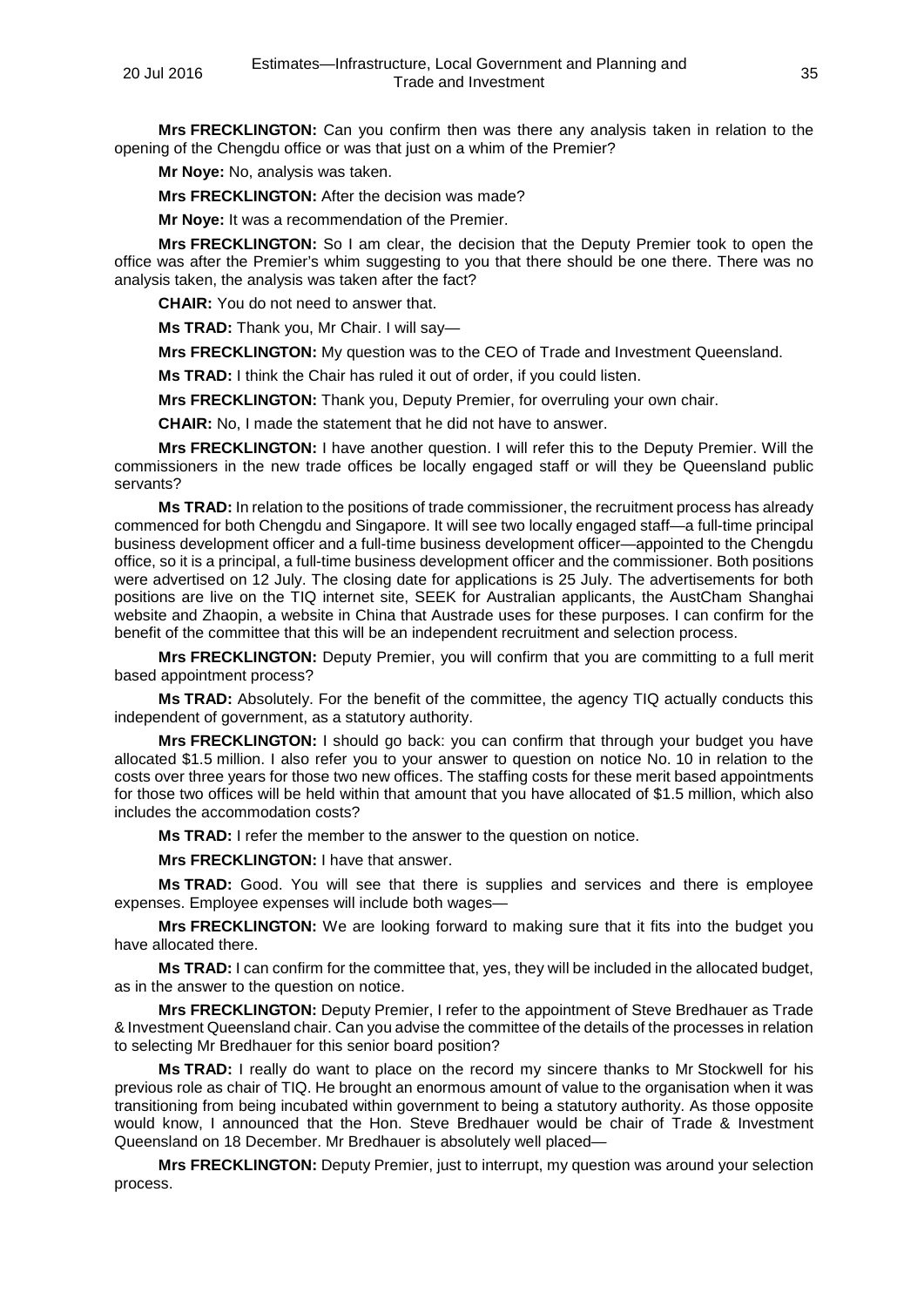**Ms TRAD:** The selection process in relation to Mr Bredhauer was that he applied for the position and he was awarded the position. My understanding was it was a very small cohort of people who applied.

**Mrs FRECKLINGTON:** And you advertised that position?

**Ms TRAD:** To the best of my knowledge, I think we did. Did we? No, we didn't.

**Mrs FRECKLINGTON:** There was no advertising for that position. Thank you, Deputy Premier.

**Mr POWELL:** I direct my first question to the director-general. Director-General, I appreciate the Deputy Premier has announced again today a review of the councillor complaints process, as per page 4 of the SDS. For the benefit of committee members and members of the public listening to this, can you outline the current process taken by your department to refer a complaint about a council, a mayor or a councillor to the CCC, please?

**Mr Carroll:** I should outline that the Local Government Act puts the CEO as the position to actually review the complaint before it comes to me.

**Mr POWELL:** The CEO of the respective council?

**Mr Carroll:** The CEO of the council, correct. When that comes to me, an evaluation is made in the office in relation to what it is. If there is misconduct in that office I refer to the CCC Act, and if it meets the criteria under the CCC Act I refer it to the CCC.

**Mr POWELL:** Just to be clear, initially the investigation is done by the CEO of the respective council. If they make a recommendation to you that it requires further investigation, under misconduct in particular, you would then refer it to the CCC?

**Mr Carroll:** I refer to the CCC Act. If it meets the criteria under the act such that I need to refer it to the CCC, I do so.

**Mr POWELL:** Director-General, was that process followed when making a referral regarding a complaint concerning the Brisbane City Council and Lord Mayor Graham Quirk during the local government elections?

**Mr Carroll:** Yes.

**Mr POWELL:** Did the CEO of the Brisbane City Council first consider that complaint?

**Mr Carroll:** No. What happened was that that came to me on a different channel. The normal process is what I just said. In relation to that, that was a request in relation to a sale of property, an exemption, which the minister needed to sign off and it is that case.

**Mr POWELL:** Just to clarify, you have just said that the standard process is for the matter to be referred to the CEO of a council. Your website confirms that a matter is first referred to the CEO of a council. You are now saying there is a different channel. Can you please elaborate?

**Mr Carroll:** No. The matter was referred to the minister for approval of an exemption. That is why it came to the department.

**Mr POWELL:** Please outline the grounds under which an exemption might be granted.

**Ms TRAD:** Can I clarify, for the benefit of the committee. We are actually talking about two different things. One is a complaint around a mayor or a councillor that is brought to the attention of the agency; the other is a request. That request from the Brisbane City Council was an exemption to go to an open public tender process for the sale of council land to an individual. We are talking about two separate processes. One is a complaint; one is a request to be exempt from a public tendering process. They are two separate issues. The director-general had to consider the request and provide advice to me in relation to the request for an exemption from a public tender process.

**Mr POWELL:** You are saying that the process for—

**CHAIR:** Is this question No. 2?

**Mr POWELL:** Thanks, Mr Chair. Deputy Premier, you are saying that the process for a complaint about a council is different from the process for a councillor or a mayor?

**Ms TRAD:** I am saying we are talking about two different things. We are talking about an apple and an orange here.

**Mr POWELL:** That is what I am asking you to clarify.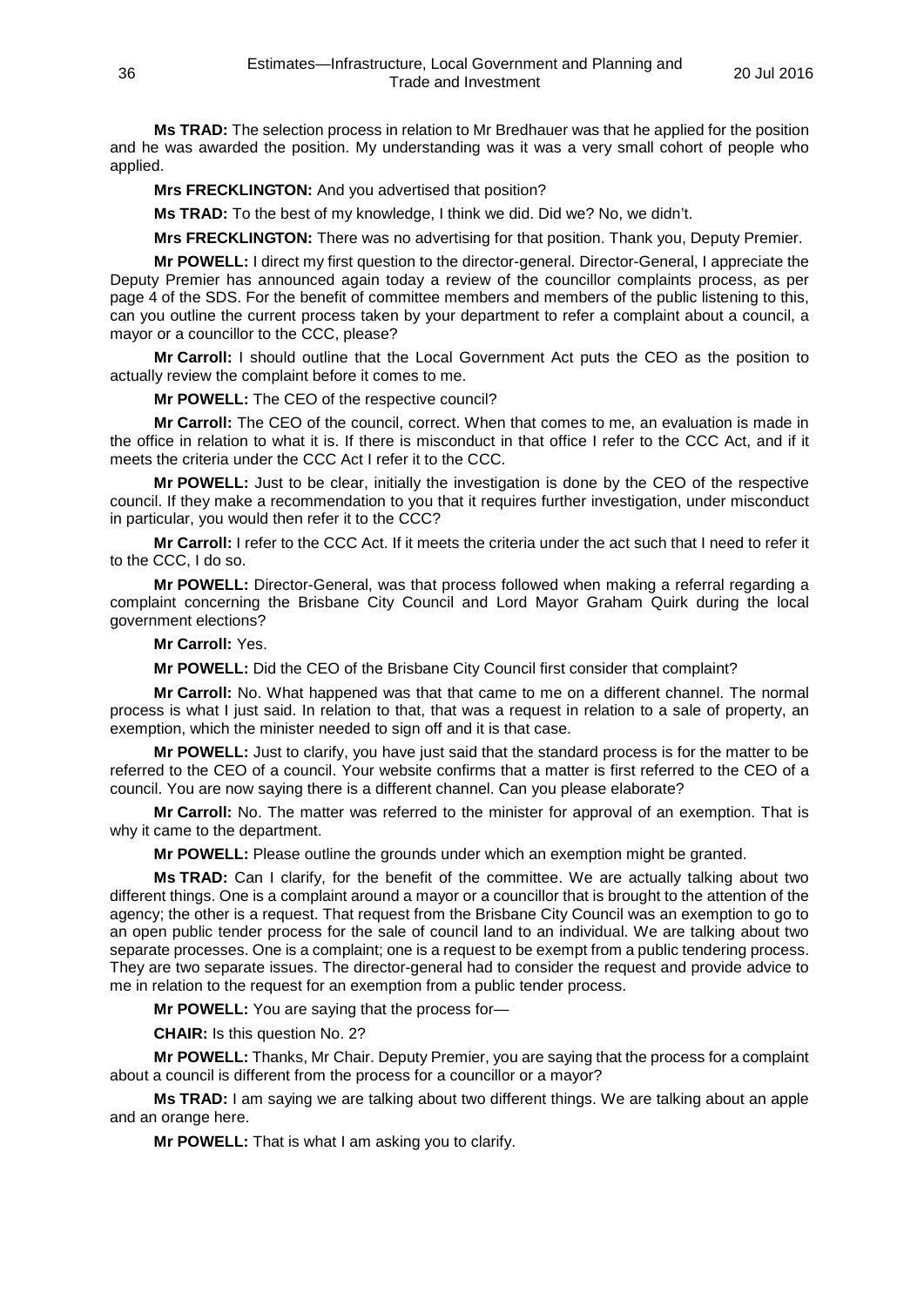**Ms TRAD:** When an individual, a complainant, puts forward a concern in relation to a council or the elected officials of that council, it goes to the department for assessment as a complaint. In the first instance—and please step in if you need to—

**Mr POWELL:** He has permission to step in this time, has he, Deputy Premier? That is fantastic. Thank you.

**Ms TRAD:** Whatever, member for Glass House. Let us get to the nub of this very important issue. If a person complains about a councillor, a mayor, a CEO, it comes to the agency for assessment and the agency makes a determination whether it goes to the CCC, whether it goes back to council—where it goes—in order to assess in a preliminary way that complaint and move it through the system. The Brisbane City Council requested that I give ministerial approval for them to be exempt from a public tendering process for the sale of council land. Now, that is a separate process. It is not a complaint. They requested me to use my ministerial powers to say that they did not have to go through an open, transparent process for the sale of land.

**Mr POWELL:** Rather than just saying no, you referred them to the CCC?

**Ms TRAD:** I did not refer them. For the benefit of the committee, I did not refer them.

**Mr Carroll:** Under the CCC Act, if I become aware of possible misconduct—and in this instance, I actually took legal advice on the interpretation of the act—I have an obligation under the act to refer it to the CCC. Unfortunately, that is the obligation that I actually have under the act.

**Mr POWELL:** Director-General, how does the department investigate complaints made and assess whether they are, as your own website refers, frivolous, vexatious or lacking in substance?

**Mr Carroll:** This is a complaint made against a councillor? As I said, in the first instance a complaint made against a councillor is assessed by the CEO of the council where the complaint is made. The CEO needs to make a decision whether it is vexatious. If it is not vexatious it gets referred to the department. In that instance we look at multiple things in relation to it. It can be an internal review, it can be an external investigation or it can be a referral to other agencies.

**Mr POWELL:** To be clear, in regard to the case we were referring to before, when did you make the assessment that there were grounds for it to be considered further? When were you first made aware of a request to the Deputy Premier for that exemption?

**Mr Carroll:** The review of the information that came to me—and I would have to check the date was within a couple of days of referring it to the CCC.

**Ms TRAD:** For the benefit of the committee—

**CHAIR:** That question was directed to the DG.

**Ms TRAD:** Sure.

**Mr POWELL:** Deputy Premier, again referring to the complaints process, why is an increase in the target cost of managing the complaints process per local government included in this year's budget?

**Ms TRAD:** What is the SDS reference?

**Mr POWELL:** Pages 4 and 5. You have a target cost of managing the complaints process which is increasing this coming financial year.

**Ms TRAD:** That was just modelled on the increased number of complaints.

**Mr POWELL:** On the assumption that there are more complaints coming in, you are increasing your expenditure on managing?

**Ms TRAD:** Correct.

**Mr HART:** Deputy Premier, I refer to an answer you gave earlier that the Gatton West Industrial Zone precinct was one of the catalytic projects being progressed by your department. Is the project on track, given the Lockyer Valley mayor announced today it has been deferred expenditure on the project? I table an article from today's *Gatton Star*.

**CHAIR:** We have a copy for the Deputy Premier.

**Ms TRAD:** I thank the member for the question. Before answering it specifically, I place on record my congratulations to Tanya Milligan on her election after the very sad circumstances of the death of Councillor Steve Jones earlier this year. I also thank the member for tabling the story in today's *Gatton Star*. As I said in my previous answer, this project is currently under assessment. If the council wishes to provide updated information and advice in relation to its prioritisation around this project and whether it would like to proceed within the current time frame, we will take that under advice in our assessment process.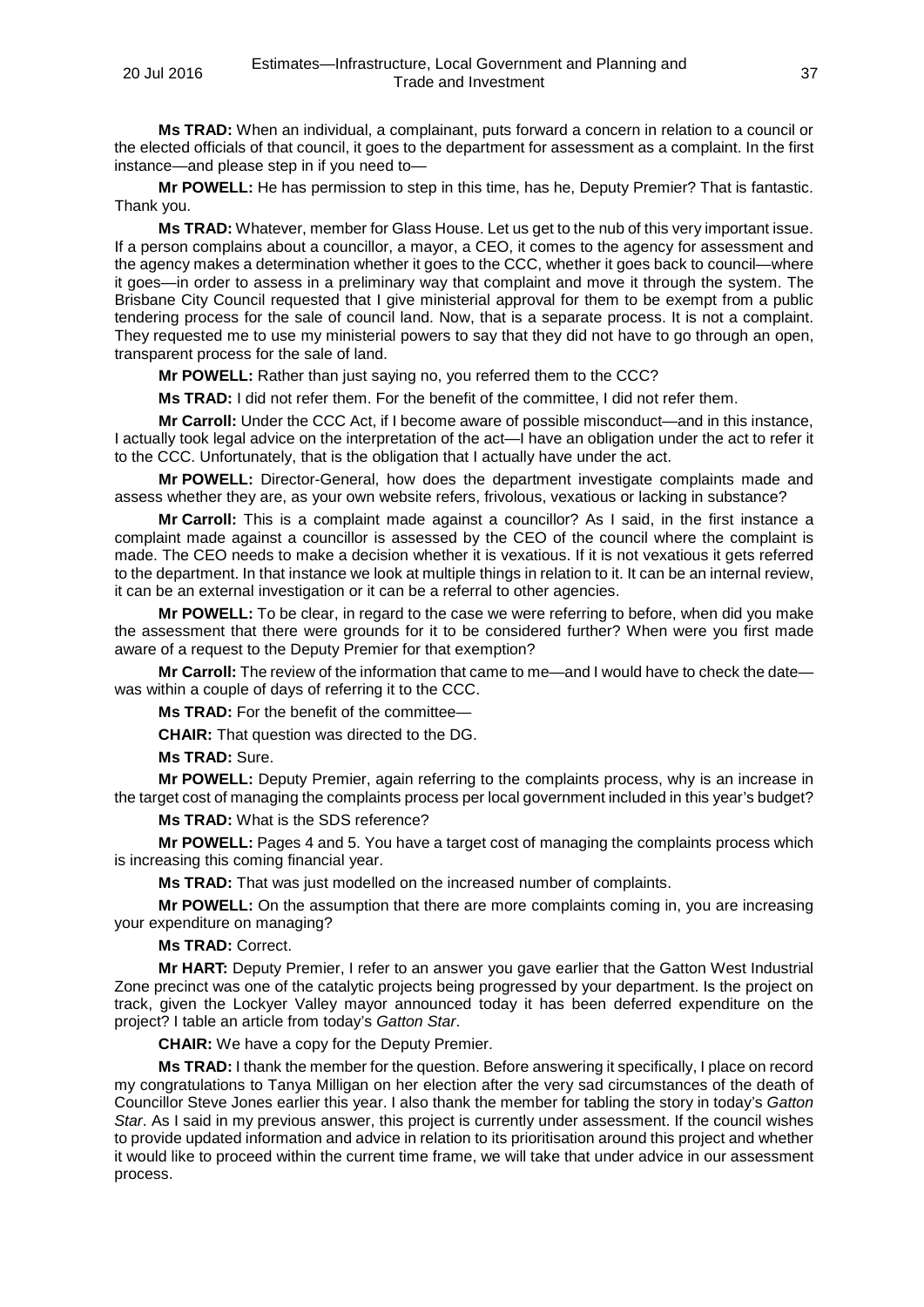**Mr HART:** It will not be a catalytic project anymore if the Gatton council decides not to proceed with it?

**Ms TRAD:** As I said, this is one of the projects currently being assessed. If the council want to revise their commitment to this project, we will absolutely take that on board in terms of the assessment process. We will not be funding something that council does not want us to fund, clearly.

**Mr HART:** Did you ask that question of council before?

**Ms TRAD:** We have been working in lock step with council in relation to this. I will take advice from my agency as opposed to whether or not there was preliminary information in relation to—

**Mr HART:** Is it a surprise to you that it has come to a dead halt?

**Ms TRAD:** I will say that very recently we held a Working Queensland Cabinet Committee meeting in Toowoomba that Councillor Milligan attended. I do recall that this was one of the issues that she expressed at that time was a priority for her region. I think the Working Queensland Cabinet Committee meeting was held during May or early June. I will confirm that. Clearly, it was after the election of council. At that time, certainly the mayor was expressing continued support for this project.

**Mr POWELL:** I refer to page 14 of the SDS and also to your answer to question on notice No. 8 regarding the significant underspend of some \$71.9 million or 30 per cent on funding programs and community initiatives. In your answer you provided that all funding in the funding program's budget was allocated to councils. Is it a case of you underallocating nearly \$72 million to local councils or are you saying that every local council got every project that they requested as part of those funding programs and as such it was a lack of projects that led to the underspend?

**Ms TRAD:** I thank the member for the question, although I disagree with the imputation in his question. Quite clearly the grants and subsidy payments deferred or carried forward represent payments for projects approved under funding rounds prior to the current financial year, but which have not been claimed by councils as yet. With a few exceptions, all projects have 12 months from the date of execution of the funding contract to implement the approved project. This means that the disbursement of approved subsidies as projects are implemented is likely to span two financial years which results in funds having to be carried over to meet the funding commitment. In other instances, delays in claiming scheduled payments can occur as councils have not progressed projects in accordance with the forecasted time frame, thereby triggering slippage in payment milestones.

Project delays are caused by many factors, including weather events, tendering processes, unexpected site issues and overly optimistic completion schedules. In fact, it was the Leader of the Opposition when he was the treasurer in the previous Newman-Nicholls government who said in relation to this very issue—

A project might not be ready to go. There may be a weather event. A supplier may not be available. A contractor may not be prepared to go. There may be any one of a myriad reasons funding needs to lapse.

That is from *Hansard* of 15 October 2014.

**Mr POWELL:** Deputy Premier, I would say the now Leader of the Opposition and then treasurer put it a lot more clearly and succinctly than you did in your answer to the question on notice. Had you taken the time to answer the question as you did just then we would not have had to waste the time of the committee now.

**CHAIR:** We now move to government questions.

**Mrs MILLER:** I refer to page 11 of the SDS which is in relation to better planning for Queensland. I particularly make reference to an issue not only in my electorate but also in other areas in the outer suburban fringe. I refer to tree clearing in outer urban areas. How many officers, planners or consultants are working on urban tree-clearing policy? The reason I am asking that is that a number of people believe that it has been hypocritical for the government to have tree-clearing legislation for other parts of Queensland and yet South-East Queensland is literally being mowed down by some developers that are not leaving any trees at all. It is in that context that I am asking you if any work has been done on that and what may occur in relation to that as soon as possible.

**Ms TRAD:** I thank the member for the question. For the benefit of the committee, I will advise the member that predominantly those with expertise in the vegetation management area are assigned to the department of natural resources. The Hon. Anthony Lynham has responsibility for that agency. Predominantly, those officers reside within that agency. My agency, SARA, the State Assessment Referral Agency, does play a role in terms of looking at development applications which includes vegetation clearing.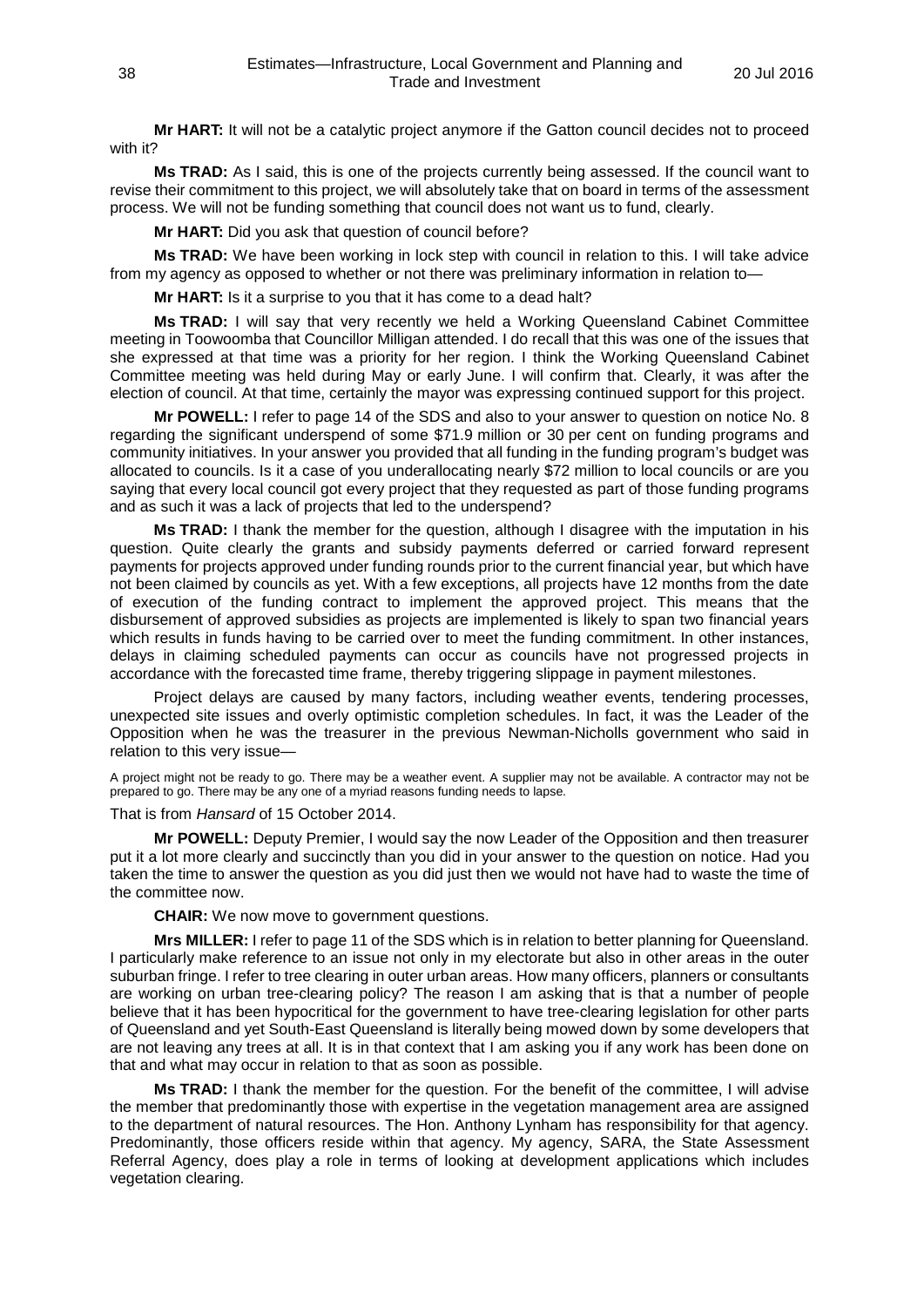**Mr CRAWFORD:** I refer to page 11 of the SDS. What has the government done to plan for the future needs of the Quandamooka people of North Stradbroke Island?

**Ms TRAD:** I thank the honourable member for the question. I was recently very honoured to be part of the opening of the Quandamooka Festival which is a very important festival in—

**Dr Robinson** interjected.

**CHAIR:** I would ask you to cease the interjections and ask the Deputy Premier to continue.

**Ms TRAD:** As members of the committee would know, in July 2011 native title determinations made by the Federal Court of Australia recognised the Quandamooka people's native title rights and interests on North Stradbroke Island. This recognition was a significant milestone for the Quandamooka people, the Queensland government and the people of Queensland. This decision laid the foundation for the Quandamooka people's aspirations for North Stradbroke Island to be formalised through the Quandamooka Indigenous land use agreement, the ILUA. The Queensland government is committed to working with the Quandamooka people to ensure our obligations under the ILUA are met.

As part of an integrated, overall approach this government is undertaking a planning study over parts of North Stradbroke Island to help the Quandamooka people to maximise economic, cultural and residential opportunities on the island. This study is an integral step towards planning for the future needs of the Quandamooka people. This study identifies the parts of the island that may be appropriate for future recreational, tourism, industrial, commercial and residential uses.

I am currently considering recommendations that will assist in the delivering of outcomes of this study. In addition to the planning study, my department is working closely with the Quandamooka Yoolooburrabee Aboriginal Corporation, QYAC, and Redland City Council to develop a structure plan for the One Mile community. This structure plan is intended to resolve the future land use zoning, resolve existing zoning overlays, including bushfire hazards, impacts on sensitive environmental areas and potential impacts from coastal hazards and provide infrastructure network solutions. This process is necessary before any infrastructure is delivered on One Mile.

My department is dedicated to meeting this government's election commitment to resolve the unacceptable living conditions in that settlement. My agency is also working with the Department of State Development on the economic transition strategy. This strategy will increase economic activity and employment in sectors where North Stradbroke Island has a competitive advantage. The Palaszczuk government has committed up to \$20 million over five years to transition North Stradbroke Island to a more diverse and sustainable economy.

As I said, I recently attended the Quandamooka festival held on the island. I was so privileged to be part of this celebration of culture, country and people. My department will continue to work with the Quandamooka people to ensure their future economic prosperity and cultural values can coexist.

**Dr ROBINSON:** What about the Aboriginal workers that you sacked? It is disgraceful. Aboriginal people without work—great plan, Jackie. Disgraceful.

**CHAIR:** Are you done? Show a bit of respect, thank you. Can you please explain how the government will arrange the rolling stock requirements associated with Cross River Rail?

**Mr WALKER:** It is time for a bit of catch-up.

**Mr HART:** Dorothy Dixer.

**CHAIR:** We might run out of time for the minister to answer if you keep interrupting. There has been a lot of love here this morning and I do not want to ruin it.

**Mrs FRECKLINGTON:** We have had lots of opportunities this morning, Chair.

**Ms TRAD:** Let me make it abundantly clear that there will be trains for Cross River Rail. In fact, as I said earlier this morning, 75 new six-car trains are currently on order. The business case for Cross River Rail, developed independent of government by Building Queensland, takes into account the additional trains that will be required for this important project. In line with standard industry practice, the capital cost for the Cross River Rail project does not need to include the cost of new trains. This is consistent with other similar transport projects like Brisbane metro and inland rail. Let me get to the point—

# **Mr HART:** Seriously!

**Ms TRAD:** Let me get to the point and repeat for those opposite that there will be trains for Cross River Rail.

**Opposition members** interjected.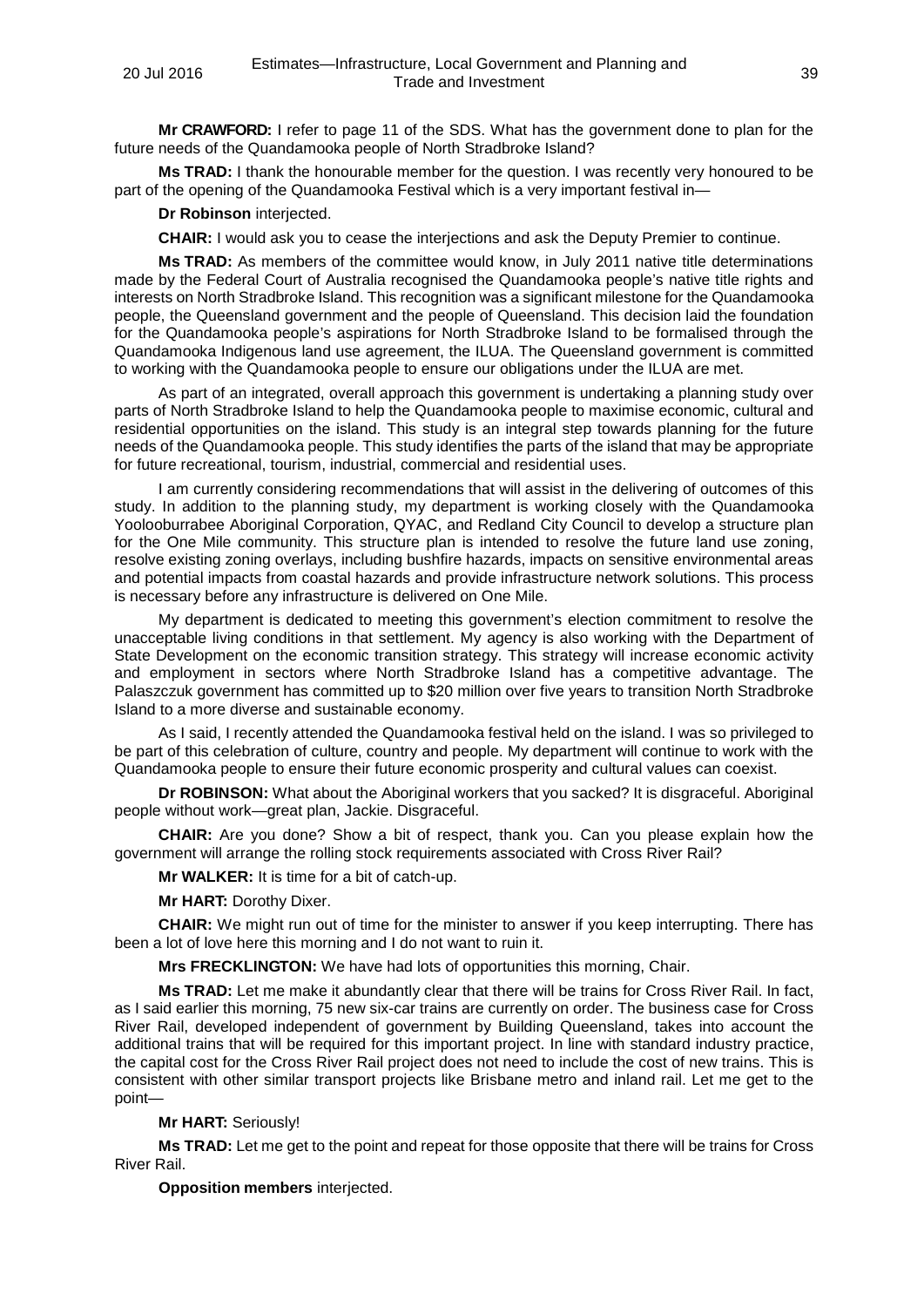# **Mrs FRECKLINGTON:** There are now.

**Ms TRAD:** That is not what I said. I did say this morning, for the benefit of the member for Nanango who needs to have things repeated, that there will be—

**Mrs FRECKLINGTON:** That is a lovely attitude. It sounds like my teenage daughters.

**Ms TRAD:** As I said this morning, there are currently 75 new trains on order which will be delivered—

**Mr HART:** How many carriage is that?

**Ms TRAD:—**over the coming years that will provide transport services on the new Cross River Rail project. Our government will continue to monitor rail demand across the entire network and will assess rolling stock requirements, as we sought to, on a regular basis.

The primary purpose of the business case is to explore a project's return on investment to ensure it is worthy of taxpayer dollars and federal funding. The reality is that we are the first Queensland government committed to releasing summaries of business cases for major projects, including the crucial Cross River Rail. Queenslanders can determine whether or not major projects are value for money. It is hypocritical for the LNP to talk about businesses and transparency. Did the LNP release a BaT business case? No.

**Mrs FRECKLINGTON:** I raise a point of order, Mr Chair. The Deputy Premier just indicated, if I heard her correctly, that they were going to be the first government to release business cases. I ask the Deputy Premier when she is going to release the business case for Cross River Rail?

**Ms TRAD:** As I said, the reality is that we are the first Queensland government committed to releasing summaries of business cases for major projects, including the crucial Cross River Rail. Based on the summaries Queenslanders can make a determination whether or not major projects are value for money. If those opposite had released a business case for the BaT project we would have had an answer to the suitability of that project. If those opposite had even conducted or developed a business case for 1 William Street Queenslanders would not have been out of pocket for the life of the project by some \$2.6 billion. There was no business case and it has been a constant drain on Queensland taxpayer resources.

When it comes to new generation rolling stock, where is the business case for that? It is simply hypocritical for those opposite to talk about releasing business cases when they (a) did not even develop one in many instances and (b) refused to release them. This shows that the member for Nanango just does not know how to read or understand a business case.

**CHAIR:** We will move onto the next question. I can feel the love disappearing.

**Dr ROBINSON:** It has gone.

**Ms TRAD:** I have been trying hard.

**Dr ROBINSON:** Very trying and taxing!

**Ms TRAD:** You can always pop out for a cup of tea, Mark.

**Mrs FRECKLINGTON:** That is kind.

**CHAIR:** Have you finished your little chats? I would like to ask a question. I refer to page 11 of the SDS. Could you please explain what this government has been doing to strengthen the protection of state listed heritage places in Queensland?

**Ms TRAD:** Thank you for the question. This is a very important question. Many people would be aware of a number of heritage related issues that have been in the media cycle for quite some time. We have seen far too many significant heritage places jeopardised in recent times with the stroke of a pen. The community is passionate about preserving Queensland's heritage. That is why the Palaszczuk government is moving to strengthen the protection of state listed heritage places in the Queensland planning system. Emphasising heritage values in our planning system will preserve these places for generations of Queenslanders to come.

To date, work has focused on the state development assessment provisions and the new planning act thereby ensuring that the current and future planning system provides appropriate protection for heritage places. Amendments to SDAP now ensure that development applications that propose to destroy or substantially reduce the significance of a state heritage place will be referred to the Queensland Heritage Council for independent expert assessment.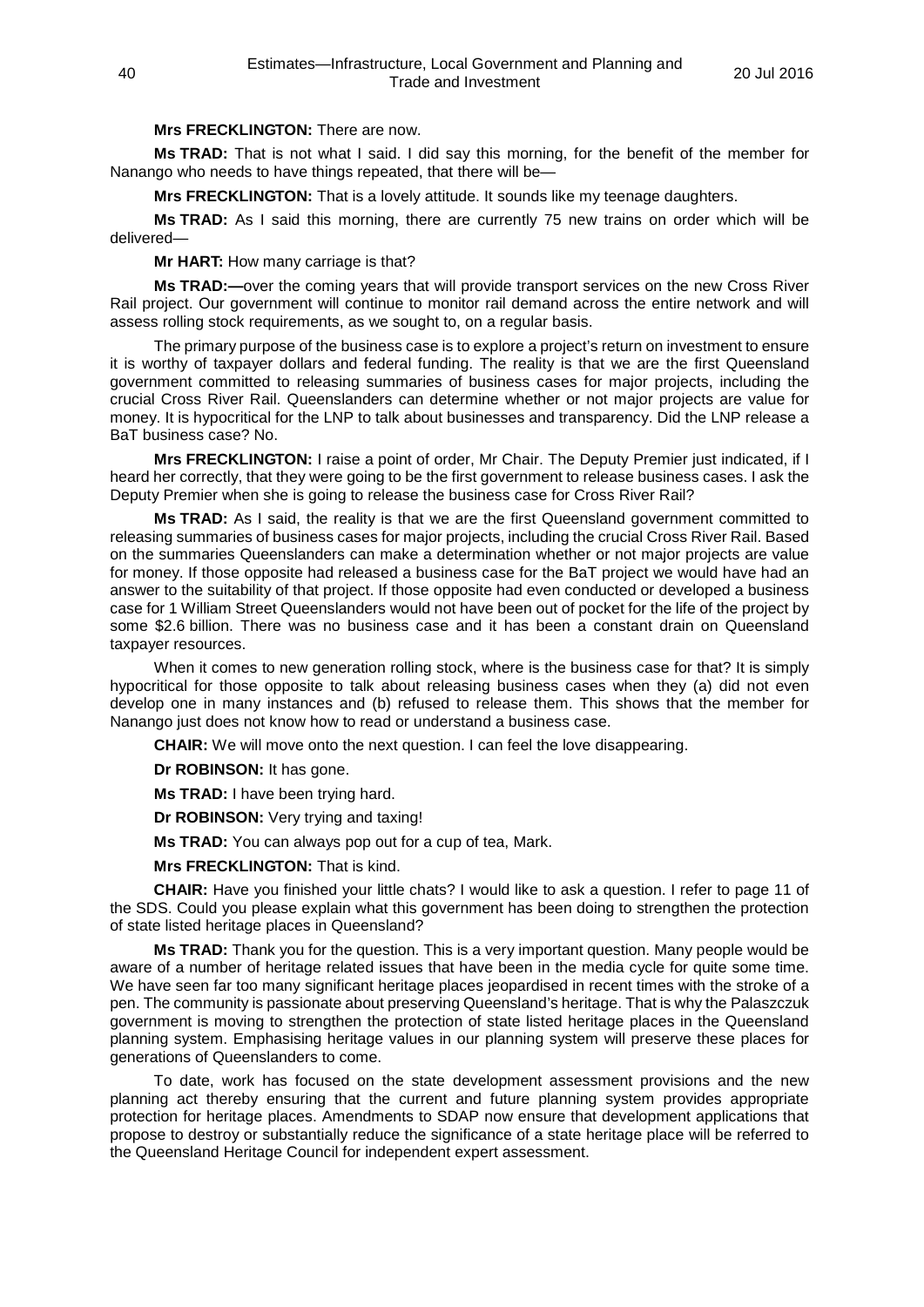The Queensland Heritage Council provides the best technical advice available and will further reinforce the role of the no prudent and feasible alternative to demolition test in the planning assessment process. The new planning act also provides formal recognition of the independent role of the Queensland Heritage Council in this process. I am also very pleased to announce today that the Palaszczuk government has commenced the process of reinstating a referral trigger for the development applications adjoining a state heritage place prior to 2012 which was taken out by the former LNP government.

Minister Miles has communicated to me his strong support for the reintroduction of a referral trigger 'as it returns strength to an aspect of Queensland's heritage protection system that was regrettably lost'. I could not agree more. If this trigger had still been in place, it may have prevented the Brisbane City Council's approval of the 47-storey apartment building next door to the heritage listed Customs House. The reintroduction is scheduled to commence before the end of this year following targeted consultation with the Local Government Association of Queensland and industry groups and will ensure that the setting and relevance of these places is also appropriately considered in the development assessment process.

**Mrs LAUGA:** Thank you, Deputy Premier. It is pleasing to hear that that trigger has been reinstated. I refer to page 34, dot point 7 of the SDS and the \$1.1 billion of withheld Commonwealth funding in the 2014-15 NDRRA state claim. Can the Deputy Premier advise if Queensland has followed the necessary processes to receive its reimbursement of funding?

**Ms TRAD:** I thank the honourable member for the question. I do want to place on record her advocacy around disaster recovery and reconstruction funds and her absolutely justifiable outrage that the federal government has seen fit to defer reimbursement to Queensland for reconstruction activities undertaken after Cyclone Oswald and Cyclone Ita.

This is truly a shocking move from the Turnbull government. They deferred over \$1.1 billion in disaster recovery funding payments to Queensland in the budget handed down in May this year. The federal government has cited a new requirement to undertake additional assurance activities to confirm the eligibility of Queensland's 2014-15 claim—a claim that includes recovery funding for communities forced to rebuild after Cyclone Ita, Cyclone Oswald and immediate recovery efforts after Cyclone Marcia, which I know the member for Keppel and the member for Mirani are very well aware of. Even the Commonwealth's own midyear financial economic outlook recognised this payment was due by 30 June this year, as has been the case in previous years, but Queensland was shocked to find out about the delay of this payment from the budget papers without any engagement from the Turnbull government prior to the decision.

The Queensland government submitted our 2014-15 claim in March 2016, ahead of schedule and with an unqualified audit opinion from the Queensland Audit Office, fulfilling all of the rules and requirements set out by the Commonwealth. To date there have been no outstanding issues identified by the Commonwealth in relation to this claim. Disappointingly, the Commonwealth did not even commence these additional assurance activities until June—nearly three months after the Queensland government had submitted the claim in March.

I am proud to say that Queensland is leading the nation as the only state with a stand-alone agency—the Queensland Reconstruction Authority—to oversee the state's recovery after natural disasters. For the past five years the Queensland Reconstruction Authority has worked closely with the Commonwealth to ensure expenditure is eligible under the Commonwealth's rules. In fact, the Australian National Audit Office has recognised and commended the Queensland Reconstruction Authority for its rigorous system and processes in auditing the NDRRA claims and ensuring value for money. It was the Queensland Reconstruction Authority and the Queensland Audit Office that proactively reviewed claims back to 2009 to ensure only eligible expenditure was submitted to the Commonwealth. It was this robust system of review and assurance from Queensland agencies that identified and eliminated \$115 million worth of expenditure that could not be confirmed as eligible from these claims that were submitted to the Commonwealth. This is expenditure that the Commonwealth's own department failed to identify.

It is clear Queensland is being penalised for the failures of the Commonwealth. By withholding this funding, the Australian government is creating uncertainty in disaster affected communities and eroding their confidence in the entire NDRRA process while putting recovery from future natural disasters at risk. Federal minister Michael Keenan has seen fit to accuse the Queensland government of making false claims for disaster funding and says that the Australian National Audit Office is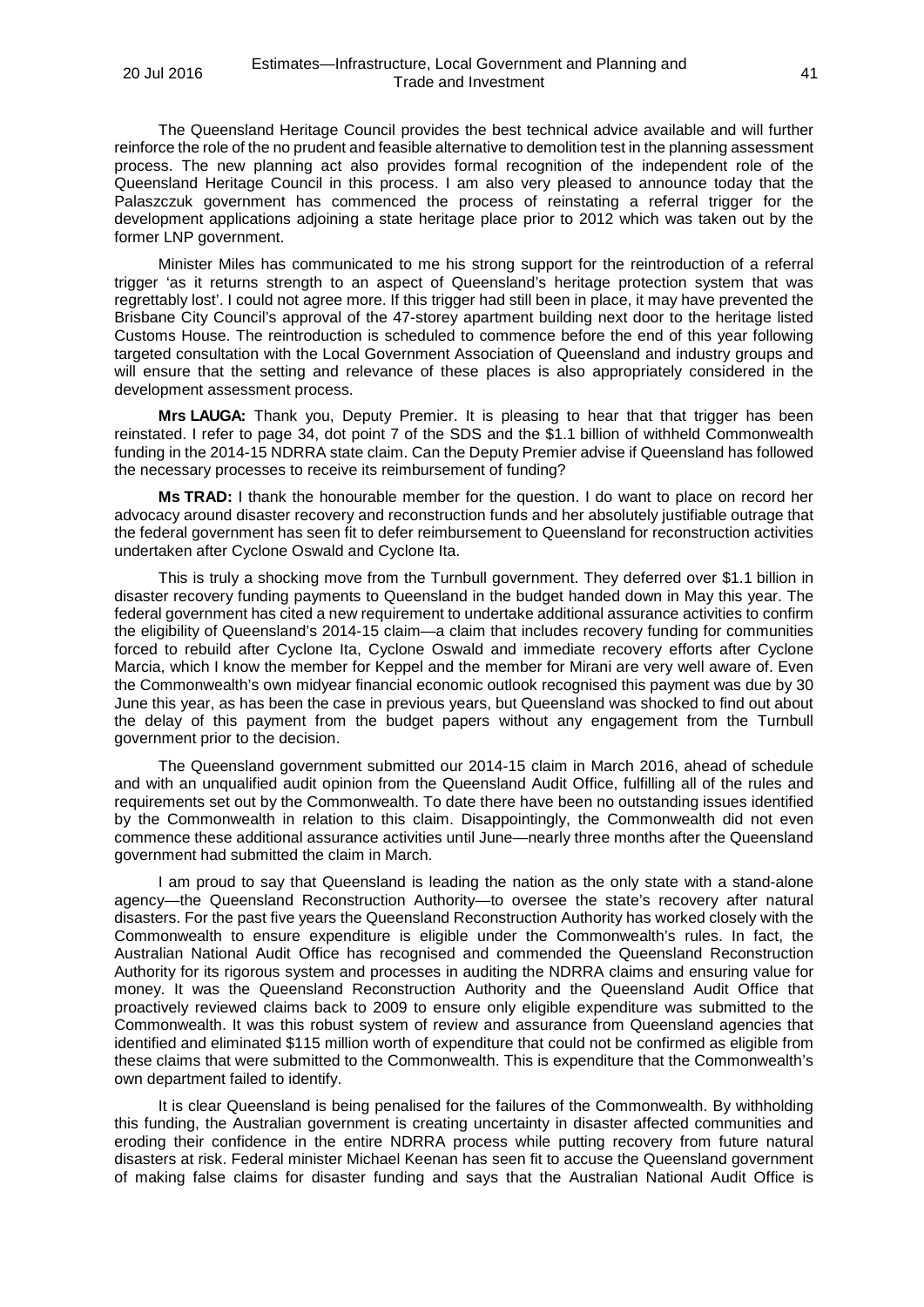investigating. I put on record that these comments are misleading and ill-informed. Former LGAQ president Margaret de Wit was damning in her criticism of the Commonwealth. She stated—

Councils are at the forefront of natural disasters and the first to respond in the aftermath of cyclones, severe storms and floods to help their communities recover. Sadly, Queensland councils are so used to disasters it is like second nature to respond swiftly. They don't sit around thinking about who is picking up the tab for recovery works. They just get on with the job of cleaning up. This is what our communities expect. In return, they expect the federal government to meet its funding obligations in a timely manner, not use unsubstantiated accusations to delay repayments.

The federal government seems to be relying on an Australian National Audit Office report from over 12 months ago for additional assurance requirements. Let me place on record that this Australian National Audit Office report investigated New South Wales, Victoria and Western Australia. It did not investigate Queensland. We are being unfairly penalised. I place on record my absolute dissatisfaction with the federal government in respect to this deferral of the reconstruction reimbursement funds that are due to Queensland.

**Mrs MILLER:** I refer to page 49 of the SDS in relation to trade. I understand that, as Minister for Trade, you have been on trade missions, which is what you have to do. I am wondering how much was expended for the minister's component of these trips and whether you could provide the dollar value of trade that has been invested to date in Queensland as a result of the trips? Could you also comment on the service standard, which states—

Level of satisfaction of Ministerial mission participants with the timeliness, effectiveness and consistency of advice and services provided by TIQ.

I am wondering why it is 75 per cent. Why has that figure been considered appropriate? Is it because it is a new measure?

**CHAIR:** There are a lot of statements in there.

**Mrs MILLER:** I am happy for the first two to be taken on notice, but I am wondering where the 75 per cent comes from.

**Ms TRAD:** I am happy to provide some information for the benefit of the committee. In relation to the last component of your question, member for Bundamba, I can confirm that this is a new measure, and as a new measure we are starting off at a level of 75 per cent. Clearly, TIQ provides a whole range of advice and services not only to government members and ministers who undertake trade missions, as well as the Governor, but also to Queensland businesses which are seeking advice and information in relation to their trade and export dealings and assistance on delegations also led by ministers, the Premier and Treasurer. There is a large amount of work that goes on in that area, and we are very keen to get feedback on how all participants measure that support to provide information to constantly improve our service and our delivery of support to Queensland's trade and export agenda.

I will take the other two components on notice. I think Trade & Investment Queensland has a \$30 million annual budget, or something approximate to that. Some of that is expended on trade missions. It is not just trade missions for me; it is assistance with other ministers and with the Premier. It is not just about the missions themselves; it is about all the work that goes into ensuring that those missions occur as well as providing financial support for our large Trade & Investment Queensland presence abroad in international markets.

**CHAIR:** Before I hand over to non-government members for the final period of questioning, I want to advise the Deputy Premier that I am going to allow five minutes before 1.30 for you to respond to questions on notice. Your questioning will finish at 1.25.

**Mrs FRECKLINGTON:** My question is to the Deputy Premier. Given the non-advertised position for Mr Bredhauer resulting in him becoming chair of Trade & Investment Queensland, can you please outline what his salary is as chair and what other entitlements will be available to him in this role such as travel and entertainment expenses?

**Ms TRAD:** I thank the member for the question. For the benefit of the committee, I will ensure that there is correct information in relation to Mr Bredhauer's appointment and then I will go into the issue around remuneration. The position that Mr Bredhauer currently occupies was advertised in the *Australian Financial Review*, and on 31 October an open merit process commenced for the recruitment of a new chair of TIQ—

**Mrs FRECKLINGTON:** So you are correcting the record there—

**Ms TRAD:**—with expressions of interest called in the advertisement selection through an advertised process. The deadline for submissions was 13 November 2015. The selection process was undertaken with emphasis being placed on selecting a new TIQ chair with demonstrated well-rounded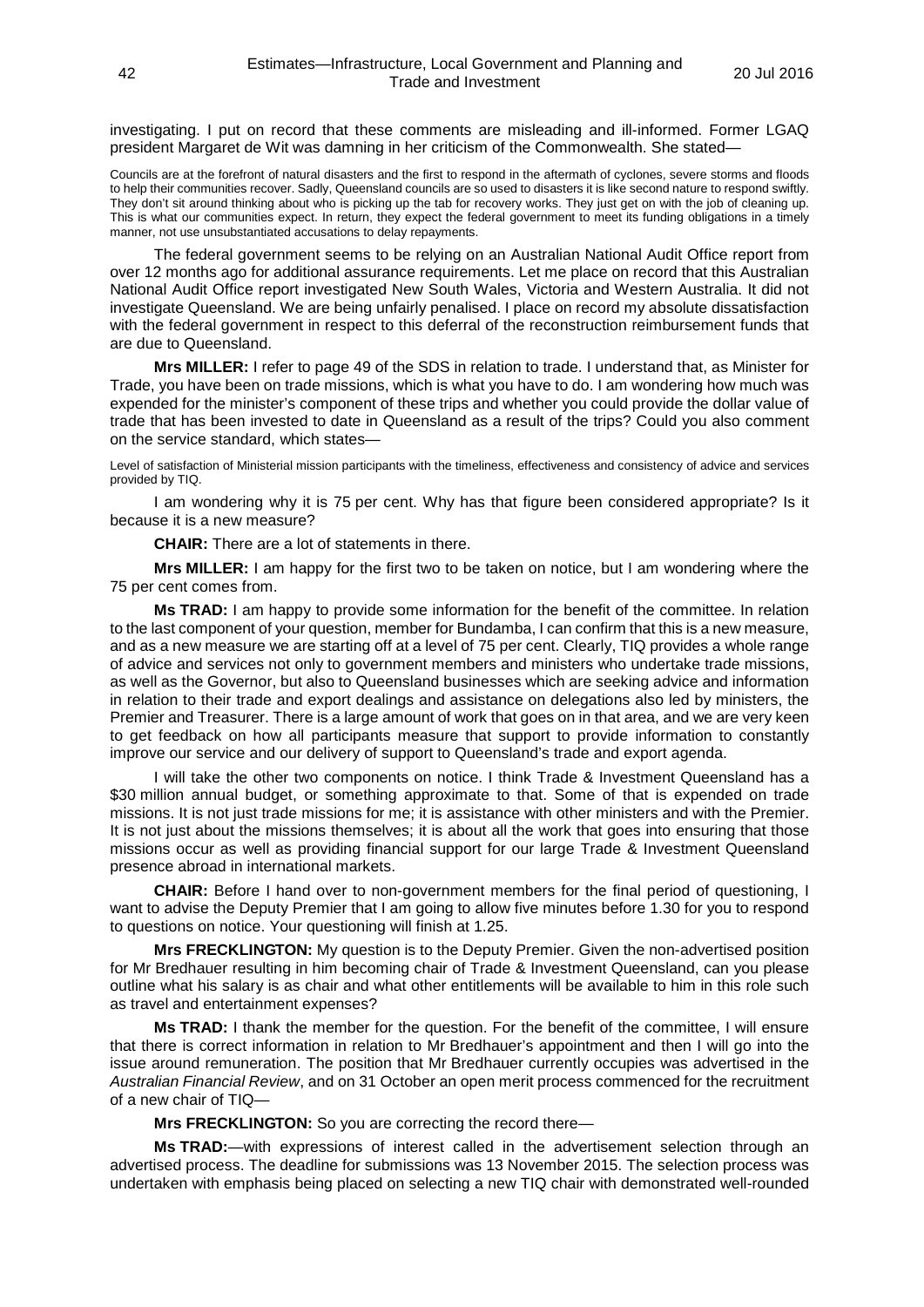experience including both government and international business skills. I am not aware that the former premier or minister for trade undertook any advertising or selection process for the role that was occupied formerly by Mr Stockwell. In relation to the remuneration of Mr Bredhauer, I understand that it is in the vicinity of \$48,000 per annum. I will seek advice about whether or not this is consistent with what the former chair, Mr Mark Stockwell, got. It is consistent with what the former chair got.

**Mrs FRECKLINGTON:** And consistent with his other entitlements as well?

**Ms TRAD:** That is what he is remunerated.

**Mrs FRECKLINGTON:** Was the recent announcement to extend Ken Smith as Agent General in London a board decision, or was it another decision on the whim of the Premier?

**Ms TRAD:** For the benefit of the member for Nanango, the position that Mr Smith occupies is slightly different. He is the Agent General so he does conduct trade activities. He is our trade and investment commissioner for Europe and North Africa, but his appointment is different because he is the Agent General. We are very pleased that Mr Smith has agreed to stay on in the UK in the role of Agent General for Queensland in the United Kingdom of Great Britain and Northern Ireland for the period—

**Mrs FRECKLINGTON:** Was it recommended by the board—

**Ms TRAD:**—of 5 July 2016—

**Mrs FRECKLINGTON:** That was my question, Minister.

**Ms TRAD:** I do understand and I am getting to that, because it is a different role, member for Nanango—

**Mrs FRECKLINGTON:** I appreciate that; it is the role of Agent General.

**Ms TRAD:**—and it is important to understand. The government made the decision following the very significant decision by the UK to engage in a referendum to exit the EU. We decided that it would be best that Queensland's representation in the UK is stabilised. We understand that there is significant upheaval that will occur, particularly in the next 12 to 24 months, in relation to UK's exit from the EU and that has significant trade implications for our state. We decided that the best thing that we could do is ensure stability in terms of Queensland's representation in the UK.

It is not only the government that thinks Mr Ken Smith makes an enormous contribution to the role of trade and investment commissioner. On 25 February 2014 the former leader of the opposition, Lawrence Springborg, said in a letter to Mr Smith—

I want to write to personally thank you enormously for accompanying me on the delegation to Denmark, Sweden and Finland.

**Mrs FRECKLINGTON:** My question was not about—

**Ms TRAD:** I am entitled to give you a fulsome response.

**Mrs FRECKLINGTON:** Was it a government decision or a board decision? That is all I am asking.

**Ms TRAD:** What is more, he said to Mr Smith—

Your experience and depth of knowledge along the historical background and context resulting from your employment across a multitude of state government agencies prior to your appointment as Agent General was an obvious strength in all our discussions and is something I will be relaying to the Premier and Treasurer.

Can I say that the Agent General is always an appointment of government, not of the TIQ board, and I think we have made an excellent decision in extending Ken Smith.

**Mrs FRECKLINGTON:** You got there in the end. Thank you, Deputy Premier.

**Mr WALKER:** Mr Zhang, who was the Queensland Trade and Investment Commissioner for China for a good period of time—20 years or so I think—recently announced he was leaving that position. Did you endorse a process to select a new commissioner in his place?

**Ms TRAD:** For the benefit of the committee, I do not dictate the process around the recruitment and selection of TIQ commissioners. I will ask if the CEO of Trade and Investment Queensland would like to come up and provide a little bit more information for the benefit of the member for Mansfield and the committee.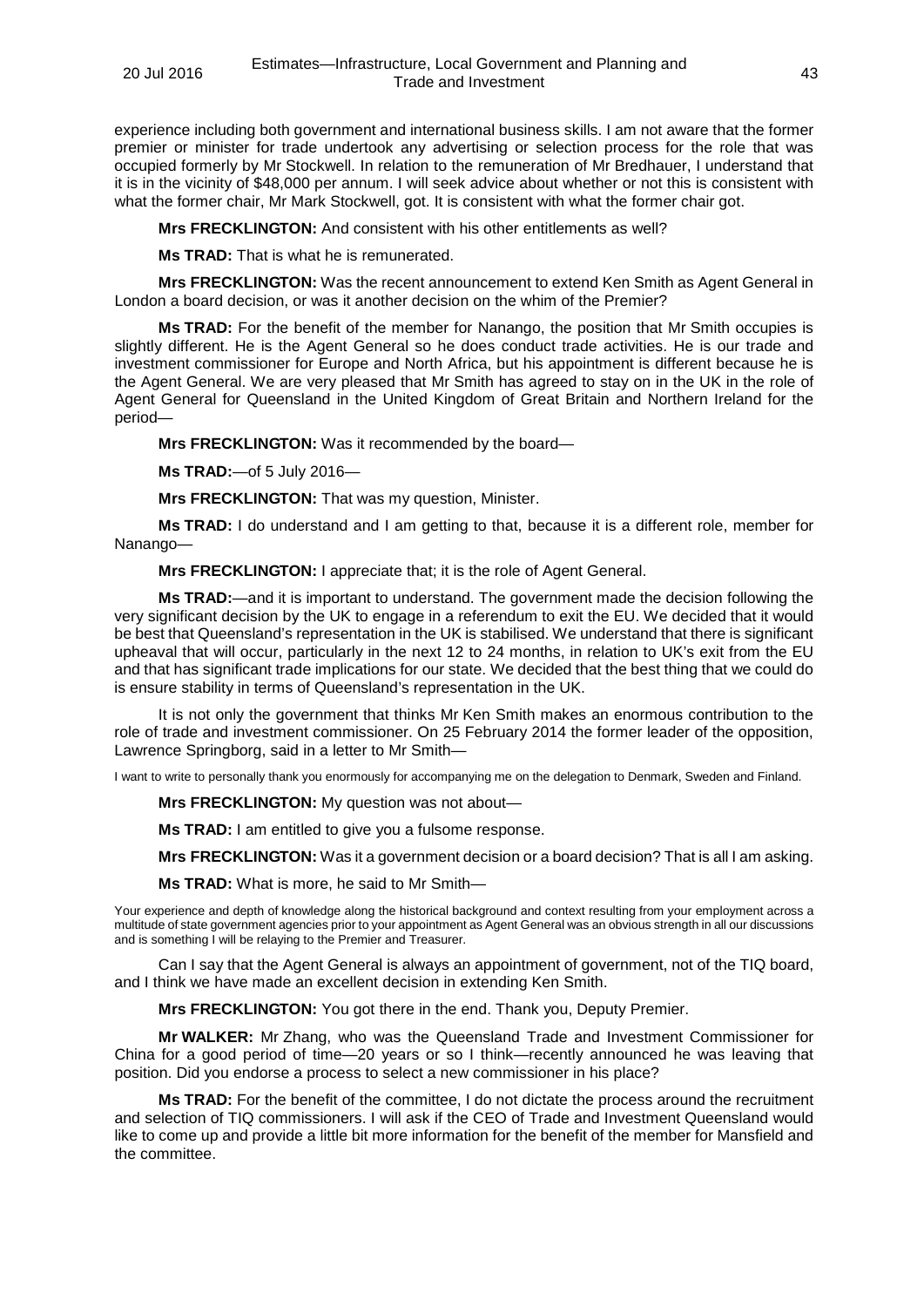**Mr Noye:** The TIQ board approved a recruitment process for a new trade commissioner in China. The preferred applicant declined the offer eventually. We then asked Mr Zhang to continue and his contract has been renewed until 31 July 2018. We are very pleased to be able to continue his long and experienced services in China as we expand our offices there and as the China trade requirements and interests increase.

**Mr WALKER:** Can I follow that up. What was the cost of that recruitment process? Who was on the selection panel? How many applicants were there? How many were short-listed?

**Mr Noye:** I will have to take that on notice, if the Deputy Premier is fine with that.

**Mr WALKER:** Mr Noye, while you are at the table, I might follow up on the answer from the Deputy Premier with respect to the two offices in Chengdu and Singapore.

**CHAIR:** Before we go any further, is that earlier question being taken on notice?

**Mr Noye:** The response to the recruitment process?

**CHAIR:** Yes. It has to go to the Deputy Premier to approve that.

**Ms TRAD:** I am happy to take that on notice.

**CHAIR:** Thank you.

**Mr WALKER:** Mr Noye, I refer to the two offices in Singapore and Chengdu and the Deputy Premier's answer to her question on notice No. 10. The cost for those two offices is \$1.5 million over three years.

#### **Mr Noye:** Correct.

**Mr WALKER:** That is \$1.5 million over three years, which is \$500,000 per year for two offices, which is \$250,000 a year for one office.

**Mr Noye:** That is right.

**Mr WALKER:** That seems to me to be extraordinary, given the staffing levels that the Deputy Premier just spoke about and the obvious cost of premises and all that goes with it. For example, to think that in Singapore you could run an office on \$250,000 a year.

**CHAIR:** Is there a question there? You made a lot of assumptions.

**Mr WALKER:** Can you do it?

**Mr Noye:** The Singapore office is more expensive than the Chengdu office. We have an officer about to come back through Singapore and check some potential offices out. The Chengdu office at the moment is a serviced office and we are looking at other options there. The advice to me is we can do what is required with that \$1.5 million a year. There will be a review towards the end of the three years—whether we need to increase the representation in the offices, depending on how the offices are going and the level of interest and the return on investment, I suppose you could say, in the offices.

**Mr WALKER:** It seems an extraordinarily low allocation to me.

**Mrs FRECKLINGTON:** My question is to the Deputy Premier. Deputy Premier, I refer you to page 247 of Budget Paper No. 2 and that capital purchases are at a mere 1.3 per cent of gross state product in 2015-16. When was the last time in Queensland that capital purchases as a percentage of gross state product were lower than 1.3 per cent?

**Ms TRAD:** I thank the member for the question. I will have to take the actual question around when it was at that rate on notice. I do not have that to hand. Clearly, the member for Nanango wants to talk about capital spend and I am very happy to do that.

# **Mrs FRECKLINGTON:** Sure.

**Ms TRAD:** Do you have another question or do you just want me to go on because I am very happy to start talking about infrastructure spend and the comparisons between—

**Mrs FRECKLINGTON:** The fact that your infrastructure spend is \$2 billion less than our last budget? You are more than welcome to talk about your underspend—

**Ms TRAD:** The capital underspend on average over the past five years has been \$1.8 billion.

**CHAIR:** Member for Nanango.

**Mrs FRECKLINGTON:** The Deputy Premier asked for this. She wants to justify her underspend. **CHAIR:** It sounds like two people having a chat over a cup of coffee at the moment.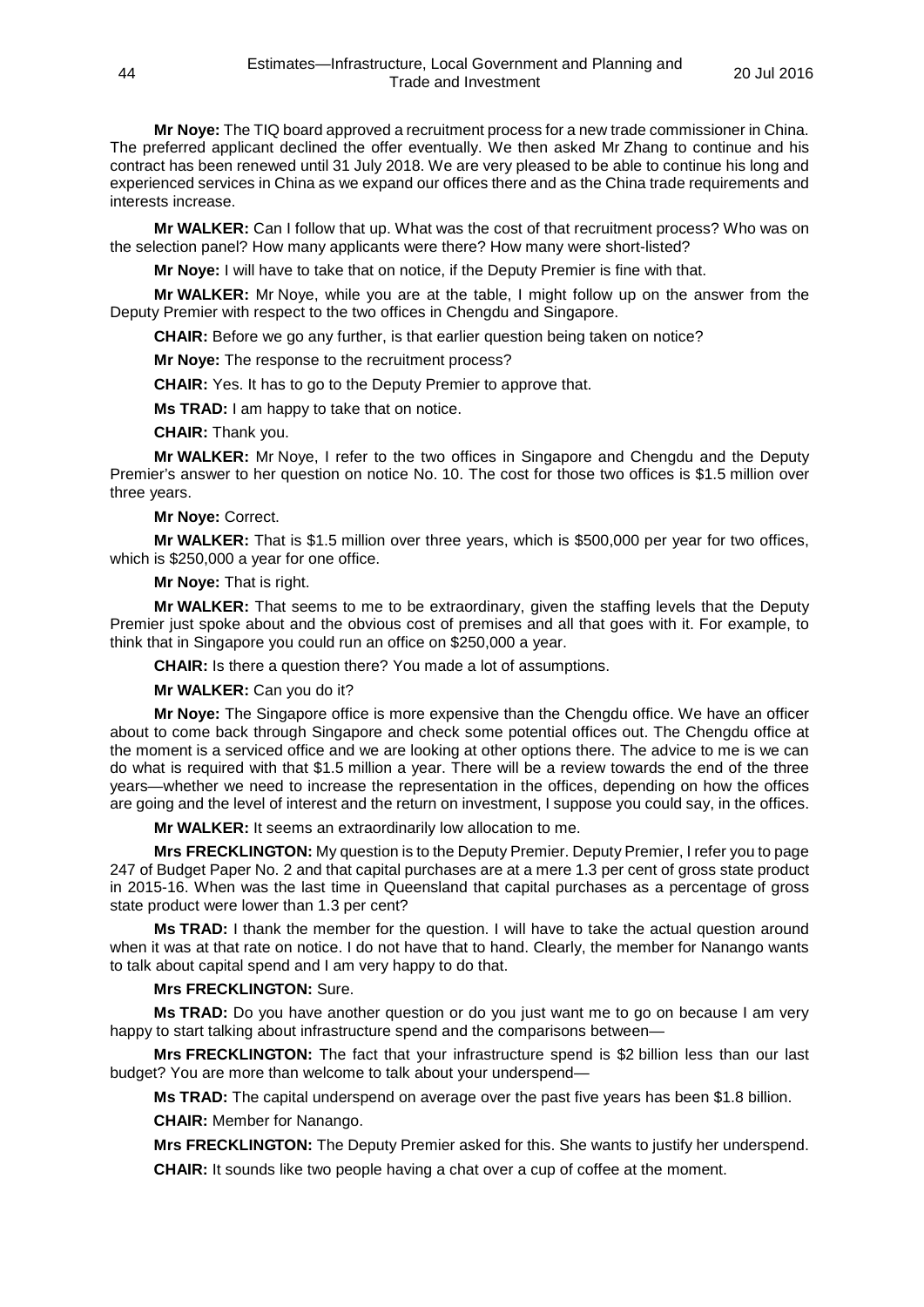**Ms TRAD:** Can I say, Mr Chair, through you, that the worst result in terms of capital underspend in real terms was in 2013-14 when the Newman-Nicholls government failed to spend the entire capital budget by some \$2.259 billion. At the same time that they were sacking people, at the same time that they were defunding community organisations and councils, they were also unable to get capital spend out the door. But, unlike those opposite, and the Leader of the Opposition said at that time—

**Mrs FRECKLINGTON:** There is no relevance to this. I did not ask this question.

**Mr HART:** Point of order, Mr Chair: there was no question asked. The Deputy Premier is wasting time.

**Mrs FRECKLINGTON:** The Deputy Premier has just gone off on a whim.

**Ms TRAD:** I said that I was happy to talk about capital spend and you said yes.

**Mrs FRECKLINGTON:** The relevance?

**CHAIR:** We will take the next question.

**Ms TRAD:** Okay. What is the next question?

**Mrs FRECKLINGTON:** My question is to the Deputy Premier. I refer to the strategic objective of your department to increase the economic, social and environmental benefits for Queenslanders. Do you, Deputy Premier, encourage your department to support the development of new thermal coalmines in Queensland? I am happy to refer you to page 3 of your SDS.

**Ms TRAD:** You do not have to refer to me to any page on the SDS. I think the Palaszczuk government has made it very clear where it stands on resource projects.

**Mr WALKER:** What is that?

**Mrs FRECKLINGTON:** My question was: do you encourage your department to support the development of new thermal coalmines in Queensland?

**Ms TRAD:** For the benefit of the member for Nanango—and I know she is very new to this role—

**Mrs FRECKLINGTON:** I have been here the same amount of time as you, Deputy Premier. We came in at the same time.

**Mr HART:** Actually, she has been here a few weeks less.

**Ms TRAD:** Mr Chair, in terms of major resource projects in this state, since I think about 1979 there has been a statutory officer called the Coordinator-General. He is the statutory officer who actually progresses major development applications in the resource industry, which I know you are aware of, Mr Chair, because the resources industry is very important to your electorate and to your region in the Queensland economy.

**Mr WALKER:** I refer to relevance on that question. I do not think it is satisfactory for the Deputy Premier to say that there is another officer. The question was whether she supported her department doing it. I do not think she has answered the question.

**Ms TRAD:** My department does not do it.

**CHAIR:** And that is what I was heading to. I do not believe—

**Ms TRAD:** Has anyone got a crayon? I could help you.

**CHAIR:** Excuse me, Deputy Premier.

**Ms TRAD:** Sorry.

**CHAIR:** I do not believe the minister is the appropriate person to be answering that question.

**Ms TRAD:** I tried.

**CHAIR:** Thank you. The time allocated for the consideration of proposed expenditure for the portfolio of Deputy Premier and Minister for Infrastructure has now come to an end. Deputy Premier, are there any questions you have taken on notice that you wish to answer now or make any other further comment on?

**Ms TRAD:** I will just make a slight correction to an answer I gave to the committee previously that the ICC recommendations on the SRIPP went to the Cabinet Budget Review Committee for endorsement not cabinet. I said at the time it went to the ICC; it went to the Cabinet Budget Review Committee. I just want to clarify that for the benefit of the committee. In terms of the questions we have taken on notice, we will endeavour to get them to the committee before close of business today, if that is okay.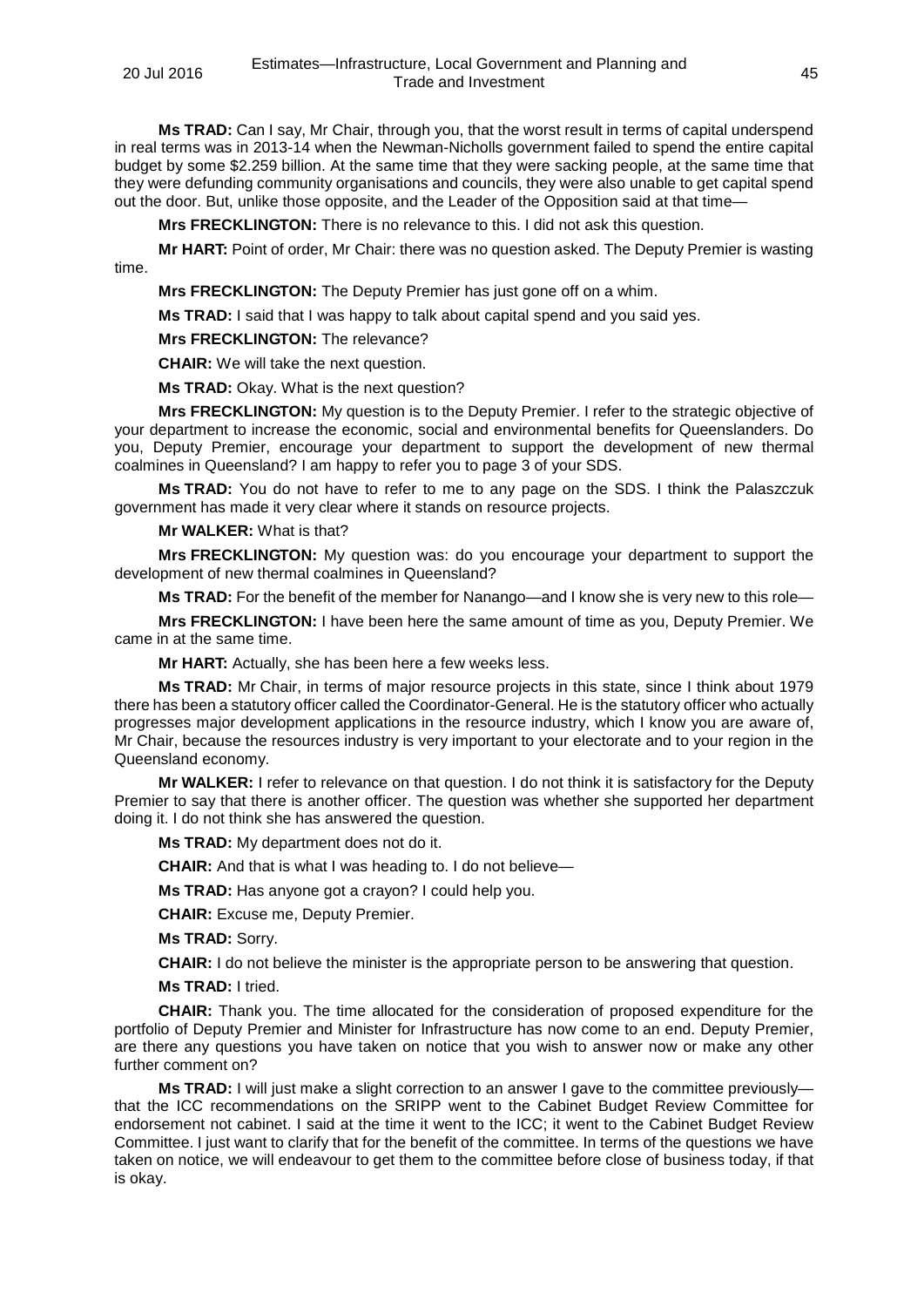**CHAIR:** Or 12 pm Friday would be good.

**Ms TRAD:** Thank you. I will do that.

**CHAIR:** We are very easy to get along with. Do you have anything further to add?

**Ms TRAD:** Yes, I do. Mr Chair, I start by thanking you and all of the committee members for their time and efforts in today's inquiry. I particularly thank the secretariat, who I know do a lot of work in this regard. Please know that I and my agency appreciate all of your efforts. I give particular thanks to my Director-General, Frankie Carroll, and all of the CEOs of the agencies within my portfolio and all of the deputy directors-general for all of their work in preparing for estimates today. It is a long and arduous process but I am very grateful for the support that I get from the leadership within my agency and also all of the departmental staff.

I give particular thanks to members from my ministerial office, my chief of staff, Matthew Collins, and also my deputy chief of staff, Mark Bellaver, for all of their efforts in terms of coordinating my appearance at today's estimates committee. A lot of work goes into it. Four hours seems like a long time of questioning, but it is actually hundreds of hours that goes into the preparation across the agency and across my office. I do want to give particular thanks and express my gratitude to all who have been involved in today.

**CHAIR:** Thank you, Deputy Premier. I thank the departmental officers for their attendance as well. The committee will now take a break for lunch. The hearing will resume at 2.30 with the examination of the estimates of the portfolio of Minister for State Development and Minister for Natural Resources and Mines.

**Proceedings suspended from 1.26 pm to 2.30 pm**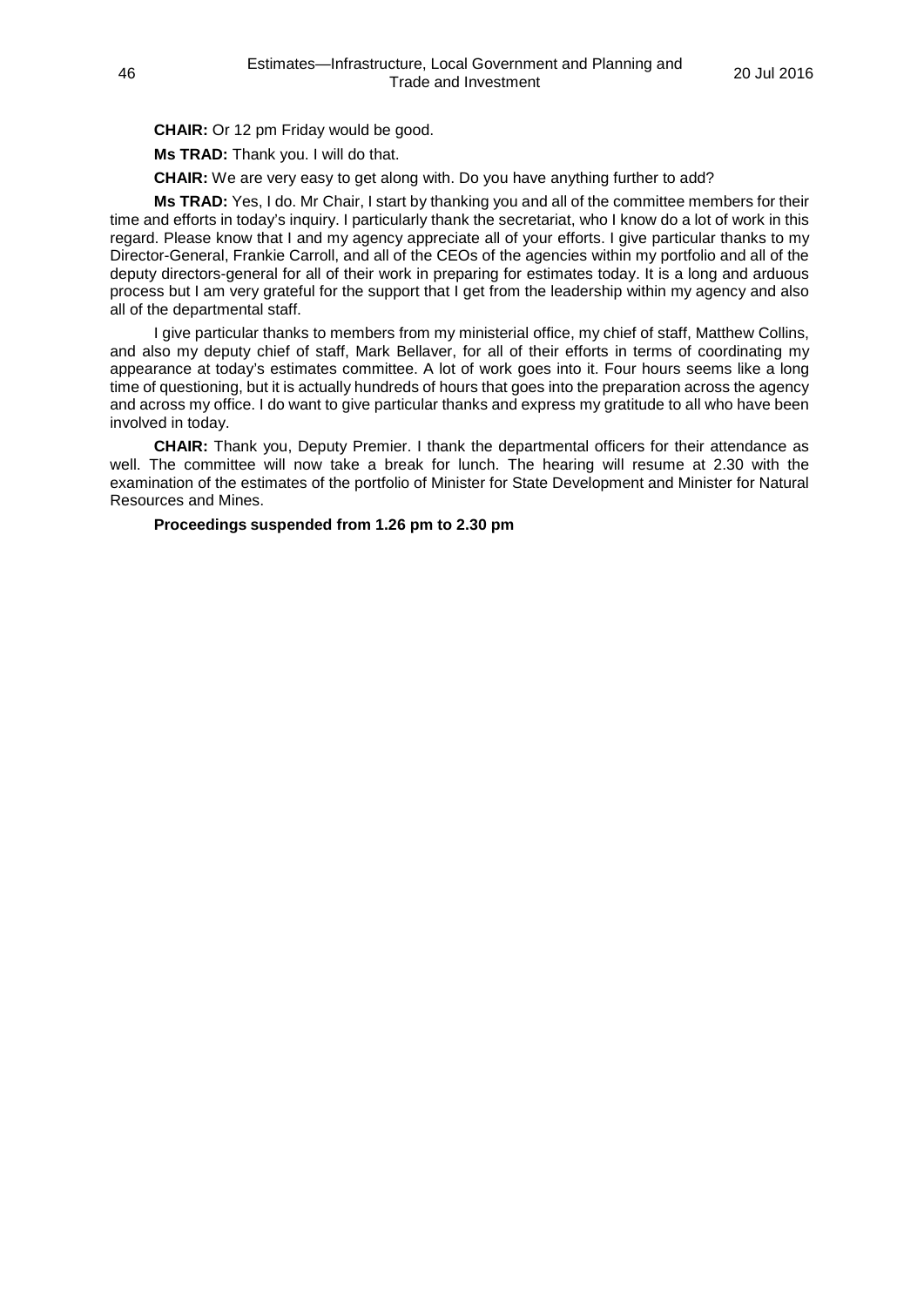# **ESTIMATES—INFRASTRUCTURE, PLANNING AND NATURAL RESOURCES COMMITTEE—STATE DEVELOPMENT AND NATURAL RESOURCES AND MINES**

#### **In Attendance**

Hon. AJ Lynham, Minister for State Development and Minister for Natural Resources and Mines Mr P Woodland, Chief of Staff

# **Department of State Development**

Mr M Schaumburg, Director-General

Mr B Broe, Coordinator-General

Mr R Alcorn, Director, Policy and Legislation Coordination, Business Solutions and Partnerships

Mr M McKee, Deputy Director-General and Chief Finance Officer, Business Solutions and **Partnerships** 

#### **Department of Natural Resources and Mines**

Mr J Purtill, Director-General

Ms K Platt, Chief Finance Officer

Mrs K Du Preez, Commissioner for Mine Safety and Health

**CHAIR:** Thank you, ladies and gentlemen. Good afternoon, everybody. Welcome to the Infrastructure, Planning and Natural Resources Committee's public hearing for the examination of the Appropriation Bill 2016. I would like to introduce the members of the committee. I am Jim Pearce, the member for Mirani and chair of the committee. Dr Mark Robinson is the deputy chair and the member for Cleveland. Other committee members are: Mr Michael Hart, the member for Burleigh; Mr Shane Knuth, member for Dalrymple; Mrs Brittany Lauga, member for Keppel; and Mr Craig Crawford, member for Barron River. We also have with us here at the table for the first part of the afternoon Andrew Cripps, member for Hinchinbrook, and Deb Frecklington, member for Nanango. The committee has granted leave to non-committee members to ask questions at this hearing today.

\_\_\_\_\_\_\_\_\_\_\_\_\_\_\_

Today the committee will consider the Appropriation Bill 2016 and the estimates for the committee's areas of responsibility. I remind everyone present that any person may be excluded from the proceedings at the discretion of the chair or by order of the committee. I ask that mobile phones or other electronic devices be turned off or switched to silent mode.

On behalf of the committee I welcome the minister, departmental officers and members of the public to the hearing. I ask that departmental officers identify themselves when they first speak and speak directly into the microphone. I ask you to pay special attention to that and to make sure that the microphone is nice and close to your mouth. I now declare the proposed expenditure for the portfolios of the Minister for State Development and the Minister for Natural Resources and Mines open for examination. The question before the committee is—

#### That the proposed expenditure be agreed to.

Minister, if you wish to make an opening statement you have about five minutes.

**Dr LYNHAM:** Thank you, Mr Chair, and members of the committee. My portfolio, which covers two departments, represents exactly what this government stands for: driving economic growth, job creation and innovation while we protect and sustainably manage our natural resources. Queensland's economic foundations remain agriculture and resources, but it is imperative that we diversify to protect Queenslanders from the vagaries of drought, floods and commodity price cycles. As we head towards that future we must also support our foundation industries, particularly for our regional communities. To that end, my Department of State Development is at the front line of the drive for economic diversity, progressing the government's Advance Queensland agenda. At the same time, officers in my portfolio of State Development are working with business, industry and local governments, nurturing new projects and job-generating regional infrastructure.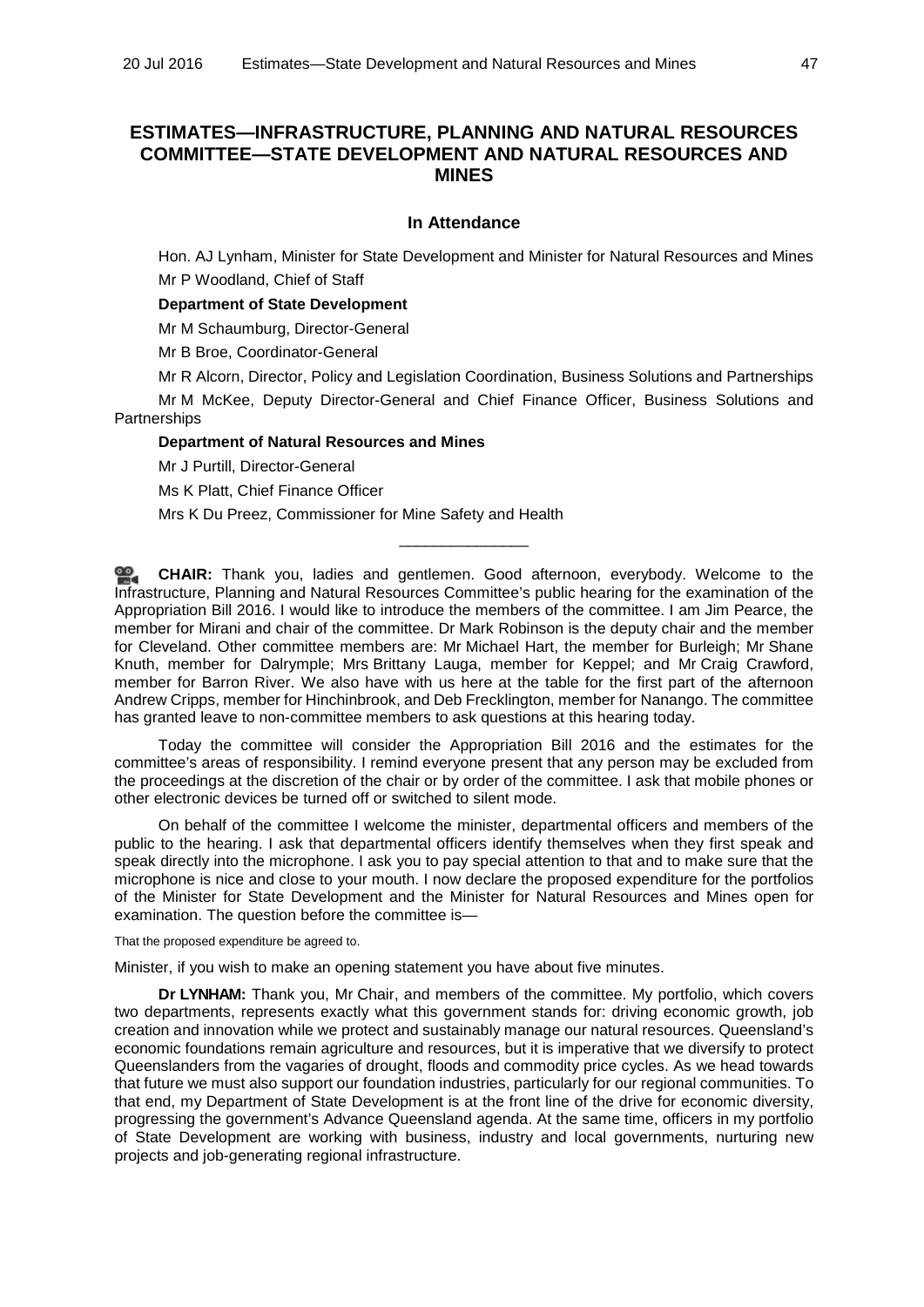Our signature infrastructure program, Building our Regions, is now worth \$375 million over five years, thanks to an extra \$175 million in this budget. Last year's first round of Building our Regions will see more than \$70 million invested in 42 infrastructure projects from Lockhart River to Cunnamulla. It will support more than 680 jobs and deliver critical infrastructure as projects get underway. One project is already finished at Kowanyama. Another dozen are underway and 28 are in design or tender stage.

Today I am announcing that 40 local governments have been short-listed for the next \$70 million round. They now have until 19 August to provide detailed submissions for final assessment. I expect to announce the successful projects later this year and see them under construction supporting jobs by 1 July next year.

As I said earlier, the Department of State Development is also focused on the jobs of the future. To this end, by the end of this year they will produce action plans to advance six priority industries: advanced manufacturing; aerospace; biofutures; defence; mining equipment, technology and services; and biomedical and life sciences. The first cab off the rank was biofutures' 10-year road map and action plan, with this budget providing nearly \$20 million over the next three years to implement it. The Department of State Development is also consulting with industry on an action plan that sets bold growth targets for our defence industries as well as a plan to take our world-leading mining equipment, technology and services sector to the next level.

I now turn to the Department of Natural Resources and Mines. Its \$456 million budget for 2016-17 reinforces the Palaszczuk government's commitment to the sustainable management of Queensland's land, water and mining resources. Despite continued global economic challenges, green shoots of investment and development continue to appear within Queensland's resources sector. To provide greater certainty for Queensland's resource exploration sector, earlier today I released Queensland's first annual exploration program. Mr Chair, I ask that this be tabled for the benefit of the committee.

**CHAIR:** Is leave granted? Leave is granted.

**Dr LYNHAM:** This details land to be released for competitive tender in the north-west minerals province and the Bowen and Cooper basins over the next 12 months. DNRM is working closely with resource sector employers, the CFMEU and doctors to implement a new regime to protect the state's 5,500 underground coalminers from coal workers pneumoconiosis. Together, we are all committed to implementing all of the recommendations of an independent Monash University review and other important reforms to prevent new cases, identify existing cases early and provide a safety net for workers with the disease.

A total of \$33 million over four years will support our continued management of abandoned mines on state land. We are committing \$7.3 million over two years to fund the specialist Coal Seam Gas Compliance Unit, which investigates landholder concerns in relation to CSG. An investment of \$7.8 million over four years will provide high-resolution satellite imagery coverage of Queensland to monitor vegetation clearing and ensure fewer landholders get themselves into trouble because my department will be able to make them aware of any concerns early before any significant clearing has occurred. The imagery will also support other purposes including monitoring Great Barrier Reef health and will also be available publicly.

Mr Chair, this budget underpins the sustainable economic development of this state for the benefit of all Queenslanders, wherever they may live.

**CHAIR:** Thank you, Minister. In handing over to non-government members for the first lot of questions, I am just going to throw something out there as the chair. I hope we all respect one another's position and due process and that we get through it without any nonsense.

**Mrs FRECKLINGTON:** Thank you, Mr Chair. Thank you very much, Minister, and all the departmental officers who are here today. My first question is to the minister. I refer to page 22 of your SDS and note 5, which states that the decrease in expenses in 2015-16 relates to rescheduling of milestones for the Commonwealth Games venues, and I ask: which Commonwealth Games venues have been delayed, and when will these venues be ready?

**Dr LYNHAM:** I thank the member for Nanango for this question. I am very proud of my department in relation to the Commonwealth Games. My department is the silent achiever in terms of the Commonwealth Games. My colleague the Minister for the Commonwealth Games has overall control of the Commonwealth Games, but my department is overseeing construction of the games. I would like to hand that question over to my DG for an appropriate response.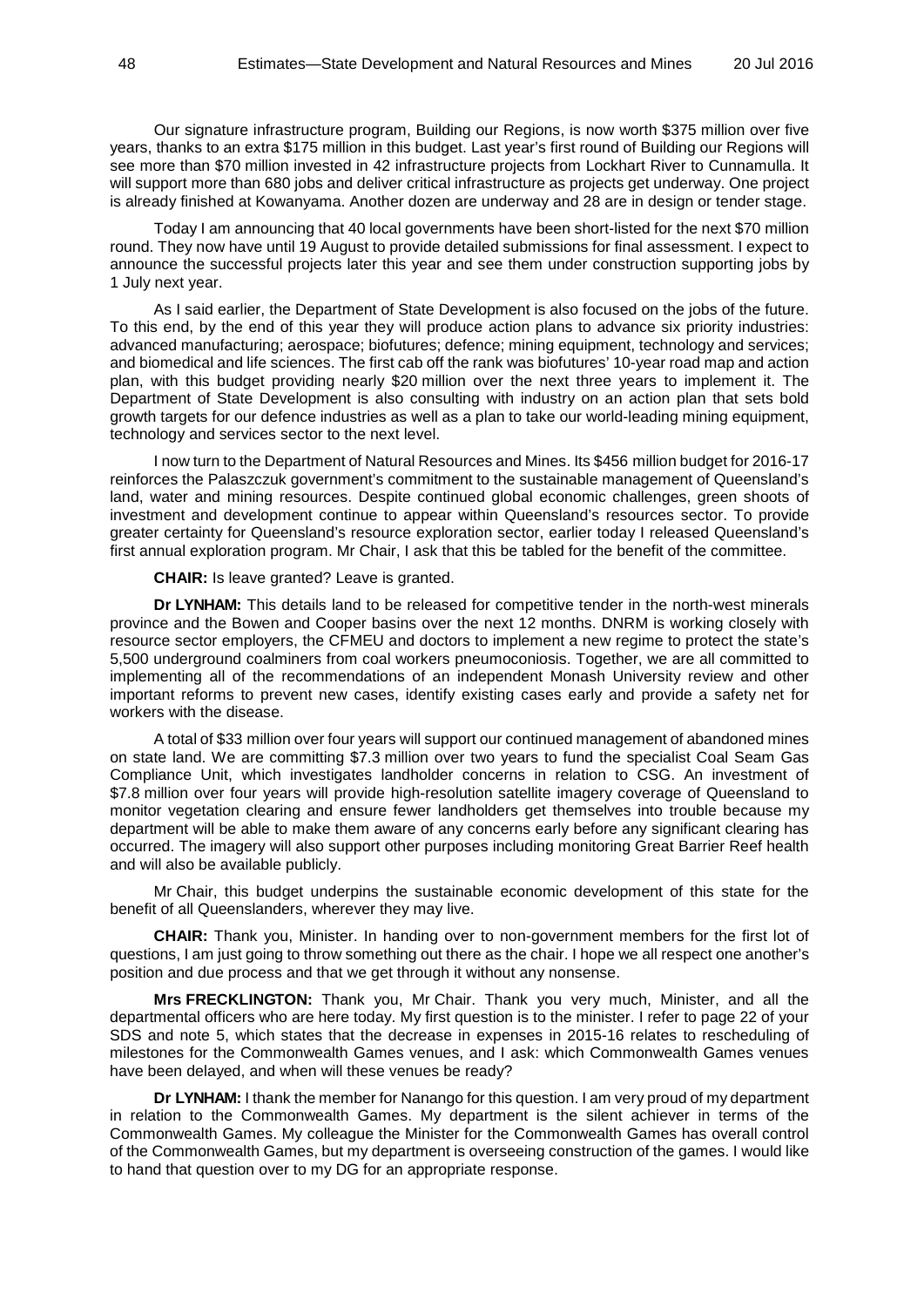**Mr Schaumburg:** The Commonwealth Games will be held in the period from 4 to 15 April 2018. The department is responsible, as the minister said, for managing the planning, design, procurement and construction of three new world-class venues and major upgrades to a further seven venues required for hosting the Commonwealth Games.

In terms of suggestions of program delays, all venues are on track for completion 12 months ahead of the games. This has been endorsed by the Commonwealth Games Federation in May this year. The total value of the capital works budget for the venues has changed, but it has not exceeded the original budget. As with all capital works, there are minor variations to time and budget, but it is all within budget and it is all on time—well ahead of the games.

In planning the venue construction program, sufficient contingency has been incorporated into the delivery time frames as well as the budgets. To date, only one Commonwealth Games venue has reported some work hours lost due to action by a registered industrial organisation, and that is on the Carrara Sports Precinct construction site. This \$103 million Carrara Sports and Leisure Centre is on track for completion in early 2017, still more than 12 months ahead of the games. The venue forecast budget set for the 2015-16 financial year was based on indicative program dates as at May 2015. While the anticipated budget has been slightly underspent this financial year, all venues remain on program to be completed 12 months ahead of time. More than 65 per cent of the venue delivery budget has actually been spent from the full \$320 million delivery budget. The Gold Coast Aquatic Centre and Broadbeach Bowls Club upgrades are complete, and the new Coomera Indoor Sports Centre and the Queensland State Velodrome projects are on schedule for completion in the coming month.

In terms of budget variances, the \$320 million venue delivery program budget is being carefully managed to achieve greater legacy outcomes for the new and upgraded venues. The venue planning and design process identified key legacy improvements from the original bid in 2011, and further stakeholder collaboration throughout the construction phase has identified further legacy enhancements. I guess in answering the question, we are on time; we are well ahead of the games. Our target has always been to have all of the venues completed 12 months ahead of schedule.

**Mrs FRECKLINGTON:** My question is to the minister again. It does refer to the extensive deferral of funding in relation to many of the projects. For example—and I refer to page 114 of Budget Paper No. 3—\$83 million was allocated in 2015-16 for the Carrara precinct but only \$68 million was actually spent. In relation to the Queensland State Velodrome, you allocated last year \$3.7 million; you have only spent \$725,000. Then in relation to the Gold Coast Hockey Centre, as another example, \$5.1 million was allocated but only \$2.7 million was spent in that financial year. You must indicate now to us as a committee which of these venues are behind and how far they are behind. Whilst I understand what your director-general has just alluded to in his answer to me, if it was allocated last year then why are they so far behind? How far are they behind? When are we expecting the completion?

**Dr LYNHAM:** I thank the member for Nanango for the question. I can also reassure the people of Queensland that Commonwealth Games venues are on time, they are on budget and they will be delivered some 12 months before the Commonwealth Games. For specifics regarding the finances regarding those details, my director-general may answer those questions.

**Mr Schaumburg:** I can go through the construction completion dates on each of the venues. In terms of the three new venues, the completion date for the Carrara Sports and Leisure Centre is expected in December this year. The Coomera Sports and Leisure Centre completion date is imminent. It is this month or maybe next month. The Queensland State Velodrome is very advanced and we are expecting completion of that next month. In terms of the seven upgraded venues, the Carrara indoor sports stadium is due to be completed during mid-2017, but that is actually an operations venue, not one of the sports venues. The Nerang mountain bike trails venue—again by the end of this year. The aquatics centre—

**Mrs FRECKLINGTON:** Can I just interrupt. Mr Chair. When you are relaying those figures, Director-General, are they consistent with the previous dates the minister would have given you by which to have those venues completed? That is what I am trying to get to. I understand there are many pre-games events that may be listed to take place. Whilst I appreciate the venues may be completed by the games, what is Queensland missing out on due to the fact that the budget has not been met this financial year?

**Mr Schaumburg:** I think the venues being completed 12 months ahead of schedule or ahead of the games gives ample time for all other things to happen around those venues and for trials et cetera to occur. As long as we stick to that original general target date of about 12 months ahead. As you can see from some of those dates, we are even further ahead than 12 months.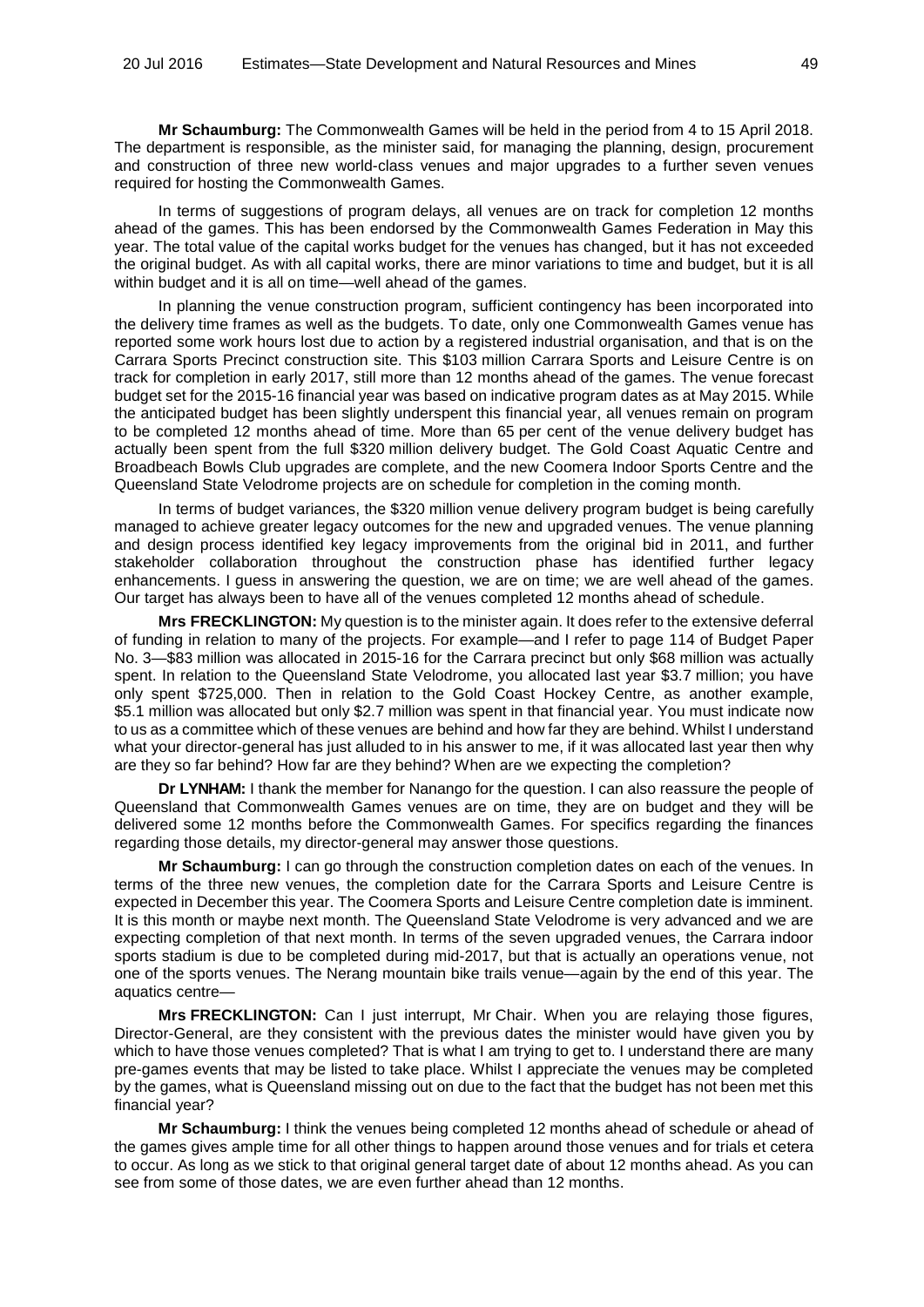**Mrs FRECKLINGTON:** If I could refer you, Minister, to your answer to question on notice No. 9 in relation to the Townsville stadium. You state that the Queensland government has committed up to \$40 million in additional funding. My question to you, Minister, is on what page of the Budget Papers is this missing \$40 million for the Townsville stadium?

**Dr LYNHAM:** Thank you, member for Nanango. The \$40 million is new money for the Townsville football stadium. This is a fantastic project for Townsville which is due to be completed by the commencement of the 2020 NRL season. On 16 November 2015 the Queensland government approved a business case for the North Queensland stadium which recommends, as you are aware, a centrally placed best practice regional stadium in Townsville—

**Mrs FRECKLINGTON:** Minister, I understand that. With respect, what I am asking is on what page number is the missing \$40 million?

**Dr LYNHAM:** I was just trying to give some background to the member for Nanango. The page number is page 128.

**CHAIR:** The minister is entitled to respond with the answer in the way that he wishes to, because he might have some lead-up information before you get to the point where he answers your question.

**Dr LYNHAM:** If I may continue. We are very pleased that the federal government has finally committed \$100 million towards the Townsville football stadium, and the commitment from the NRL is also acknowledged. This is a vital piece of infrastructure for North Queensland. It is certainly a city-building and region-building piece of infrastructure. The project, now with state, federal and NRL support—

**Mrs FRECKLINGTON:** I apologise, Minister, but just so I am clear, you have referenced Budget Paper No. 3, page 128?

**Dr LYNHAM:** Budget Paper No. 4, page 128 states—

... additional funding of up to \$40 million, held centrally, of a total State commitment of up to \$140 million to demonstrate its commitment to the proposed North Queensland stadium.

The North Queensland stadium project is expected to provide a much needed catalyst to revitalise Townsville's central business district. The proposed stadium is anticipated to result in jobs growth and skills development during the construction and operational phases of the project. Projected growth will be experienced in the construction, services, tourism, retail, commercial and hospitality industries within the North Queensland region.

What is really important about this stadium is the 750 full-time equivalent jobs throughout the design and construction phase. The procurement process for delivery of the stadium will adhere to the relevant local and district policies, ensuring that full, fair and reasonable opportunity to tender is provided throughout the local supply chain. That is growth through these jobs and growth through the sector with supplies coming, hopefully, from the local supply chain. The DSD will also implement a local content promotion strategy during the development of the stadium.

This project is far more than just a stadium: it is the boost that Townsville needs to create jobs and opportunities. We are committed to continue working closely with the Australian government, the Townsville City Council, regional stakeholders, National Rugby League, the North Queensland Cowboys and the Rugby League community to progress this very important regional project. However, it is important to note the uncertainty around the federal coalition's commitment and the potential delays that could occur due to uncertainties regarding their Smart Cities Plan.

**Mrs FRECKLINGTON:** I refer the minister to question on notice No. 7, which indicates that the LNP when in government generated more jobs in 2014-15 through industry facilitation than you achieved this year or even your target for next year. Minister, given there is upwards of 34 per cent youth unemployment in outback Queensland and almost 20 per cent youth unemployment in towns like Townsville, surely you need to work harder to increase these targets.

**Dr LYNHAM:** There is no doubt that we are concerned regarding any unemployment around Queensland and regional unemployment within Queensland. In terms of what we have done for the Queensland economy, we have achieved 3.5 per cent growth in 2015-16, which is one per cent above the national average, and four per cent forecast GSP growth in 2016-17, the highest of all states and territories. In the NAB business confidence survey Queensland is leading the nation. With New South Wales, Queensland is the highest or equal highest in 11 of the past 12 months with 3.8 per cent export growth. I am happy to compare the unemployment figures with your unemployment figures when you left office. We have \$183 billion in definite and planned projects, second only to Western Australia, up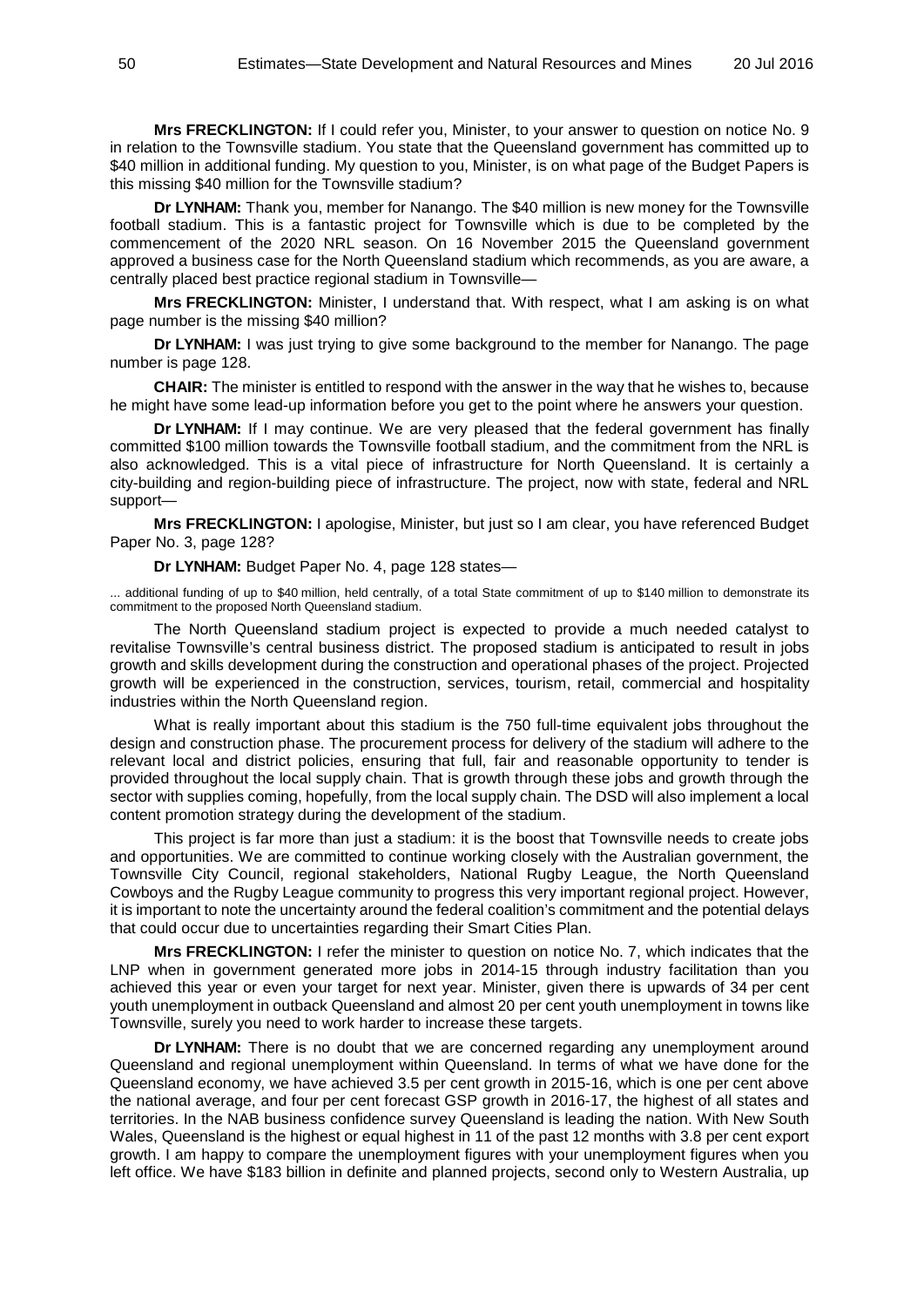from \$15 billion from the previous quarter, and \$10.7 billion in capital works. We are working extremely hard to create jobs in this state. Our agenda is to create jobs in this state. I am happy to refer to our Building our Regions project as well. The Queensland trend unemployment rate is 6.5 per cent, which is down from where you left it when you were last in office.

**Mrs FRECKLINGTON:** Youth unemployment in the outback is up to 34 per cent. I was referring to the figures that you are trying to attain in your own budget figures.

**CHAIR:** Member for Nanango, we have been through this earlier today. The minister is entitled to answer the question without interruption. It is taking up your own time. I would ask the minister to continue.

**Dr LYNHAM:** In terms of regional economies, there is no doubt that regional economies and regional areas are very important to this state. That is why all ministers have been actively out in the regions, and that is why it is important that not only are we looking at specific projects such as Building our Regions but also important projects in our resources sector, our agricultural sector and also the diversification of our economy as we move forward. As the member for Nanango stated, any unemployment is something of concern for any government, and this is the government that is generating jobs. Jobs not only for now, but jobs for the future—especially with diversifying our economy.

In terms of what we are doing now with Building our Regions, I am happy to announce 42 successful projects from round 1 of Building our Regions since December 2015. Forty-two crucial and critical infrastructure projects are already having a positive impact on these regional communities. Projects are located across the length and breadth of Queensland in those areas that you specifically referred to, and they are addressing a broad range of infrastructure needs: water, sewerage, waste, economic development, roads, airports and flood mitigation as well as social infrastructure and sport and recreational facilities. The state-wide pipeline of projects is underway, with the first Building our Regions sod-turning event held in February 2016 for the Bundaberg Region Multi-use Sports and Community Centre. In fact, construction has already commenced on 13 projects. The mechanical workshop upgrade at Kowanyama has just recently been completed, and this project provided upgrades to mechanical workshops at the council's works depot and includes replacing the existing roof and upgrading the electrical wiring system. Twenty-eight projects are at the design or tender stage. All projects are expected to have commenced construction by November 2016. \$6.317 million in approved round 1 funding has been distributed to councils.

As the majority of funds are paid to councils in arrears as project milestones are met, we will see an increase in payments as construction milestones are achieved over the coming months, but it is important. This government was elected on a jobs agenda, and we are creating jobs. We are seeing new green shoots in our resources sector. We are seeing new green shoots especially in our north-west sector. The north-west task force has been extremely active in promoting jobs in the north-west with the mining projects that we have up there: MMG Dugald River, the Baralaba Expansion Project reopening at the end of the year, Altona Mining at Cloncurry, the CuDECO Rocklands copper mine, the Pacific Reef Aquaculture project and the Kidston Pumped Storage Hydro Project. There is project after project stimulating regional employment in Queensland. This government is the government that is delivering on projects. This government is delivering on jobs for regional Queensland.

**Mrs FRECKLINGTON:** Minister, I refer you to page 10 of your SDS and the massive underspend of \$248 million—or 75 per cent of the budget—for driving business development, economic growth and job creation and I ask: what programs did you fail to deliver, given this massive underspend?

**Dr LYNHAM:** Most of my department's capital spend is by way of capital grants to councils for them to provide infrastructure linked to economic development. My department's involvement in direct capital works that result in property, plant and equipment is very low, with a budget of only \$4.3 million in 2015-16. The department, however, does manage two capital grant programs—Royalties for Regions and Building our Regions—whereby funding is provided to councils predominantly for them to create tangible assets. 2015-16 was the first year of the Building our Regions program. The Auditor-General provided some good advice about best practice management of such grant programs, and we are committed to doing things properly. To manage it properly there are a number of steps, and guidelines are established and councils have to make application. These applications have to be assessed based on a clear set of criteria and advice sought from relevant agencies. Cost-benefit analyses must be undertaken and due diligence on projects. Once a project is selected, an agreement must be developed and project milestones and special conditions agreed. After an agreement is signed by both parties, the council has to undertake detailed design and tender processes and select a successful contractor. Obtaining the necessary permits and approvals for construction is also part of the process before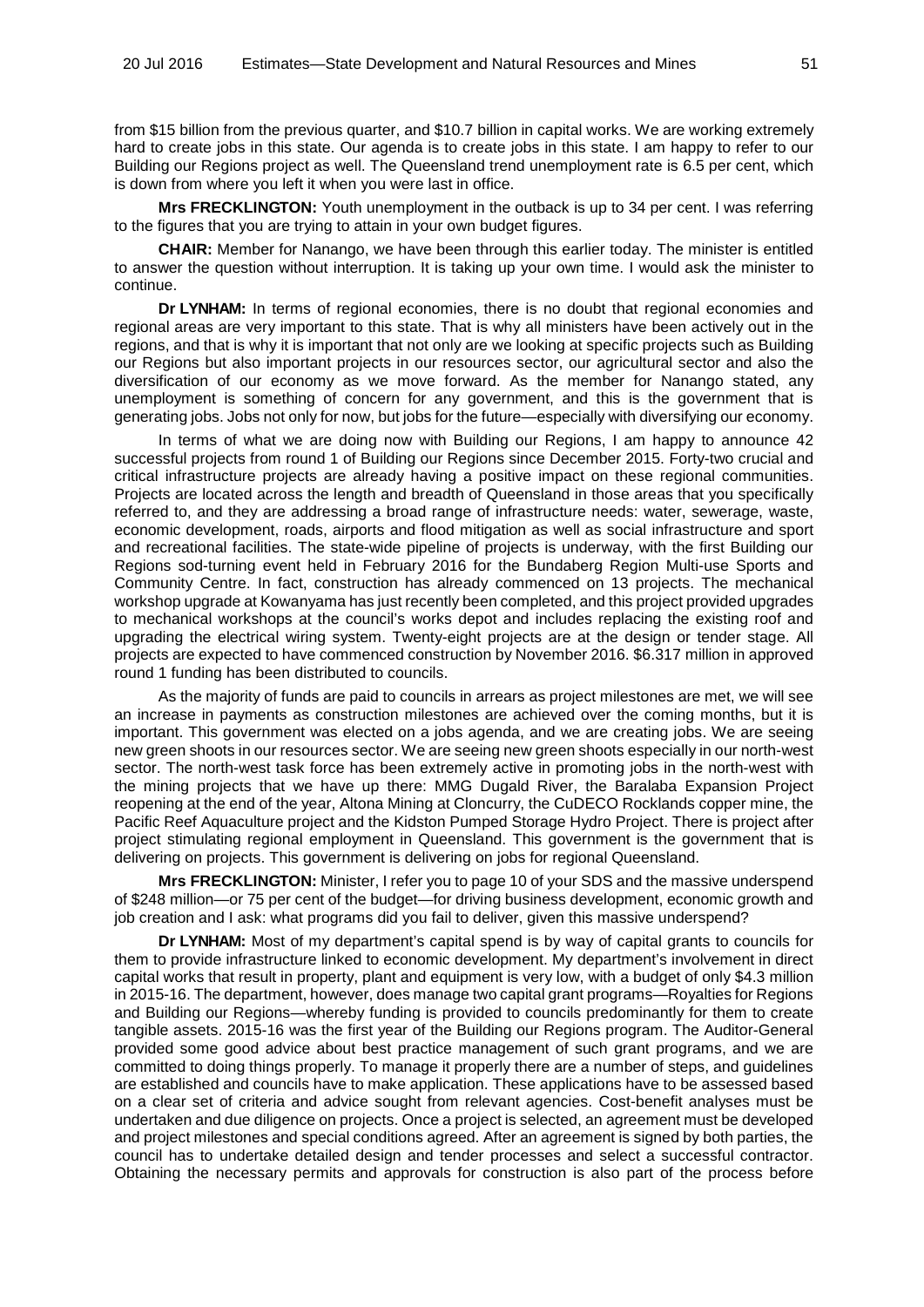ground can be broken on-site. A low spend in the first year of a new grants program is not uncommon. Whilst spending may appear slow, I can assure you that the program is rolling out according to plan. In fact, better than originally anticipated.

Since the Premier announced her five-point plan for accelerating projects in North Queensland my department has worked closely with councils outside of South-East Queensland to identify any Building our Regions round 1 projects that could be accelerated. As a result, six projects have indeed been brought forward, resulting in 45 weeks of acceleration in aggregate.

**Mrs FRECKLINGTON:** I do not think 75 per cent below budget would be considered acceleration.

**Dr LYNHAM:** Projects take time, as the Leader of the Opposition also said when he was Treasurer. There can be delays, and the same delays—if not more significant ones—occurred in the Royalties for the Regions program.

**Mr KNUTH:** With reference to the final dot point on page 3 of the Department of State Development SDS, can the minister provide a detailed index of what the Queensland government's \$3.9 million in-kind contribution for the North Stradbroke Island economic transition strategy entails?

**Dr LYNHAM:** I thank the member for the question. Yes, North Stradbroke Island is an important area in South-East Queensland. We are meeting our election commitments to cease sandmining on the island by 2019. The amount of \$3.87 million in Queensland government in-kind contributions has been committed to the strategy. This support includes the appointment of an on-island project manager and support officer to coordinate delivery of initiatives on this strategy. The government has also committed \$5 million to the North Stradbroke Island Sand Mining Workers Assistance Scheme, which will be administered by the Queensland Treasury and will assist sandmining workers to transition to alternate jobs as well as other sectors. With the \$20 million implementation of the Economic Transition Strategy it is important that we transition the island's economy away from a mining economy to a more sustainable tourism education economy. This transition is vitally important to the people of North Stradbroke Island. It is important we get this absolutely correct and \$3.87 million for in-kind contributions has been committed to this strategy.

**Mr KNUTH:** Minister, my question refers to page 3 of the Department of State Development SDS. With regard to the Big Rocks project in Charters Towers, what funding will be allocated for this project and when will the development that will create local jobs and water sustainability and kickstart the agriculture industry begin?

**Dr LYNHAM:** I thank the member for Dalrymple for his question. I have actually witnessed where the Big Rocks project is and I understand the importance of the project to the local community. Mr Chair, I will take that question on notice in terms of specific funding for that project.

**CHAIR:** Thank you very much. It is now time for government members. Minister, I refer to page 3 of the SDS and the strengthening of regional Queensland through investment. Could you please outline to the committee how the government is supporting jobs and economic development and improving the livability of our regional communities which, as you know, I am very passionate about?

**Dr LYNHAM:** I understand; you are very passionate about regional communities. As committee members know firsthand, the drought and low commodity prices are making things tough in regional Queensland. That is why we have, in the budget we are examining here today, boosted our Building our Regions program to \$375 million over five years. The SDS shows \$70 million in new funding to the Department of State Development for another year of Building our Regions projects for 2017-18, \$15 million in savings from the previous government's regional infrastructure program to be spent in 2016-17, and \$90 million in new funding to the Department of Transport and Main Roads for the Transport and Infrastructure Development Scheme. If I may clarify before I go on, my comments from now on relate only to the three funds which DSD manages. I will leave TIDS to my colleague the Minister for Transport.

To help stimulate regional economies and deliver jobs sooner, the government's original two-year funding commitment to Building our Regions was brought forward from 2016-17 to 2015-16. The first round of \$70 million was allocated to 42 projects from Lockhart River to the north, south-west to Cunnamulla and east to the coast for a whole range of projects, from sewerage to flood mitigation. I am pleased to say that the jobs are already flowing from this pipeline of projects. The first sod-turning event was in February for the Bundaberg region Multiuse Sports and Community Centre. A mechanical workshop upgrade in Kowanyama, as I said before, is already completed and construction is underway in another dozen projects. A further 28 projects are at the design or tender stage and all projects are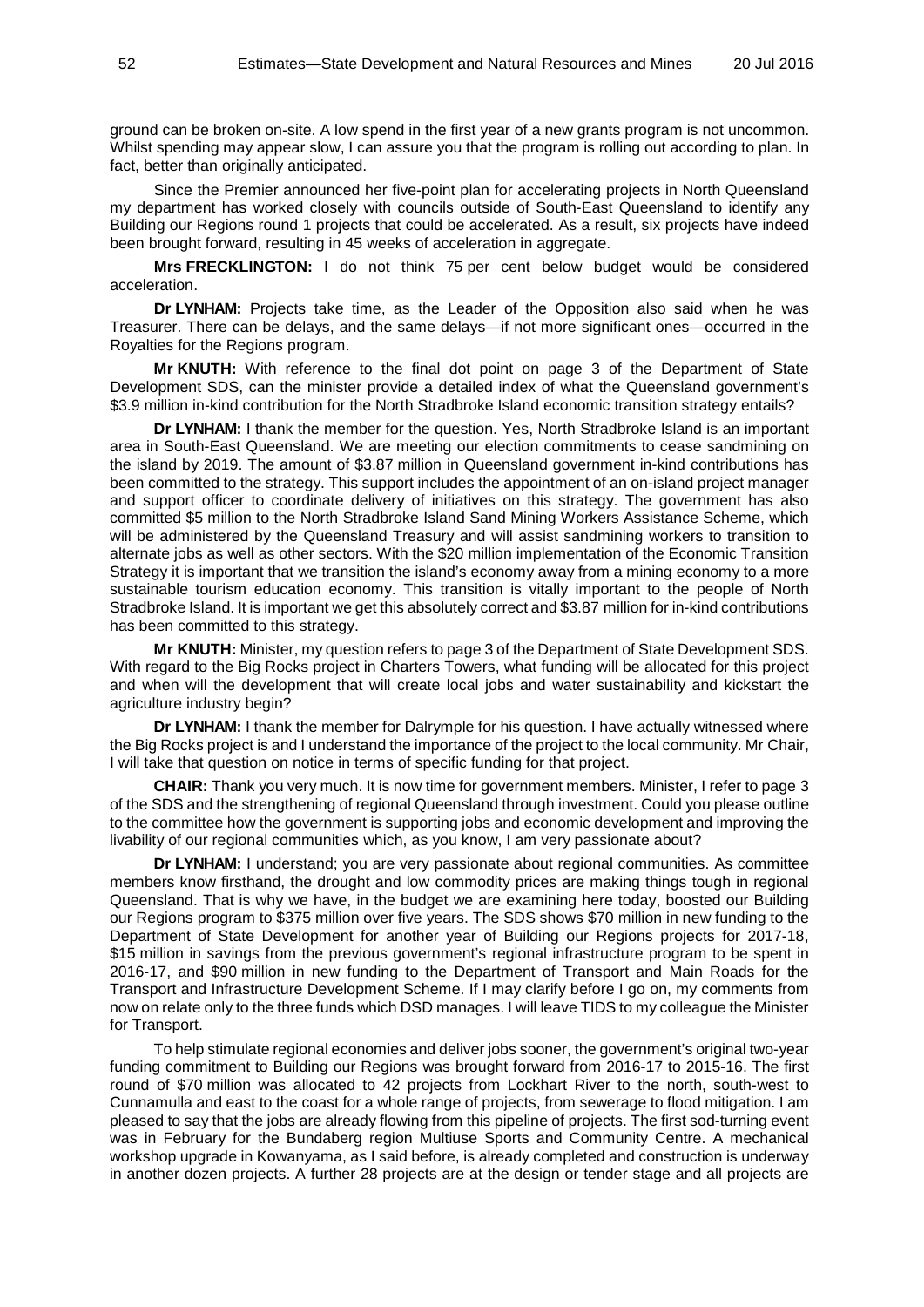expected to start construction by November this year. Remember: this round was not due to commence until 2016-17 under the original time frame, so all this activity is happening ahead of schedule. It is anticipated that round 1 projects will support 687 jobs in regional Queensland. Delivering these jobs sooner is one of my priorities.

Earlier this year I wrote to councils asking if they could accelerate any of their funded projects that have not started. They have rallied to the cause and six projects have been brought forward by a total of more than 15 months. For example, work started three months early in May on the Rubyanna Wastewater Treatment Plant in Bundaberg that is going to deliver 187 construction jobs sooner. As of 30 June 2016, around \$6.3 million of round 1 funding has been distributed to councils. Most of the funds are paid to councils in arrears as project milestones are met, so we will see an increase in payments as these milestones are achieved over the coming months. It is important to remember that project activity is happening ahead of these funds being distributed. This approach is best practice and ensures prudent administration of public moneys.

The next injection of funds into the regions is not far away. Round 2 of Building our Regions is being delivered in a two-stage project—and I emphasise this—consistent with the recommendations of the scathing Queensland Audit Office report into the previous government's discredited Royalties for the Regions program. A total of 54 local governments submitted 97 expressions of interest and I have now invited 40 local governments to submit detailed applications for 63 projects seeking combined total funding of more than \$91 million. I expect to announce successful projects in the fourth quarter of 2016, and construction will be expected to start no later than 30 June 2017.

**CHAIR:** Thank you, Minister. I now refer to page 2 of the SDS. Can you please outline what the department has done to progress the critical Carmichael rail and coal project?

**Dr LYNHAM:** I thank you, Mr Chair. The Palaszczuk government is committed to the sustainable development of the Galilee Basin for the jobs and business opportunities this will provide, particularly in regional Queensland. There are those who ask how a government that has a strong commitment to climate change action can continue to support thermal coal mining. There is no doubt that Queensland's and the world's future hinges on moving away from fossil fuels, reducing greenhouse gas emissions and creating a low-carbon economy. My department is actively working towards this, supporting domestic renewable energy projects to secure a clean, green energy future. The Coordinator-General is working to progress Genex's hydro and solar generation project at Kidston in Northern Queensland and the Coopers Gap wind farm near Kingaroy. We have a 10-year biofutures road map and action plan backed by almost \$20 million in this budget to support these emerging industries, including biofuels. There is over \$3 billion in renewable energy projects proposed across Queensland in response to our energy policies. Across government we are working with the proponents of 17 projects offering up to 2,300 jobs during construction. This is the longer term future, but in the short to medium term thermal coal has to be part of the domestic and international energy mix. It is a fact that the International Energy Agency recognises this in its *World energy outlook*. Coalmining provides jobs, royalties and business opportunities for thousands of Queenslanders and will continue to do so for some years.

Queensland produces some of the highest quality coking and thermal coal in the world within a strong workplace safety and environmental framework, so it is logical that the government supports the significant boost to Central and North Queensland and to the state that Adani's \$21.7 billion integrated mine, rail and port project could bring. Adani estimates the combined mine, rail and port projects will generate more than 5,000 direct jobs at the peak of construction and more than 4,500 direct jobs at the peak of operations.

Adani has all key state and Commonwealth EIS approvals required to proceed. Unlike the former LNP government, we have got on with the business of completing a number of rigorous assessment processes which have set extensive conditions to manage and minimise environmental and social impacts. Since early 2015, 20 Commonwealth, state and local government approvals have been made on the projects.

Instead of talking about approvals, which appears to be a hobby of those opposite, we are actually in the business of granting them. On 3 April 2016 I approved the grant of three mining leases for the Carmichael coalmine and rail project after careful deliberation and consideration of all relevant information. The Coordinator-General has 13 material-change-of-use applications for this project and is currently assessing the remaining two. DSD also secured Commonwealth and state approvals for dredging and related construction at Abbot Point. Adani now has all its primary approvals and some secondary approvals. They still need some other secondary applications, including for water, roadworks, power, an airport and a series of management plans required by the Commonwealth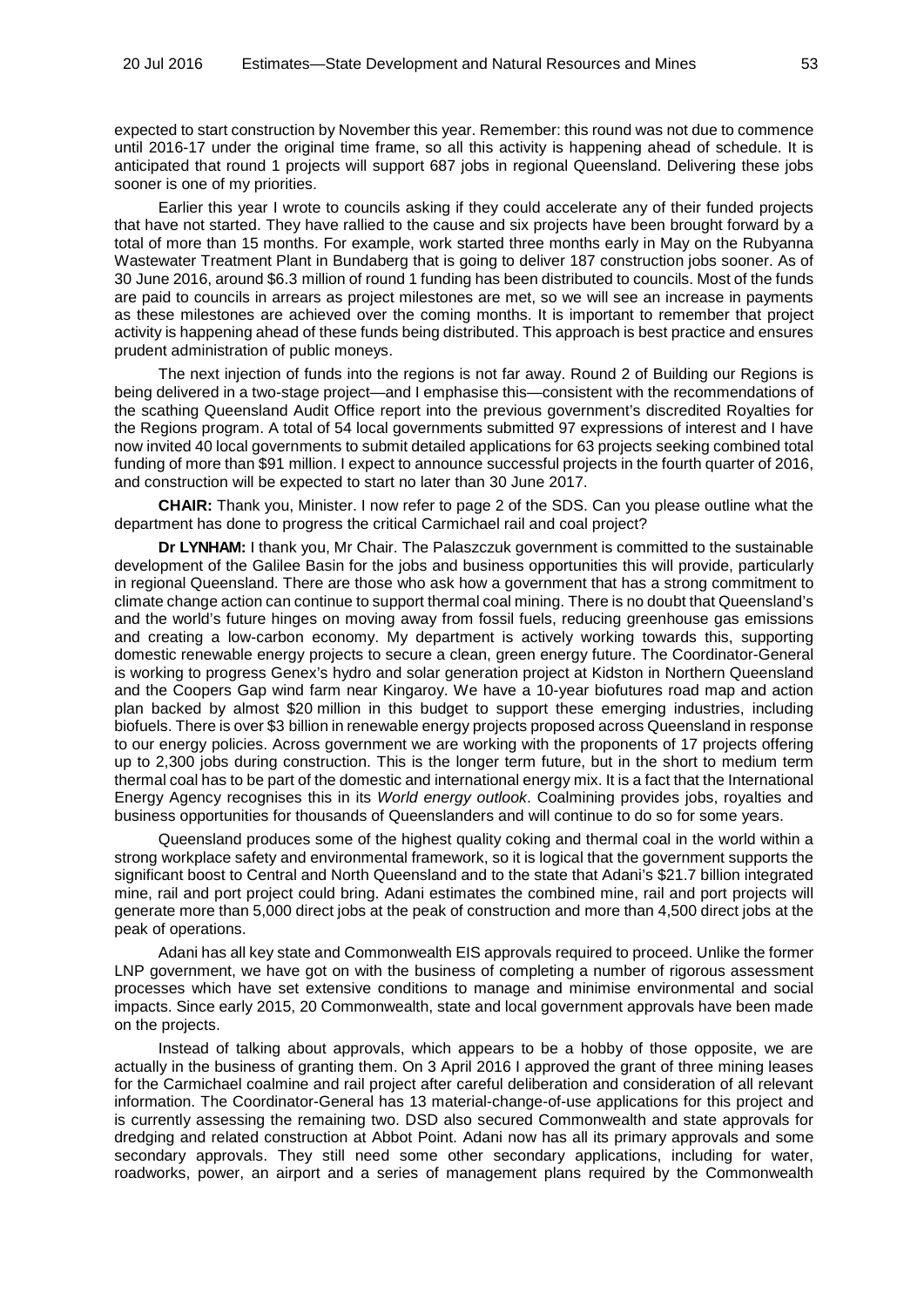government. A final investment decision is in their hands, but I know that this government has progressed this project responsibly. We will deliver the jobs of today and the jobs of tomorrow to keep our economy strong.

**CHAIR:** Minister, a few moments ago you mentioned biofuels. I see this as a very exciting potential for Central Queensland into the future. I note that in the service highlights the DSD will lead activities under the biofuels road map. Can you as minister detail how this will contribute to creating jobs and business opportunities for Central Queensland?

**Dr LYNHAM:** I thank you, Mr Chair, because this is a very important initiative for the Palaszczuk government. We are aware of the need to diversify Queensland's economy to ensure jobs. According to the World Economic Forum, the global biorefinery products market is expected to reach \$1.128 trillion by 2022. Queensland is well positioned to become the biofutures capital of Australia. This is because of our favourable climate and natural resources, energy dense and productive feedstocks, and strong agricultural expertise. All of these factors underpin the production and manufacturing of future biofuels, bioplastics and biochemicals. This is why the Queensland government as part of the Advance Queensland initiative identified the emerging biofutures sector as a key priority industry.

The recently launched Queensland Biofutures 10-Year Road Map and Action Plan will assist us in achieving our vision of a \$1 billion sustainable and export oriented industrial biotechnology and bioproducts sector in Queensland by 2026. While biofuels is an early focus, the biofutures industry is much broader than fuels alone. Biofutures is all about the production of renewable biological resources and the conversion to food, feed, biobased products and bioenergy by innovative and efficient technologies.

The Palaszczuk government will invest almost \$20 million over three years to implement the road map and action plan, including for the following initiatives: \$5 million for Queensland's Biofutures Industry Development Fund to assist proponents achieve financial close or bankable feasibility; \$5 million for Queensland Biofutures Commercialisation Program to support business partnerships with research organisations to scale up technology and increase novel product development and increase technology demonstration capacity; a \$4 million Queensland Biofutures Acceleration Program to commence the scoping of two to three key strategic and catalytic private sector projects in Queensland; and a \$5.73 million project for Biofutures Queensland to provide further support and assistance to industry, including the appointment of a pre-eminent biofutures industry envoy and a research chair for Advanced Biofuels in conjunction with Queensland universities.

This government promised Queenslanders that we would work towards creating the jobs of the future, and this biofutures road map and the budget funding will help deliver on that promise. This funding is in addition to the support already provided to Southern Oil's advanced refinery demonstration plant in Gladstone. My department recognises this significant opportunity to assist Southern Oil to develop its demonstration plant in Queensland instead of Wagga Wagga. Once the demonstration plant proves successful, Southern Oil Refining intend to build a commercial facility with an estimated investment of \$150 million. This process is expected to take 12 to 18 months and result in around 64 full-time jobs. The managing director of Southern Oil Refining says their move to Queensland was made easier with the announcement of the Queensland government biofutures road map, the only forward-thinking policy in Australia in this critical area.

My department is also currently working with other potential investors such as Virgin, Qantas and Fulcrum Bioenergy to provide every opportunity to further develop this industry in Queensland. DSD is also working with a range of Queensland universities and institutes with world-leading research and development in this field including the University of Queensland, James Cook University and the Queensland University of Technology. These initiatives highlight this government's commitment to and recognition of this important industry sector. Our early success in supporting and attracting new private sector investment will diversify and grow Queensland's economy and jobs, particularly in regional Queensland.

**Mr CRAWFORD:** Minister, I refer to page 3 of the SDS. Can you outline what the government is doing to support jobs and business opportunities in North Queensland?

**Dr LYNHAM:** I thank the member for Barron River for his question. Our government is committed to advancing North Queensland, with more than \$2.4 billion in infrastructure improvements for the region in the 2016-17 state budget representing thousands of Queensland jobs. For example, the North Queensland Stadium has been identified as one of the five key initiatives aimed at diversifying and advancing North Queensland's economy. My Department of State Development is working to deliver a new stadium in Townsville by the commencement of the 2020 NRL season.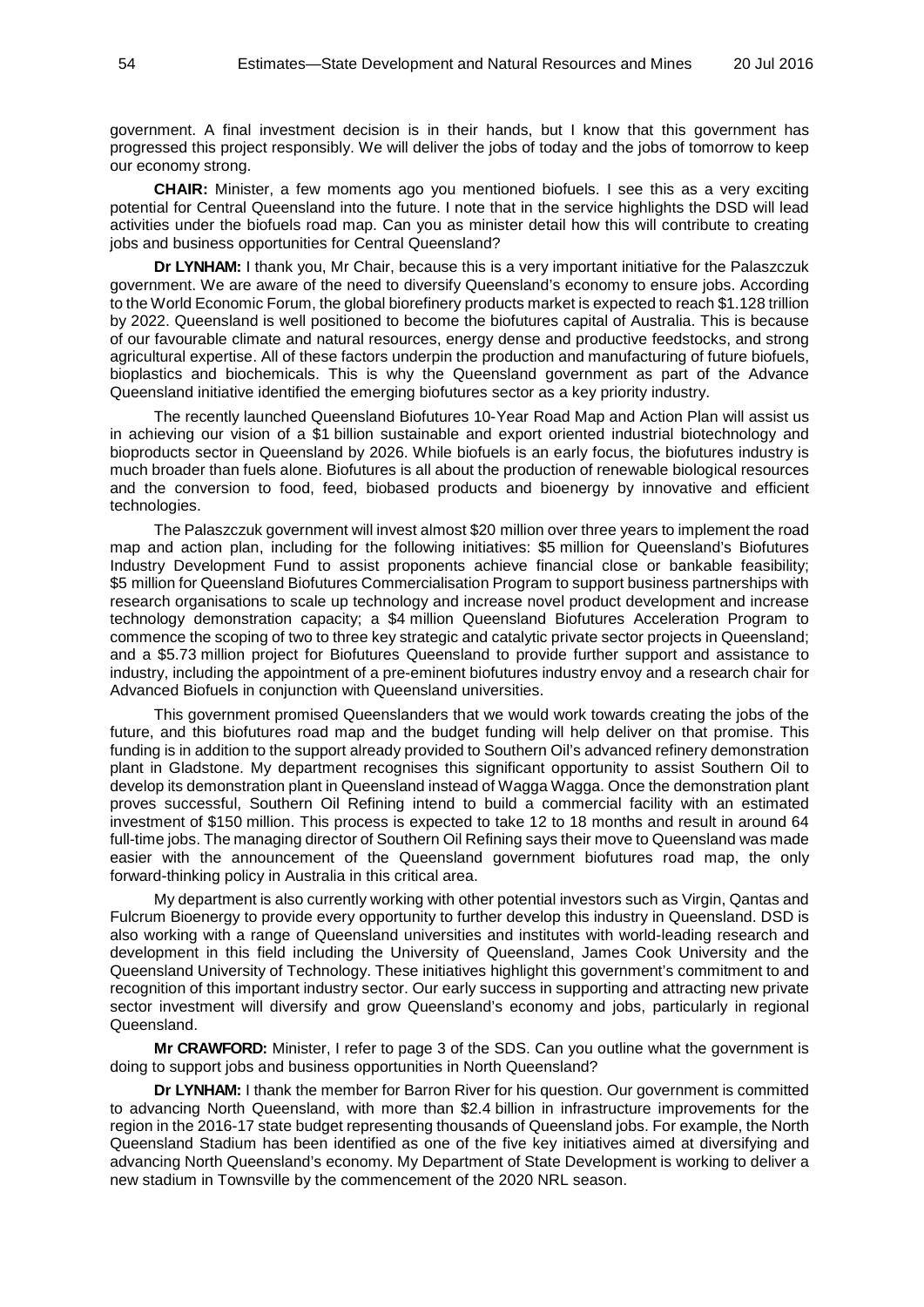On 16 November 2015 the Queensland government approved the business case for North Queensland Stadium which recommends a centrally located, best practice regional stadium in Townsville as the preferred option. With a capital cost of \$250 million, this option provides a 25,000-seat-capacity stadium with the provision for integration of a potential entertainment centre at a future date. The Queensland government has committed \$140 million to this important regional project, which is expected to deliver 750 jobs throughout design and construction. The National Rugby League and North Queensland Cowboys have also pledged a \$10 million up-front capital contribution. The federal coalition has committed \$100 million for the stadium project through its Smart Cities Plan, although the specific details of this commitment remain unclear.

Furthermore, my department is pursuing the future of our defence industries in North Queensland with the Australian government. The region has the largest maritime service sector in Northern Australia and, while the Cairns based tender was unsuccessful in its bid to replace a fleet of Pacific-class patrol boats, a successful tender ensures that maintenance of these vessels will be undertaken in Cairns.

The government continues to work hard for an upgrade to the Cairns Marine Precinct. The upgrade would include improvements to the wharves and floating docks at the shipyards, the reconfiguration of the Cairns refit yards and better workshops, hard stands and ship refit areas. The investment would allow Cairns to competitively tender for future navy and commercial refit contracts and will ensure that local shipbuilding and maintenance jobs are protected. This will also provide future opportunities for the sector to grow and generate new jobs for the region.

My Department of State Development has 42 projects throughout Queensland as part of the Palaszczuk government's Building our Regions program, including 28 at design and tender stage, 12 under construction and one completed. Projects for North Queensland include the Doomadgee to Burketown optical fibre link project for the Burke Shire Council, the Evans Landing boat ramp car park stage 2 for the Weipa Town Authority and the Mareeba Wastewater Treatment Plant for the Mareeba Shire Council.

In the next round, 21 projects put forward by 17 councils in North Queensland have been short-listed to share in the \$70 million provided in the Building Our Regions fund. These initiatives demonstrate the commitment that the Palaszczuk government has to supporting jobs and business opportunities in North Queensland and will ensure the long-term growth of skills and the generation of jobs for this very important region.

**Mrs LAUGA:** I refer to page 6 of the SDS. Could the minister outline how he is developing projects that assist in meeting the Palaszczuk government's renewable energy target?

**Dr LYNHAM:** I thank the member for Keppel for her question. I am sure that the member is well aware that the Palaszczuk government is a government that is looking to the jobs of the future. The Palaszczuk government also recognises the need for sustainable, environmentally friendly economic growth. That is why this government is committed to generating 50 per cent of Queensland's electricity needs from renewable energy sources by 2030.

My colleague the Minister for Energy and Water Supply is working tirelessly to ensure that Queensland maximises all of the opportunities that are available for the emergence of renewable energy as a fundamental component of Queensland's energy generation. Within my portfolio, the Coordinator-General is facilitating two key projects that will play an important role in Queensland's future energy mix and will ensure that we meet our renewable target. Last month, the Coordinator-General declared the Coopers Gap Wind Farm near Kingaroy a coordinated project. The project, proposed by AGL Energy Ltd, is located approximately 180 kilometres north-west of Brisbane between Dalby and Kingaroy in the electorate of the member for Nanango. AGL anticipates that this project could create up to 350 jobs during construction, which is expected to commence next year, as well as providing ongoing employment opportunities for up to 20 people when it is finished in 2020. The project will generate 350 megawatts of power and have the potential to supply power to an estimated 190,000 households. The annual greenhouse gas emissions displaced by the project are estimated at 860,000 tonnes. That is the equivalent of taking about 250,000 cars off the road each year.

Earlier this year, I approved prescribed project status for another renewable energy project, Genex's solar and hydro-electric project near Kidston in North Queensland. This will be a new role for the historic Kidston goldmine, which closed in 2001 after producing more than three million ounces of gold. What Genex is proposing could be a world first: co-locating large-scale solar with large-scale energy storage that is so importantly generating jobs in North Queensland. Genex is proposing a 150-megawatt solar power generation farm, a 330-megawatt and potentially up to 450-megawatt pump storage hydro-electric scheme and a 185-kilometre transmission line to carry power to the coast and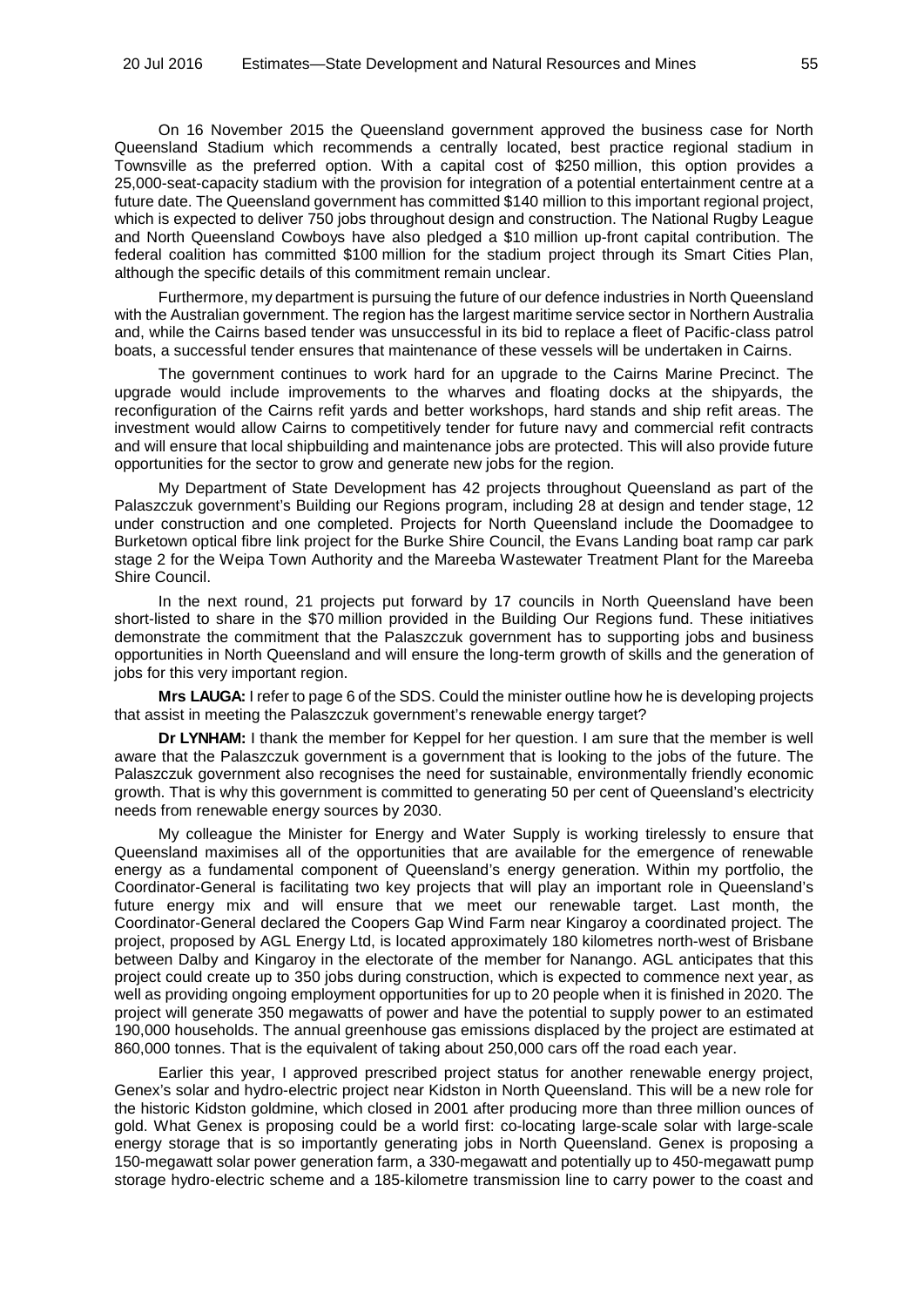the main Powerlink line between Townsville and Cairns. The \$660 million project will also prevent about 120,000 tonnes of carbon dioxide from being released into the atmosphere per year of operation. This project, again, is forecast to create about 500 construction jobs over all stages of the project and 10 operational jobs, with construction beginning at the end of next year.

I am a keen supporter of Genex Power's efforts, because the project has the potential to meet all the peak power generation demands of North Queensland plus some of Central Queensland. The Coordinator-General is working with Genex to assist the company to progress the project and it is expected to be in operation by the end of 2017. We will continue to work with all proponents to deliver a clean energy future for Queensland.

**CHAIR:** Thank you, Minister.

**Mrs FRECKLINGTON:** Minister, if I can just very quickly tidy up the Townsville stadium question? I am happy for you to take this on notice. You referred me to page 128 of Budget Paper No. 4. I can clearly see \$40 million there. I note that that is not capital expenditure. In the Capital Statement for Townsville stadium, I see a figure of \$95 million. From my calculations, that is \$135 million. Where is the other \$5 million for that project, given that you on many occasions have talked about, and it is in your answer to a question on notice, \$140 million? I am happy to have that taken on notice, because it appears to be an error in the budget papers or maybe it is something that just did not get in in time.

**Dr LYNHAM:** To the best of my ability, the money is held by Treasury. It is there, but I am happy to take that question on notice.

**Mrs FRECKLINGTON:** It is not in the papers, Minister.

**Dr LYNHAM:** Sure. I am happy to take that on notice.

**Mrs FRECKLINGTON:** Minister, if I can now turn to Building our Regions. I refer you to page 111 of Budget Paper No. 3, which shows that only \$406,000 was spent under your program. I ask: how many jobs did this 99 per cent underspend cost Queenslanders?

**Dr LYNHAM:** I thank the member for Nanango for her question. It is not unusual that these projects start with this slow progression.

**Mrs FRECKLINGTON:** Ninety-nine per cent, Minister.

**Dr LYNHAM:** I think if I draw back to your Royalties for the Regions—

**Mrs FRECKLINGTON:** Less than one per cent.

**Dr LYNHAM:** I think your Royalties for the Regions program—

**Mrs FRECKLINGTON:** I am happy to talk about that one.

**Dr LYNHAM:**—had nothing in the first year. It was a zero dollar figure in the first year 2012-13.

**Mrs FRECKLINGTON:** Minister, you are the government now.

**CHAIR:** Member—

**Mrs FRECKLINGTON:** I am just reminding the minister.

**CHAIR:** He needs to answer the question.

**Mr CRIPPS:** It is his second budget.

**Mrs FRECKLINGTON:** It is his second budget. That is right, Mr Cripps.

**Dr LYNHAM:** Mr Chair, I can happily talk generally here in that any grants program, especially one of this nature and especially with the experience of those opposite, will take time. They take time for councils to prepare plans. They take time for milestones to be released. These things are budgeted for, but the time for the money rollout will follow those milestones being released by council.

We also achieved efficiencies in these projects. We have identified in one round \$15 million worth of efficiencies that we have been able to progress back into a further round of Building our Regions. I am quite happy to provide a fulsome answer to that.

**Mrs FRECKLINGTON:** I am happy to ask a follow-up question.

**Dr LYNHAM:** Mr Chair, I was asked to provide an answer. I am quite happy to provide an answer.

**CHAIR:** I will let the minister answer the question.

**Dr LYNHAM:** Most of my department's capital spend is by way of capital grants to councils for them to provide infrastructure for economic development and 2015-16 was the first year of the Building Our Regions program. I would not get too carried away, because the Auditor-General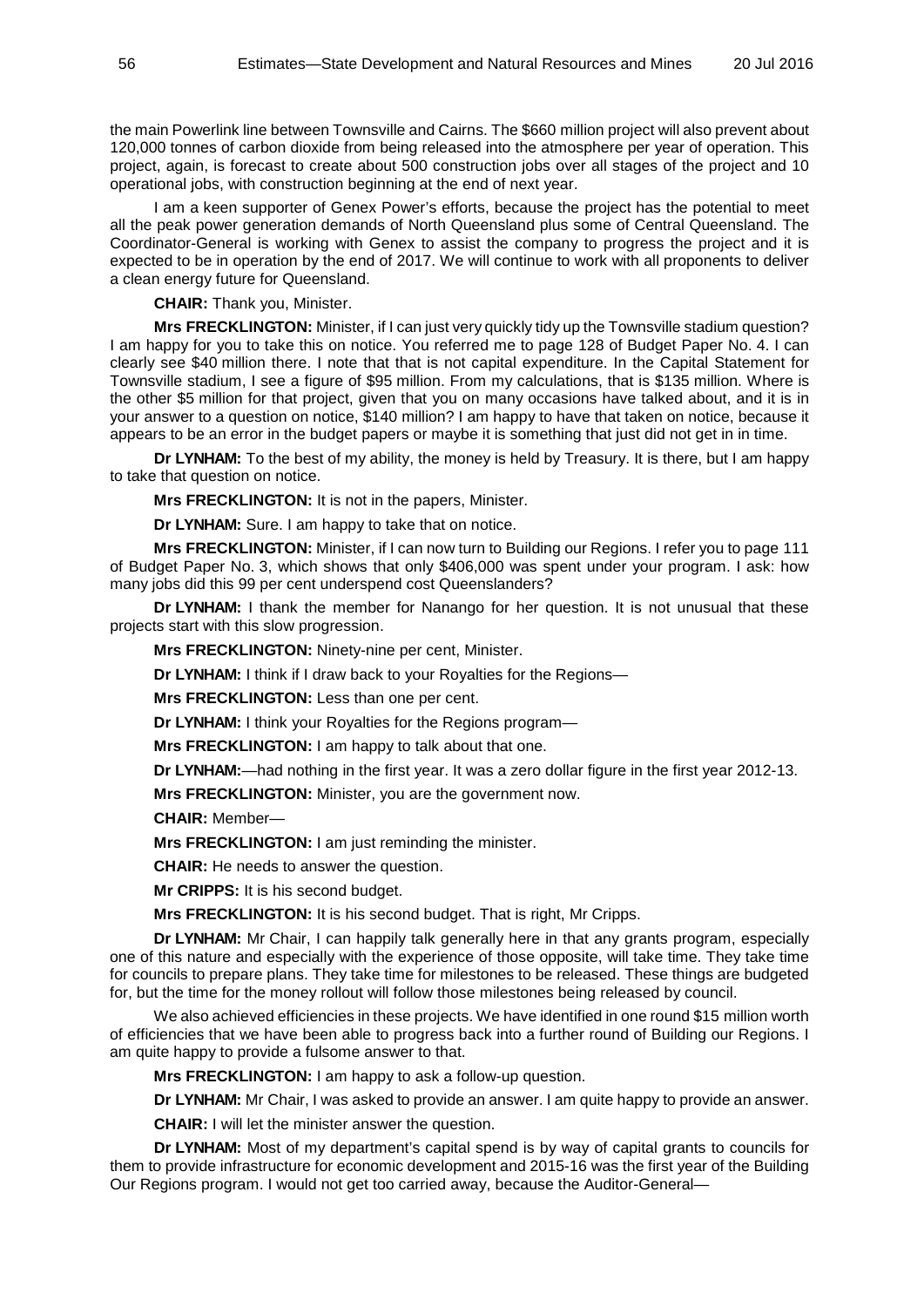**Mrs FRECKLINGTON:** But you budgeted for it, Minister.

**Dr LYNHAM:** The Auditor-General was not quite friendly to you—

**Mrs FRECKLINGTON:** We need to just stick on track here.

**CHAIR:** Order! I do not know how many times I have to say this—

**Mrs FRECKLINGTON:** Mr Chair, I am just assisting the minister.

**CHAIR:** You are interjecting.

**Mrs FRECKLINGTON:** I am just trying to assist the minister to stick to his program. We know we delivered a wonderful program, but we just need the minister to understand his less than one per cent delivery of his program.

**Mrs LAUGA:** What did the Auditor-General say?

**CHAIR:** I am not the umpire up here in the boxing ring; I am trying to keep this going in a way that we can say that we have had a good day.

**Mrs FRECKLINGTON:** I am having a great day.

**CHAIR:** The non-government members need to remember that it is five to three. You cannot keep interjecting. You all know the rules as much as I do—some of you probably know them better. You cannot keep interjecting. The minister is trying to answer the question. The way I see it, ministers are entitled to lay a bit of a foundation before they give their answer. I call the minister.

**Mrs FRECKLINGTON:** Thanks, Mr Chair.

**Dr LYNHAM:** To create a more harmonious environment, Mr Chair, I would like to make these two points. You are saying that it is \$406,000, whereas in 2012-13 your Royalties for the Regions were zero—nothing.

**Mrs FRECKLINGTON:** We are actually in 2015-16.

**Dr LYNHAM:** Also, there was the Auditor-General's report. There are two instances there of a comparison of the two programs. I am happy to go on. To manage it properly, there are a number of steps. That is important. The Auditor-General suggested that their program was not managed properly. Guidelines are established and councils have to make an application. These applications have to be assessed based on a clear set of criteria and advice sought from relevant agencies. Cost-benefit analysis must be undertaken and due diligence on projects also must be undertaken. Once a project is selected, an agreement must be developed and project milestones and special conditions agreed to. After an agreement is signed by both parties, the council has to undertake a detailed design and tender process and select a successful contractor. Obtaining the necessary permits and approvals for construction is also part of the process before ground can be broken on site.

A low spend in the first year of a new grants program is not uncommon. While the spend may appear slow, I can assure you that the program is rolling out according to plan—in fact, better than originally anticipated. Soon after the Premier announced her five-point plan for accelerating projects in Queensland, my department worked with councils outside of South-East Queensland to identify any Building Our Regions round 1 projects that could be accelerated. Six projects have been brought forward, resulting in 45 weeks of acceleration in aggregate.

This program is acclaimed by the regions. It is a great program. One can see the regions that are involved in this—regions that are important for employment growth and regions that this government supports. We are doing that through our Building our Regions program. We are doing it efficiently as well to assist local councils. We are actively assisting some of the smaller councils in their applications. Smaller councils without those resources do not miss out. Also, we are taking expressions of interest. We are relieving those smaller councils and other councils from the burden of administration by simply taking the expressions of interest first. Once the expressions of interest are taken, then we allow them to have their entire application brought to us. We are assisting local councils and the regions to our utmost ability to make sure that these projects are rolled out. They have to be rolled out and the people of Queensland would insist that those projects are accountable, that the money is well spent. My department has identified \$15 million of savings that we can roll over to the next round of Building Our Regions. It is so important.

To compare our program with Royalties for the Regions is an absolute nonsense. They had nothing in their first round. The Auditor-General was scathing. Councils had to have a massive amount of administration to apply for their projects, only to be knocked back on a whim. There was no accountability whatsoever. There is not a pork-barrel manufacturer in Queensland that could have built a pork-barrel big enough for their program.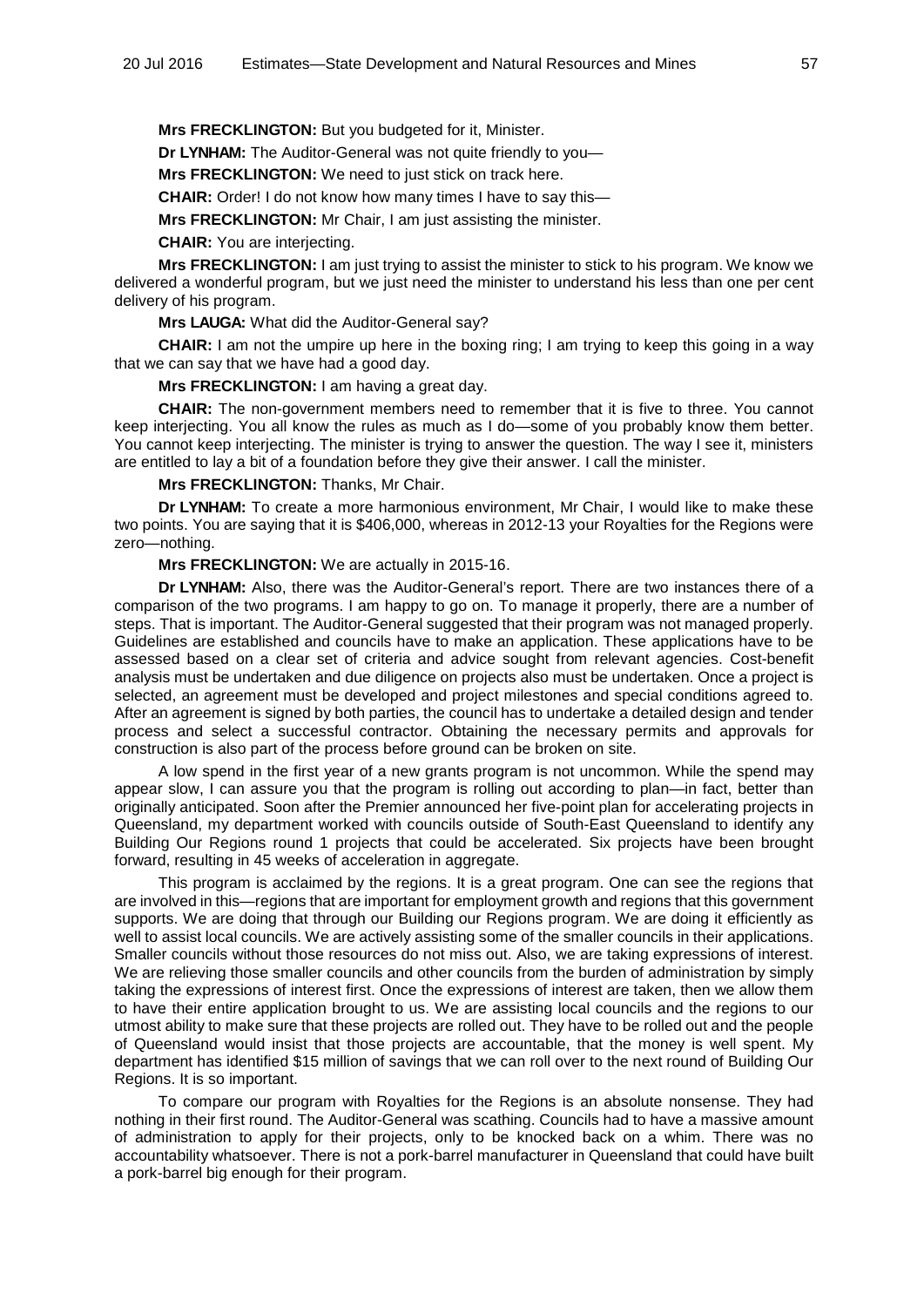**CHAIR:** Minister, I do not think that we need to go down that road.

**Mrs FRECKLINGTON:** Mr Chair, I seek leave to table a page from the transcript—

**Mr Cripps** interjected.

**Mrs FRECKLINGTON:** I think there was more than one imputation.

**Mr CRIPPS:** Imputations are allowed in answers.

**Mrs FRECKLINGTON:** Yes, but not in questions. I seek leave to table the transcript from last year's estimates committee's deliberations, which shows the minister proudly announcing to this committee last year—and I will quote—

**Dr LYNHAM:** I am pleased to advise the committee that the government is bringing forward, as I said before, the Building our Regions program from 2016-17 to 2015-16. This will allow the government to fast-track its jobs agenda in regional Queensland.

I ask: given the fact that you sat in this chamber last year and so proudly decided that that you were going to bring forward that spend and we now see that you spent only \$406,000—a 99 per cent underspend—do you take personal responsibility now, given your statements from last year, for this complete rip-off of the regions?

**CHAIR:** I do not think you need to go down that road. There is an imputation there that—

**Mrs FRECKLINGTON:** With respect, Mr Chair, I think the imputations in the minister's last answer were quid pro quo. How do you reconcile it?

**Dr LYNHAM:** My response was quite forceful. We have to be accountable. With the rollout of the payments for Building our Regions, one can see with round 1—

**Mrs FRECKLINGTON:** You cannot come in here last year and boast about it and then come back this year and not be able to show us anything, Minister.

**Dr LYNHAM:** With the round 1 projects announced in 2015, you can see the rollout of funds as we progress through with the tapering off of funds. These things do take time. They do take time. We have to be accountable. We have to make sure that the assessment process, the funds and the milestones are reached. I find it unusual that such imputations are coming from the member for Nanango but all we hear from the regions is simply accolades for our project—simply accolades.

**Mrs FRECKLINGTON:** Would you like to give us some of those accolades?

**Dr LYNHAM:** I think the member for Nanango really is out on a limb here.

**Mrs FRECKLINGTON:** I refer to page 14 of your SDS which shows that your department has 16 more employees than the budget allows for. How has the department been unable to deliver so many programs even though you have more public servants than your budget even allows for? Is it a case of even with more you deliver less?

**Dr LYNHAM:** Mr Chair, may I address that in a general form first regarding those opposite? I have been listening throughout the estimates hearings about the attack on public servants.

**Mrs FRECKLINGTON:** There is absolutely no attack. I make it very clear: there is absolutely no attack on public servants. I am talking, Minister, about your department and your departmental budget which has failed to deliver programs even with the help of more hardworking public servants.

**CHAIR:** Can you go back to the original question, Minister, and just carry on?

**Mrs FRECKLINGTON:** It is the same question.

**CHAIR:** No, it's not. That was not a question.

**Mrs FRECKLINGTON:** The minister knows it.

**Dr LYNHAM:** I am pleased to provide details for you of the staffing numbers of the department. There has been a three per cent increase on the 2015-16 estimated actual number of full-time-equivalent employees attributable to temporary staff engaged in the department. They are working on government priorities. These are job-creating priorities of this government. That is why it is important. They are the Queen's Wharf integrated resort development; the priority industry sector teams who are developing 10-year industry roadmaps and action plans in advance manufacturing, defence, aerospace, biofutures, biomedical and life sciences, diversifying our economy; and also the Commonwealth Games venues and athletes village. These valuable public servants are being used for job creation programs in our government—being used for Queen's Wharf, the priority industry sector teams, the Commonwealth Games venues and athletes village. This is where these public servants are being used. Public servants are being used to create jobs here in Queensland.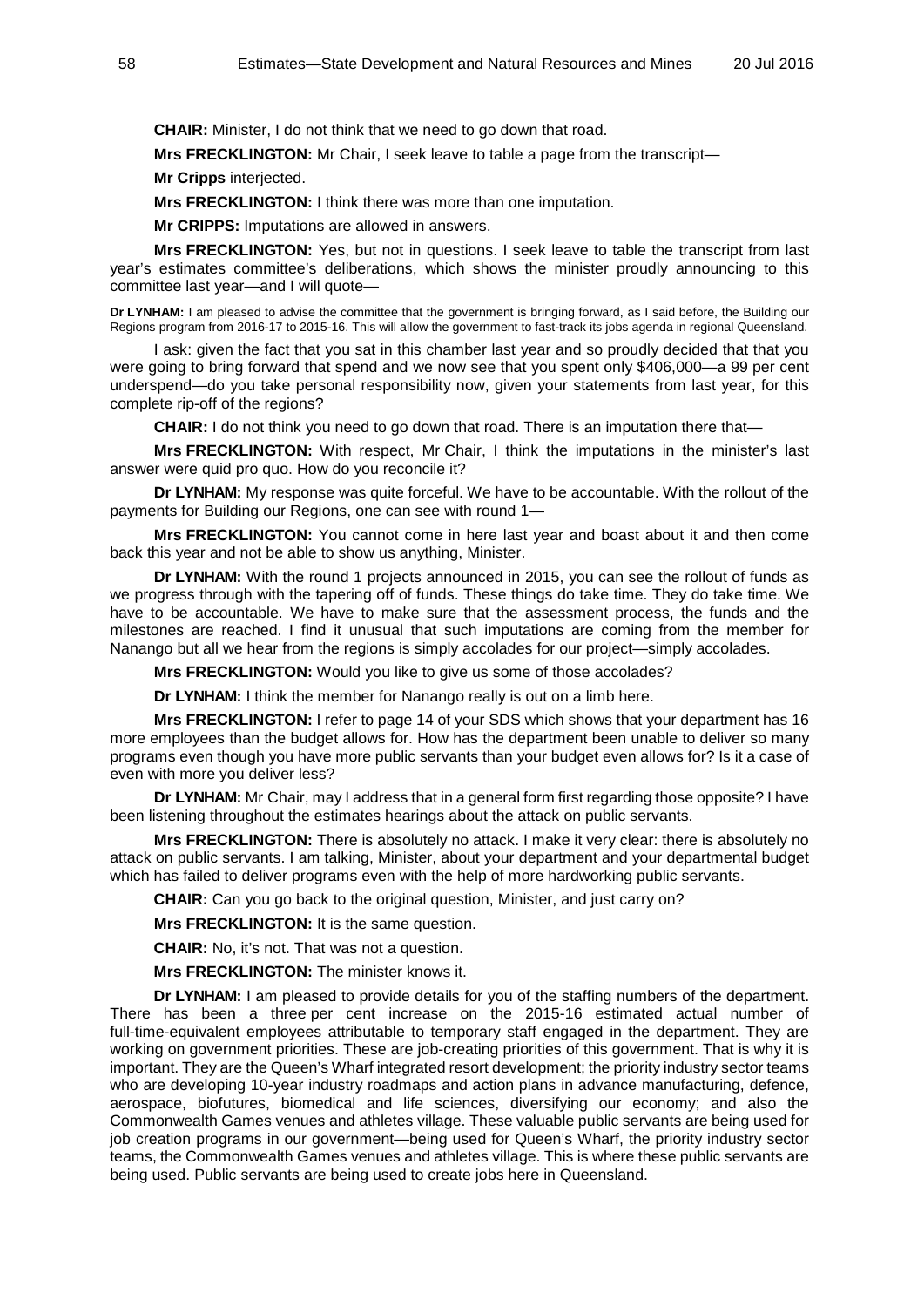**Mrs FRECKLINGTON:** Maybe you should put a few more in the regions, then.

**Dr LYNHAM:** There has been this theme about public servants and public servants because

#### **Mrs FRECKLINGTON:** No theme.

**Dr LYNHAM:** I think every minister when they have sat here has faced this theme about public servants. To me, public servants are important. I am a public servant. Before I became a politician I was a proud public servant. Police, paramedics, firemen—they are public servants.

**Mrs FRECKLINGTON:** Relevance.

**Dr LYNHAM:** Nurses are public servants. You have this approach to 'public servants'—something to be fearful of, something that you deride—

**Mrs FRECKLINGTON:** No. What are you talking about, Minister? Have you walked into the wrong room?

**Dr LYNHAM:**—but public servants are important facets of our and every community. This is why this government has no shame in promoting front-line public servants—people just like me, who was a public servant and continues to provide service to the public.

**Mrs FRECKLINGTON:** I have no problem with that, Doctor. You are on the wrong track. You are answering the wrong question.

**Dr LYNHAM:** The public servants within my Department of State Development who are promoting jobs, creating opportunities and engaging in the delivery of government priorities such as Queen's Wharf, the priority industry sector teams and the Commonwealth Games venues and athletes village are valuable public servants.

**Mrs FRECKLINGTON:** Minister, I refer you to page 14 of the SDS. Given your last answer and your passionate response about public servants, why are you slashing the public servant numbers that are totalled there in your SDS? I refer you to page 14—staffing of your department. Given that you have cut employees, how do you expect to deliver more?

**Dr LYNHAM:** My director-general is quite happy to provide a response to that.

**Mr Schaumburg:** There has not been any slashing of public servants in this department. In fact, for 2015-16 for budgeted FTEs, under the criteria in the SDS of driving enterprise development, we had 396 and, in terms of assessing, approving, facilitating and delivering major projects, we had 192. That made a total of 588, which you will see on that page of the SDS.

**Mrs FRECKLINGTON:** Yes, I can see that.

**Mr Schaumburg:** Then the estimated actual FTEs for 2015-16 is made up of those numbers that you see there—up to 607. Then our estimate for the year going ahead is 599. I can say that the actual staffing numbers in the Department of State Development as at 31 March were 589.79 FTEs but we had a head count of 614. We are a small department, but we are around that 600 mark. You have a bit of variation between people coming on board.

**Mrs FRECKLINGTON:** Thank you for taking me through that chart there. Am I to understand that 607 is lower than your budgeted figure of 599?

**Mr Schaumburg:** Yes, that was an estimated actual probably taken as at March.

**Mrs FRECKLINGTON:** So there are eight people who will no longer be in the employ of the department. The figures are clear. They are in black and white. I do understand that 607 people is more than 599 people. You have budgeted in this budget cycle for fewer employees than were actually there last year. It is quite clear. I am happy to move on.

**Mr KNUTH:** I refer to the minister's answer to my question on notice and page 3 of the Department of State Development SDS regarding water planning. What commitment will the minister give to working with the federal government in progressing the construction of the Hells Gate Dam project now that the federal government has committed to the feasibility funding and there is strong interest in this project?

**Dr LYNHAM:** I thank the member for Dalrymple for his question. I know how precious this piece of water infrastructure is to him in his local area. I have been to the site of Hells Gate Dam. I saw the site some few months ago. There have been numerous studies in potential water storage over the years in the Burdekin Basin. The Burdekin River has the second largest catchment in Queensland and delivers a third of all the water that flows into the Great Barrier Reef lagoon.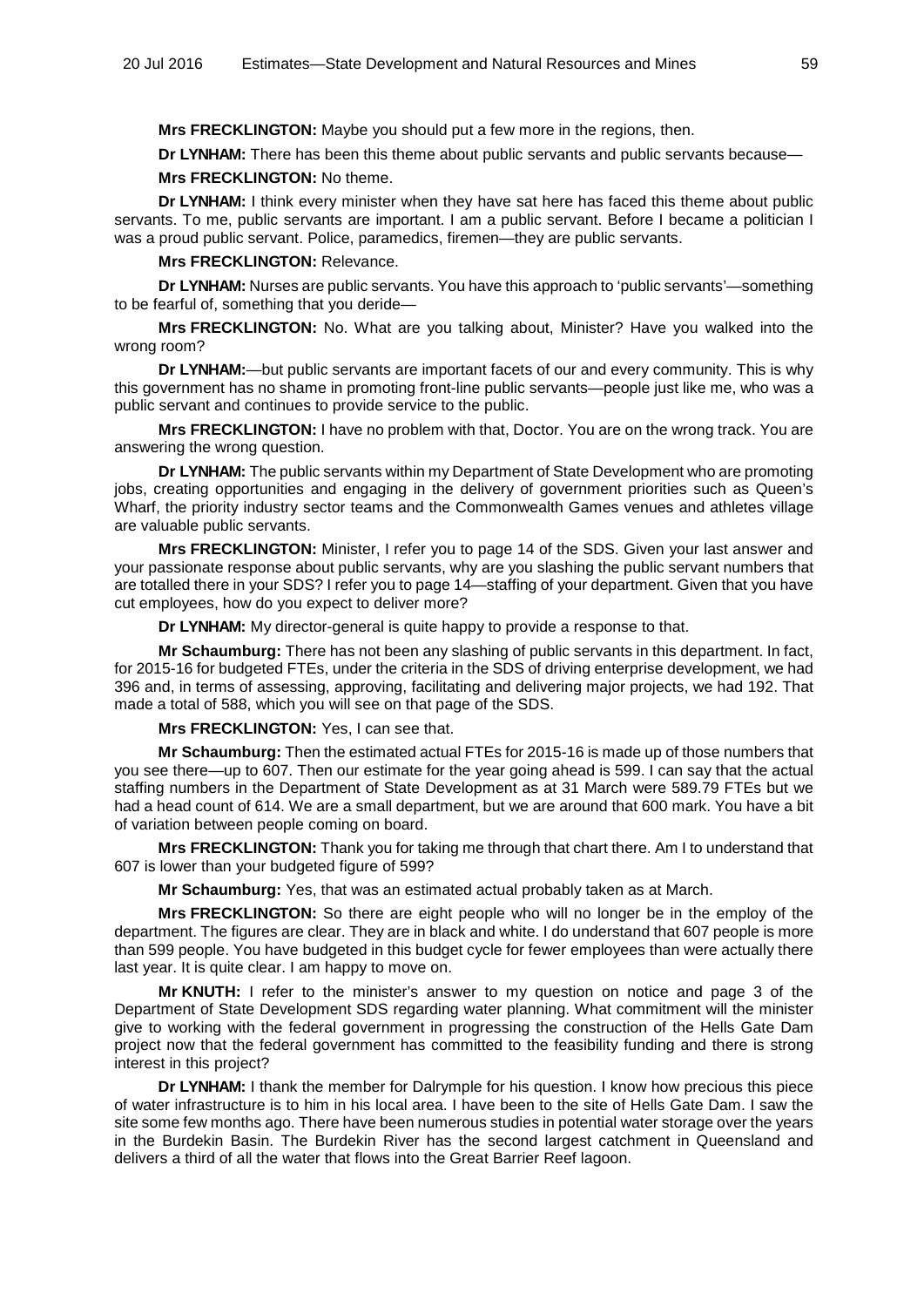The Hells Gate Dam, for other members of the committee, would see a new large dam in the upper Burdekin River, upstream of the Burdekin Falls Dam, north of Charters Towers. It has been proposed to promote development of new irrigated agriculture and biofuels opportunities around Charters Towers. Also, an eastern water pipeline connection from Hells Gate Dam would provide additional water supplies for the greater Townsville area.

It was originally proposed way back in 1933 as part of the original Bradfield Scheme. I note that commitments to fund a feasibility study into the new dam were made during the federal election campaign. The Queensland government's view is that any Commonwealth funds made available to this project will be directed to a thorough assessment of the proposal to determine with finality the viability and sustainability of the dam.

The foremost consideration in investigating the Hells Gate Dam proposal is that it has to fit in with the statutory water resource plan for the Burdekin Basin which sets objectives protecting the downstream environment and the rights of existing water users. Currently, the water resource plan does not allow for a large dam on the upper Burdekin River but water resource plans can be changed. Key details such as the potential yield and the cost of construction of Hells Gate Dam and the distribution network are not well understood at the present time, so hopefully a feasibility study will address those issues. Environmental impacts of the dam site and commercial feasibility will also be critical.

Minister Bailey's department is also working very closely with the federal government's Department of Agriculture and Water Resources to establish any funding or other arrangements, noting that many of the details cannot be finalised until there is sign-off from the incoming federal minister. Both I and Minister Bailey will be having close negotiations with the federal government as the feasibility study progresses. The feasibility study, I think, is being progressed by Townsville Enterprise. Although the outcome of the Hells Gate Dam feasibility study remains uncertain, I am committed to ensuring that any opportunity to unlock the potential of North Queensland is taken seriously. We will be working very closely with the federal government on this proposal.

**Mr KNUTH:** With reference to the service area highlighted for 2016-17 on page 3 of the Department of State Development SDS, I ask the minister to detail what steps have been taken to manage all impacts of fly-in fly-out work practices and when we will see legislation and policy framework that will support this.

**Dr LYNHAM:** I think it is extremely important that this government is addressing the issue of fly-in fly-out workplaces. I have been to resource communities many, many times. It is incredible how certain issues that to another community may seem small can affect our mining communities. I recently met with some of the women who live in Blackwater, and the devastation to that local community simply with the loss of their hairdresser was such a significant thing. To see a person held so dear to that community now lost is very, very significant. These people want to see miners, workers and businesses back in their communities. This is why the FIFO issue is extremely important to us. I understand that the committee was intimately involved in looking at this specific issue, and I thank the committee for their report. Legislation regarding FIFO will be before the House hopefully this year.

In response to the recommendations from the parliamentary inquiry into FIFO matters, the government is implementing the new Strong and Sustainable Resource Communities policy framework, consisting of a revised social impact assessment guideline and new legislation. That new legislation will prescribe the social impact assessment processes for new resource projects, prevent the future use of 100 per cent FIFO workforce arrangements and prohibit future discrimination against locals during the recruitment processes of new workers. The framework also aims to support resource communities to attract and retain workers and their families, provide improved opportunities for local governments to participate in project impact assessment processes, maximise the opportunities for competitive and capable local businesses to access resource project supply chains and provide sufficient flexibility to respond to the peaks and troughs in the resources sector. It will also protect resource worker health and wellbeing and minimise any consequential increases in cost to both proponents and governments in the assessment and operation of resource projects. The new legislation will not amend existing approvals and is therefore not retrospective.

Furthermore, the new FIFO arrangements will not apply to construction workforces or resource operations located remote from existing regional centres. It will not apply to medium- and small-scale mining or gas projects as only larger projects undergoing an EIS process will be captured. It will not restrict preferential hiring of local residents if that is the strategy of the employer. It will not prevent companies from banning all FIFO workers. I do not mind if a company has a 100 per cent local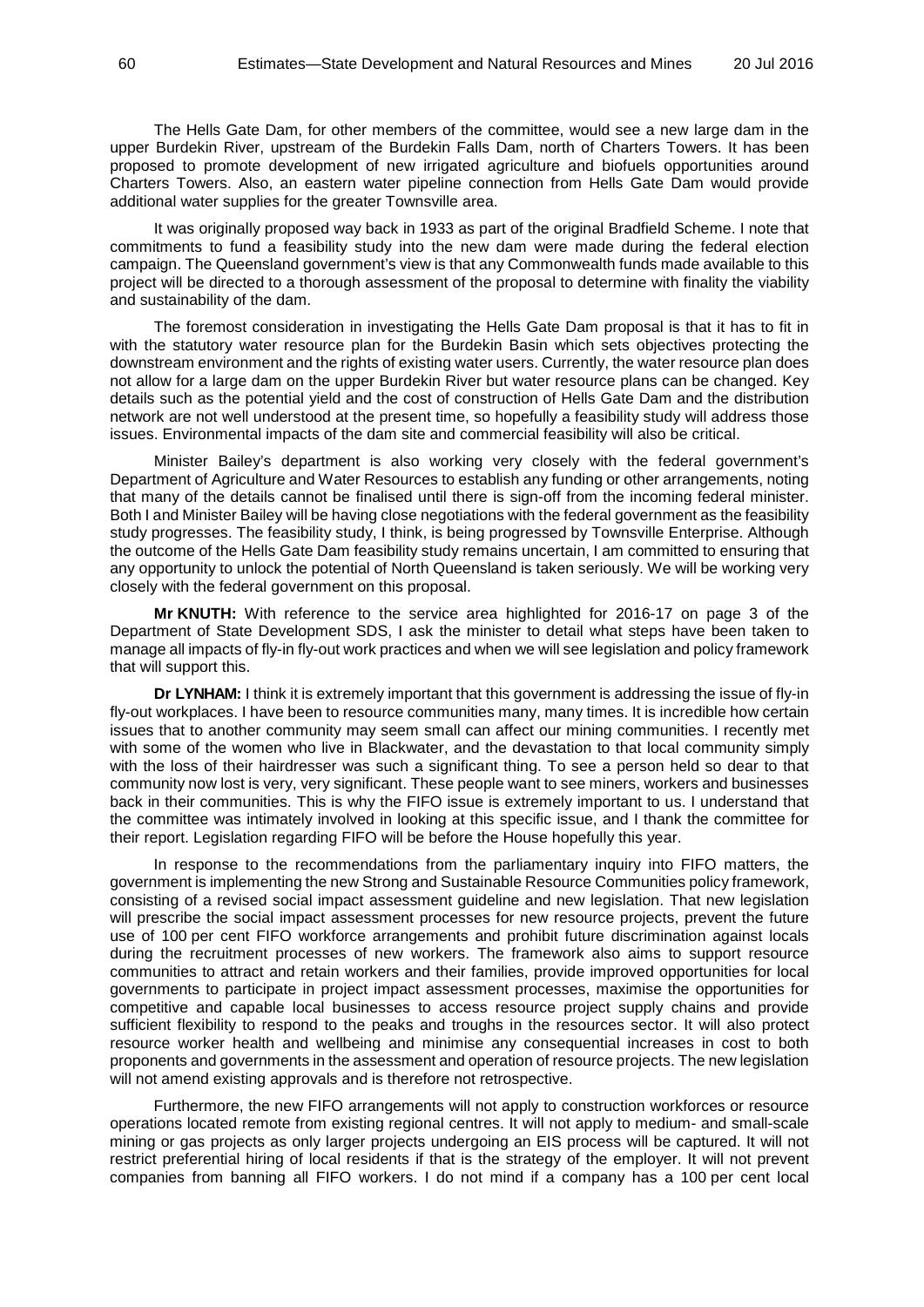workforce. That is great. What we want to see is that someone who lives in a resource town has the opportunity to apply and, if successful, to work in that resource near their town. That is just so important. Unfortunately, that has been taken away.

We are working hard with proponents to maximise local jobs with current projects. Those current projects are working hard now. Even though the legislation is not in parliament now, I have been very active with the Isaac Plains, CuDeco and Dugald River projects to make sure that those people living in Cloncurry get the opportunity to work with CuDeco and also with the Dugald River project because we want to see—I think we all want to see—locals have that ability to access jobs in our resource sector. It is complex legislation and consultation on the policy framework is continuing until early August 2016. I hope, as I said, to introduce this bill in parliament later this year. It is an important piece of legislation for us and I think, as I said, it is extremely important.

**Mrs LAUGA:** Minister, I refer to page 3 of the SDS. How are you creating jobs and facilitating economic development in Central Queensland?

**Dr LYNHAM:** I thank the member for Keppel; what a strong advocate for Central Queensland! Central Queensland is one of the regions particularly hit hard by the drought and sustained low commodity prices, but it is also a region with a diverse economy, abundant natural resources and existing industry strengths. The Coordinator-General is currently involved in a couple of major infrastructure projects, both coordinated projects, that offer economic growth, business opportunities and jobs across Central Queensland. I am talking about the Gladstone Ports Corporation channel duplication project and the joint proposal by Gladstone Area Water Board and SunWater to raise Eden Bann Weir and build the Rookwood Weir.

In 2016-17 the Coordinator-General will continue to coordinate the environmental impact statement assessment process to progress the port project. The EIS process for the weirs in the Lower Fitzroy Infrastructure Project is already well advanced. My Department of State Development has worked closely with key stakeholders, including the proponents on the weir proposals. Proponents have now secured \$2 million from the National Water Infrastructure Development Fund to develop a business case for the proposed Rookwood Weir.

The Commonwealth has also committed \$130 million towards construction of the water infrastructure if the business case identifies the need. The Department of State Development is collaborating with my other department, the Department of Natural Resources and Mines, as well as the Department of Agriculture and Fisheries and Regional Development Australia—Fitzroy and Central West, and the six Central Queensland local governments on the Growing Central Queensland initiative. This initiative believes agriculture and agribusiness are the next wave for global investment and they are working to position Central Queensland as a preferred target for that investment. As part of its role DSD is undertaking a feasibility study into value adding to boost fruit and vegetable exports. The study is looking at new technology and potential new products such as juices and cut fruit. The study will quantify the raw horticultural produce that is suitable and available for processing and investigate and quantify market opportunities for these new process products, including, most importantly, potential customers. Of course, bringing opportunities to fruition will require secure water from the Lower Fitzroy River, hence my interest in the outcomes of the feasibility study.

While this future focus work continues, the local economy needs to continue to tick over. This is where Building our Regions proves its worth. Already \$8 million in Building our Regions funds has been earmarked in 2015-16 for about \$13.4 million worth of projects in Central Queensland. The government is contributing \$4.2 million to an \$8.5 million project to seal the last 15 kilometres of Carnarvon Gorge Road; \$1 million—that is half the cost—to extend sewerage at Mount Morgan; \$1.59 million towards a \$3.4 million water treatment plant at Miriam Vale; and half of the \$500,000 cost to recommission the Tambo Sawmill. These projects will support more than 40 jobs, as well as generate potential new business opportunities and improved livability in these regional centres. I am also very pleased to be able to advise the committee that a total of 11 projects worth more than \$61 million in total have just been shortlisted in the latest funding round for Gladstone, Yeppoon, Rockhampton, Emerald, Moura, Biloela and Aramac. The six councils are seeking more than \$23 million from the state. I have invited these councils to submit detailed applications for their shortlisted projects for the final assessment. Construction will be expected to start no later than 30 June 2017. I am very pleased to see that Gladstone and Rockhampton, unlike the last royalties program, do not miss out.

**Mr CRAWFORD:** I refer to page 6 of the SDS. Can you outline what the government is doing to enable economic development and jobs in the Wide Bay and Burnett regions, please?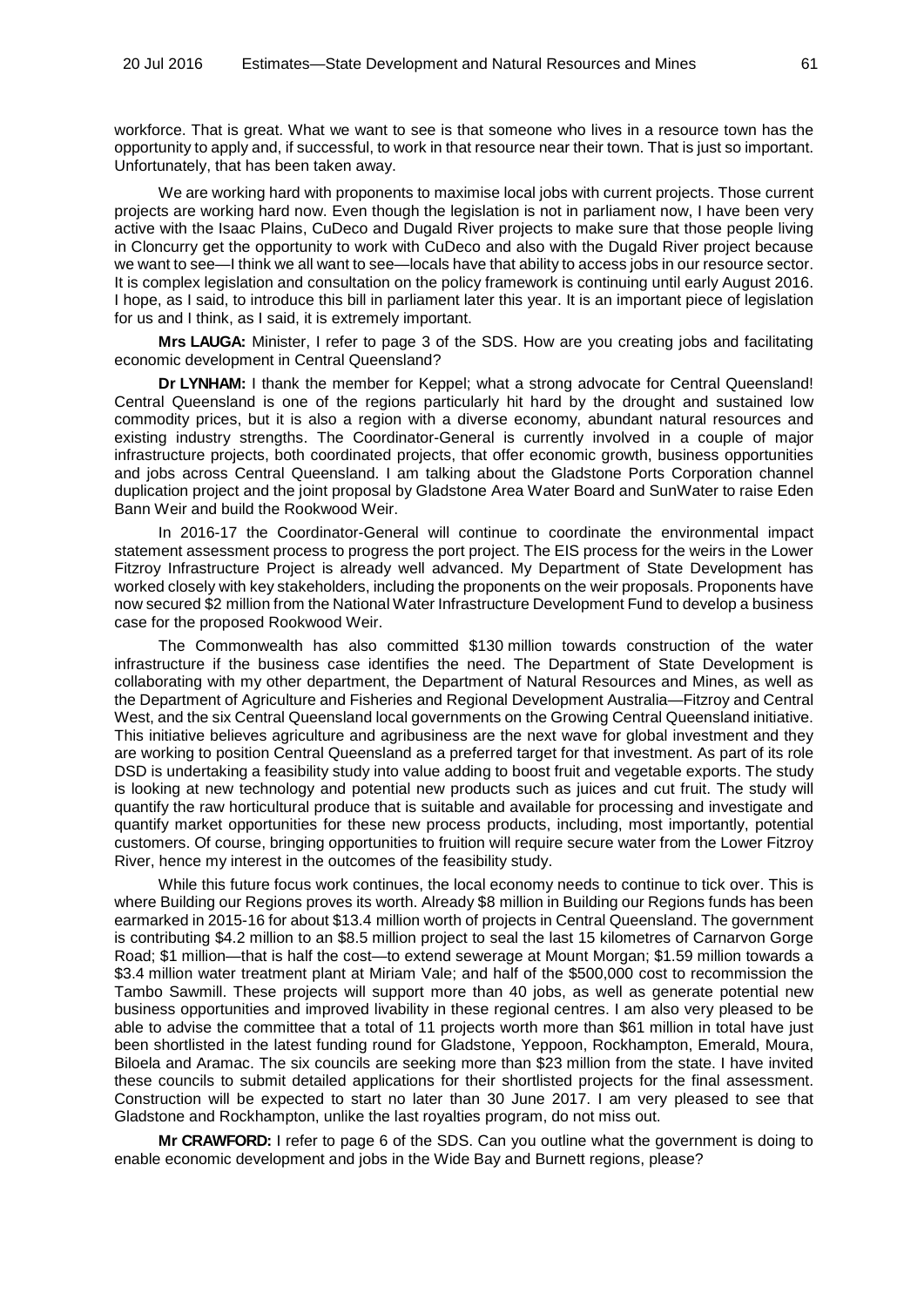**Dr LYNHAM:** I thank the member for his question. The Queensland government recognises the importance of supporting growth in regional areas and expanding job opportunities. The Bundaberg Port gas pipeline is catalyst infrastructure to enable economic growth for the Bundaberg region. The Queensland government has committed \$18 million funding over two years for construction of the 28.5 kilometre Bundaberg Port gas pipeline, a significant investment in the region. Economic modelling commissioned by Bundaberg Regional Council in 2014 estimated a net annual economic impact to the local government area from this project at \$195 million and 765 full-time equivalent jobs. The Bundaberg gas pipeline will enhance the existing gas network, integrate with the Wide Bay gas pipeline and provide capacity to offer opportunities for other companies wanting to access gas. My department is working with EDQ and Australian Gas Networks Limited, owner of the Wide Bay gas pipeline, to deliver the vital project. The pipeline construction commenced in early 2016 after the state entered into a fixed price contract with Australian Gas Networks Limited and it is on schedule to be completed and operational by January 2017. The project has engaged a number of local contractors, with 40 of the 55 jobs local jobs.

The Department of State Development is working with Bundaberg Regional Council and local industry stakeholders to further capitalise on the new pipeline and secure new industry and jobs for the Bundaberg region such as the Knauf plasterboard manufacturing facility located at the port of Bundaberg. Knauf is investing \$70 million into the development of the facility and expect to create up to 200 jobs during construction and 55 new positions when operational.

While we build the future we need to keep the region's economy ticking over and that is where Building our Regions comes in. The amount of \$10 million is already earmarked for Building our Regions projects in the Wide Bay Burnett: the Bundaberg Region Multiuse Sports and Community Centre and the Rubyanna Wastewater Treatment Plant. Construction is already underway on both of them. The treatment plant is going to deliver 186 construction jobs three months earlier than originally planned. The council kicked this project off early after I wrote to them and other councils asking them to accelerate projects where they could to stimulate jobs.

I am also pleased to speak about the progression of the proposed Bundaberg state development area which I announced in October 2015. The Coordinator-General has been progressing this initiative in close collaboration with key stakeholders. SDAs support economic development for a range of land uses by setting aside strategic land. The first stage of technical analysis considered industry opportunities, land use, infrastructure, transport requirements and physical, environmental and social impacts. Preliminary findings of the investigation include that there is potential for industry on both the eastern and western sides of the Burnett River; there are potential opportunities for an SDA to capitalise on new trades that are currently commencing at the port of Bundaberg, including gypsum imports, silica sand exports and wood pellet exports and further opportunities in mining support services, manufacturing and biofutures. A draft boundary for an SDA has been identified based on findings of the technical analysis, building in buffers and areas of environmental and cultural value. Consultation on the draft boundary closes on 25 July 2016. I strongly encourage anyone interested in the Palaszczuk government's plans for economic growth in the region to access the consultation material and provide a submission.

**CHAIR:** I refer to page 6 of the SDS and Queen's Wharf. Will the minister detail how he is facilitating economic opportunities stemming from this project?

**Dr LYNHAM:** I thank the chair for his question. I know he is very interested to hear what we are doing to ensure that all of Queensland benefits from this project. Even people in his own electorate can benefit directly from the Queen's Wharf project. A seven-year build of Queen's Wharf means seven years of supply opportunities, be it raw materials, trades or services. For all members of parliament and all those listening you must ask yourself with this project how many tonnes of concrete will be needed, how many fillet steaks will the 1.4 million additional tourists consume in a year and how many tonnes of stone fruit will be consumed, how many tonnes of Chinchilla watermelons will be needed, let alone the quantities of Queensland wine, rum and beer.

But that is just the beginning. Queen's Wharf will need decades of skilled operational staff, ongoing maintenance and security personnel, cleaners, gardeners, croupiers, bus drivers and accountants. Queensland Investment Corporation estimates that once operational Queen's Wharf could generate up to 11,500 jobs. An additional 1.4 million tourists could visit Queensland each year. Queen's Wharf will offer a diverse mix of new riverfront space, high-quality dining options to suit everyone's taste and budget, exciting night-life, entertainment, local and international retail brands and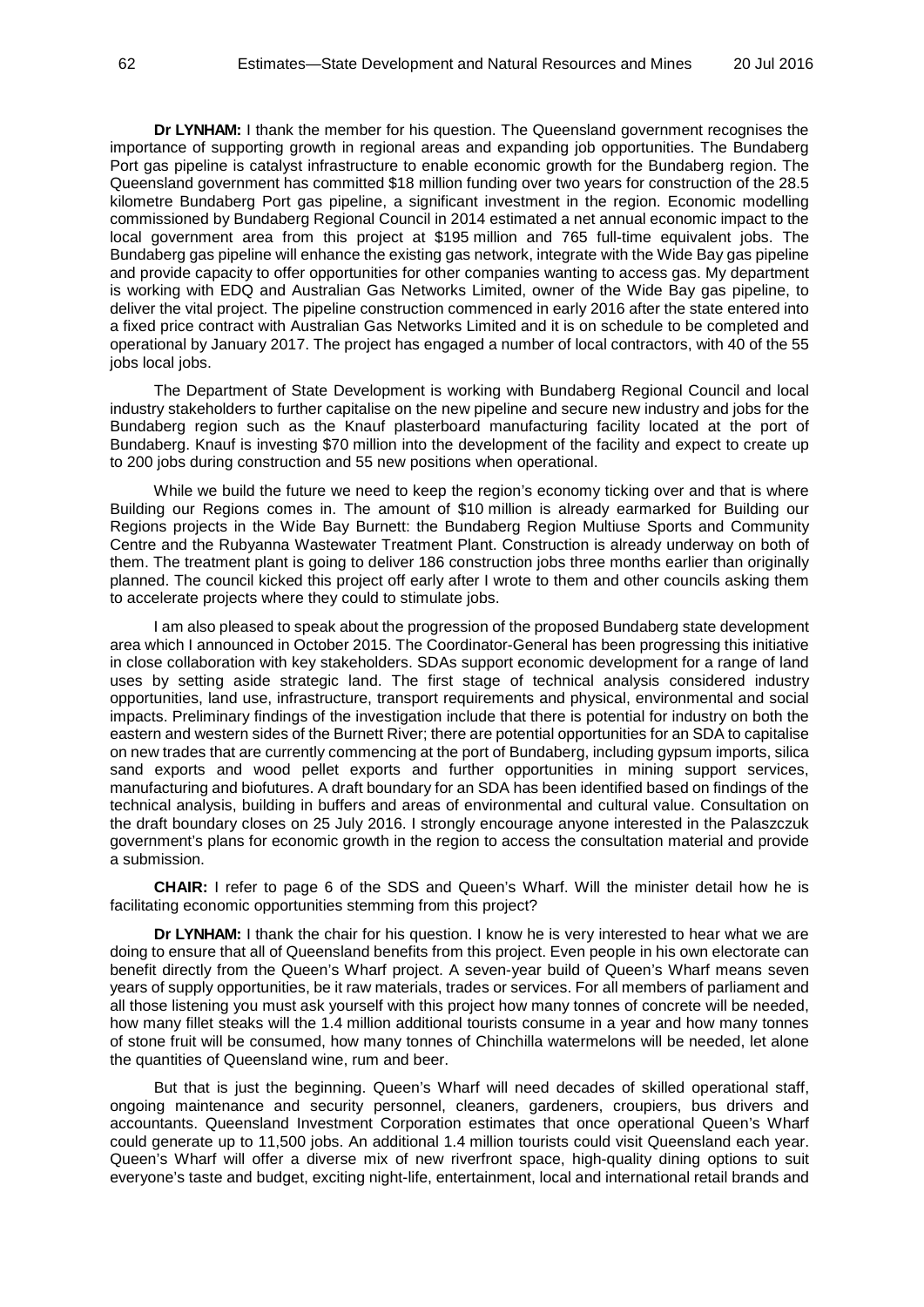world-class five- and six-star casinos. The project will revitalise a tired and underutilised part of the city and provide locals and visitors with more than 12 football fields of public space to enjoy. It will strengthen Queensland's reputation as an international tourism, leisure and entertainment destination.

On 16 November 2015 the Palaszczuk government reached contractual close with the Destination Brisbane Consortium to deliver the Queen's Wharf Brisbane Integrated Resort Development. It is a \$3 million IRD with staged payments to the state government of \$272 million and guaranteed casino taxes for the first 10 years of the casino operation of approximately \$880 million. The state has committed to provide handover of the Queen's Wharf Brisbane site to DBC on 1 January 2017. The relocation of tenants from the precinct's government and heritage buildings within the worksite boundary, decommissioning and storage of monuments and art and other precinct coordinated activities are underway and will be finalised before the site handover occurs. The Department of State Development is involved with a range of key stakeholders, including the recognised traditional owners of the site and the Bonner family, to ensure the site's cultural heritage is protected and celebrated.

On 14 June 2016 I announced in parliament that the Department of State Development is rolling out a series of events that enable Queenslanders to take advantage of the opportunities delivered by the Queen's Wharf project and other new developments. This series includes guest speakers from one of the Queen's Wharf Brisbane consortium partners, Star Entertainment Group, as well as supply chain and economic experts. The series was launched in Brisbane on 12 July followed by upcoming events in Toowoomba on 29 July; the Sunshine Coast, 16 August; Mackay, 26 August; Rockhampton, 7 September; Gold Coast, 27 October; Cairns, 24 November; Townsville, 23 November; Wide Bay, 6 October; and Ipswich, 20 October. This series will attract major business groups and stakeholders from new and emerging industries that will take advantage of the jobs and opportunities provided by major projects across this great state of Queensland.

**CHAIR:** The committee will now take a break until 4.30 when we will resume and continue to examine the estimates for the areas of State Development and Natural Resources

**Dr LYNHAM:** Mr Chair, I have some answers to some questions on notice. I am happy to do that on resumption.

**CHAIR:** We will do it at the end of the session.

#### **Proceedings suspended from 3.58 pm to 4.28 pm**

<u>ഇ.</u> **[CHAIR:](http://www.parliament.qld.gov.au/docs/find.aspx?id=0Mba20160720_162902)** Good afternoon. The hearing has resumed. The committee will continue to examine the estimates for the portfolio areas of State Development, and Natural Resources and Mines. Before I call on non-government members, I will mention to the minister that at the end we will leave five minutes in case you have responses to questions you have taken on notice and anything else you might want to say in that last five minutes.

**Mr CRIPPS:** Minister, I refer to page 13 of the SDS and the number of full-time-equivalent staff at the Department of Natural Resources and Mines being 2,440, which has been static since the 2015-16 SDS. In fact, that number has remained static since the 2013-14 SDS. At this number of FTEs, can you confirm that the Department of Natural Resources and Mines currently has the ability to oversee the responsible use of Queensland's natural resources?

**Dr LYNHAM:** I thank the member for his question. It is certainly unusual to now attack the government for a lack of public servants. One thing, before I hand over to the DG, if I may, is the innovation this department has had, the innovation with My Mines Online—

**Mr CRIPPS:** Point of order, Mr Chairman. I have asked the minister whether or not the department currently has the ability to oversee the responsible use of Queensland's natural resources at the current FTE levels. I did not ask about My Mines Online.

**Dr LYNHAM:** By way of explanation, this department is still performing its role wonderfully. With the ability with new innovations we have been able to perform this role much more efficiently than in the past. I will ask my DG to elaborate.

**Mr CRIPPS:** Thank you, Minister. You have answered my question. I have an article from the *Brisbane Times*, dated 30 August 2012, which canvasses the reduction in the size of the Department of Natural Resources and Mines in that year. The member for Inala, then the leader of the opposition, indicated in this article that the loss of FTEs in the Department of Natural Resource and Mines at that time would impact on the government's ability to protect the environment. Was the member for Inala wrong in 2012, given that after two budget cycles you have not increased the number of FTEs in the Department of Natural Resources and Mines?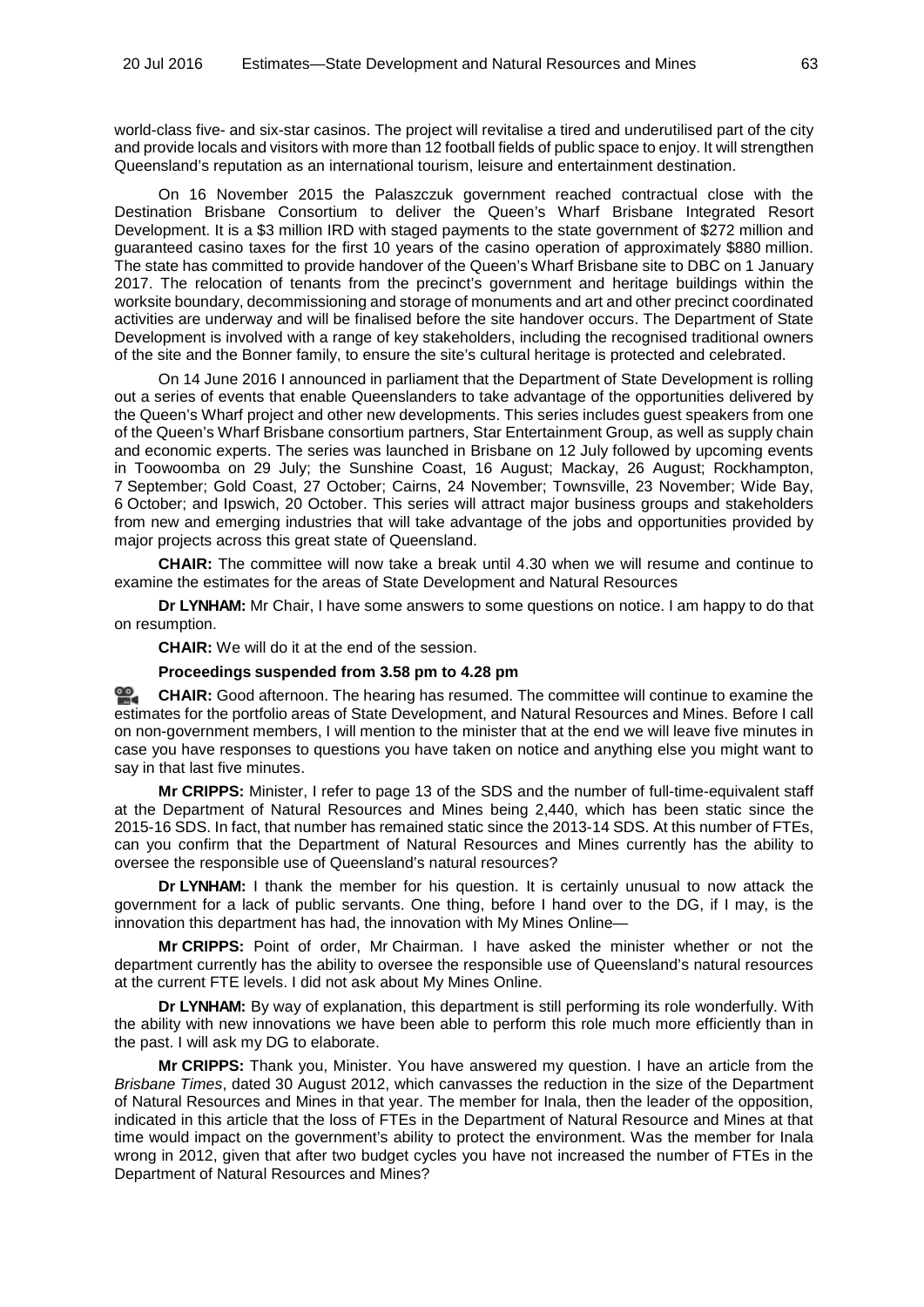**Dr LYNHAM:** I would like to again reflect back to my original answer. There has been a great deal of innovation within the department. We have been able to do a lot more with the public servants that we have as part of our FTEs—innovations such as My Mines Online, greater satellite imagery, innovations with technology within the department and within the regions within our department. This has created greater efficiencies within our department. More than adequately, my department is able to manage its responsibilities and requirements.

**Mr CRIPPS:** Can you confirm that in 2012 the member for Inala, then the leader of the opposition, was wrong to say that the reduction in the FTEs to the current number of FTEs at the Department of Natural Resources and Mines would compromise that department's ability to protect the environment?

**Dr LYNHAM:** I can assure you that back in 2012 there were significant cuts to our department's budget, as there were too many other department budgets. It all happened at great pain to many, many good people who were forced to leave the department.

**Mr CRIPPS:** That is not my question, Minister. My question is about the ability of the department to protect the environment, as per the statement of the member for Inala, then the leader of the opposition. Was it accurate or not accurate?

#### **Dr LYNHAM:** In 2012—

**CHAIR:** Before you answer, Minister, I say to the member for Hinchinbrook: you have the opportunity to ask a question and I think it is respectful to allow the minister to respond to your question and give an answer. Minister?

**Dr LYNHAM:** Thank you, Mr Chair. Ultimately we have to manage with the number of public servants that we have. Unfortunately, your means did not justify the end back in 2012. Four years have passed. There have been technological improvements since that time. I doubt we would have been able to manage back in 2012 with the department—

**Mr CRIPPS:** You doubt?

**Dr LYNHAM:** With the department under your—

**Mr CRIPPS:** I am afraid that the chairman of this committee has been very strong on his rulings about opinions being provided in questions, as well as answers. Can you answer the question or not, Minister?

**CHAIR:** I would like to see him given the chance to answer the question.

**Dr LYNHAM:** We are extremely lucky that technology has moved forward and we are able to manage to this day with the number of FTEs that we have. In 2012, under the LNP government, I think the department would well and truly have been struggling with the number of many good people losing their employment at that time.

**Mr CRIPPS:** Mr Chairman, once again, that is an opinion being offered by the minister. I did not ask for an opinion; I asked for an answer to my question.

**CHAIR:** He is allowed to give an opinion. The way I see it is this: I listen to you ask your questions and you always lay down some facts or some comment in the lead-up to your question. I believe the minister has the same right to lay down some facts or comment, leading up to the answer. Otherwise it is just not a fair go for everybody. Minister?

**Dr LYNHAM:** Can I ask the member to repeat the question, so I have a baseline?

**Mr CRIPPS:** No, I will not repeat the question. I will move on to my next question. You have had enough of an opportunity to answer it.

My next question is about the sensitive issue of coalminers' pneumoconiosis. The SDS reference is page 5 and the service area highlights around consultation to reduce mine safety and health risks, and the review of the Coal Mine Workers' Health Scheme to manage the risk of coalmine workers contracting black lung disease. I refer to your answer to question on notice No. 176 and your answer to question on notice No. 240, which I appreciated. Prior to the 11 recent and extremely concerning diagnoses of coalminers' pneumoconiosis in Queensland, other than last year's Queensland mine safety commissioner's report, which details that concerns have been raised by the Mines Inspectorate itself about the exposure of underground mine workers to respirable coal dust, had any concerns about potential coal dust exposure been raised by any other stakeholder group in the industry with the mines department or the Mines Inspectorate?

**Dr LYNHAM:** To my knowledge, up to that time, no. That is to my knowledge. I will ask the DG, if I may.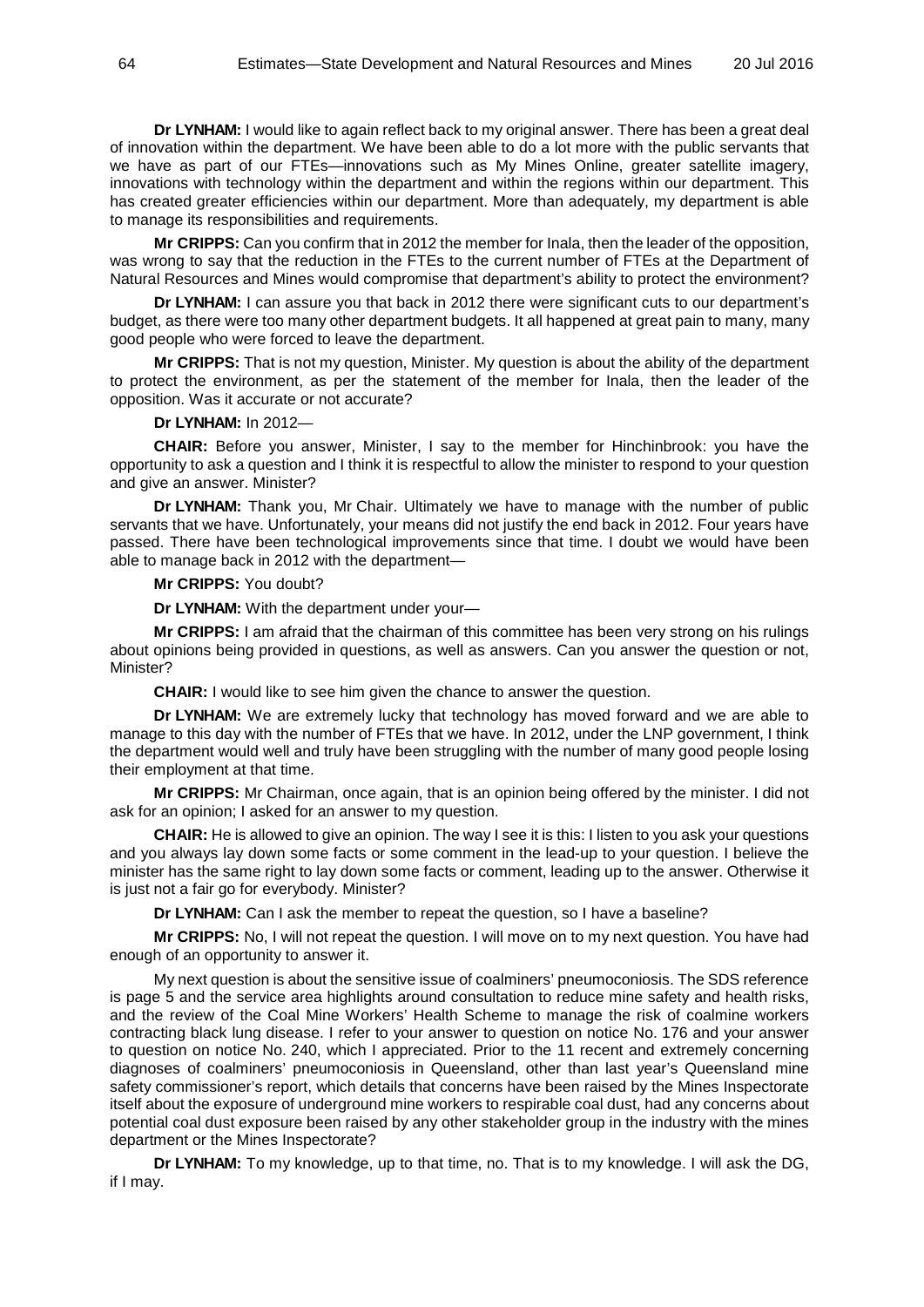**Mr Purtill:** If we went back to the 1983 report, there was reference back to a number of cases. However, in that interim period I am not aware of anything coming through.

**Mr CRIPPS:** That is consistent with the minister's answers to my questions on notice No. 176 and No. 240, where he indicated that up until the very concerning diagnoses of these most recent incidents of coalminers' black lung, neither industry safety and health representatives nor the CFMEU or any other stakeholder had registered concerns with the mines department or the Mines Inspectorate. I appreciate you clarifying that matter for me, Minister and Director-General.

Following on from that, once again in relation to page 5 of the SDS and the same service area highlights about the Coal Mine Workers' Health Scheme to manage the risk of coalmine workers contracting black lung, I refer to the minister's media statement of 14 January this year in which he stated—

Coal inspectors are working closely with all of Queensland's 12 operating underground coal mines, including those with coal dust issues related to longwall mining techniques.

As the Commissioner for Mine Safety and Health reported in his latest annual report, the mines inspectorate has audited mining company dust monitoring.

Of Queensland's 12 operating underground coal mines, only one is exceeding dust limits now.

Eight mines over the past 12 months have been directed to either improve monitoring or bring respirable dust levels back into compliance.

Directives will remain in place until mines inspectors are satisfied that mines can stay within the regulated level.

Minister, yesterday the member for Bundamba asserted that many coalminers have lost confidence in the mines department and, in particular, the Mines Inspectorate. She asserted that the mines department and the Mines Inspectorate had failed to administer the law of Queensland, particularly in relation to black lung. Do you agree with the member for Bundamba that the department and the Mines Inspectorate have failed to administer the law?

**Dr LYNHAM:** I disagree with that direct point, the failure to administer the law. However, there has been a great deal of complacency throughout the whole industry. Not one organisation is to blame; not one individual is to blame. Complacency is to blame. Unfortunately, with the re-emergence of coalworkers' pneumoconiosis we are seeing something that really did not need to occur, because of that complacency. Everyone—doctors, employers, mine operators, the government—all thought that coalworkers' pneumoconiosis had been eradicated, so they all dropped the bundle. We all now have to work tirelessly to make sure we eliminate this disease from our workers.

**Mr CRIPPS:** I quite agree.

**Dr LYNHAM:** May I please make reference to the member for Bundamba. Here we have a person, a coalminer's daughter, who is absolutely concerned about eradicating this disease. She is an absolute advocate for workers and their rights, and for workers' health and safety.

**Mr CRIPPS:** I quite agree, Minister. We all share concerns about the most recent diagnoses of, at this point in time, as I understand it, 11 cases of pneumoconiosis in coalminers in Queensland. Just to clarify, you do not agree with the member for Bundamba's assertion yesterday that the Mines Inspectorate and the department of mines have failed to administer the law?

**Dr LYNHAM:** On that exact point, no.

**Mr CRIPPS:** The member for Bundamba also said yesterday that coalminers—'many coalminers', to quote her accurately—had lost confidence in the mines department and the Mines Inspectorate. Minister, do you have confidence in the mines department and the Mines Inspectorate?

**Dr LYNHAM:** I do have confidence in the mines department and the Mines Inspectorate, but I do agree with your first point: the coal workers have lost confidence in the mines department and the Mines Inspectorate. There is no doubt about that. I am here to restore that confidence. I am here to work tirelessly to make sure we eradicate coalworkers' pneumoconiosis. Only by doing that will the reputation of my department and my inspectorate improve amongst coal workers and coalminers.

**Mr CRIPPS:** To be clear, you do have confidence in the Mines Inspectorate and the mines department?

**Dr LYNHAM:** Absolutely, I have confidence in the mines department and the inspectorate, because I am making sure that the mines department and the Mines Inspectorate are working tirelessly to eradicate pneumoconiosis.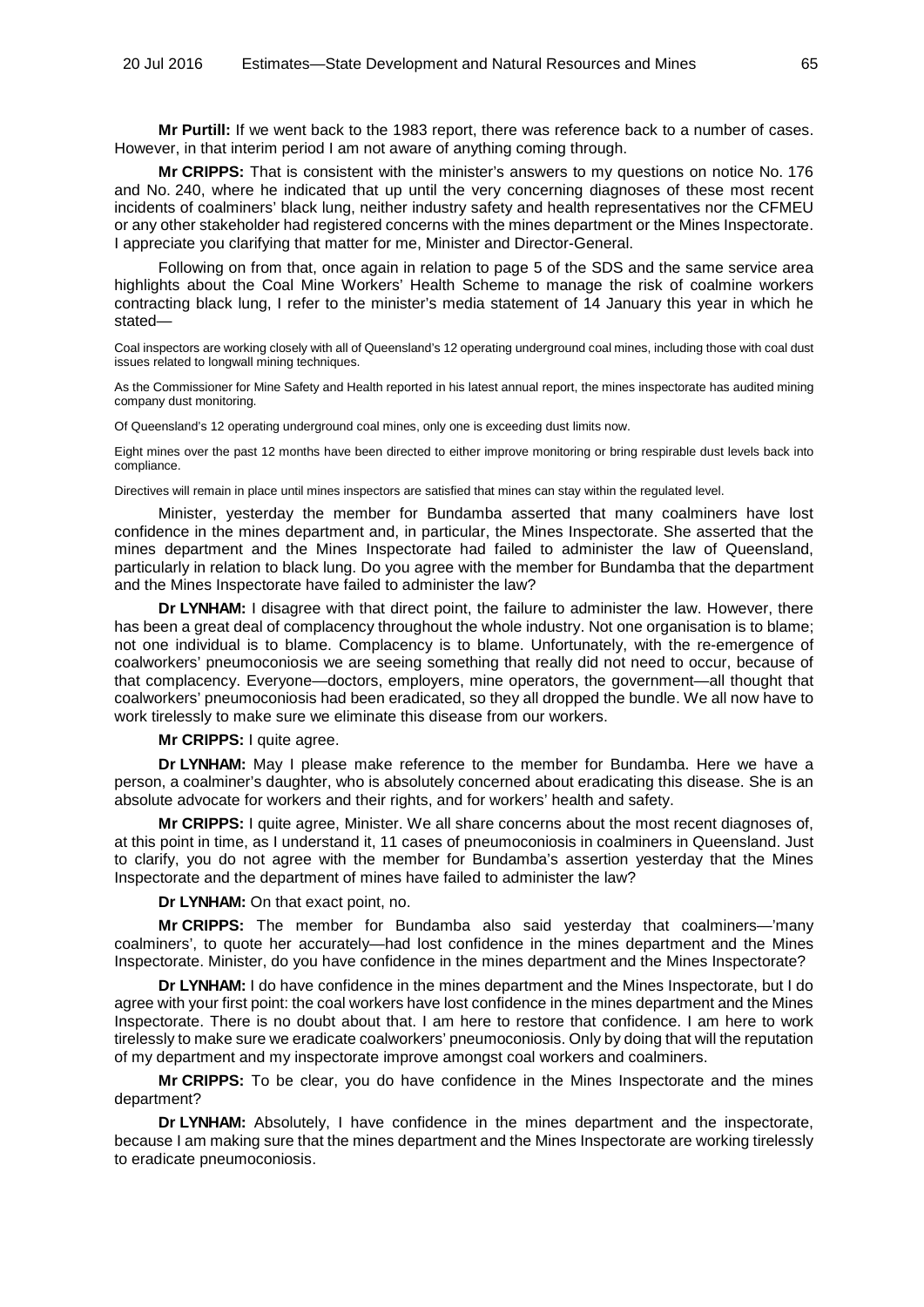**Mr CRIPPS:** Mr Chairman, I have a question for the Commissioner for Mine Safety and Health. Good afternoon, Commissioner. Congratulations on your recent appointment. I refer to page 5 of the SDS and the service area highlights relating to the consultation with stakeholders to reduce mine safety and health risks and the review of the Coal Mine Workers' Health Scheme. I note the minister's press release of 12 June this year announcing your appointment as commissioner and the description of your role, including monitoring and reporting on the administration of mine safety and health legislation, and ensuring that the Mines Inspectorate performs as an independent regulator. Commissioner, since your appointment as commissioner, have you seen any evidence that Queensland's mine safety and health legislation is not being administered effectively?

# **Mrs Du Preez:** No.

**Mr CRIPPS:** Commissioner, since your appointment as commissioner have you seen any evidence that the Mines Inspectorate is not effectively performing its role as an independent regulator?

**Mrs Du Preez:** Again, if I understand correctly, the answer is no. As you have noted, it has been stated by the minister that my role is an independent role. Therefore, one of my roles as Commissioner of Mine Safety and Health is, first of all, to independently review and monitor the administration of the mine safety and health legislation and to ensure that the Mines Inspectorate performs as an advocate of safety on behalf of Queensland mine workers. However, as has been noted, I have only been in the role a very short time. As part of my role, I have considered the process currently with the inspectorate, and so far I can honestly say no.

**Mr CRIPPS:** Thank you. Just to be clear, since your appointment as commissioner you have not seen any evidence that Queensland's mine safety and health legislation is not being administered effectively?

## **Mrs Du Preez:** By the inspectorate?

**Mr CRIPPS:** By the inspectorate.

**Mrs Du Preez:** That is correct.

**Mr CRIPPS:** To be clear, since your appointment you have not seen any evidence that the Mines Inspectorate is not effectively performing its role as an independent regulator?

**Mrs Du Preez:** That is correct, yes.

**Mr CRIPPS:** Commissioner, my last question to you is this: do you have confidence in the Mines Inspectorate?

**Mrs Du Preez:** Yes I do, for the very simple reason that, as you can imagine in my very short time being appointed as a commissioner, part of my role was obviously to consider the process currently underway to tackle the re-emergence of CWP. I have had to look at all the areas of this and, therefore, that is why I am very confident that that is correct.

**Mr CRIPPS:** You do have confidence in the Mines Inspectorate?

**Mrs Du Preez:** Yes, I do.

**Dr LYNHAM:** Mr Chairman—

**Mr CRIPPS:** I have a question for you next, Minister. It is on the same issue. I am sure you will be able to build in any comments that you want to make. It is on the same issue. I cite the same SDS and the same service area highlights. I note your ministerial media release of 13 July in which you announced a plan to prevent new cases of coalworkers' pneumoconiosis, identify existing cases early and provide a safety net for workers with the disease. In that media statement, Minister, you went on to state—

The measures that employers, unions, government and doctors have now developed together, with Monash University and international expertise, will deliver the best-practice prevention, monitoring and screening system that our miners deserve.

Yesterday the member for Bundamba asked the Premier during the estimates hearing to consider establishing a royal commission into coalminers black lung in Queensland. This morning on ABC radio the Premier indicated that the Palaszczuk government would not establish a royal commission into coalminers black lung. Are you confident that the new measures and systems will protect coalmine workers and do you agree with the Premier that a royal commission is not required?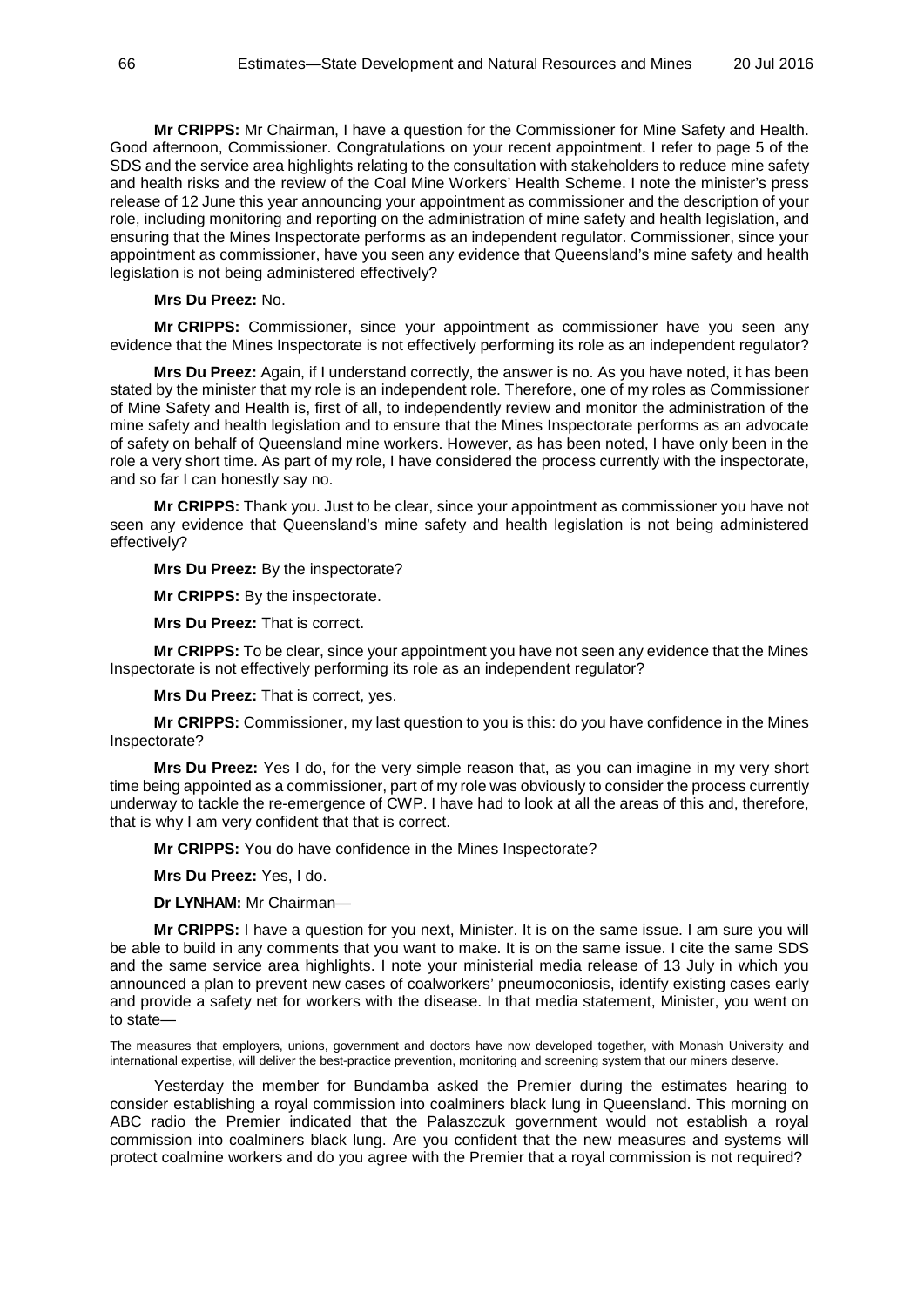**Dr LYNHAM:** I thank the member for his question. I do agree with the Premier in her statements this morning. I reiterate that when this issue first came to light I realised very quickly that action needed to be taken to address immediate concerns. That was why I announced the five-point plan in January, which included the independent Monash review, to guide on what was needed to be done to the Coal Mine Workers' Health System to ensure that we began protecting the current workforce as quickly as possible.

A thorough independent review by a university outside of Queensland has been undertaken. There has been many highly valuable findings to guide us on how to improve this system. Furthermore, there has been a Senate inquiry into this matter. The Senate inquiry acknowledged the efforts the Queensland government is putting into eradicate this disease.

We have had inquiries and reviews into this matter already. It is time to take action. That is what I am doing. I am acting on this now. I have not got time to wait for a royal commission which, quite frankly, can take years and is at taxpayer's expense. Every day of a royal commission is a day wasted for me or my department. We could be out there putting in place an effective diagnostic system and looking after the health and safety of our workers.

That independent review made 18 key recommendations. We are implementing every recommendation. We are tackling this disease on three fronts. You are correct, prevention is most important. That is where the Mines Inspectorate comes to the fore—to prevent this disease at the work face.

It is important to note here that in terms of a royal commission not only can it take years but it can suck resources away from a department when we are trying to battle this disease. We are in this together. I am in this battle with government, unions, mining companies and medical practitioners. We are all working together. If we had a royal commission the very people whom we need to be working together to eradicate this disease would be off preparing statements, talking to lawyers, giving testimony. I need them here now.

I need the unions with me as representatives on the committee now. I need the doctors and the AMA with me now. I need mining companies to be with me right now to get this disease eradicated as quickly as we possibly can. I do not want to see another 39-year-old diagnosed with pneumoconiosis. We are actively out there trying to find any person who has this disease who might not recognise it. I would plead with people to please see their local general medical practitioner if they are an ex-coalminer and are worried about this condition.

A royal commission may allocate blame. I understand people calling for a royal commission. That has become what people do. If you are aggrieved, if you feel let down, if the system has failed youwhich it has, in this case—you would be asking for a royal commission. I can understand completely why workers would want a royal commission. I can understand completely why the member for Bundamba would ask for a royal commission, but a royal commission will lay blame.

I already know who is responsible. I know everybody in the game has been responsible for this problem. Not one individual, not one organisation, but everyone has been responsible for coal workers pneumoconiosis. A royal commission may formally lay blame, and if something comes of a royal commission, sure, but I already know the situation. I am here to fix it.

It is important to note here that the legislated role of the mine safety commissioner is to independently monitor and audit the Mines Inspectorate.

**Mr CRIPPS:** I have not asked a question about that. I understand the role of the mine safety commissioner.

**Dr LYNHAM:** It is totally independent.

**Mr CRIPPS:** It is.

**Dr LYNHAM:** It is not a duplication of a role within the department.

**Mr CRIPPS:** Fiercely independent. She has confidence in the Mines Inspectorate, as you do.

**Dr LYNHAM:** I reiterate that we have been working so hard. I also point out to the committee that we were working hard as soon as these cases came to us. I did not wait for the Monash review. While this review was underway my department was working tirelessly.

When the review came out we virtually had all that was in the 18 recommendations ready to be implemented and ready to go. I was not made aware of this—I did not know this article was for publication—but there was a quite a comprehensive review article by eminent medical practitioners and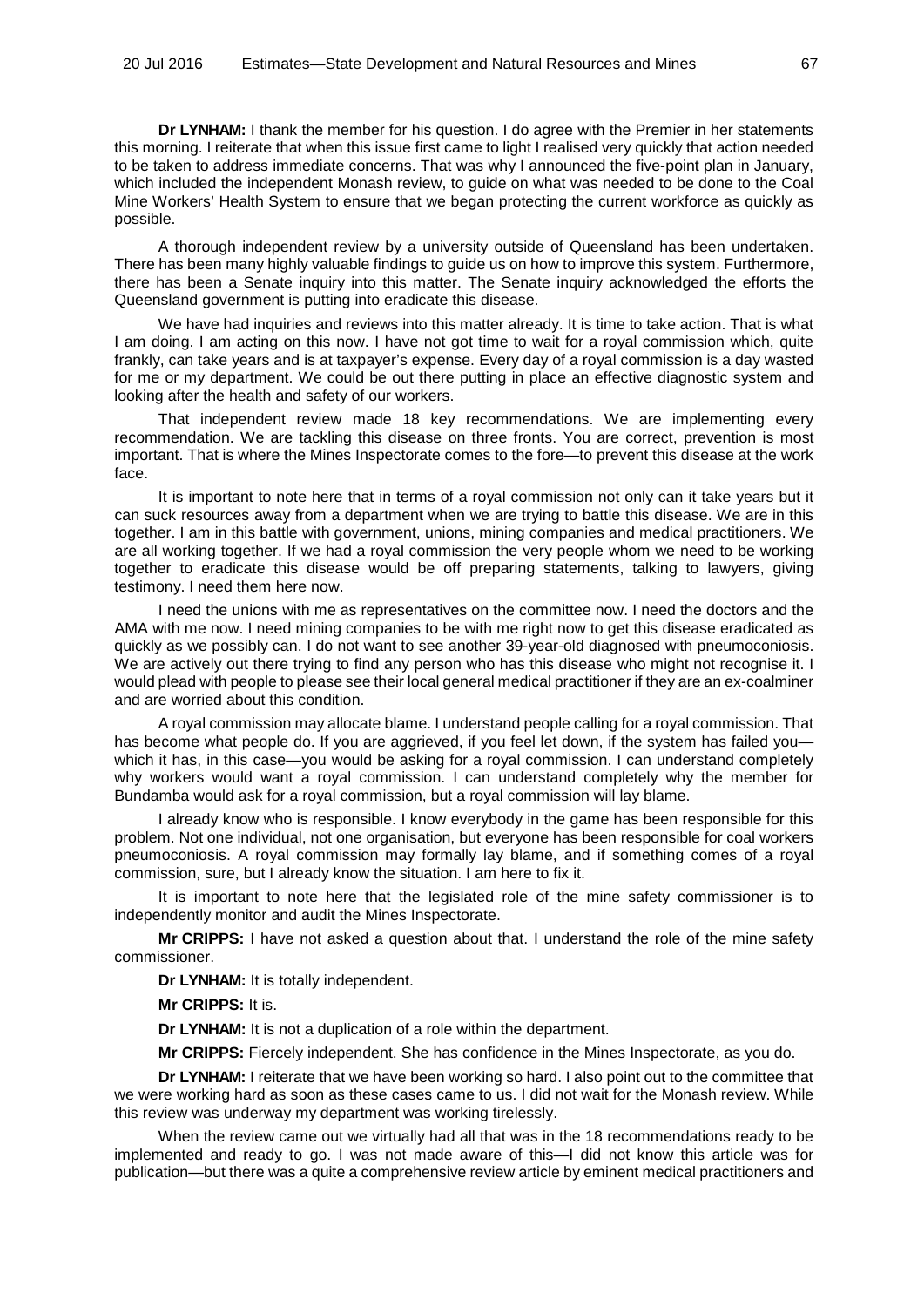scientists published in the *Medical Journal of Australia* which hit only a month ago. I read that article. It was so pleasing to see that we were on the right track. The recommendations within the article, the interim report from Monash University and the final report from Monash University lined up completely with what my department was doing, lined up with my beliefs, lined up with what the workers' representatives were wanting.

We are now working together on one pathway and everyone is in agreement that we need to remove pneumoconiosis from Queensland. What we have to do—and this is a big step and I am meeting the new federal resources minister as soon as I possibly can, I have already had phone conversations—is make sure that Queensland is not the tip of the iceberg and that we look at the places in Australia involved in coalmining activities or historically involved in coalmining activities to make sure that this disease is eradicated from the Australian workers landscape.

**Mr KNUTH:** The SDS for the Department of Natural Resources and Mines states that supporting the mineral and energy resource industry is one of the key priorities. What has the government done or is it currently doing to assist mining companies that are wanting to open mines or reopen existing mines?

**Dr LYNHAM:** I thank the member for his question. It is a very important question. The green shoots are appearing in the resources sector here in Queensland. Every day I look at the coal price, both thermal and met coal, and the petroleum price and look for the upward trend. It is pleasing to see there has been an upward trend.

May I draw the member's attention to the Isaac Plains Stanmore Coal project. What a great little project that is opening up. This is one of the things we are seeing. Some of the multinationals are finding it a bit tough in the current environment. We are seeing good Aussie companies stepping up to the plate and having a go and acquiring these mines. It is good to see. Personally, I think they have made quite a good decision. Pure economics suggests that a time of downturn is a time of acquisition. They have acquired these mines and are working very hard.

The Premier was up there opening that mine. The whole of government shares our enthusiasm for these new mining projects moving ahead. We are entering a period of stabilisation after a number of years of sustained commodities declines. There has probably been a little bit of an upturn. I hope it continues. Slow global growth has created conditions of weaker demand and excess supply in all three of our major resource sectors of coal, minerals and petroleum.

To increase capital and financing opportunities within the sectors, the recently appointed Resources Investment Commissioner will take the lead in securing new business opportunities, partnerships and strategies that are aligned with outcomes of other government initiatives such as the North West Minerals Province Taskforce. We have the Resources Investment Commissioner out there.

As your question suggests, apart from trying to start new mines or reopen mines, we are working to keep mines open, such as Ravenswood mine in your electorate. We are also involved in the North West Minerals Province Taskforce. It is very pleasing to see that the community in the north-west want mines. They want to have mines. They want jobs for their locals. I am up there assisting them. The recommendations of that task force will be released soon.

The Department of Natural Resources and Mines is also progressing our initiatives such as the annual exploration program for future land releases, the innovative resources tenure framework and geoscience projects led by the Geological Survey of Queensland. The support for the resources sector and the recognition of the sector as a critical component to economic resilience and growth for Queensland are priorities for this government. It is recognised that the government also provides assistance via the Coordinator-General in supporting the resources sector through project facilitation mechanisms.

The Department of State Development is also providing resource sector support through the establishment of the state's mining, equipment technology and services team to support the sector as one of the six industries identified by the government as having natural competitive advantage and significant growth potential. The government recognises the importance of the exploration industry and the difficulties being faced by the exploration sector due to the global commodity and market downturn.

To provide some relief to the exploration industry, on 17 March 2016 I announced a concession of up to 50 per cent on expenditure commitments for eligible exploration permits for minerals and coal under a policy amendment known as the exploration industry expenditure concession. This concession provides practical assistance that removes some cost pressures from tenure holders. This will allow for greater flexibility in spending their exploration dollars on the ground where it is needed. It is noted that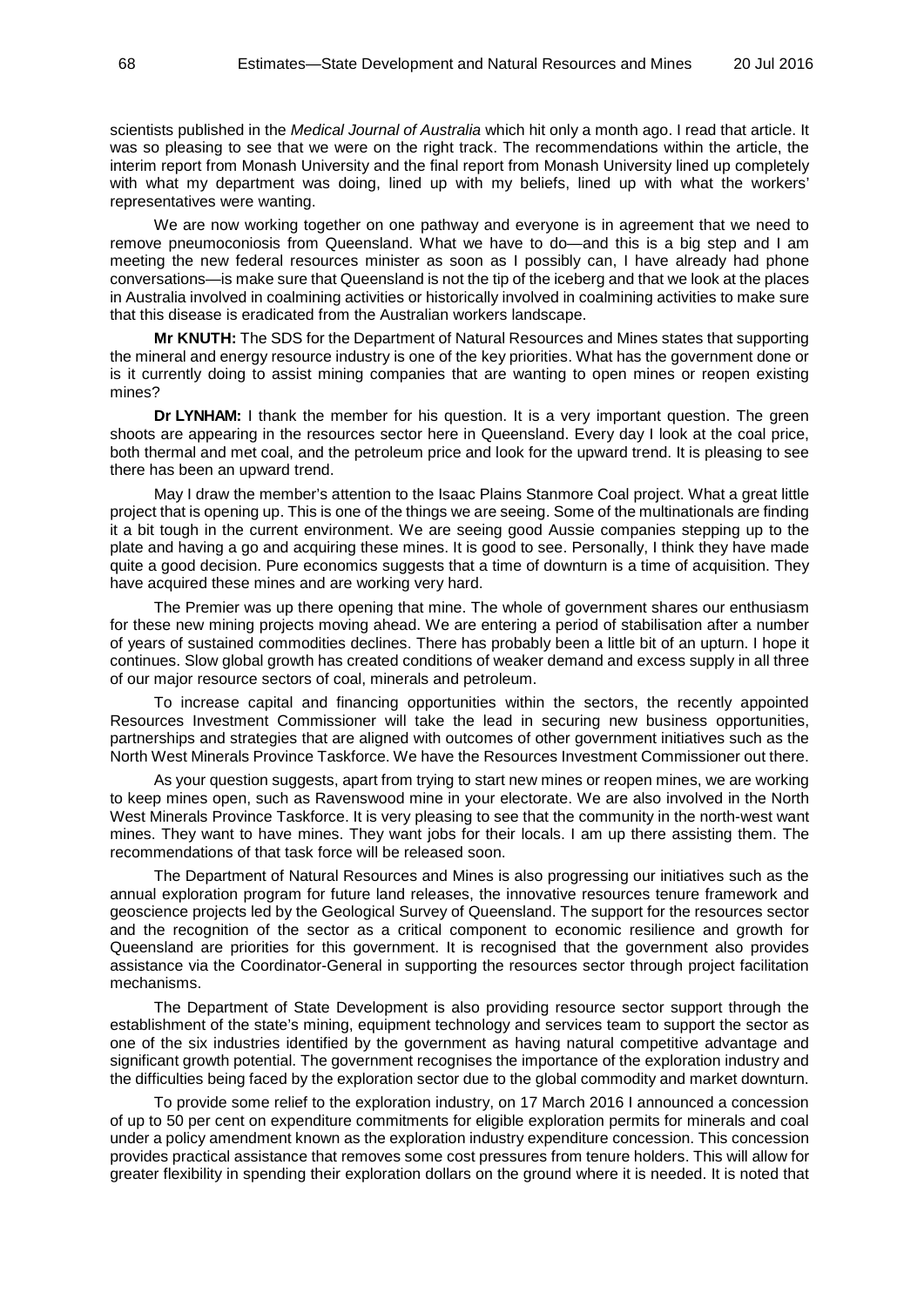assistance for the exploration sector is also recognised at the Commonwealth level with Geoscience Australia announcing the \$100 million Explore for the Future program which will focus on underexplored regions of northern Australia, including areas in Queensland.

Exploration is the cornerstone of the state's next generation of investment in the resource sector. Without exploration we are not in a position to identify the state's next big resource projects. We want to be there when commodity prices go up. We want to be positioned with our explorers and our operators ready to take advantage of any price upswing. Uncertainty and unexpected challenges from stakeholders has been a significant issue for exploration and mining proponents seeking to advance their projects.

We are taking a conservative approach to the release of land for coal and gas exploration. Consultation with appropriate stakeholders has been a critical part of the process. We are actively releasing land. By a conservative approach I mean that we are consulting. We are consulting with landholders, traditional owners, local councils before we release land so that everyone is prepared for the release.

There are challenges and one of the challenges is low commodity prices. We are pleased to see green shoots, but we must be absolutely sure that these small mining companies are capable. They have to have the financial and technical capability to operate a mine into the future. Importantly, they have to have the ability to rehabilitate these mines when they are finished.

**CHAIR:** We will go to government questions now. I refer to page 5 of the SDS. You have spoken a little bit about exploration. Can you outline what the Department of Natural Resources and Mines is doing to support the development of mineral exploration in Queensland?

**Dr LYNHAM:** I thank you for the question. You understand, as do all members of the Palaszczuk government, that Queensland's minerals and energy sector is of vital importance to our state, directly contributing an estimated \$22 billion to the state's economy last year. In support of the department's long-term vision for the resources sector, I am pleased to announce the release of the inaugural annual exploration program. The annual exploration program for 2016-17 provides a much needed strategic direction for exploration in Queensland.

The program clearly identifies the government's priorities for responsible development of our state's minerals, coal, petroleum and gas resources. The statewide program will, for the first time, provide prospective employers with advanced notice of areas that will be made available for exploration through a competitive tender process.

Areas of land set to be released in 2016-17 include 102 square kilometres for minerals exploration in Queensland's North West Minerals Province between July and September 2016—I know the local member was very pleased with this initiative—451 square kilometres for petroleum and gas exploration across the Surat and Bowen basins between October and December 2016 and 270 square kilometres suitable for coal exploration in the Bowen Basin between April and June 2017. Publication of an annual exploration program will assist resource companies in planning their exploration activities and provide another opportunity for promoting Queensland as an attractive investment location in the global marketplace.

More than 80 directly affected and key stakeholders were contacted in advance of the program's release. For the first time, these directly affected stakeholders have been advised of proposed exploration in their area and have been given the information they need to understand the process. I am confident that this approach will lead to developing better relationships between the community and the resource sector. We promised to consult after three years of closed doors, and that is what we have delivered.

No longer will owners of land first hear about proposed exploration activities through a public notice or, even worse, when a resource company comes knocking at their door. Before being granted an exploration authority, preferred tenderers will be required to meet environmental and other approval requirements including land access and compensation agreements and, where applicable, complete native title negotiations with traditional owners. I have listened to industry through my resources ministerial round table and I have listened to the community. They want to be informed. They want no surprises. They want clarity.

In summary, the Palaszczuk government is committed to consultation. My department has listened to the community and, as a result, has created the annual exploration program. This program will support exploration through Queensland, bringing with it new investment that will help build our regions in a sustainable way—sustainable with the environment but just as importantly sustainable with the community.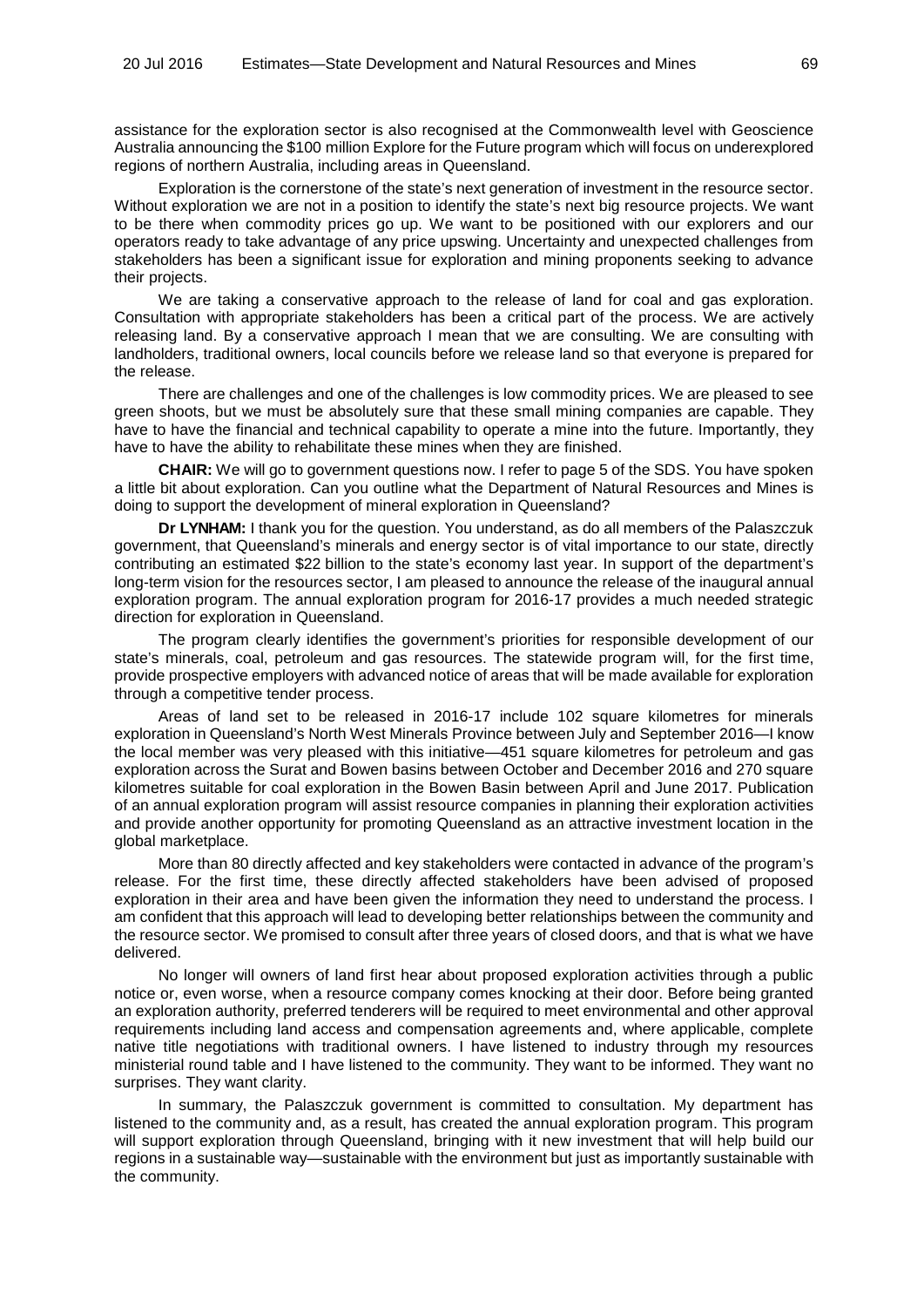**CHAIR:** Minister, as a former mineworker, one of the things I have always spoken to you about is mine safety. What is the department doing to ensure an effective contemporary regulatory framework for safety and health in the resources sector?

**Dr LYNHAM:** I thank the chair for his question. I recognise his long and proud history in the mining industry. I could not ask for two stronger proponents for fixing this horrible condition we have in our coal workers than the member for Mirani and the member for Bundamba. I know how concerned you and the member for Bundamba are. You are there to protect the health and safety of workers, which is a fundamental issue for the Palaszczuk government and any Labor government.

Since May 2015 we have unfortunately seen 11 confirmed cases of coalworkers' pneumoconiosis—the first cases reported by the Queensland coal industry in 30 years. I am sure the member for Mirani and the member for Bundamba would agree with me that one confirmed case is one too many. In response, I implemented a five-point plan which I announced on 14 January. We engaged Monash University to undertake the respiratory component of the coal workers mine health scheme review. The review was completed and the final report delivered to me in July. The report also identified a further 18 possible cases requiring confirmation. This report also included international experts in the field.

Following this, last week I announced our three-pronged attack to tackle this disease. The first is prevention. Dust levels must be compliant at a consistently sustainable level. The inspectorate is monitoring all 12 operational underground mines extremely closely indeed. However, some mines are not complying. Three directives are in place and will remain in place until the chief inspectorate is satisfied that compliance can be sustained. There is a difference between compliance and a directive being issued. If they cannot, the chief inspector will consider suspending operations, and the chief inspector can close a mine. The regulatory framework is being amended to require regular reporting of dust levels in all underground mines with the results to be regularly reviewed by a tripartite committee. A database will also be implemented that will allow access for unions, employees and employers to ensure transparency on this issue. The department is working with companies to build worker awareness and this will include roadshows.

Surveillance is the next prong. A technical working group of medical experts will be meeting regularly to work on recommendations from the Monash report. All underground coalmines have committed to the following: any worker who has had an X-ray in the past two years can have the X-ray rechecked by an Australian radiologist reading to an ILO standard—that is, the international labour organisation standard—and, secondly, checked by a B Reader physician certified by NIOSH in the United States, so it is a double-check mechanism. If the X-ray is more than two years old, the worker can request a new X-ray. Until the Department of Natural Resources and Mines together with Queensland Health can establish a two-reader screening program here in Queensland, the department will also send new chest X-rays to be reviewed by United States accredited physicians.

I met with representatives of the Royal Australian College of General Practitioners and the Thoracic Society of Australia and New Zealand, asking them to work together to develop an accreditation program and a training program for spirometry. The department is considering options to streamline data collection and update the scheme's electronic file management system.

I talk lastly regarding the safety net. The department is currently partnering with WorkCover to ensure that workers diagnosed with CWP are able to access information on their entitlements. All workers with CWP have an entitlement to compensation under the Queensland compensation scheme. Lastly, as I have said before, I will be making a presentation to the COAG Energy Council meeting where I intend to discuss Queensland's response to coalworkers' pneumoconiosis and tackling this disease at a national level. It is concerning to see the re-emergence of this terrible disease. However, as I have stated many times over the last week, it is up to everyone to work together to stamp this out, and I am very pleased with the cooperation I have been receiving from employers, workers and my medical colleagues.

**CHAIR:** Thank you very much, Minister. That is excellent.

**Mr CRAWFORD:** Minister, I refer to page 14 of the SDS where high-resolution satellite imagery initiative is mentioned. How and why is the department using this imagery?

**Dr LYNHAM:** I thank the member for the question. Vegetation management is a key concern of this government and, indeed, of many Queenslanders. It is our responsibility to ensure that we preserve our unique treasures for future generations, minimise carbon emissions and reduce clearing rates from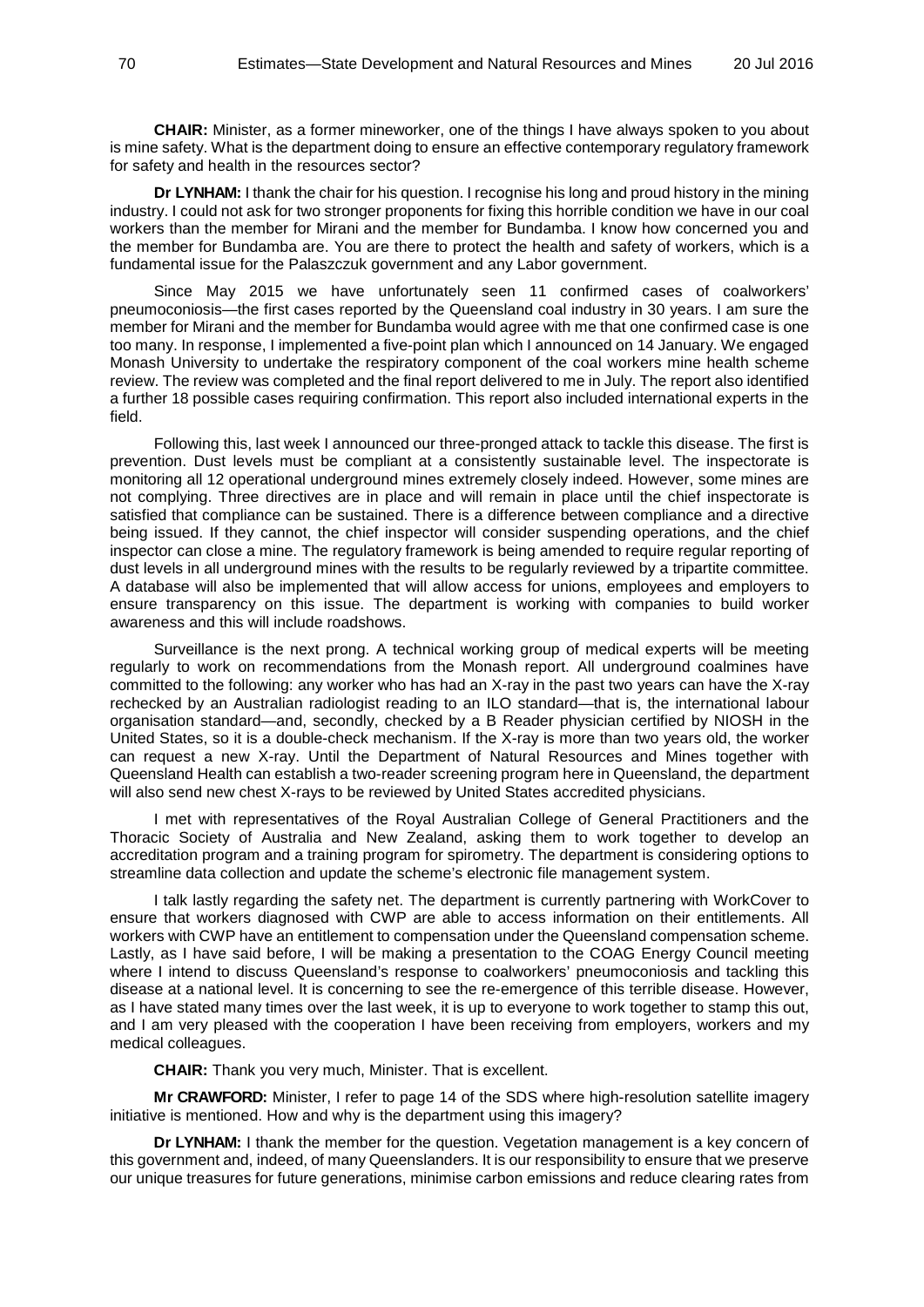the currently unacceptably high levels of about 300,000 hectares per annum. The Statewide Landcover and Trees Study has been an effective vegetation change direction tool for the last 15 years. It reports changes in vegetation cover that have been detected through satellite imagery in the past 12 to 24 months, but it is time to move on and use modern tools and data that are now available to us.

In October last year the department started trialling satellite imagery captured at fortnightly intervals to detect changes in vegetation. The new system utilises regular satellite passes and the proven SLATS process, and aims to check every property in Queensland with accessible vegetation every 16 days. Since October 2015, 89 per cent of the state has been checked at least once, with most properties having been assessed many times. The only reason properties remain unassessed is due to persistent cloud cover, which, for instance, is typical for Cape York in the summertime.

Of about 178,000 automatic checks of rural properties with accessible vegetation, less than 0.4 per cent have shown significant change in vegetation cover and have been tagged for further investigation. When detections are received, further assessments are carried out to determine if the changed vegetation can be explained by existing authorised approvals, natural causes such as fires or cyclones or activities undertaken under an allowable self-assessable code notification. To date, approximately 60 per cent of detections are explainable for these reasons. If a detection is not explainable, the case is prioritised for investigation and officers will engage with landholders to seek further information about what has been observed. For these prioritised matters, landholders are provided with a clear before-and-after map of the detected clearing using the latest and best satellite imagery available to the department. These landholders are then given a reasonable time to provide additional information to the department about unexplained clearing.

Overall I am very pleased to report that the early detection system has shown that about 99 per cent of landholders are complying with the current vegetation regulations. The department can apply a range of compliance responses to unlawful activities that can range from education and corrective advice through to vegetation restoration and prosecution. Early intervention through early detection should see compliance activities kept at the lower end of the scale. The bottom line is that landholders who are doing the right thing or might make inadvertent errors have nothing to fear. Instead they should take comfort from knowing that this up-to-date, accurate satellite imagery will verify their clearing activities.

Current satellite imagery has other applications in our developing digital economy, and that is why this government has committed to acquiring the latest high-resolution satellite imagery over the entire state on an annual basis as opposed to every three years. New imagery will be available not just to other government agencies but also to the public on Queensland Globe. This will ensure that everyone will have access to the very latest and best available imagery, whether you are a farmer, a tourist, a mining company or a search and rescue team.

**Mrs MILLER:** I want to say at the outset for members of the committee that my grandfather had black lung. This is pretty close to me, my family and all of the mining families around Ipswich who have relatives right across the state. It is a matter, Minister, that I have no intention of dropping at all until a royal commission is in place. I say that because you mentioned before that royal commissions cost a lot of money. Minister, I do know that, being a medical practitioner, you are very compassionate in relation to anyone who has illnesses like black lung, but what I want to know is: why can't coalminers have an inquiry when there was an inquiry into Bundaberg Hospital and there was an inquiry into the Barrett centre? Minister, were those royal commissions also a waste of money?

**Dr LYNHAM:** I thank the member for Bundamba and I do reflect upon your history, on which I am well versed, and that of your grandfather and father. It is very sad to see that in those days of your grandfather it was considered almost an occupational hazard, that that is what you got if you spent a long time in the coalmines, and I do not want to see those times returning.

In regard to a royal commission, I understand completely why you are calling for a royal commission. I understand completely why workers would want a royal commission into this. It is not the cost of a royal commission; it is the time. I want to get this thing sorted as quickly as possible. I am afraid that a royal commission at this time will take away valuable resources that I sorely need to make sure I eliminate this problem.

In terms of inquiries, we have had the Senate inquiry, we have had the Monash review, we have had overseas experts look at our system, and it is true: everyone has dropped the ball. Not one person is to blame. Not one organisation is to blame. I need this valuable time now. I need to act quickly. I need to implement these things. I can even say that before I walked up the steps today I was on a phone call with the AMA. That was literally five minutes before I walked into this chamber. I am taking this seriously. It is taking most of my working day working on eliminating this disease.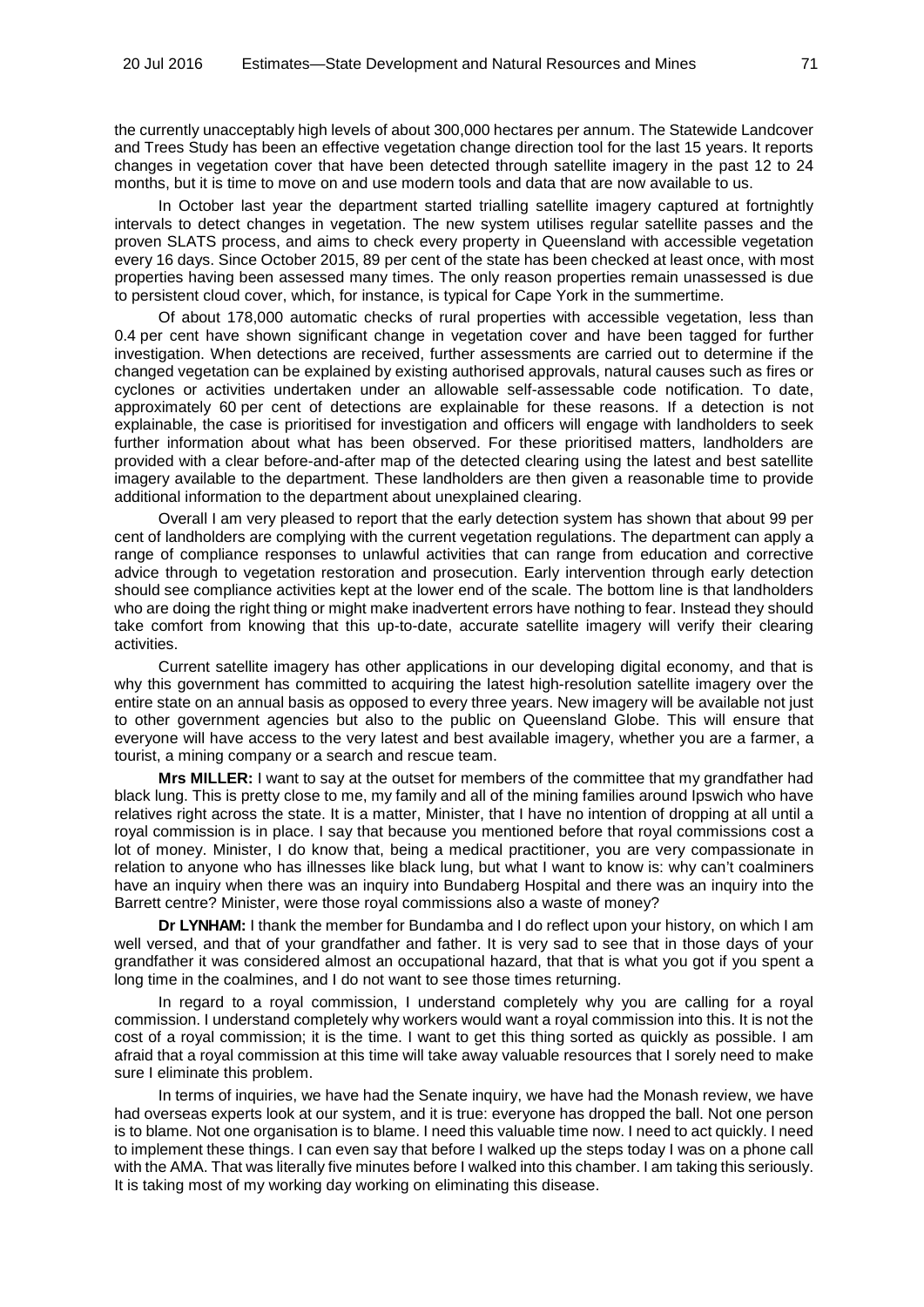**Mrs MILLER:** Chair, can I ask the minister some questions on behalf of our coalminers across Queensland. They want some answers. Who is accountable? What system failures were there? Who is going to take responsibility for this abject failure in workplace health and safety? What is the truth? Who has apologised? The coalminers are saying that they need a royal commission to be able to get to the truth. I am just wondering if you could comment on that.

**Dr LYNHAM:** The Monash review was an extremely comprehensive review which incorporated, I believe, the University of Illinois. It was very comprehensive. It was very forthright in who failed. It laid blame. It said there were systemic failures. It did lay blame quite harshly on those people responsible. Everyone, I am afraid, is accountable for this. We are all responsible and we all have to work together to fix it. Everyone is responsible. I hate to say it but the medical profession is part of the blame as well. You have the government, which I am a part of. You have the medical profession, which I am a part of. You have mining companies as well which are a part of the problem.

Everyone is responsible—not one organisation, not one individual takes individual responsibility—but I just have to put my resources into fixing it. If by some means someone decides to have an inquiry or a royal commission in the future, that is fine and good but please now is not the time. I just want to fix this thing. I think we may disagree on some issues about a royal commission or not, but I think we do not disagree that I have to throw everything at this right now.

**Mr CRIPPS:** Minister, I refer to page 5 of the SDS and the service area description relating to exploration activities and the service area highlights relating to supporting the discovery of new minerals and energy resources. Your media releases of 17 February 2016 and 17 March 2016 announced a 50 per cent exploration expenditure concession over two years for the mineral and coal sectors. Minister, can you confirm that as a result of these concessions the mineral and coal sectors will not invest about \$274 million in exploration activities in Queensland over the next two years?

**Dr LYNHAM:** There is no doubt providing concessions on exploration does come with some economies to the exploration sector. I believe that we just have to get explorers on the ground everywhere. If they want to do it more efficiently without expending that amount and get out there on the ground, good, and that is what we are encouraging. We know they are under cost constraints as well because the exploration sector is not doing as well as it did in the past, and that relies on commodity prices just as well. By having these concessions, we are stimulating exploration in our state.

We have recognised the difficulties faced by the exploration sector. In February I announced the concession, as you said. I have also requested that further consultation on the concession be undertaken by the Queensland Exploration Council, the Queensland Resources Council and the Association of Mining and Exploration Companies—because I want to review this as well—all of which have supported the initiative and how it reflects the current situation in the exploration sector and provided feedback on the concession based around different commodity sectors. After consideration of the outcomes of the consultation—and it was under consultation that this was arranged—I announced on 17 March the concession of up to 50 per cent of expenditure commitments for eligible exploration permits would apply for both mineral and coal exploration permits under a policy amendment known as the Exploration Industry Expenditure Concession.

**Mr CRIPPS:** According to your media releases of that date, which you are referring to, mineral explorers will not spend \$160 million over those two years and coal explorers will not spend \$114 million over those two years, so more than a quarter of a billion dollars will not be spent exploring for mineral and energy resources in the state of Queensland over the next two years as a result of your decision. Isn't that right? How does that boost the exploration sector?

**Dr LYNHAM:** It keeps these people alive. It keeps the industry alive.

**Mr CRIPPS:** I see.

**Dr LYNHAM:** Surely some would have walked away from it because of the burden of cost. We have decreased this burden of cost on our explorers. Are you suggesting we do not support our exploration sector?

**Mr CRIPPS:** I will take you up on that issue, Minister, because can you confirm that an assessment of financial capability is undertaken by your department when considering applications for exploration tenure in the mineral and coal sectors?

**Dr LYNHAM:** It is done routinely, and there is a Financial and Technical Capability Guide.

**Mr CRIPPS:** In fact, it is done during the application process for an exploration tenure, so unless there is systemic failure or dishonesty on the part of your department or the applicants, the department should be making sure that those explorers have the financial capability to undertake the work programs that they nominate prior to being awarded the exploration tenure. Isn't that true, Minister?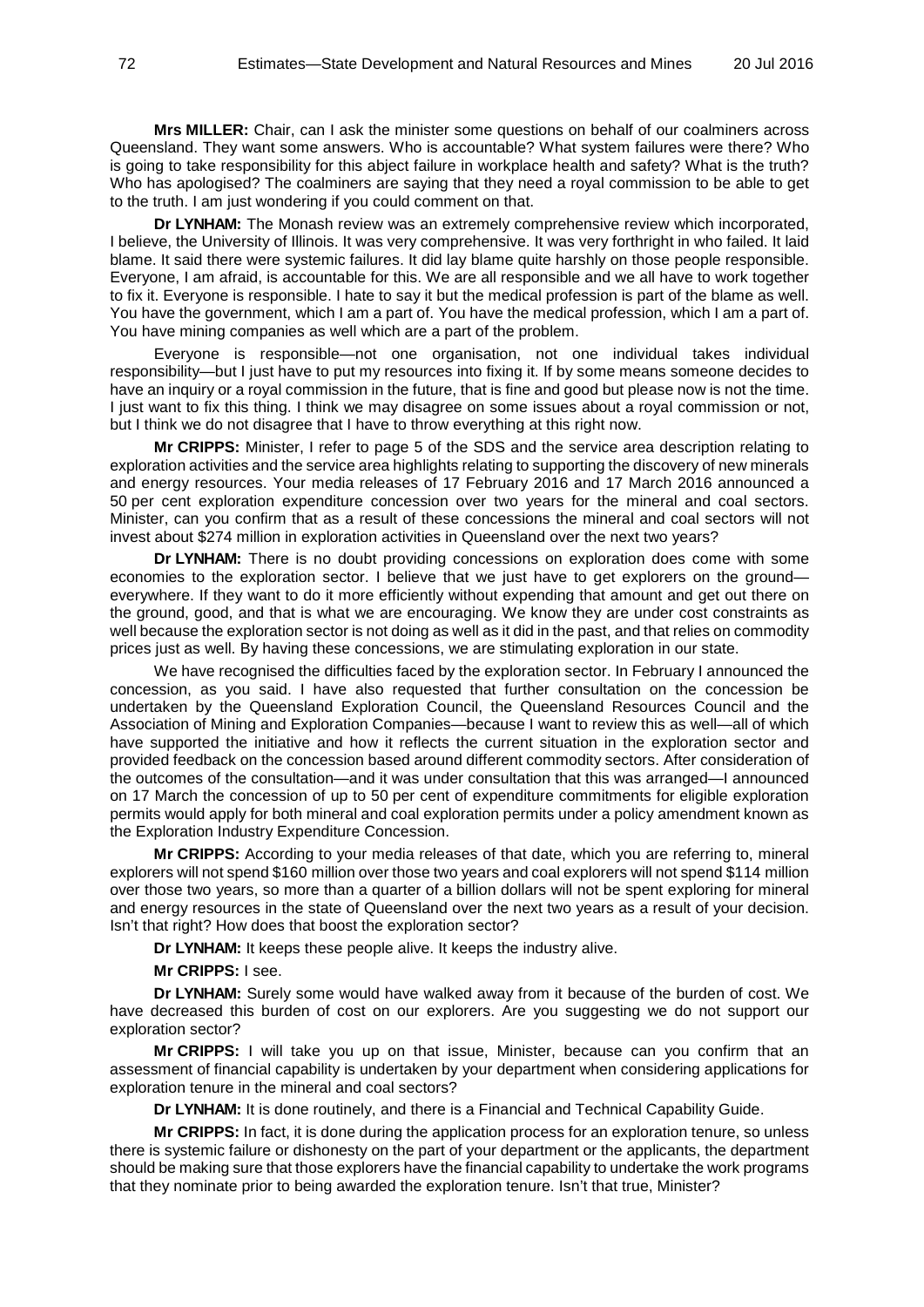**Dr LYNHAM:** It is true, but these people would not have even walked through our door if we had not made those concessions.

**Mr CRIPPS:** No, Minister. This is a concession to existing explorers.

**CHAIR:** Give the minister a chance to answer the question.

**Dr LYNHAM:** We are keeping companies solvent and capable.

**Mr CRIPPS:** No, Minister. That is inconsistent, because as part of the application process your department assesses financial capability, which means before they get the exploration tenure they must demonstrate that they have the financial capability to undertake that work program.

**Mrs LAUGA:** Point of order.

**CHAIR:** Member for Hinchinbrook, if you want the questions answered, I would appreciate it if you gave the minister the opportunity to do so. There are a number of standing orders here that I could pull you up under but I do not want to do that because I want you to have a fair go. I am giving you a fair go so please give the minister a fair go.

**Dr LYNHAM:** Mr Chair, may I just reflect. I cannot fathom where the member for Hinchinbrook is going on this. Aren't you interested in the future of the mining industry? Aren't you interested in supporting our exploration sector? During drought, we give fee relief to farmers. Do you want us to take that away as well? Where are you heading with this? This is a very unusual line of questioning because we are supporting our exploration sector.

**Mr CRIPPS:** Minister, when your department assesses an application for exploration tenure, before that tenure is awarded, your department assesses financial capability. They determine financial capability before awarding the exploration tenure. Is that correct?

**Dr LYNHAM:** Mr Chair, may I please end this. The Palaszczuk government is supporting our resources sector. We are supporting our exploration sector. If the member opposite and his government do not want to do that, that is up to him. Thank you, Mr Chair, I feel I have answered this question.

**Mr CRIPPS:** Very good.

**CHAIR:** Thank you. What is your next question?

**Mr CRIPPS:** I refer to the same page of the SDS and the same service area description regarding exploration activities and the service area highlight regarding the discovery of new resources through GSQ. The 2016-17 budget is the first time in a decade that there has been no dedicated funding for a precompetitive resource exploration incentive program since the 2006 Smart Exploration program. I note the minister's media release of 17 February and 17 March this year acknowledging the difficulties facing the resources sector in terms of attracting capital investment for exploration—something you touched on only a few moments ago. Why has the Palaszczuk government abandoned the decade long commitment of Queensland governments of both political persuasions to precompetitive resource exploration incentives?

**Dr LYNHAM:** Investing and expanding our geological knowledge is integral to advancing exploration in Queensland. Through the Geological Survey of Queensland, the Palaszczuk government is investing \$7 million into the Future Resources Program this fiscal year, extending the current program to deliver over four years.

**Mr CRIPPS:** No, Minister. The Future Resources Program is a program initiated by the previous government. The funding that will be expended in the current year, as noted in your SDS, is an extension of the Future Resources Program from previous budgets. There is no allocation in this year's budget for a precompetitive resource exploration initiative. Isn't that correct?

**Dr LYNHAM:** We have supported the \$7 million into the Future Resources Program this fiscal year.

**Mr CRIPPS:** No, you have not. That allocation was made in previous budgets.

**CHAIR:** Can I ask everybody to come to order please. I do not want to see the minister or anybody who is answering a question being interrupted. Member for Hinchinbrook, you are not advancing the work of the committee. We want answers as well, but if you are not going to give the minister the opportunity to answer the questions, we as a committee do not get the benefit that we should be getting. I would ask you both to settle down.

**Mr CRIPPS:** Mr Chair, if I can assist the committee by tabling a printout from the minister's own departmental website, which says—

The Future Resources Program (\$30m) aims to maximise exploration success—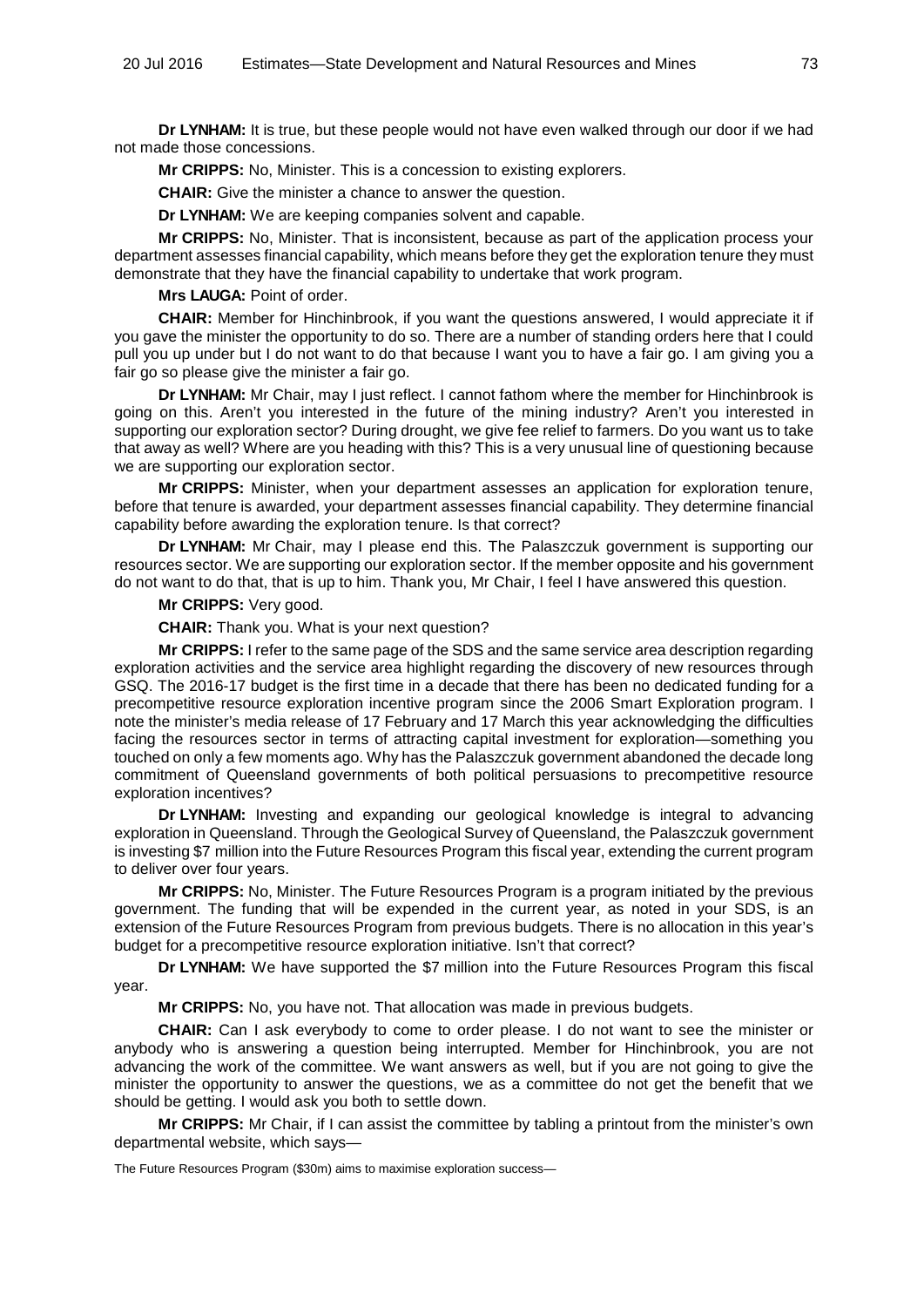**CHAIR:** Member for Hinchinbrook. **Mr CRIPPS:** Then it says—

Completion of program initiatives has been extended into 2016–17.

It is not an allocation. I table that document, Mr Chair.

**CHAIR:** I ask you to come to order. You started going on again before I finished making my statement. If you are going to continue to do that, we might have to go out the back and have a bit of a think about it. Let us settle down. You are a very capable member and you do not have to carry on the way you are to try to get a point across. The minister has the right to answer the question in whatever way he feels he has to. Let us come to order, let us be fair dinkum and let us get on with the job.

**Dr LYNHAM:** Thank you, Mr Chair. For the benefit of the other committee members, the member is talking about initiatives such as the Geological Survey of Queensland. It has designed a program to advance our geoscience knowledge and capability via a number of initiatives, including: acquisition of new data from regional geophysical, geochemical and mapping programs; enhancement of existing data via digitalisation; expansion of the core storage facility at Zillmere; and provision of collaborative drilling support to industry—

**Mr CRIPPS:** Future Resources Program. Previous budget. Allocations from previous budgets.

**Dr LYNHAM:** Mr Chair, he accepted credit for something that Henry Palaszczuk introduced. This year the program will focus on expanding our mineral knowledge east of Mount Isa with a geophysics study. It will also include a basin study project to better understand the geology and reservoir character of our petroleum and gas resources. In addition to the Future Resources Program, the Geological Survey of Queensland also has a core team of geologists and geoscientists working on the north-west minerals province in support of the whole-of-government response to issues of resource depletion in Mount Isa and surrounding regions.

This year the Geological Survey of Queensland will also commence work on an exploration strategy. The concept will see the Department of Natural Resources and Mines build a 10-year strategic framework and vision for maximising resource sector value and exploration investment in Queensland. This strategy will include a focus on minerals for technology, identifying those new mineral deposits which provide essential components for construction in advanced technologies, such as hybrid vehicles and battery technology. It will also highlight strategies around our industrial mineral deposits that are needed to resource our infrastructure projects and urban development.

**Mr CRIPPS:** Fair dinkum, Mr Chair. Didn't you ask us to be fair dinkum?

**CHAIR:** Yes, that is what I am asking you to do. All you have done is try—

**Mr CRIPPS:** Hybrid vehicles is a long way from investment in exploration programs through the GSQ.

**Dr LYNHAM:** And you are suggesting that exploration programs do not find resources for hybrid vehicles?

**CHAIR:** I just want to say to the member for Hinchinbrook that you are here at the invitation of the committee. The committee can ask you to leave if you do not pull yourself into line. It would be the last thing I would want to do, but we do have the right to withdraw at any stage that permission for you to be here.

**Dr ROBINSON:** Point of order, Mr Chair: if the minister was more relevant and would come to the answers, it would actually help the process.

**CHAIR:** Carry on, Minister.

**Dr LYNHAM:** Thank you, Mr Chair. The GSQ budget is \$9.7 million; full time equivalent, 81. That is of 30 June 2016.

**Mr CRIPPS:** That is your base funding. I acknowledge that. I did not question that.

**Dr LYNHAM:** We are also exploring a \$40 billion database with a discovery we had there with graphite core. Do not forget that to stimulate the resources sector we have our Resources Investment Commissioner in place as well. That is also a budgetary item. We are working hard with our resources sector. There is no doubt that I will continue to work hard in stimulating our resources sector and exploration sector.

**Mr CRIPPS:** I refer to page 5 of the SDS and the service area highlight relating to community rights to object to mining projects. I refer to your media statements of 23 February and 24 May this year about the introduction and the passage of the Mineral and Other Legislation Amendment Bill through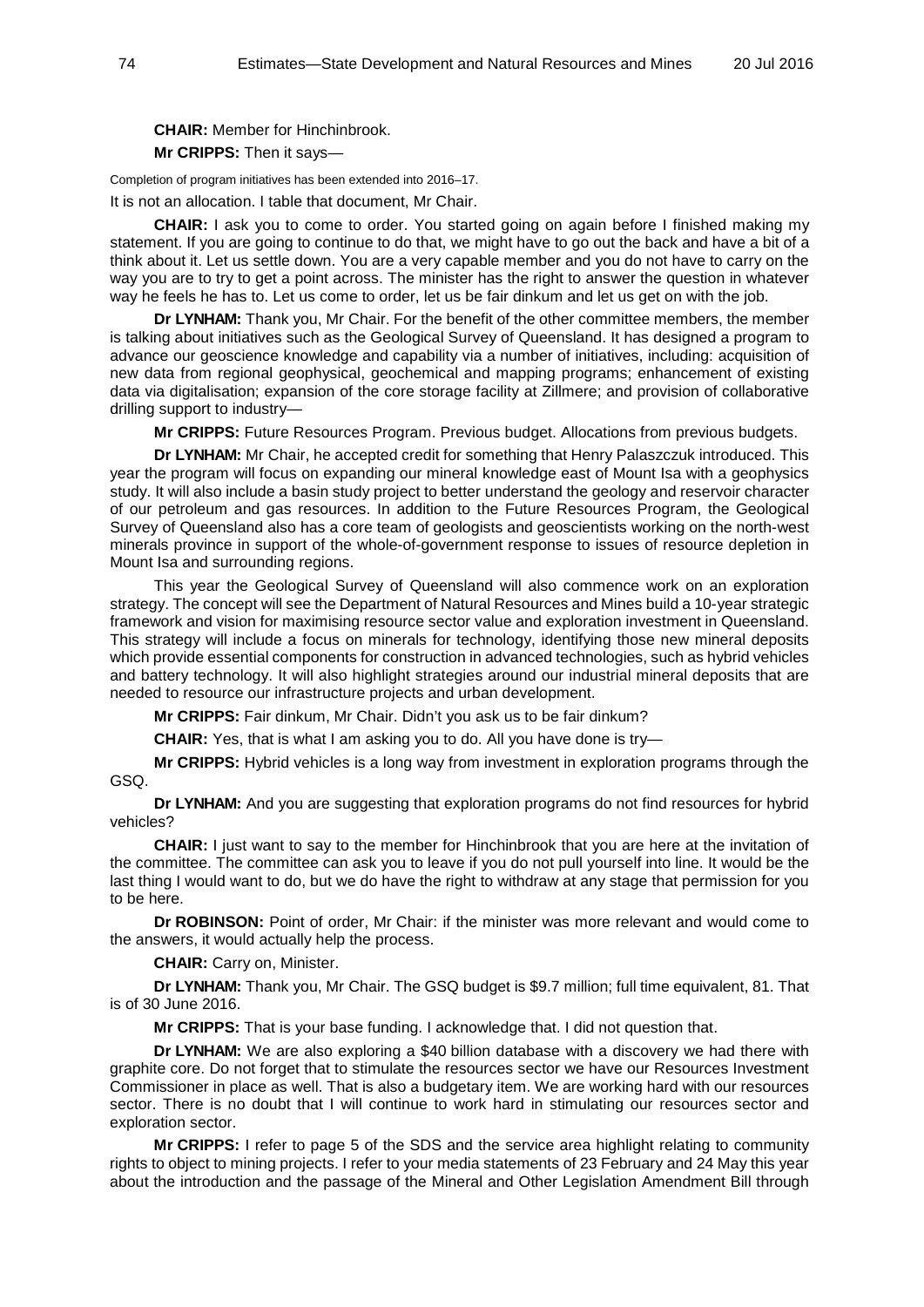the Queensland parliament. Both media statements state that the Land Court would secure the power to strike out any frivolous or vexatious objections. However, can you advise the current average length of time between objections being lodged and objections being heard in the Land Court?

**Dr LYNHAM:** I will ask my DG to give specific details regarding that.

**Mr Purtill:** To make sure that we get the exact figures—I think it is a matter for the Attorney-General, but I am happy to table the information that we have around the various projects and the time. It is a fairly comprehensive table. We can leave it for the Attorney-General.

**Mr CRIPPS:** I am happy for you to take it on notice.

**Dr LYNHAM:** Mr Chair, I feel that is more relevant to the Attorney-General's department than ours. I am happy for the member to ask the Attorney-General when she is here at this estimates hearing.

**Mr CRIPPS:** If it is relevant to the Attorney-General, why would it be in your SDS on page 5 in relation to community rights to object to mining projects? I think it is perfectly relevant. In fact, Minister, you have been reported as saying on a number of occasions that you intend to pursue reform of the Land Court to try to increase its capacity to deal with matters relating to resource projects. Is that true, Minister?

**Dr LYNHAM:** Everywhere I have said that it has always been in conjunction with the Attorney-General and working with the Attorney-General's department. That is court administration; that is with the Attorney-General.

**Mr CRIPPS:** Can you take my question on notice?

**Mr Purtill:** Yes.

**Mr CRIPPS:** To be clear, can you provide the average length of time between objections being lodged and objections being heard in the Land Court?

**Dr LYNHAM:** I agree to take that on notice.

**Mr CRIPPS:** I appreciate that. Minister, can you further advise what resources have been allocated in this budget to facilitate Land Court reform? Can you identify the allocation in the budget papers, and are you responsible for administering that allocation?

**Dr LYNHAM:** The Palaszczuk government did announce in our budget that we would be facilitating judicial reform. I will just get those details for you. We have allocated additional funding to the Land Court of \$1.5 million over two years in the 2016-17 budget. It is allocated to the department of the Attorney-General.

**Mr CRIPPS:** Is it not true, Minister, that you will have to compete for that resource with other priorities for workforce management pressures in the Queensland judicial system including criminal and domestic and family violence matters in Queensland courts and that there is no guarantee that that allocation will necessarily be spent on Land Court reform?

**Dr LYNHAM:** That is a matter for the Attorney-General. That money is allocated to the department of the Attorney-General.

**Mr CRIPPS:** Thank you, Minister.

**Mr KNUTH:** With reference to biofutures 10-year road map on page 22 of the SDS for the Department of State Development, will Queensland be seeing any further developments on biofuel ethanol plants given that the existing plants are not yet at capacity and are not expected to be after the implementation of the four per cent ethanol mandate on 1 July 2018?

**Dr LYNHAM:** I thank the member for his question. Biofutures is extremely important for the Queensland government. The two bioethanol plants, as you are alluding to—there is a plant at Sarina and a plant at Dalby—are both very important pieces of infrastructure. Also do not forget that through our industry initiatives we have attracted Southern Oil to Gladstone, so we are expanding the industry already. With the ethanol mandate this will create more demand, so we will see a natural demand increase and see natural incentives for our bioethanol plants hopefully to expand and increase production.

I am hopeful and pleased that, in conjunction with a two-pronged attack, we have stimulation through demand through our bioethanol mandate. That is the pull factor to get these plants moving. The other is the push factor, and that is what this government is doing with our priority industry sectors, especially with our biofuel sector. There is an amount of \$20 million to promote our biofuel sector not only in bioethanol but also in bioindustries and bioplastics to really get the agriculture sector moving on this. We are very pleased that we have a two-way attack to produce a renewable energy future for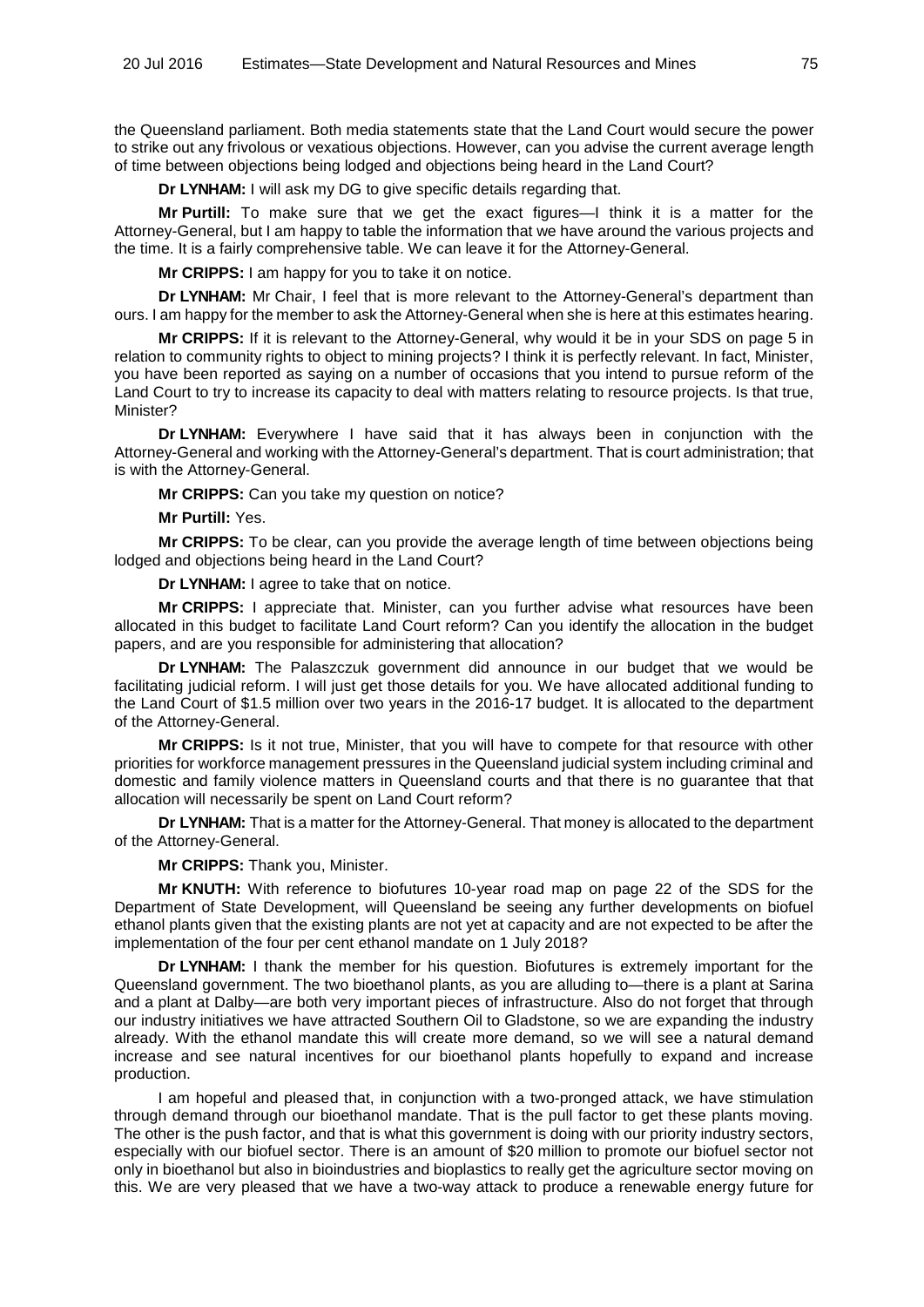Queensland. I think there are good things to come. I would encourage people in our agricultural area to think about working with the government to create a very profitable and long and sustained biofuel industry.

**CHAIR:** Next question, please, from the member for Bundamba.

**Mrs MILLER:** Minister, I would like to ask a question in relation to the Collingwood Park mine subsidence. As you are aware, there are many concerned residents in this mine subsidence area. To be very clear, I own a house within this subsidence area. Residents want to know the current status of the subsidence and when the mines will be filled in under their homes.

**Dr LYNHAM:** I thank the member for Bundamba for her question. I know how concerned she is for her residents living in that area. It has a long history. My department continues to address historic mine subsidence that occurred in Collingwood Park as part of the government's ongoing commitment under the Collingwood Park state guarantee. In responding to the 2008 event, the then Labor government enacted legislation to guarantee that the state would address damage caused by mine subsidence on their existing properties. The response under this guarantee is delivered through the Abandoned Mine Lands Program. The response includes addressing ongoing reports of damage from ground movement, monitoring and managing 24 residential properties and 19 vacant lots bought by the state government or as a consequence of the 1988 subsidence event. Also I acknowledge the strong local input. My department is presently assessing the situation. Local people including engineers at Bundamba all have their own ideas. I know that you yourself have had representations from the community on how this issue could be locally addressed. I have taken those representations to my department and they are undergoing a full assessment as to whether there are some initiatives that we can pull out of this to assist with the area of Collingwood Park.

Since 2008 the Queensland government has provided more than \$20 million of assistance to Collingwood Park residents including the purchase, at a total cost of more than \$11 million, of 42 residential properties which were either damaged beyond repair and where the houses were subsequently demolished or where property owners had demonstrated significant hardship in dealing with the impacts of the subsidence event; repairs to properties damaged by mine subsidence; emergency assistance and alternative accommodation; monitoring by independent structural engineers of more than 60 properties in and near the immediate impact area of the subsidence event; 350 building condition surveys conducted and reports provided to property owners for properties located above underground mine workings associated with the Westfalen No. 3 and New Redbank Colliery; and two geotechnical and remediation feasibility investigations undertaken into the condition of the former Westfalen No. 3 colliery, which underlies Collingwood Park. The government continues to manage these legacy subsidence issues at Collingwood Park, monitoring the site to detect ground movement and potential further subsidence into the future, and to seek cost-effective solutions to mitigate future subsidence risks.

We acknowledge your work. You have been on the ground out there from the very beginning working with this. We were pleased to receive from your office various mechanisms for us to investigate how to deal further and how to assist the local community with this very important mine subsidence issue.

**Mrs MILLER:** Minister, the question I get asked all the time in my electorate is: if years ago Mains Roads developed a technique to fill in the mines under the Ipswich Motorway because they did not want to have to pay compensation if the motorway dropped, why has the mines department not also had this technology and been able to fill in under their homes? Their homes are their castles. They are working-class people; they are workers. If their homes go, they have nothing in life. I am just wondering if you could comment on that, please.

**CHAIR:** Is there a question?

**Mrs MILLER:** I did: 'Can you comment on that, please?'

**Dr LYNHAM:** There are two things that I am quite happy to report. The department has that information and will be looking at that information. I thank you again for providing it with that information a month or two ago—or a bit longer. Other pleasing news for your constituents is that the latest analysis of data from the CSIRO as of 4 July 2016—so recent data—indicates that the ground at Collingwood Park at the present time remains stable, so there is some stability coming into that area. We are quite pleased with how things are going. We will have that information to you from the department shortly.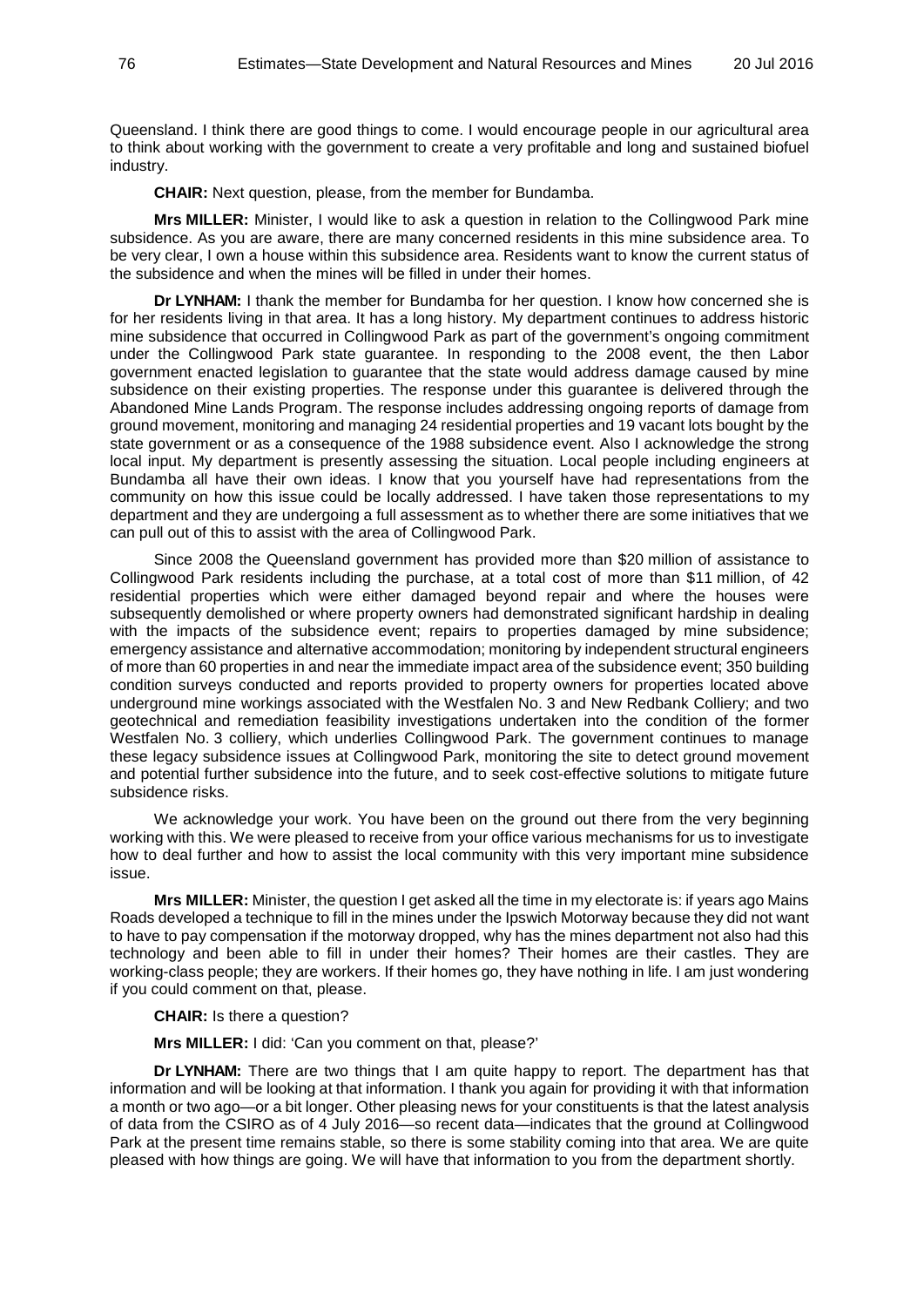**Mrs LAUGA:** I refer to page 5 of the SDS and note the objective of promoting Queensland as a global resource destination of choice, encouraging exploration and investment in the resource sector and actively supporting industry development. Will the minister please provide examples of where Queensland continues to be a global resource destination of choice?

**Dr LYNHAM:** I thank the member for her question. Although commodity prices globally are quite low, investment activity is continuing in Queensland. The government is seeing more green shoots it has nurtured in the resource sector starting to bear fruit. We have a new \$329 million joint venture copper and goldmine near Cloncurry being developed by the Sichuan Railway Investment Group and Altona Mining. The Altona mine will generate 300 construction jobs and 280 ongoing jobs and will support local supply chains and businesses, bringing significant economic and social benefits to the north-west. The \$7 million tonne per annum open pit mine and flotation plant will be capable of producing 39,000 tonnes of copper and 17,000 ounces of gold per annum over an initial 11-year mine life. Native title agreements and mining leases are in place and this government is actively working with Altona Mining to help secure all the required approvals and agreements for construction to start in 2017.

This joint venture is just the latest resource project coming to fruition on this government's watch. The most high profile one has been Stanmore Coal, who reopened the Isaac Plains coking coal mine near Moranbah in May, creating 150 jobs. Meteor Downs South open-cut coalmine near Rolleston is expected to produce 1.5 million tonnes of export grade thermal coal per year at full production. This mine will create about 30 full-time jobs during production and more jobs during the construction stage and will deliver ongoing economic benefits for local communities including Rolleston and Springsure.

QCoal has the first of seven mining lease applications for its Byerwen coal project. MMG aims to start building its \$1.4 billion Dugald River zinc project midyear, creating 600 construction and 400 valuable operational jobs. The Corella phosphate mine north of Mount Isa also recently announced it has completed pit-mining trials and is ready to move to commercial production of up to 600,000 tonnes of phosphate per annum and provide jobs for 45 to 50 miners. QGC's \$1.7 billion Charlie 1 natural gas project at Wandoan will support 1,600 jobs. Rio Tinto's \$2.6 billion Amrun bauxite development at Weipa is underway. Amrun will have an average construction workforce of 600 people over three years, peaking in late 2017 with 1,100 people. The mining leases for the \$21.7 billion Carmichael coalmine, rail and port project have been granted.

International markets are beyond the control of any individual government, but this government is doing exactly what it can and is working hard in the resources sector. We are fulfilling our election commitment for a royalties freeze. We have the lowest payroll tax in the country and we are investing heavily in innovation. We have given explorers up to a 50 per cent reduction in expenditure that they have to commit to their mineral and coal exploration permit. Today I announced Queensland's first annual forward program for exploration. All of this is on top of our world-class resources infrastructure and workforce. We continue to make Queensland an attractive investment destination.

**Mr CRAWFORD:** I note several references to the release of unallocated water in the service highlights. Can you detail how these releases will support new sustainable economic growth opportunities?

**Dr LYNHAM:** I thank the member for the question who, I know along with various other attendees, including the member for Hinchinbrook, is aware of the economic importance of the government's release of water in the gulf and Whitsunday districts in regional Queensland. The Palaszczuk government is strongly committed to supporting sustainable agriculture, rural industry jobs and local development. The majority of Queensland's water resource plans identify volumes of unallocated water held for allocation at a future date. These volumes can be made available for future use without compromising the security of existing users or environmental values within a catchment.

DNRM is currently assessing tenders for 264,550 megalitres of unallocated water in the Flinders, Norman, Leichhardt, Gregory and Nicholson river catchments. This water will play a key role in the economic prosperity of the region over the coming years. The Department of Natural Resources and Mines has to find a minimum price bid, the location and how much water will be available, which was made available to proponents to help them prepare their tenders. The terms of sale also define water products so that all water users would have similar reliability and there is an even playing field for all proponents. Most importantly, each tender will be evaluated fairly on its merits against the criteria listed in the terms of sale. I am also advised that DNRM has written to tenderers seeking clarification on particular details of their tenders where insufficient information was provided.

As members of the committee would recall from last year, the release of 467,000 megalitres in the Gilbert catchment is currently on hold awaiting an environmental impact statement for the IFED project. This is due in September 2016. It is important that we did not stop this project in its tracks by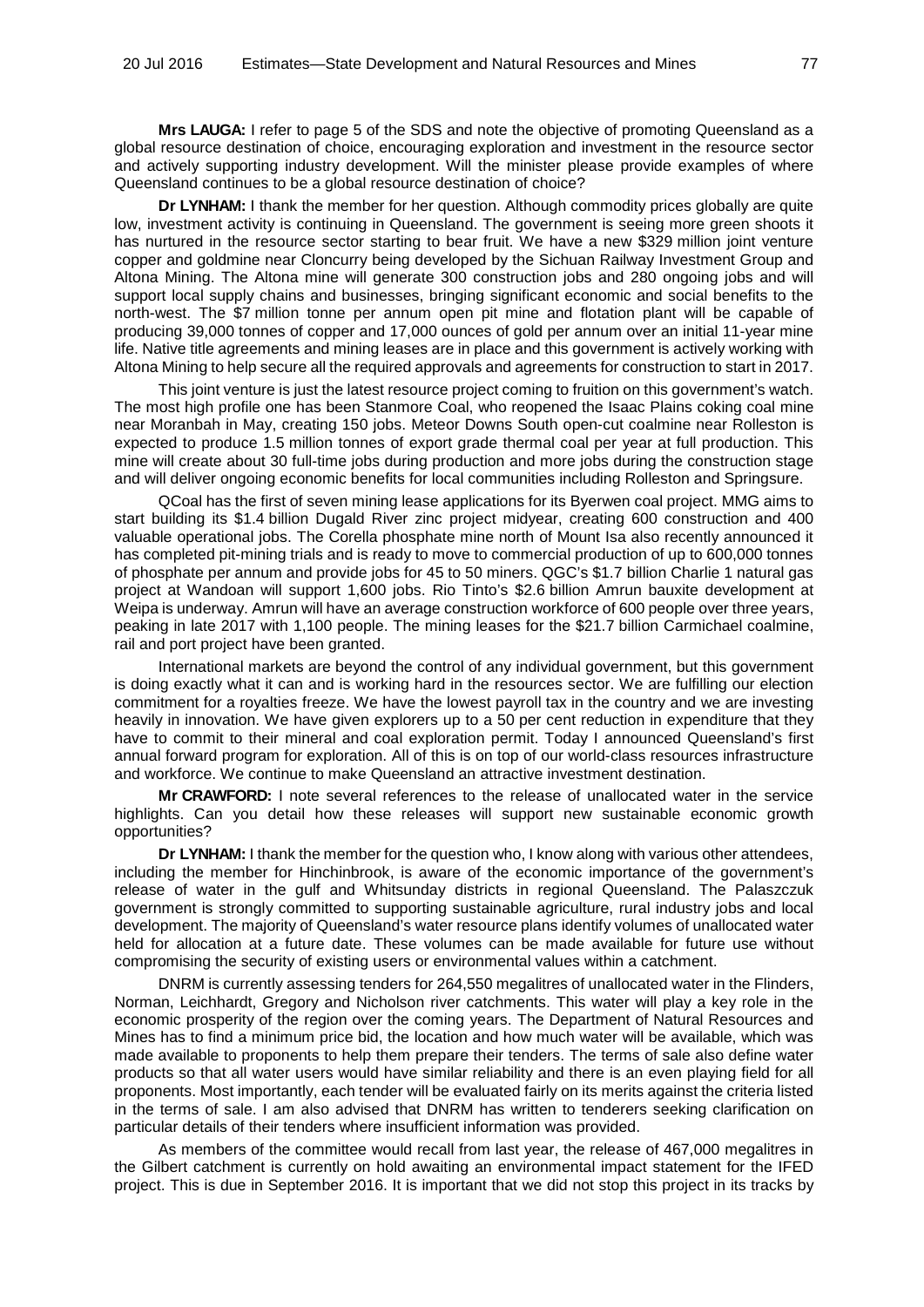releasing unallocated water in the Gilbert catchment. A total of up to 18,200 megalitres of general reserve unallocated groundwater has also been made available from the management areas in the Great Artesian Basin Plan area through a competitive tender process. Assessments of tenders are being finalised, and it is anticipated that offers will be sent to successful tenderers in the coming weeks.

DNRM is assessing tenders for up to 28,500 megalitres of general reserve unallocated water in the Whitsunday Water Resource Plan area. This is a non-competitive fixed-price process. The department is also currently considering options for a release of unallocated water in the Fitzroy. All of these releases have the potential to boost agricultural production in these regions, supporting economic and job growth as extra production works its way through the supply chain. That is a shot in the arm we know that regional Queensland could do with, and my department is very focused on making that unallocated water available.

**CHAIR:** I refer to page 5 of the SDS and the coordination and progress of complaints relating to on-ground impacts of resource development. Will the minister please outline how this is happening in relation to the gas industry?

**Dr LYNHAM:** I thank the chair for his question. As the chair appreciates, the Palaszczuk government is committed to the need to ensure a balanced approach between the rights of landholders with sustainable resource development that delivers benefits to all Queenslanders. Throughout the Beattie and Bligh governments the CSG\LNG industry was fostered in a manner that emphasised coexistence between landowners and rural business with the gas industry. The Palaszczuk government recognises the significant contribution to the Queensland economy that the CSG sector delivers through jobs, royalties and economic growth, particularly in our regions; however, the long-term success of this industry relies on it maintaining a social licence within the community. This means that the industry has to operate sustainably within a strict regime of land access, safety and health, water monitoring and environmental requirements.

The budget contains \$7.3 million over two years, half of it in the current year, for this department's specialist Coal Seam Gas Compliance Unit. This unit investigates landholder concerns about CSG and is an essential tool this government uses to protect landholders and community interests while supporting responsible practices in the gas industry. The Coal Seam Gas Compliance Unit is a multidisciplinary team with expertise in groundwater, land access, compliance and community engagement. The Groundwater Investigation Assessment Team within the unit holds specialist coal seam gas and groundwater expertise. This unit also draws on other DNRM specialists in dealing with landholder issues such as the Petroleum and Gas Inspectorate for gas safety matters and checking leaks on properties. The unit ensures that the CSG industry complies with legislation, regulation and policies. The unit uses a pro-active approach to inspecting, checking and auditing Queensland's CSG industry operations, building relationships between landholders and resource companies and keeping communities fully informed about CSG activities in the region. Specifically, the unit acts as a one-stop shop for community and landholder issues, concerns or inquiries relating to CSG as well as investigating landholders' complaints relating to the CSG industry, including complaints about water bore impacts. The unit also undertakes pro-active inspections, for example, weed hygiene on landholders' properties. The unit has responded to more than 2,000 inquiries since it was established in 2011. This financial year the unit has dealt with 352 inquiries and 52 complaints, of which 50 have now been resolved. In relation to water bores, since its inception the unit has investigated 138 water bores and found four impaired due to CSG operations.

As well as additional funding for the CSG compliance unit, this government has acted to restore public notification objection rights on mining leases. Balance is not achieved by stripping away community objection rights. We have rectified that wrong and restored balance. My department is resourced and empowered to work with all of our rural communities to ensure the continuous sustainable growth of our powerhouse industries: agriculture and CSG\LNG.

**Mrs LAUGA:** I refer the minister to page 6 of the SDS and the measure relating to audits and inspections, and I ask if the minister could detail the work of the inspectorate for the work of the committee.

**Dr LYNHAM:** I thank the member for her question. I am pleased to say that the Coal Mines Inspectorate has undertaken a great deal of work to proactively address safety issues in coalmines in the last 12 months. The Coal Mines Inspectorate have undertaken 357 mine inspections and mine record entries, 54 complaint investigations and 57 incident investigations. The key focus area for the Coal Mines Inspectorate is the 'big nine'. These mining hazards will be the focus this financial year to ensure that mines are operated safely.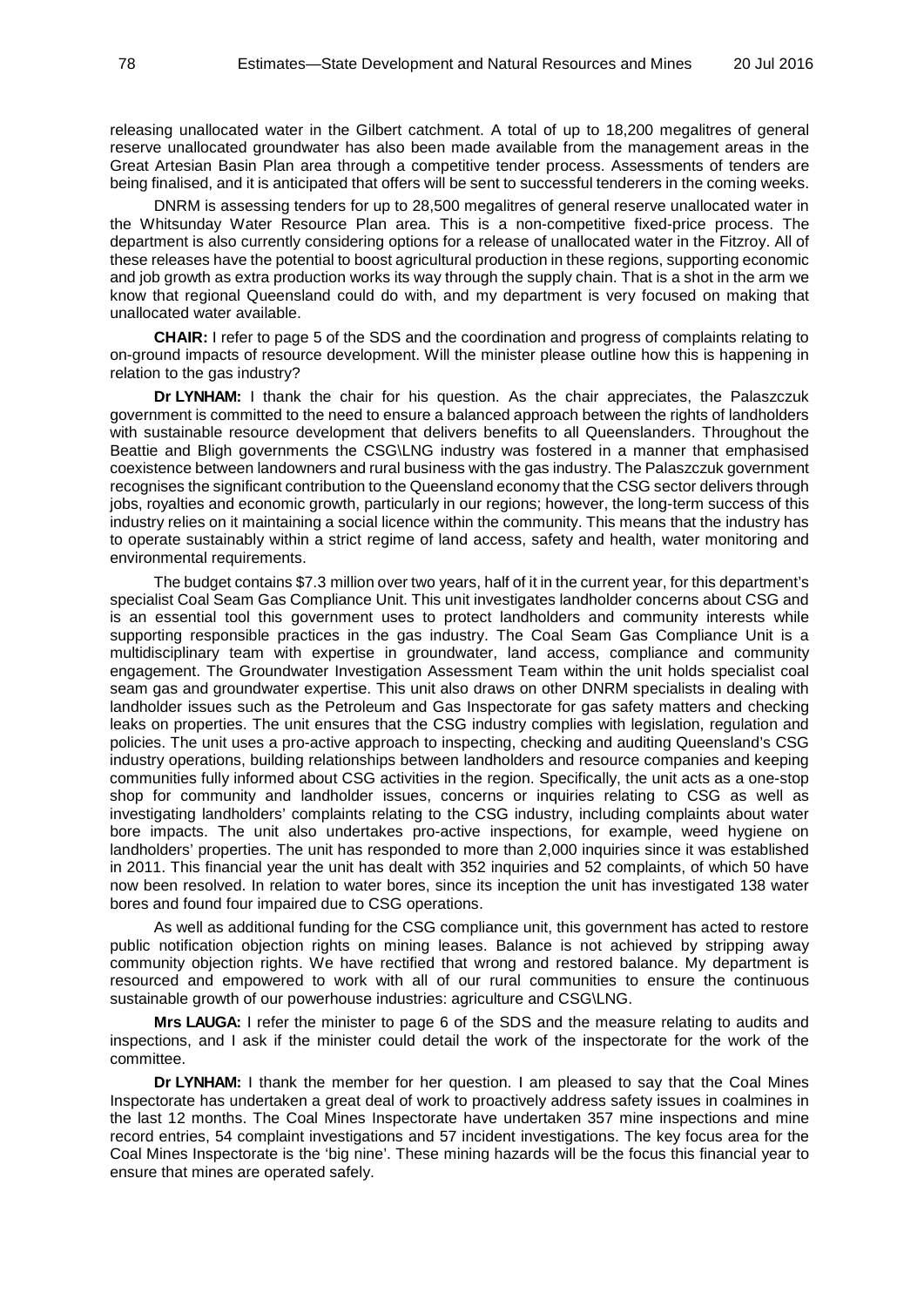These 'big nine' are as follows: health. As stated earlier, due to the re-emergence of coal worker's pneumoconiosis there has been a focus on overhauling the Coal Mine Workers' Health Scheme; however, there are other equally important risks to be addressed such as diesel particulate matter.

With the re-emergence of CWP there has also been a strong focus on strengthening the regulations around dust monitoring to improve the regularity of reporting and appliance compliance actions wherever required.

To ensure coalmine workers are competently supervised and that operations are conducted in safe manner, the inspectorate is producing a guidance note for industry. The Coal Mining Safety and Health Advisory Committee is considering the development of a recognised standard from the guidance note.

Presentations on hazards will be delivered at the Mine Managers Forum in July and the Queensland Mine Industry Safety and Health Conference in August 2016. Constant focus will be maintained through inspections and directives issued where noncompliance is identified. The development of a recognised standard for road design and construction is on schedule.

With regard to equipment fires, the focus will centre on risk based inspection of mine equipment. A presentation to be made at the Mine Managers Forum in July will include underlying data supporting the inspectorate's action.

Open cut cable damage: a safety bulletin was released to industry during 2016 providing the inspectorate's data analysis and recommended actions to reduce incidents. The data highlights problems and prompts the development of an inspection plan.

Strata management: open-cut mines are experiencing increased failures of walls. Based on incident analysis and observation by inspectors on-site, the focus will be on increased and targeted inspection using in-house geotechnical expertise. The inspector may issue directives to improve the mine's processes where critical weaknesses are identified.

Seminars have been developed for explosion risk zone controllers which are now being rolled out across industry.

Incident reports show that contractors are over-represented in coalmining facilities and accidents. A presentation will be made at the Queensland Mine Industry Safety and Health Conference in August to communicate this trend and reinforce the need for renewed attention from industry.

The Chief Inspector of Coal Mines outlined the 'big nine' to an annual briefing to industry in 2015. These priorities were developed through industry data analysis. The program was rolled out following this announcement. To assist with the implementation of this program a recognised standard working group has been developed as a sub-committee of the Coal Mining Safety and Health Advisory Committee. It is pleasing to see the activity being undertaken by the inspectorate in addressing several areas of safety in coalmining. It has been a very busy year tackling the re-emergence of CWP; however, it is equally important that vigilance and pro-activity are maintained in all areas.

**Mr CRIPPS:** I refer to page 3 of the SDS and the service area highlight to grant water entitlements in the Gulf Water Resource Plan area. I refer to the answer to non-government question on notice No. 5, which states that unallocated water in the Gulf WRP is granted with a specific daily and annual volumetric limit and predetermined flow conditions and that those same licences will not specify an average annual diversion limit. Minister, can you confirm that the MOU that you signed with IFED for the Etheridge Integrated Agriculture Project assessment pathway specifically provides for an average annual diversion sufficient for the requirements of the project of approximately 555,000 megalitres within the Gulf WRP area?

**Dr LYNHAM:** I thank the member for his question. He is aware, I believe, that 467,000 megalitres are identified in the Gilbert River catchment and they want 550,000. IFED have agreed to a complete independent scientific analysis as through the MOU. If the independent scientific analysis shows that there is the availability of water for IFED's progress to the 550,000, we will consider that in time. In terms of the water tender—

**Mr CRIPPS:** I did not ask about the tender. I asked can you confirm that in the MOU that you signed with IFED it specifically provides for an annual average diversion sufficient for the requirements of the project of approximately 555,000 megalitres within the area—just the area. I know it is not in the WRP at the moment; we agree on that.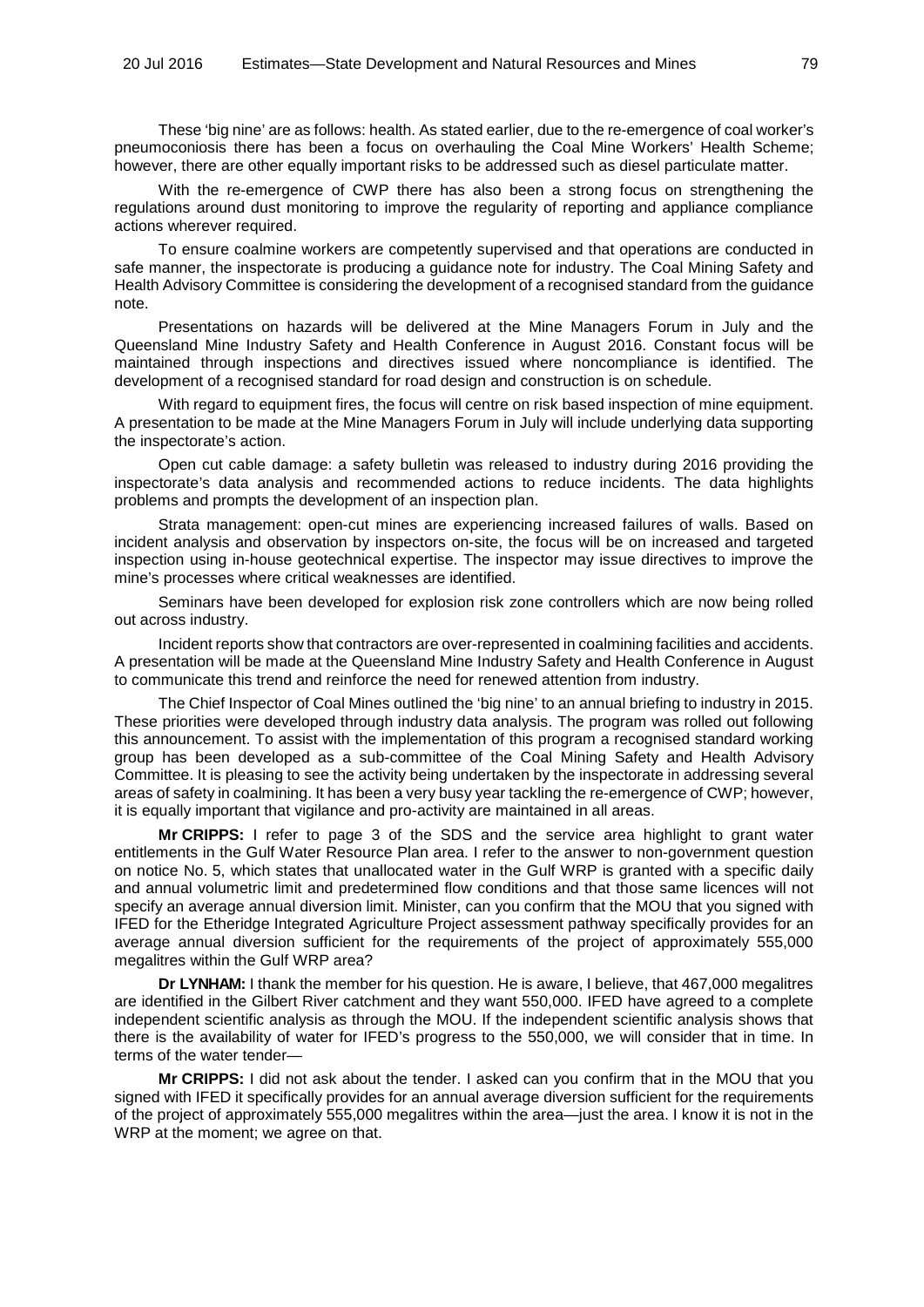**Dr LYNHAM:** To the best of my recollection, because I do not have the MOU in front of me, the independent scientific study will verify the water requirements of IFED which they are paying. I am happy to take that question on notice.

**Mr CRIPPS:** I can read it for the benefit of the minister. I appreciate the minister taking it on notice, but my subsequent question relies on us reaching an understanding. It says, 'An average annual diversion sufficient for the requirements of the project of approximately 555,000 megalitres.'

Minister, that is in the MOU, and it says there will be an average annual diversion provided for if the EIS is successful. Minister, can you confirm that the 555,000 megalitre average annual diversion provision contained in the MOU describes a water entitlement that is subject to a condition limiting the take of water to an average annual diversion across a period of years?

**Dr LYNHAM:** I refer to my previous answer regarding independent scientific analysis of the amount of water to be taken by IFED. We will await the EIS and the independent scientific analysis as we agreed on the MOU. I am happy to take the remainder of the question on notice.

**Mr CRIPPS:** Thank you, Minister, for taking that question on notice. The answer to non-government question on notice No. 5, as I stated earlier, clearly indicates that water that is intended to be released in the Gulf WRP area will be granted with a specific daily and annual volumetric limit and predetermined flow conditions. That is a matter of fact, because I agree with the answer to the question on notice. But the MOU provides for water entitlements subject to an average annual diversion, which is a completely different condition of take and it is in contrast to the conditions of take that are specified in the non-government question on notice No. 5. Minister, my question is this: do you agree that a water entitlement specifying an average annual diversion is not equivalent to a water entitlement that specifies a daily and annual volumetric limit and predetermined flow conditions?

**Dr LYNHAM:** I am prepared to wait to see what the independent scientific advice says about this, but I am happy to take that on notice and investigate that for the member for Hinchinbrook.

**Mr CRIPPS:** Everybody is willing to wait for the independent scientific investigation. That is the EIS process. We all agree that that has to happen before the water entitlement is granted for the IFED project. The point I am trying to get to, Minister—with some difficulty it seems—is this: can you please confirm that the provision in the MOU allowing for an annual average diversion of water would provide sufficient flexibility concerning the taking of IFED's water entitlement so as to allow other currently unallocated volumes of water to be issued prior to the Etheridge Integrated Agriculture Project EIS being completed?

**Dr LYNHAM:** Mr Chair, I am happy to take it on notice, but the specific details are quite pre-emptive.

**CHAIR:** Yes. I think the minister has—

**Mr CRIPPS:** Thank you for taking that question on notice as well.

**CHAIR:**—indicated at least three times he will take the question on notice.

**Mr CRIPPS:** Minister, I appreciate that you are going to take that series of questions on notice. Minister, in reference to page 3 of the SDS in the service area highlights to amend Queensland's native vegetation management framework to protect the Great Barrier Reef from reduced carbon emissions, I refer to the answer to question on notice No. 1597 and the confirmation that the vegetation management community round table had met only once, on 13 July 2015, at that time. In view of the failure of the community round table to engage meaningfully in the consultation process, the absence of any report or recommendations, has the consultation process that you outlined been a failure?

**Dr LYNHAM:** I thank the member for his question regarding this. Vegetation management is extremely important to this government, as you are obviously aware, and we made commitments to amend the vegetation management framework to reduce impacts on the Great Barrier Reef and also to lower carbon emissions. Core to these commitments was to reinstate provisions in the Vegetation Management Act 1999 and the Water Act 2000 repealed by the previous government. Since coming to office this government has been working towards meeting these commitments, and rightly in your question—

**Mr CRIPPS:** No. My question was following on from question on notice No. 1597 and the confirmation that you gave in answer to that question on notice that the vegetation management round table had met only once, on 13 July last year, and that the commitments that you gave—that a report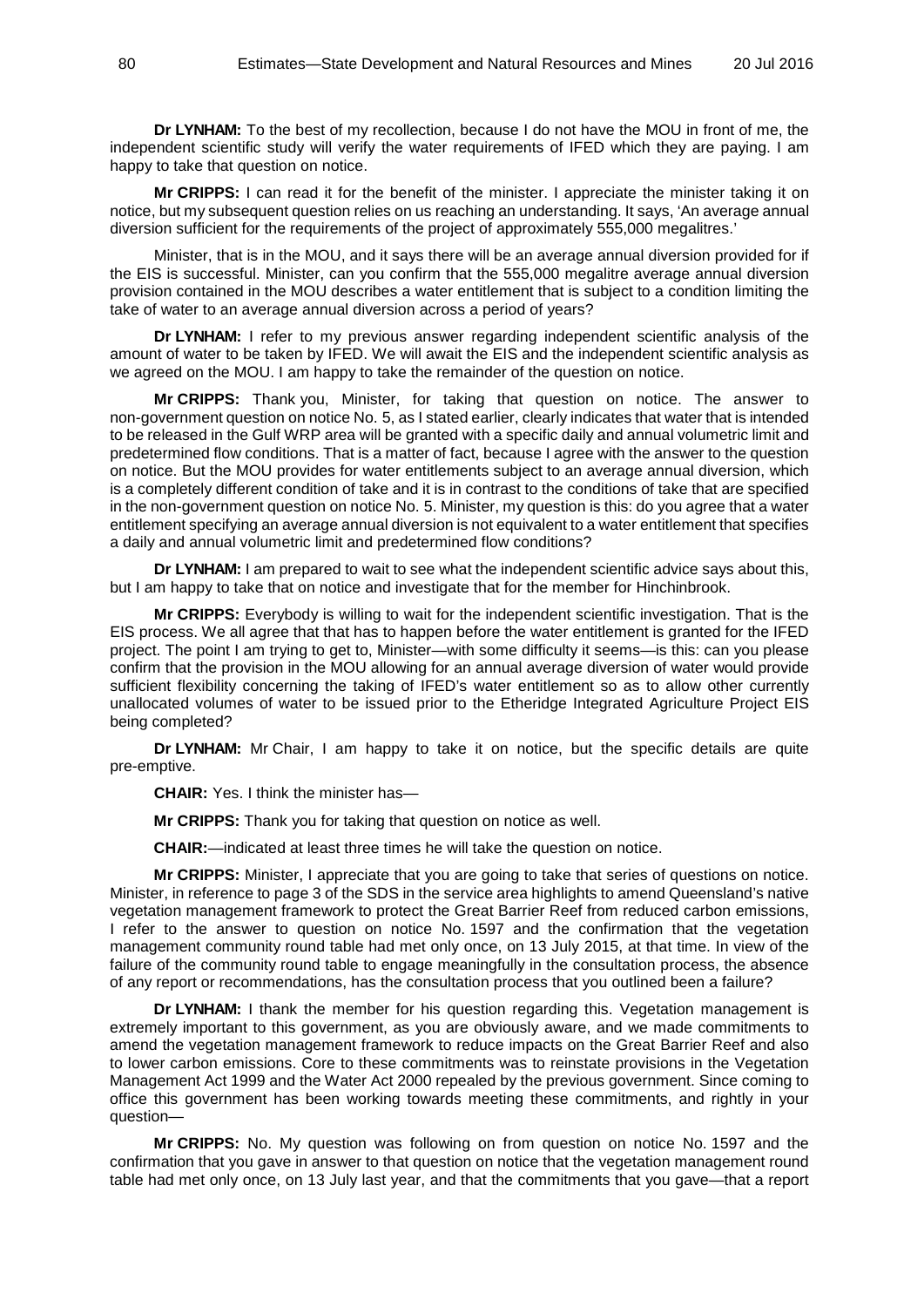would be produced from that community round table and, subsequent to that report being received, the government would contemplate changes to the vegetation management framework—have not occurred. I am questioning you about the inconsistency between what you have said in the answer to the question on notice and what has actually happened in Queensland on this issue.

**CHAIR:** Could you turn that into a question please?

**Mr CRIPPS:** Is there not a clear inconsistency between what you promised and what has actually happened in relation to consultation on the vegetation management framework?

**CHAIR:** Thank you.

**Dr LYNHAM:** On 13 July 2015 the Department of Natural Resources and Mines held a stakeholder roundtable meeting on the future of vegetation management with participants from AgForce, the Queensland Farmers' Federation, Canegrowers, WWF, the Wilderness Society, the Environmental Defenders Office and the Wildlife Preservation Society of Queensland. This meeting was productive and included discussions about potential future vegetation management reforms. Following this meeting, the department engaged Professor Allan Dale of James Cook University—a very notable professor of natural resources—to liaise with key stakeholders. The aim was to build consensus on the best possible approach for the government to meet its vegetation management election commitment. We wanted consensus. The stakeholders consulted included representatives from agriculture and conservation groups—so this is consultation continuing with Professor Allan Dale—as well as natural resource management and also Indigenous representatives. In late 2015 it became clear that the process to be facilitated by Professor Dale was not going to reach this consensus that we wanted and that urgent action was required to deliver on the government's election commitments.

To meet the Queensland government's vegetation management election commitment, in November 2015 the Deputy Premier announced plans to introduce legislation in the first quarter of 2016 to reinstate a responsible vegetation management framework for Queensland. From this time the Deputy Premier engaged in extensive consultation with stakeholders, ministers and government agencies. The Deputy Premier met and spoke with the president and chief executive of AgForce multiple times as well as representatives of WWF and the Wilderness Society. The Deputy Premier also met and consulted with the Queensland Herbarium and representatives of a group of concerned Queensland scientists.

The government election commitment was fulfilled with the introduction of the Vegetation Management (Reinstatement) and Other Legislation Amendment Bill 2016 into parliament on 17 March 2016 and its subsequent referral to the Agriculture and Environment Committee. The government consulted key stakeholders including AgForce, the Wilderness Society, WWF and the Environmental Defenders Office prior to introduction of the bill. Following introduction of the bill to parliament, the department undertook briefings with a range of stakeholder groups outlining the proposed amendments and highlighting the opportunity for stakeholders to make a submission if desired. These briefings included representatives from the agricultural sector, the urban development industry, resources industry, local government and natural resource management groups.

The bill was considered by the Agriculture and Environment Committee, which provided the opportunity for the public and stakeholders to express their views on the bill. The committee has published online the 688 submissions received for the inquiry. Public hearings and site visits were also held by the committee in Cairns, Townsville, Emerald, Bundaberg, Gympie, Charleville, Roma and Brisbane. The hearings provided the opportunity for stakeholder groups and the public to have their say on the bill. The committee's report on the bill was released on 30 June.

In summary, initial consultation occurred with key stakeholders on vegetation management prior to development of the bill, the bill before its introduction in parliament and during the parliamentary committee process. There has been extensive consultation.

**Mr CRIPPS:** Minister, furthermore on the same issue with regard to answer to question on notice No. 1483 and the confirmation at that time that a report from the vegetation management community round table had not been received at that time, can you confirm that you have not received a report from the vegetation management community round table?

**Dr LYNHAM:** I took advice from Allan Dale. The only reports I have received have been advice from Allan Dale which—

**Mr CRIPPS:** You have not received a report from the round table?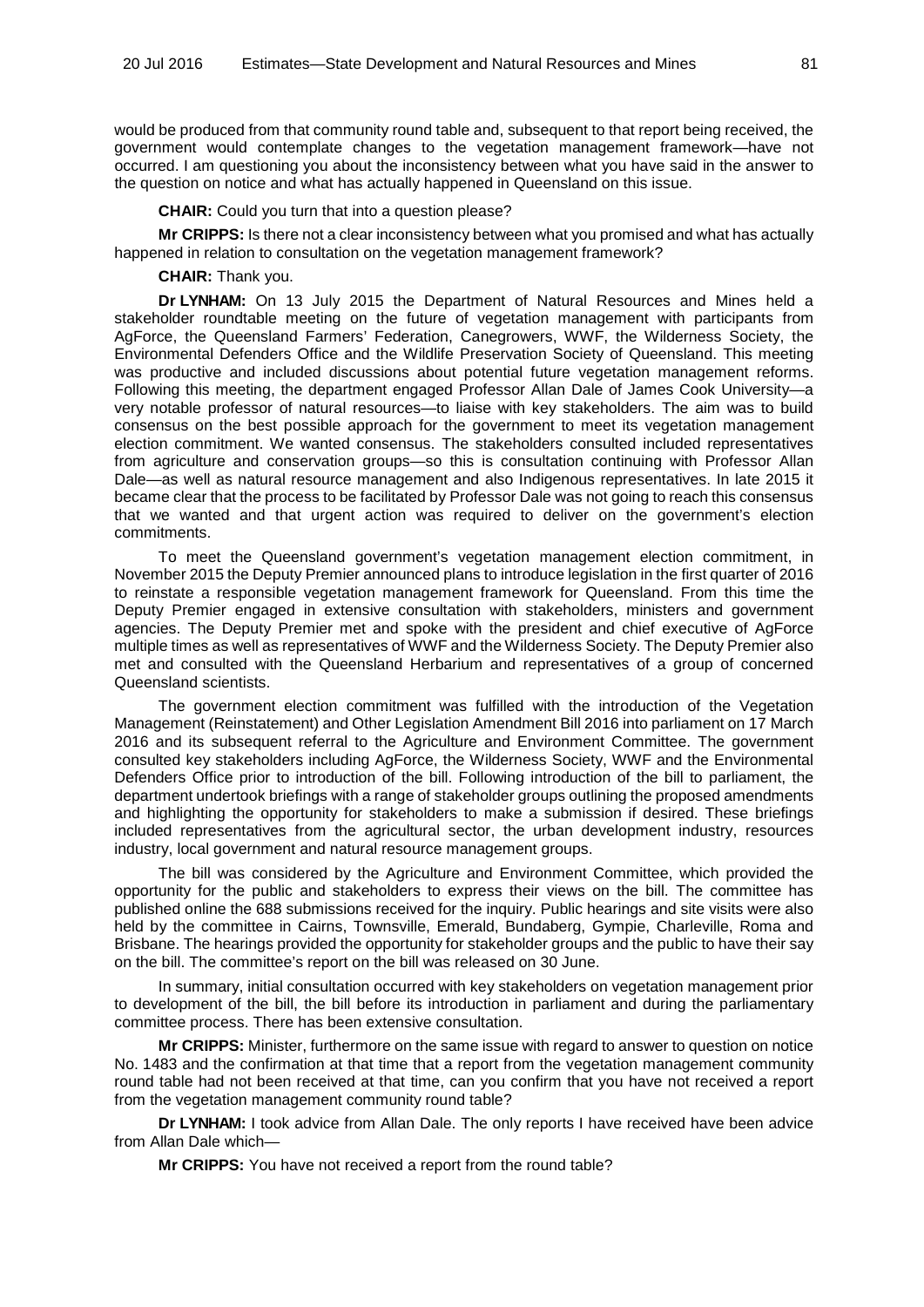# **Dr LYNHAM:** No.

**Mr CRIPPS:** Minister, you have repeatedly made reference to the commitment that the government made, but what about the commitments that you have made to the House and to a range of stakeholders about the process that would occur prior to any proposed changes to the vegetation management framework in Queensland—repeated commitments you have made in the parliament about the process that would occur? Minister, how can this committee come to any other conclusion than that you have not fulfilled your commitments to the House or to those stakeholders about the process that would occur prior to those amendments being introduced?

**Dr LYNHAM:** This government is a consultative government. This government would have dearly loved to reach a consensus position regarding the vegetation management bill. We started the consultation project with a view to consensus. It takes two to tango. It takes more than two on a sensitive issue such as vegetation management. Unfortunately, consensus was unable to be realised on this bill. That does not mean that extensive consultation cannot continue, and it did, but consensus was far from realised.

**Mr CRIPPS:** You have already said that, Minister. You have said that—

**Dr LYNHAM:** I have outlined—

**Mr CRIPPS:** You have, at length.

**Dr LYNHAM:** Mr Chair, I have outlined exactly what we have done and there is still consultation—

**Mr CRIPPS:** But you did say in answer to question on notice—

**Dr LYNHAM:** Mr Chair, the member has asked some long and complex questions, but he gets annoyed when I try to provide a long answer.

**Mr CRIPPS:** No. We have had lots of those today.

**Dr LYNHAM:** I just ask for some fairness, Mr Chair.

**Mr CRIPPS:** We have had lots of long answers today, Minister. Minister, I am trying to get to the bottom of what commitments you gave to the House repeatedly about what would occur prior to the introduction of any proposed amendments to the vegetation management framework. I have outlined that your answer to question on notice No. 1483 indicated in December last year that no report has been received from the community round table, and you have confirmed that subsequent to that no report has been received. Answer to question on notice—the previous question that I asked about this— No. 1597 was quite clear that there has only been one meeting held, yet on several occasions you told the parliament that the report from the community round table would be received prior to any proposed changes to the vegetation management framework progressing through the House. How can this committee come to any other conclusion than that you have not fulfilled your commitments to the House or to those stakeholders about the process that would occur about proposed changes to the vegetation management framework?

**Dr LYNHAM:** Mr Chair, I am extremely disappointed that a consensus was unable to be reached, but that does not mean that consultation has not continued to take place. Allan Dale's feedback from all parties has been reported to me. I would have dearly loved to present to the House a final report from an extensive consultation period and an extensive consultation process with a consensus, but that simply was impossible. One has to accept that when a consultative consensus process fails to work it simply fails to work. I tried my hardest as the responsible minister. Professor Allan Dale gave it his all. We met many times discussing progress through this very difficult matter, and I understand the importance of this matter to all Queenslanders. I understand to the agricultural sector, I understand to the conservation sector and I understand to the mums and dads in the street how important this issue is, but I am disappointed, as everyone is, that a consensus was not reached because I believe that everyone on that table would have loved a consensus to be reached for all members of our community in Queensland. I had every intention of providing a very triumphant report, but unfortunately it was just unable to be achieved.

**Mr CRIPPS:** That may very well be the case, Minister, that consensus could not be achieved, but it does not change the fact that on several occasions you gave commitments to the House and to all the stakeholders engaged in this issue that a certain process, including the production of a report from the community round table, would be followed and the government would consider the recommendations in that report before any changes to the vegetation management framework would proceed. Those undertakings have not been fulfilled. I know that you are going to say that you are very sorry about the fact that consensus could not be reached, and I accept the fact that you are very sorry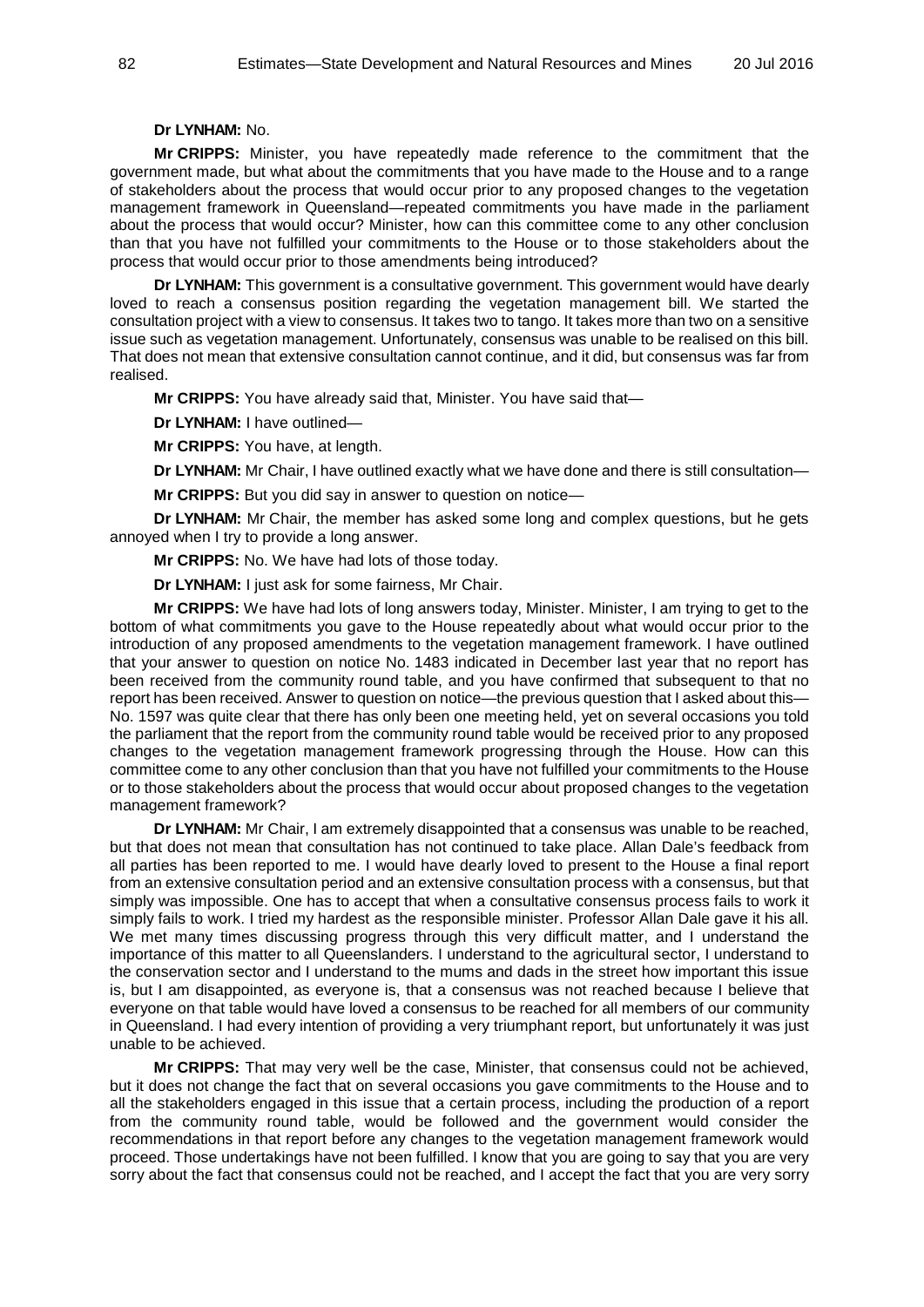that consensus could not be reached. That does not change the fact that you gave those undertakings on several occasions to the House and the relevant stakeholders who have been engaged in this process. There is an inconsistency between the commitments you have given and what has eventually occurred—

**Dr LYNHAM:** Mr Chair, it is quite obvious that my intentions were to provide a report if this consensus did work, if the roundtable process did work. It simply did not work. I cannot be more open than I have been about this process. I do not know where this is going.

**Mr CRIPPS:** What other undertakings or commitments that you—

**CHAIR:** I am satisfied that the minister has already answered the question.

**Mr CRIPPS:** I have a different question, Mr Chairman. What other commitments or undertakings that you give to the House or other stakeholders relevant to your portfolio are contingent on a consensus being achieved rather than what undertakings you give?

**Dr LYNHAM:** Mr Chair, can I ask which section of the SDS that is derived from, respectfully?

**Mr CRIPPS:** It follows on from the previous SDS notation that I have given and the previous answer that the minister has given to the estimates committee where he has said, 'I'm terribly sorry, but we couldn't reach consensus and therefore the commitments I gave to the House and to relevant stakeholders were not able to be met.' My follow-on question from that is: what other commitments and undertakings given to the House and relevant stakeholders in your portfolio cannot be relied upon?

**Dr LYNHAM:** Mr Chair, honestly! I will not go on. I know you want decorum. I am quite happy to take these personal insults from the member opposite but—

**Mr CRIPPS:** Point of order, Mr Chairman. Mr Chairman, you are the person empowered to rule a question out of order, not the minister. If you are not going to rule that question out of order then the minister should answer it.

**Dr LYNHAM:** These are questions regarding my integrity, Mr Chair. I am not prepared to go there. **CHAIR:** No. We will move on.

**Mr CRIPPS:** The minister's integrity is not the subject of questioning during the estimates committee process?

**Mr HART:** Can we have a ruling on that question, Chair?

**Dr LYNHAM:** I thought you had more. I am sorry—

**Mr CRIPPS:** All I am doing is following up on legitimate questions on notice that I have asked and the answers that you have given.

**Dr LYNHAM:** I have overestimated your integrity. I am sorry.

**Mr CRIPPS:** I have tried to follow them through to their logical conclusion. You have consistently failed to answer the question about how stakeholders and the House can believe undertakings that you gave on several occasions.

**CHAIR:** I ask for us to move on. Member for Dalrymple, do you have a question?

**Mr HART:** Mr Chair, point of order. Are you ruling that question out of order?

**CHAIR:** I am ruling the behaviour out of order. The minister has answered the question on at least three occasions.

**Mr HART:** The minister was asked a question. He was not answered it. Are you ruling it out of order?

**CHAIR:** We have all been around this place for a long time. He is allowed to answer the question in whatever way that he wants. You know how the game is played.

**Mr KNUTH:** In your opening statement you advised the committee of the satellite imaging and the special data that will assist landowners to identify what they can clear and what they cannot clear and how the government will work with them. Can you guarantee that this extra funding is not there to trap landowners with these spy-in-the-sky satellites?

**Dr LYNHAM:** I thank the member for the question. It is great that you have given me the opportunity to be able to reassure the people of Queensland that the second part of your question is not the case. It is important to recognise that most of the property owners in Queensland, under the current legislation, are doing the right thing. The problem is the current legislation. Most of our landholders are doing the right thing under the current legislation, but the current legislation is simply not working to protect Queensland from climate change and it is not working to protect the health of the Great Barrier Reef.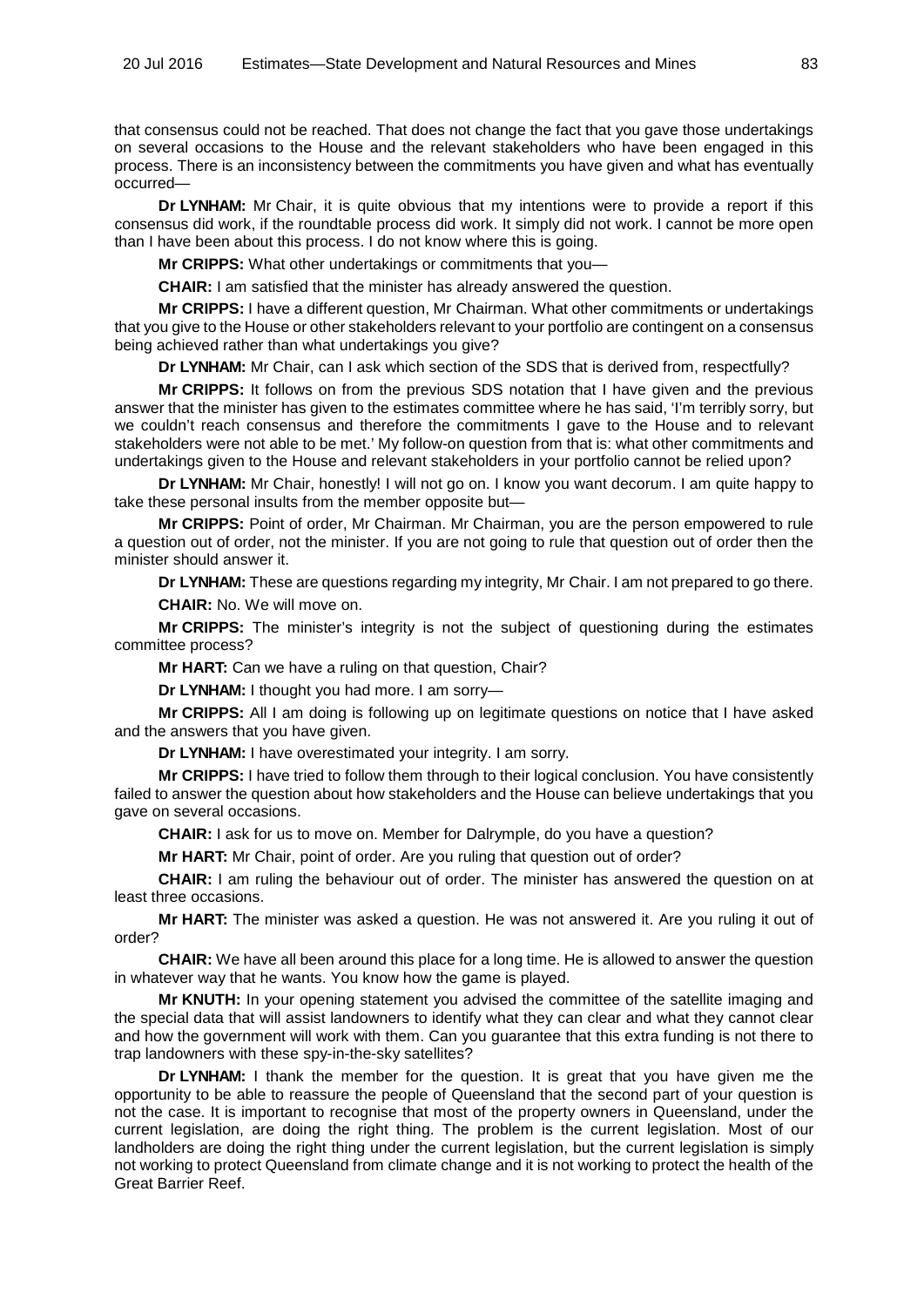It is important to acknowledge that most detections that we are finding can be explained by existing authorised approvals, natural causes, or activities undertaken under allowable self-assessable codes. Sixty per cent of detections are just because of these things. Once we find them, they are quickly ruled out. Landholders are provided with a clear before-and-after map of the detected clearing. The landholders are also given a reasonable time to provide additional information, but our officers are there working with them. There are 178,000 automated checks of rural properties with assessable vegetation and 0.4 per cent have been detected with significant change in vegetation cover and have been tagged for further investigation. It is a very small percentage.

I just want to bed this down: most landholders are doing the right thing under the current legislation. It is the current legislation where the fault lies. The current legislation is not protecting against climate change. The current legislation is not protecting the health of the Great Barrier Reef.

**Mr KNUTH:** Would you not believe that it would be a big concern for landowners, particularly when the Premier indicated that these satellites will be able to pick up bulldozer tracks and that we would, more or less, be hitting them with the full force of the law? Would they not be sceptical of this extra funding for aerial satellite imaging? You are saying that everything is going to be all right and that there are a few bad ones. Obviously, with legislation after legislation year in, year out, they would be very concerned and very sceptical, particularly with this extra funding.

**Dr LYNHAM:** I thank you for that supplementary question as well. We have had free and open discussions with agricultural representatives prior to us considering implementing this as well. I will also state again that, if a landholder is doing nothing wrong, they have nothing to fear. Technology is changing. It will probably be not too difficult for someone to go into their home computer in the future and find satellite passes like this just occurring at any stage. We are probably just a little step ahead of technology at the present time with our passes every 16 days. One could consider that in four or five years time these passes will become a common event. People will be accessing these passes on their home computers. The satellite imagery is improving all the time. The number of satellites up there is increasing all the time. We are just taking it a step ahead of technology.

Our role with the department is to assist landholders. You have said it yourself: most landholders want to agree. Most landholders live well with the pre-2012 legislation. People on farms see climate change every day. They know what it is like. They see droughts and unseasonal rains. They know what is happening. This is an opportunity to work with the agricultural community.

**CHAIR:** Minister, I have a question and I would like a fairly brief answer. If you do not want to give a brief answer, you can take it on notice. I note several mentions of the Great Artesian Basin in the Service Area Highlights for 2016-17. I ask: what is the department doing to ensure the health and sustainability of this critical national water resource?

**Dr LYNHAM:** I thank the chair for his question. I realise there are limitations on time, so if you feel I have answered the question, please advise if you have enough information from my answer. Water from the Great Artesian Basin is vital. The Great Artesian Basin is a national treasure that people in the bush absolutely rely upon. It is vital. We are developing a new water resource plan for the Great Artesian Basin. We have 69 submissions to the statement of proposals and it is expected that the plan for the Great Artesian Basin will be finalised by September 2017.

I must also take this opportunity—and thank you for granting me this opportunity—to thank the members of the Great Artesian Basin Advisory Council. One program that enjoys wide support is the Great Artesian Basin Sustainability Initiative, also known as GABSI, which is a \$450 million national program seeking to address declining water pressure. Under GABSI, and its predecessor programs, the Queensland and Commonwealth governments provide funding to landholders to rehabilitate uncontrolled bores and replace bore drains with piped water reticulation systems. Over the past 15 years, \$178 million of work has been completed and the Queensland government has contributed \$63 million. Importantly, 200,000 megalitres per annum of flow has been saved through the rehabilitation of 676 uncontrolled bores.

Last year, the latest phase commenced funding 10 projects with a total cost of more than \$3 billion. The next stage is now underway and we are committing to matching Commonwealth funds for agreed priority projects. The Commonwealth Department of Agriculture and Water Resources and our department are assessing 38 projects for consideration.

This is an important issue. I would like the members opposite to also take note that I have been approached by landholders seeking greater flexibility in government payment options to enable landholders who are experiencing severe drought conditions financial relief during the delivery of this project. I have sought agreement from the Commonwealth government, as the funding partner of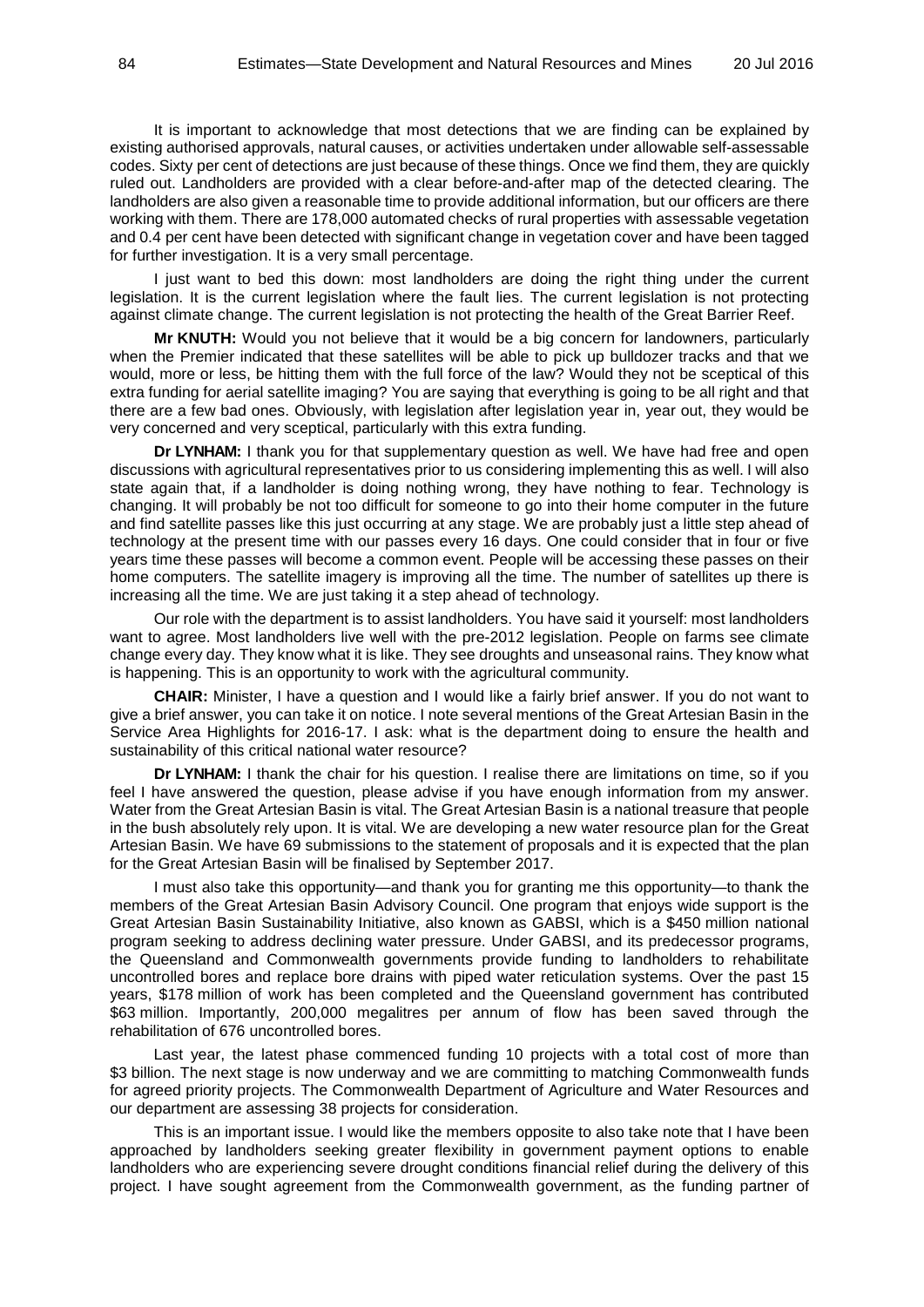GABSI, to adopt this greater flexibility but, unfortunately, the Commonwealth was not supportive of this proposal. It has not gone unnoticed the 'Hear! Hear!' from the member for Hinchinbrook. I ask the member for Hinchinbrook—I know the new resources minister is Rockhampton based—

#### **Mr CRIPPS:** Yes.

**Dr LYNHAM:** He is close. I wish that you would lobby him strongly, as I will, for the Commonwealth government to have greater flexibility for people in the bush to meet their payments for GABSI.

**Mr CRIPPS:** We had to work very hard when the previous Labor federal government cut all the funding for GABSI.

**Dr LYNHAM:** And we had to work very hard to get Tony Abbott across as well to get him to fund his GABSI.

**Mr CRIPPS:** Completely defunded the GABSI program.

**Dr LYNHAM:** And Tony Abbott would not come to the table on GABSI.

**Mr CRIPPS:** Thanks very much, Kevin Rudd and Julia Gillard.

**Dr LYNHAM:** GABSI has proven to be a highly effective program contributing to the sustainability of the Great Artesian Basin.

**CHAIR:** Thank you, Minister. Before I move on, the member for Hinchinbrook indicated earlier that he wanted to table a document. I am just seeking approval from the committee.

**Mr CRIPPS:** Yes, it is the future resources one, which demonstrates that it was in the last budget, not this year's.

**CHAIR:** No, I just asked you if you wanted to table a copy.

**Mr CRIPPS:** I do.

**CHAIR:** You have no problems? You seek leave? Granted. Thank you. Minister, do you have any responses to questions that you have taken on notice?

**Dr LYNHAM:** I do.

**CHAIR:** If you have, could you deliver them as quickly as possible and then you can make any comments that you want.

**Dr LYNHAM:** This is to the member for Nanango about the question on notice about the North Queensland stadium budget clarification. Ninety-five million dollars is in capital funding to the Budget Papers No. 3, the Department of State Development; \$5 million is included in the supplies and services budget of the department in the Service Delivery Statement; \$40 million is being held centrally by Queensland Treasury. This then totals the \$140 million budget commitment by the Palaszczuk government.

**Mrs FRECKLINGTON:** Sorry, I do not want to hold you up. Where was the five?

**Dr LYNHAM:** The \$5 million is included in the supplies and services budget of the department in the Service Delivery Statement. This answer is to the member for Dalrymple, addressing his question on Big Rocks Weir. Big Rocks Weir is a longstanding proposal on the Burdekin River upstream from the Burdekin Falls Dam. The Charters Towers Regional Council applied for Commonwealth funding for a feasibility study through the National Water Infrastructure Development Fund, but was not successful. Page 3 of the SDS foreshadows that the Department of State Development will undertake water supply investigations. However, the Department of State Development has not prioritised any funding towards an investigation for the Big Rocks Weir proposal at this stage.

To the member for Hinchinbrook in regard to the IFED EIS, if the EIS demonstrates that the water is available for the project, there are still a number of steps required. If I am satisfied that there is a need to amend the water resource plan, I may initiate an amendment process to recognise the additional water in this plan. Any amendment must be underpinned by the best available science. This remains hypothetical until this science is undertaken. Any entitlement granted in the gulf water resource plan area, whether that be from Flinders or Gilbert in the future, would absolutely be done in accordance with section 70 of the gulf water resource plan and will contain an annual volumetric limit. Let us be clear: the IFED MOU is not about a commitment to a water entitlement under the gulf water resource plan. It provides an assessment pathway only for this project.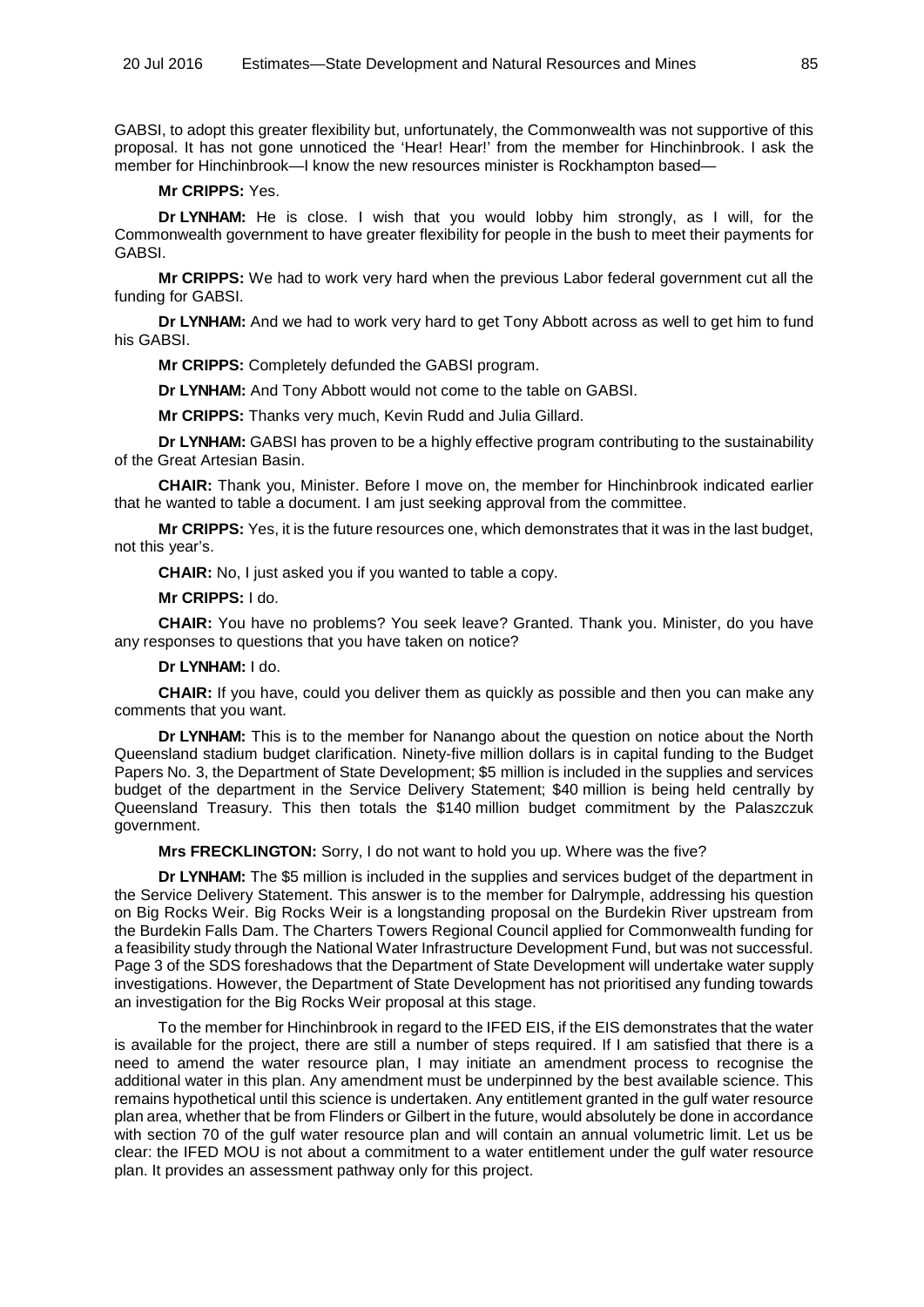With regard to the question on notice asked by the member for Bundamba, a 2010 CSIRO report explained why the events occurred and considered options for future mine related subsidence. The potential for backfilling was considered and was not feasible. The report is online. I know that this does not address your specific issue about your specific remedies, and my department will be looking into this.

**Mr CRIPPS:** We are searching for the \$5 million in the SDS, Minister.

**Mrs FRECKLINGTON:** Can you give me a page?

**Dr LYNHAM:** I will clarify that with the department. That is the best available knowledge at this stage.

## **CHAIR:** Yes.

**Dr LYNHAM:** I would like to thank the chairman and all the members of the committee for their time, particularly the member for Hinchinbrook—

**Mr CRIPPS:** Thanks, Minister—

**Dr LYNHAM:**—for adhering to matters in the SDS. It was sincerely appreciated. The estimates process is a valuable part of a functioning democracy and the cooperation of the committee made the process much more efficient. If you would like to discuss anything further, I am more than happy to meet with you at any time—except the member for Hinchinbrook.

**Mr CRIPPS:** Love you too, Minister.

**Dr LYNHAM:** I would like to thank the officers of both of my departments for the significant amount of work that they have put into the estimates process. I would particularly like to thank my directors-general, Michael Schaumburg and James Purtill, the Coordinator-General, Barry Broe, and the Projects Chief Executive, Dave Edwards, for their assistance and advice both today and in the time that I have been minister for the portfolios of State Development and Natural Resources and Mines. Thank you, Mr Chair.

**CHAIR:** Thank you, Minister, and departmental officers. I want to thank all members who have sat at this table today to this point. Whilst we do not always get on when we are sitting at this table, we all have jobs to do and I always respect that people have a job to do and I will do my best to work in with them. We will at this time take a break and resume at 7.15 for the examination of the estimates for the portfolio of Minister for Housing and Public Works. Thank you.

# **Proceedings suspended from 6.28 pm to 7.13 pm**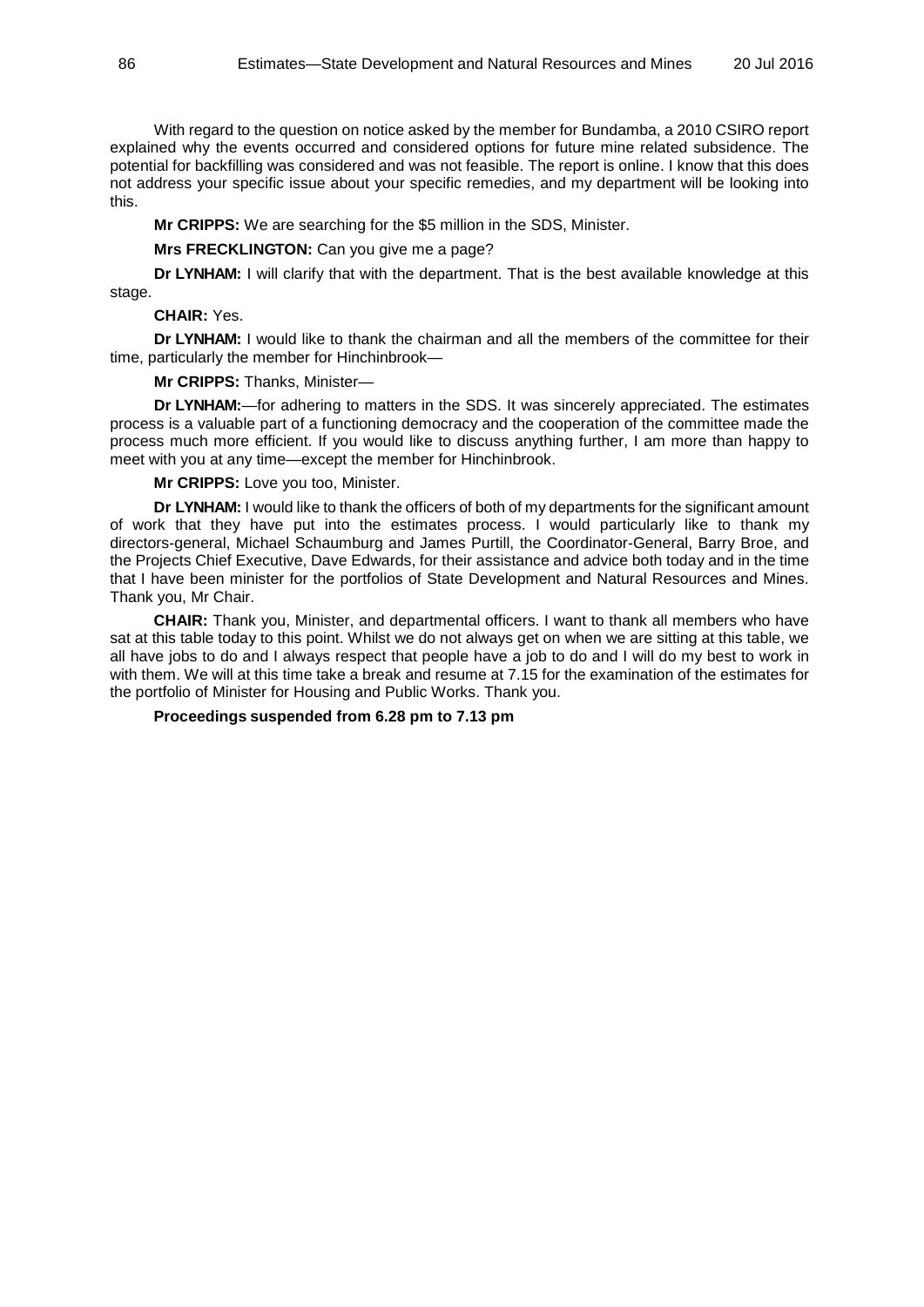# **ESTIMATES—INFRASTRUCTURE, PLANNING AND NATURAL RESOURCES COMMITTEE—HOUSING AND PUBLIC WORKS**

# **In Attendance**

Hon. MC de Brenni, Minister for Housing and Public Works Mr M Lawrence, Chief of Staff **Department of Housing and Public Works**

Ms L Carroll, Director-General

# **Queensland Building and Construction Commission**

Mr B Bassett, Commissioner

Ms Christine Castley, Acting Deputy Director-General, Housing and Homelessness Services

Ms R Turbit, Assistant Director-General, Corporate Services

**CHAIR:** Good evening, everyone. Welcome to the Infrastructure, Planning and Natural Resource Committee's public hearing for the examination of the Appropriation Bill 2016. I would like to introduce the members of the committee. I am Jim Pearce, the member for Mirani and chair of the committee. Dr Mark Robinson, the member for Cleveland, is the deputy chair. The other committee members are: Mr Michael Hart, the member for Burleigh; Mr Shane Knuth, the member for Dalrymple; Mrs Brittany Lauga, the member for Keppel; and Mr Craig Crawford, the member for Barron River. The committee has granted leave for non-committee members to ask questions at its hearing this evening. I welcome Mrs Jo-Ann Miller, the member for Bundamba, and Mr Stephen Bennett, the member for Burnett.

\_\_\_\_\_\_\_\_\_\_\_\_\_\_\_

Today, the committee will consider the Appropriation Bill 2016 and the estimates for the committee's areas of responsibility. I remind everyone present that any person may be excluded from the proceedings at my discretion as chair or by order of the committee. I ask that mobile phones or other electronic devices be turned off or switched to silent mode.

On behalf of the committee I welcome the minister, departmental officers and members of the public to the hearing. I ask that departmental officers identify themselves when they first speak and to speak directly into the microphone.

I now declare the proposed expenditure for the portfolio of the Minister for Housing and Public Works open for examination. The question before the committee is—

That the proposed expenditure be agreed to.

Minister, if you wish, you may make an opening statement of up to five minutes.

**Mr de BRENNI:** Thank you very much, Mr Chair. Thank you also to members and staff of the committee. I want to begin by acknowledging the traditional owners of the land on which we meet and pay my respects to elders past, present and emerging.

As Minister for Housing and Public Works I am honoured to lead the delivery of housing and homelessness, building and construction, and procurement services across Queensland. In this portfolio I have the opportunity to meet thousands of Queenslanders and hear directly from them about their housing needs. From remote communities in the Torres Strait to mining communities in places like Mount Isa, I have heard firsthand what it means for families to be able to rely on government to ensure they have a place to call home. From the Sunshine Coast to the Gold Coast to Cairns, men and women, young and old, have sat with me and told me what it means for them not to get paid for the work that they do as subcontractors in the building and construction industry. From Charters Towers to Bundaberg, small business people have told me how important it is that we do what we can to give them an opportunity to compete for government projects like capital works and maintenance contracts in their communities.

In the last 12 months right across the state this government has focused on delivering rather than fighting. We have been delivering for Queenslanders, and I have seen it firsthand. I saw it at the YFS facility in Logan, where the reinstated tenants advice and referral service operates to help people stay in their privately rented home. I heard how important it was when I met with the staff at Peggy's Place on the Sunshine Coast that we delivered two new 72-hour crisis shelters for women and children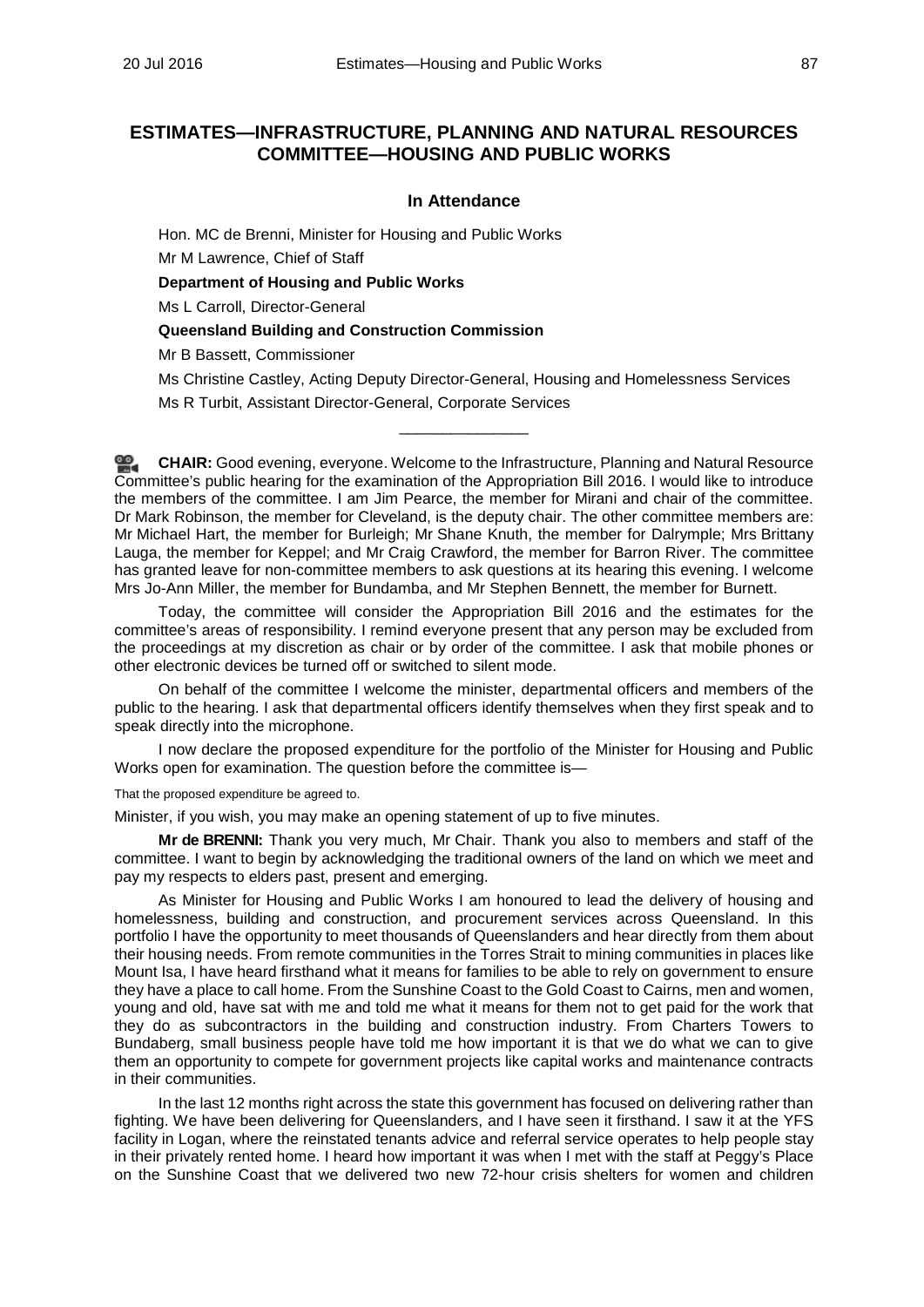escaping domestic violence in Brisbane and in Townsville, with a further two centres to be established under this year's budget. When I had coffee with a domestic violence victim, Benita, in my own neighbourhood and I understood how powerful it was for her to know that she would no longer be trapped in a violent household, I knew it was the right thing for our government to do to make it easier for survivors of domestic and family violence to have their names removed from tenancy black lists where those listings were due to the violent behaviour of their partner. We have also conducted an extensive consultation process for a new 10-year housing strategy. I thank the members of the committee that participated in that process—in particular, the member for Dalrymple and all of the government members for their participation in that consultation.

As I have listened to people across the state talk about housing, it has become ever more clear to me that a home is a deeply personal matter, yet people are often happy to share their vision for a brighter housing future. It has become clear that there is a strong appetite for more affordable housing and for community renewal right across Queensland. Queenslanders understand just how important housing is to all of us. It is the foundation of resilient and connected communities. That is why this year I will seek the support of government to deliver a comprehensive 10-year housing strategy. Our strategy will be one for all Queenslanders no matter whether they live in the CBD of Brisbane or on the outskirts of Roma—a strategy that will seek to light the pathway through the housing market for everyone, a pathway for no matter where you stand—whether you own the family home or renting suits your needs, whether you are renting your home to someone else or whether you are someone whose housing needs are quite specific—a pathway where you are less likely to fall through the cracks, where you are much less likely to get tripped up.

The previous government's pathway had no light. In fact, it was only highlighted by a risky scheme to hand over control of 90 per cent of the \$15 billion housing portfolio to the private sector—a mass privatisation of public housing. I want to be clear for the committee that the mass transfer of housing is not the policy of this government. That is why today, in line with the government policy, the director-general of my department informed Logan City Community Housing that we will not be continuing with the Logan Renewal Initiative. A housing scheme of that scale with that level of risk is unprecedented in this nation. The Logan Renewal Initiative was a risky LNP scheme and it was outright unnecessary.

I grew up in Logan. As someone who represents Logan and lives in that community and someone who will bring my kids up in that community, I will not accept putting the needs of that community in the too-hard basket and palming that responsibility off to someone else. Our plan for Logan as part of the new housing strategy will be developed in consultation with the community, with representatives including council and other stakeholders. It will include a plan for new homes, a plan for redevelopment and a plan for renewal. As a first step today I am initiating the construction of 70 new homes across five identified locations over the next three years.

Committee, we are here this evening to examine the Appropriation Bill 2016. I am here to share with the committee the priorities that we will deliver in the coming 12 months. This government is about creating jobs, and our capital works program will engage Queensland construction businesses that will employ hundreds of tradies including apprentices. Through the department we will build, acquire and refurbish government owned housing. This year we will deliver a new housing strategy. We will also pursue a new building strategy. It will help make our buildings safer and make them greener. It will make the system fairer for subbies and home owners and build confidence and trust across the industry. We will implement the new procurement strategy. It will make sure that government not only gets value-for-money procurement outcomes but also achieves our social and environmental objectives through our collective buying power. Importantly, not only will probity remain a feature but we will work to strengthen it. All three strategies will be integrated and provide the Department of Housing and Public Works clear direction for 2016-17. I believe that Queenslanders from Far North Queensland to St George in our state's south-west expect me to ensure that these plans deliver for them.

Government is more than just an enabler. We have a responsibility to deliver services that provide meaningful and transformational change in people's lives. Governments—good governments should make a difference. I know the government members on the committee are committed to good government. It is clear that through this portfolio this government is getting on with the job of delivering for the people of Queensland.

**CHAIR:** We will start with questions from non-government members.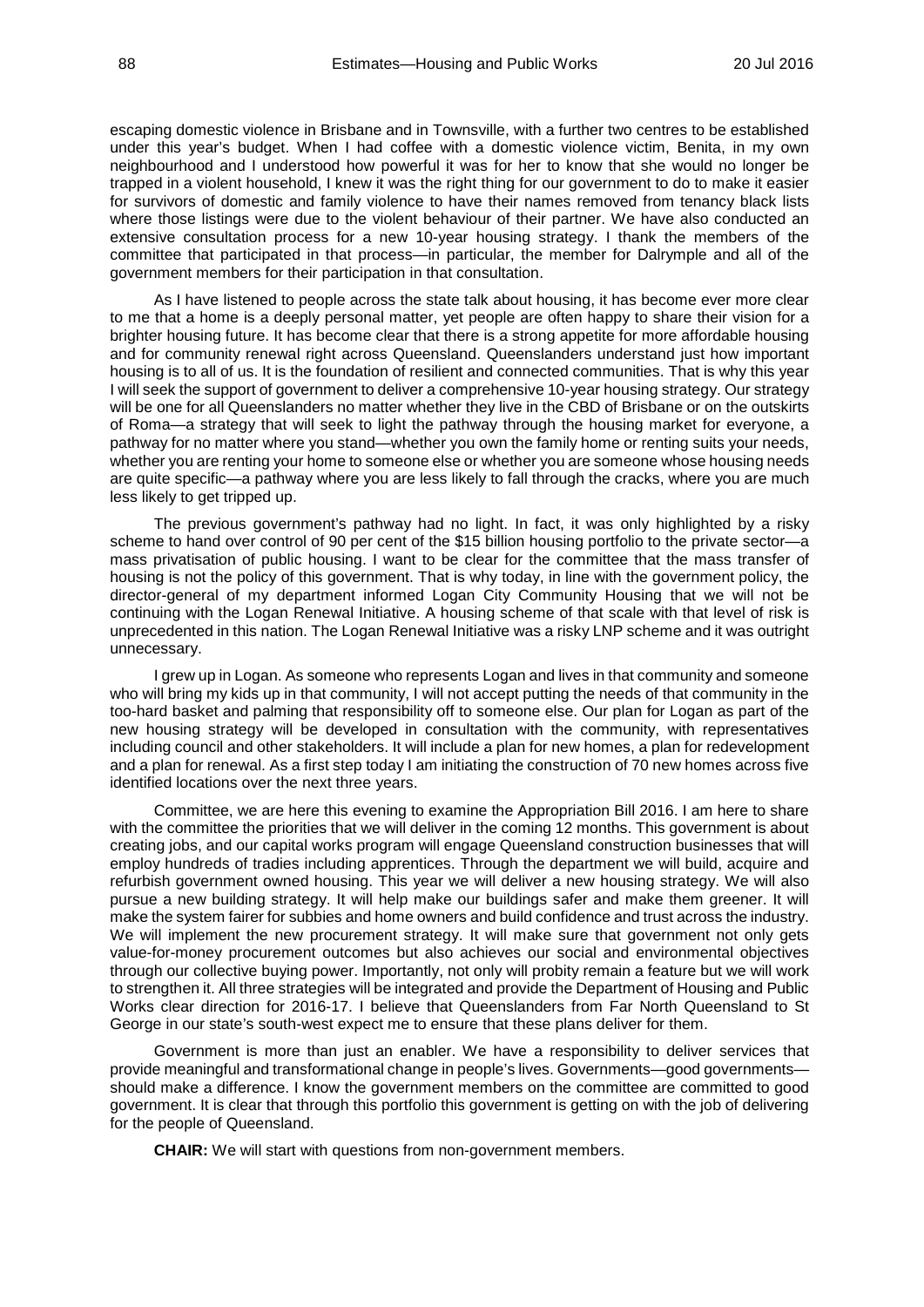**Mr BENNETT:** I ask a question of the director-general. Could the director-general advise the committee if any officials of the Department of Housing and Public Works have met with officials of the Deputy Premier's office, the department of natural resources or the department of environment to discuss the impact of Labor's proposed vegetation management laws? That relates to page 4 of the SDS on housing affordability.

**Ms Carroll:** I certainly have not met with those departments on vegetation management, but I will make sure and check if other members of my department have been part of those discussions across government.

**Mr BENNETT:** Chair, is that a question on notice?

**CHAIR:** Minister, are you happy to take that on notice?

**Mr de BRENNI:** Yes, Chair.

**Mr BENNETT:** I have a follow-up question. Director-General, have there been any concerns raised with either you or the minister that you are aware of about the impact of these proposed vegetation management laws on housing affordability?

**Ms Carroll:** As part of the housing strategy consultations, which the minister referred to in his opening statement, certainly a range of issues, not specifically around vegetation management, have come up about housing affordability, about the different elements that go to housing affordability. To my knowledge, the specific elements around vegetation management have not come up.

**Mr de BRENNI:** I might answer the part of the question that the member for Burnett inquired of the director-general as to whether or not she was aware whether anyone has raised that with me. The answer is no. Mr Chair, I think there is an imputation in the question that asserts that the proposed laws impact on housing affordability. I ask you to rule the part of the question that refers to me and to the director-general out of order.

**Mr HART:** Sorry, you are not chairing this meeting; the chair is.

**Mr de BRENNI:** Member for Burleigh, I ask the chair to respond to my request for guidance.

**Mr BENNETT:** Can I ask another question to the DG?

**CHAIR:** What page of the SDS are you referring to?

**Mr BENNETT:** I am referring to page 4 of the SDS—housing affordability. My final question to try to close this out, if I may, Director-General, is: has there been any modelling about possible increases in housing affordability that you have been aware of in the Department of Housing and Public Works in relation to the vegetation management implications?

**Mr de BRENNI:** Mr Chair, impacts and modelling of proposed legislation are the responsibility of the appropriate minister. I am not the minister that has introduced those laws. That is a question for another estimates hearing.

**Mr HART:** I raise a point of order, Mr Chair. This is about the budget of the department of housing and that is exactly how the cost of housing is impacted. That is what the question is about. It is right in line with your budget statement.

**Mrs LAUGA:** There are lots of things that could impact housing affordability.

**Mr BENNETT:** But I am asking about vegetation management. Is that not a reasonable question?

**Mrs LAUGA:** What's that got to do with the budget?

**Mr BENNETT:** If there is no modelling, I am happy to move on, Minister. I was just asking a question.

**CHAIR:** I think we need to move on.

**Mrs LAUGA:** You are just drawing a long bow.

**Mr BENNETT:** Again, I had a reference in the SDS, member for Keppel.

**CHAIR:** I think you walk the line. Anyway, let's get on with it.

**Mr BENNETT:** Housing affordability in Queensland is not walking the line for Queenslanders, I must tell you, Chair. Minister, page 36 of the SDS shows an increase in Queensland Building and Construction Commission staffing levels in 2016-17 of three FTE positions over the 2015-16 number, yet on page 37 we see an increase in the same period of \$6 million in employee expenses. Can the minister explain what proportion of this \$6 million is for existing employees, or are there three lucky employees who might get a significant pay rise?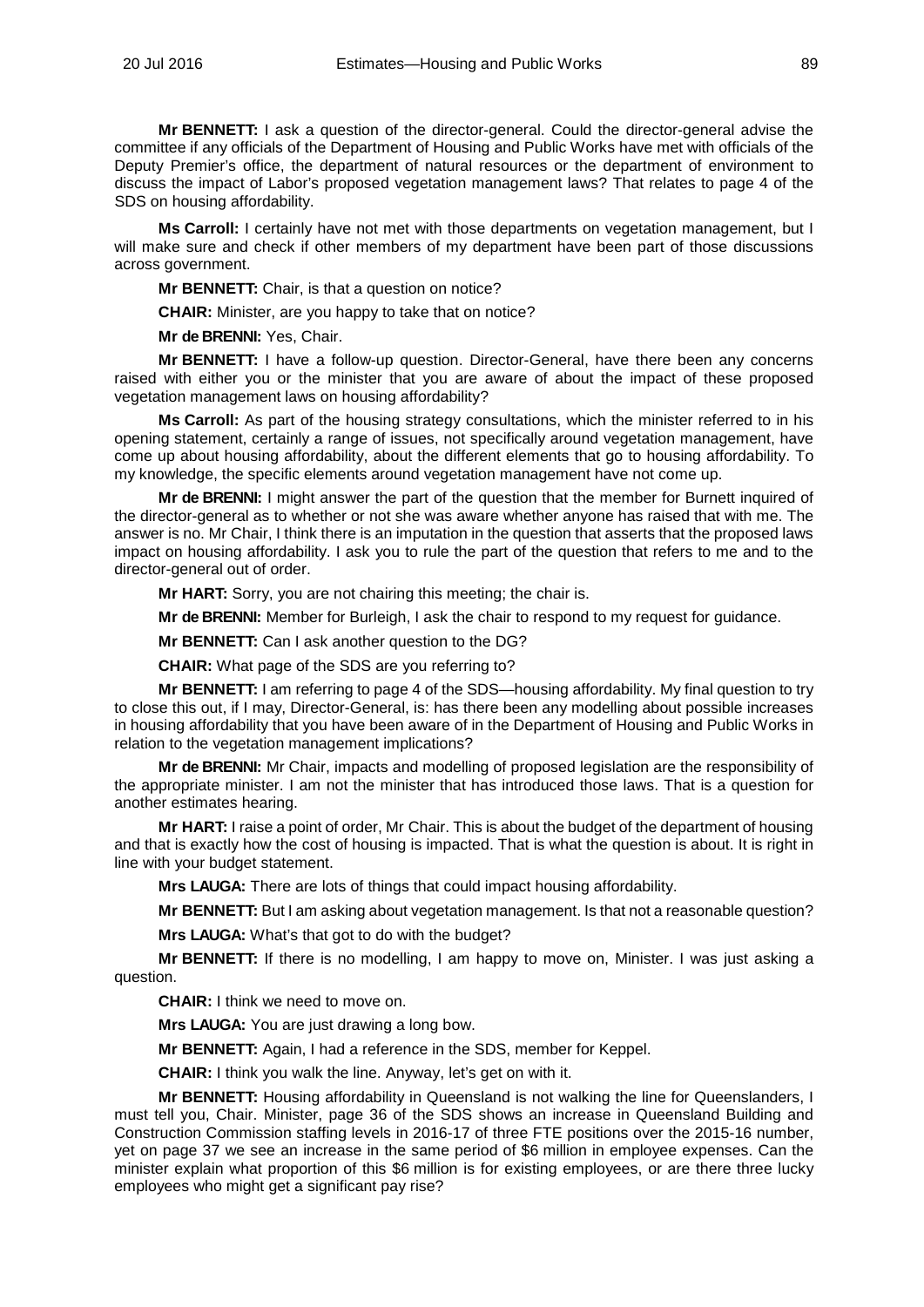**Mr de BRENNI:** I thank the member for the question, because the operation of the Queensland Building and Construction Commission is an important one. The building and construction industry in Queensland employs and supports the employment of over 200,000 Queenslanders. Queenslanders can expect to see somewhere in the vicinity of an average of approximately 50,000 homes built each year in the foreseeable future. We are seeing in Queensland a strong construction sector pushing up towards \$50 billion per year. Queenslanders absolutely expect that the Queensland Building and Construction Commission is able to perform those regulatory functions to ensure that the buildings in which we work and the homes in which we live are as safe as they possibly can be.

**Mr BENNETT:** That is not in dispute.

**Mr de BRENNI:** With respect to matters of staffing of the Queensland Building and Construction Commission, they are an operational matter for the Commissioner. The Commissioner is with us here tonight and if it suits the chair I am happy to invite the Commissioner to respond to the question about staffing.

**Mr BENNETT:** It is totally up to you, Minister. The Commissioner might be able to look at that during the course of the evening and come back to us. Clearly I am talking about the three FTE positions that are clearly articulated in the SDS and a reference to an increase in operating employee expenses. I am just after some clarification.

**Mr de BRENNI:** Let us deal with that now. I am happy to invite the Commissioner to join us to answer that question.

**Mr Bassett:** Mr Chair, could I ask that the member repeat the question, please?

**Mr BENNETT:** I am referring to page 36, staffing under the commission, which shows an increase in FTEs from 2015-16 to the next financial year, clearly articulated there, of three only FTEs, but on page 37 I am after clarification where we see employee expenses for the same period increasing by \$6 million and I am just asking for clarification about that apparent anomaly, if you would be kind enough, please.

**Mr Bassett:** I thank the member for the question. The increase in employee expenses is due to the increase in staff numbers for new functionalities, including the Assistant Commissioner Service Trade Division.

**Mr BENNETT:** Is that in addition to the three that has been reported or is that part of the three?

**Mr Bassett:** If I could take that question on notice, please, Mr Chair?

**Mr BENNETT:** I am sorry if I am not being clear.

**CHAIR:** The minister has to take it on notice.

**Mr de BRENNI:** I think we are quite comfortable to take that question on notice.

**Mr BENNETT:** For clarification, three FTEs, \$6 million extra in increased expenses. Thank you, Commissioner, thank you, Minister.

**Mr HART:** It is a dramatic increase, Minister.

**Mr de BRENNI:** I want to clarify my comment in relation to vegetation management before. I am advised that there has been a letter received in the office of the minister in relation to vegetation management and, additionally, I believe in the electorate office as well.

**Mr BENNETT:** Excuse me, Minister, just in relation to that, is that in relation to possible impacts on housing affordability? Are you able to discuss the contents of the letter or is that just alluding to there are conversations underway?

**Mr de BRENNI:** No, I am alluding to the fact that I am advised that correspondence has been received. I do not have the letter with me and I have not had a conversation.

**Mr BENNETT:** Is it in the public domain, that letter? Are you willing to table it at some point?

**Mr de BRENNI:** I do not have it with me, Mr Chair.

**Mr BENNETT:** Director-General, if I may, on page 33 of the SDS it shows the percentage of insurance claims for defective work assessed and response provided within 35 business days by the Queensland Building and Construction Commission in 2015-16 was just 39 per cent. I also note on page 34 that this was attributed to resource shortfalls as well as a deferral of a technology project. Can the director-general inform the committee if this technology project is the \$56.3 million Future of Property and Tenancy Systems project which is partially located on level 7 of Mineral House?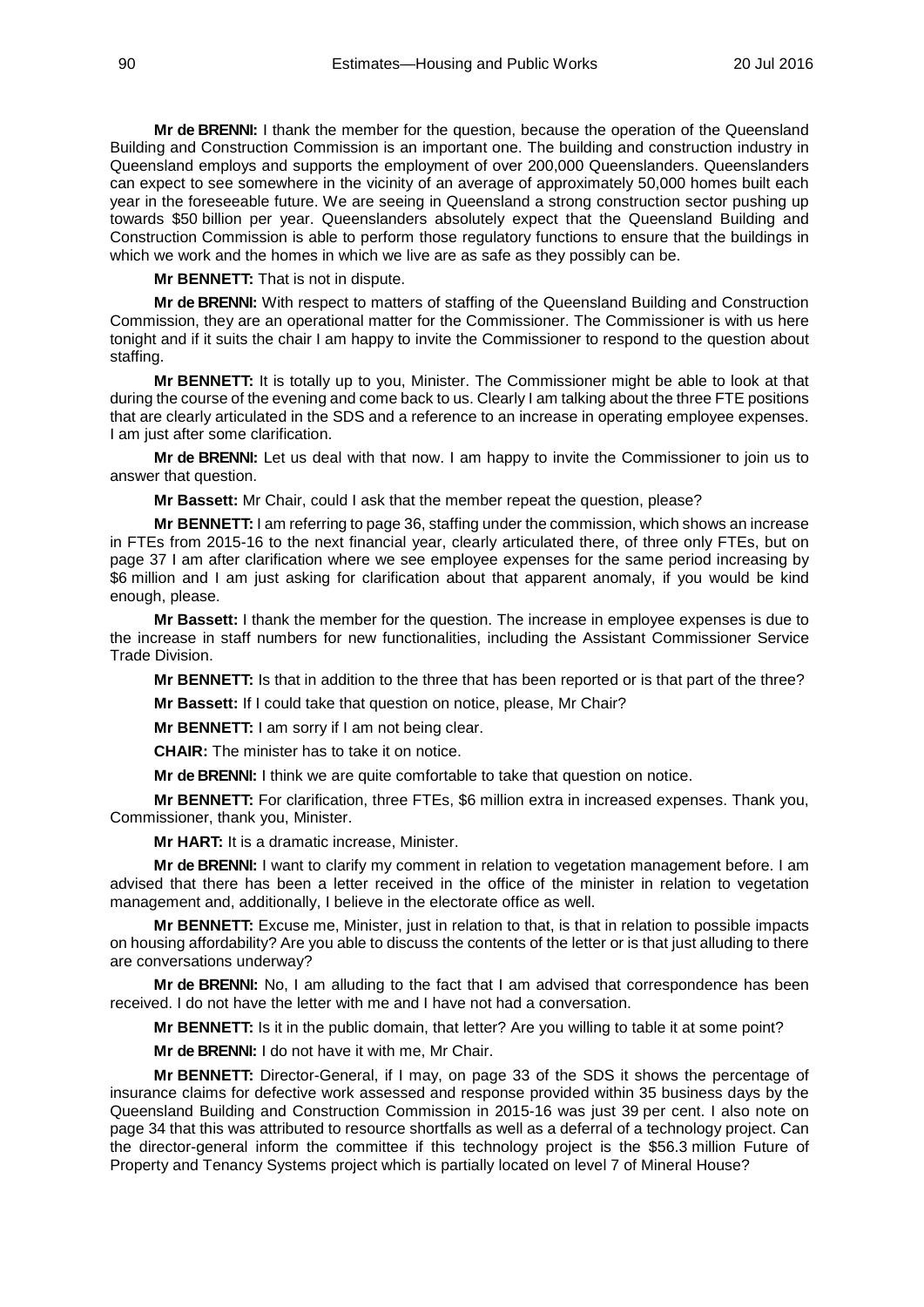**Mr de BRENNI:** Mr Chair, matters of the operation of the Queensland Building and Construction Commission are a matter for the Commissioner. I am happy, with the committee's indulgence, to ask him to respond to those questions.

**Mr Bassett:** Could I ask that the member repeat the question?

**Mr BENNETT:** Thank you, Mr Bassett. I am referring to SDS page 33 which shows the percentage of insurance claims for defective work assessed and response provided within 35 business days was only 39 per cent. I note that on page 34 this was attributed to resource shortfalls as well as deferral of a technology project and I am asking you if this technology project is the \$56.3 million Future of Property and Tenancy Systems Project?

**Mr Bassett:** I thank the member for the question. No, it is not.

**Mr BENNETT:** Would you be able to allude to what the technology project that has been attributed to the percentage decrease of only 39 per cent success rate in that particular area is?

**Mr Bassett:** I thank the member for that question. Member, over the past number of years the Queensland Building and Construction Commission has undertaken a significant amount of enhancements to its infrastructure. There are a number of reasons for that, including the age of existing infrastructure as well as a requirement to increase and enhance our ability to engage with our customers and to provide increasing customer services. Those other types of enhancements include the ability for the organisation to now have a 24/7 contact centre and the ability for us to have a dedicated and more organisational wide customer management platform that has been rolled out and is continuing to be rolled out. This is part of our ongoing enhancement of delivery of our core services and our service delivery transformation project.

**Mr BENNETT:** The program we are attributing it to is called customer enhancement?

**Mr Bassett:** It is called the QBCC's service delivery transformation program.

**Mr BENNETT:** Thank you, Mr Bassett, that certainly clears that up for me. If I could go back to the issue that the minister just raised about veg management. I think it is important, Minister, that we do clarify with the DG that we have no knowledge of the modelling and impact on housing affordability and I respectfully ask that the minister consider tabling that letter for the benefit of the committee.

**Mr de BRENNI:** Mr Chair, as I indicated before and I will reiterate for the benefit of all committee members, I do not attend estimates hearings with a full suite of the correspondence that has been received by our office. As I indicated, there is correspondence that has been received. We have not conducted modelling on that because we do not accept the imputation in the question that vegetation management laws, which are yet to be considered by this parliament, have an impact on housing affordability. That might be your particular view, but it is not one that is shared by me.

**Mr BENNETT:** I am just asking a question. If I may, with all due respect, what I am asking is has the department done any modelling on the possible implications on housing affordability of vegetation management. I have not made any imputations that it will or it will not. I am asking that the DG clarify that there is no knowledge. Again, I appreciate that you do not have the letter, but you can take it on notice and you can deliver it if you so desire to give the committee access to it.

**Mr de BRENNI:** I don't accept that—

**Mr BENNETT:** So you refuse to table the letter?

**Mr de BRENNI:** I don't accept that the question relates to this SDS and I do not accept that it is a question that is not laden with imputation. We are not going to enter into that.

**Mr BENNETT:** So a \$2 billion portfolio about housing affordability for Queensland taxpayers is not relevant?

**Mr de BRENNI:** It is a far more significant portfolio than that.

**CHAIR:** Mr Bennett, you have been allowed to go down this path for quite a few minutes. You are wasting your own time. The minister has stated his position with regard to this matter and I ask you to move on to the next question.

**Mr BENNETT:** To finalise that, in the interests of transparency that you claim with your government, are you prepared to table the letter that you raised in this committee?

**CHAIR:** I asked you to move on to the next question. That is not the next question.

**Dr ROBINSON:** It was a question though.

**CHAIR:** I asked him to move on to the next question.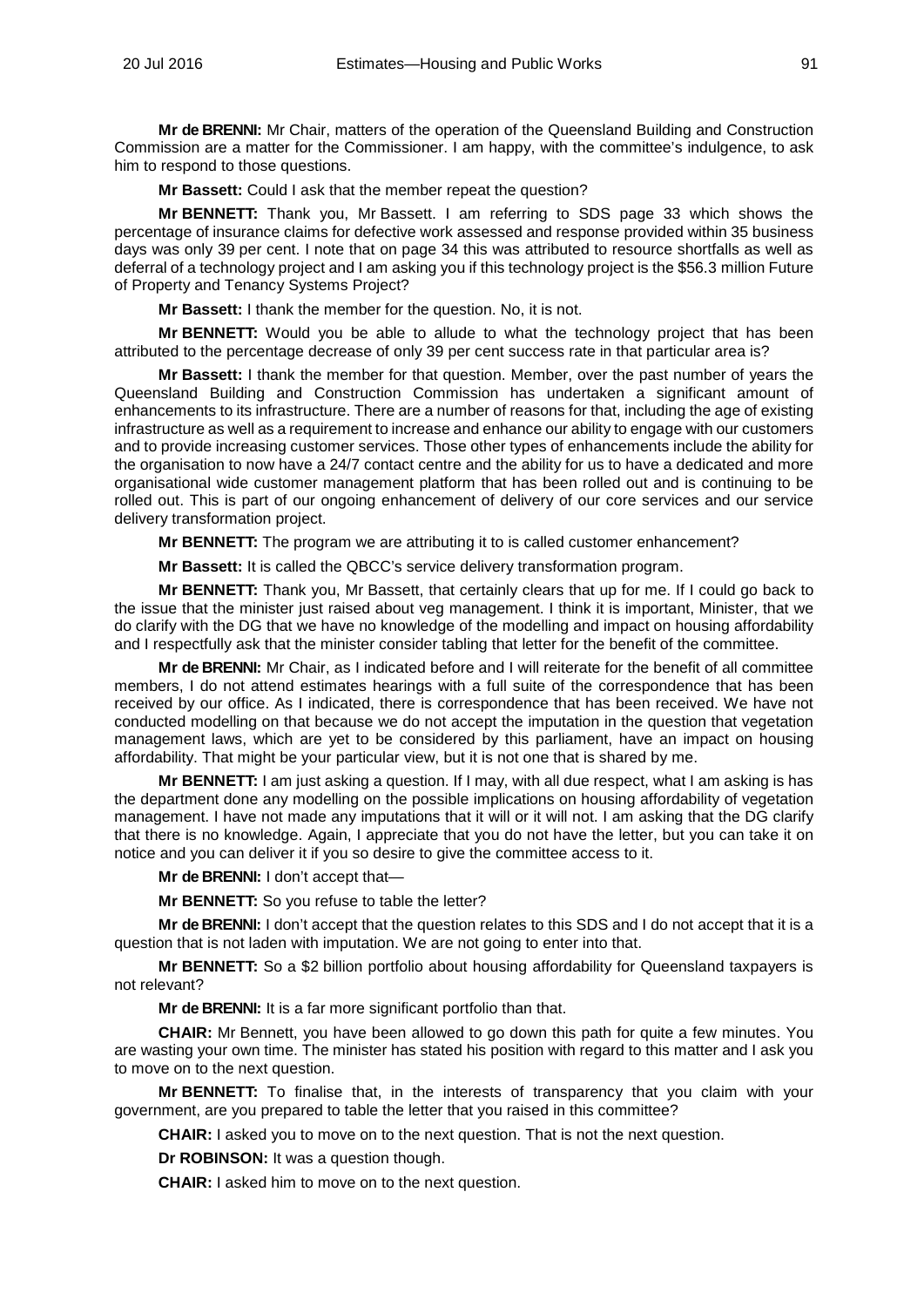**Mr HART:** You can rule it out of order if you wish, Chair.

**CHAIR:** I have.

**Dr ROBINSON:** A question on transparency you are going to rule out of order?

**CHAIR:** Yes, and I am asking you to move on to the next question.

**Mr BENNETT:** Is the minister or director-general aware of any instances in the department where it has been invoiced for the supply of materials where investigations have found materials have not been supplied? I reference page 9 of the SDS.

**Mr de BRENNI:** I thank the member for the question. I will just go to page 9. If I could ask the member if he could indicate the particular element of page 9 that the question refers to.

**Mr BENNETT:** Absolutely. In your opening remarks you were very vocal about procurement being a key part of your portfolio and clearly I am talking about procurement practices of your portfolio and I am asking are you aware of any instances where people have invoiced for materials that have not been supplied?

**Mr de BRENNI:** The question that the member asks is around integrity and accountability within our department. I am quite confident that the department has in place all of the processes that are needed to investigate such allegations. Of course, such matters are an element of the operations of the department and I will ask the director-general to outline her response to such circumstances.

**Ms Carroll:** I thank the member for the question. I do not know off the top of my head if there are particular instances, but running such a large department and, in particular, having Building and Asset Services which does a lot of contracting, there will probably have been instances where a service has not been delivered. We have measures in place to ensure if something has not been delivered then it is dealt with under the normal contractual management processes and if something comes to light where it is more systematic it is referred immediately to our Integrity Services Unit and our Integrity Services Unit would investigate those particular matters. There would be a number of matters on foot at any point in time with our Integrity Services Unit—I am not saying that there are huge numbers but there would always be—and if we have any concern about a supplier or anything within the department then I would immediately refer that to our integrity services area.

**Mr KNUTH:** Minister, page 3 of the Service Delivery Statement of the Department of Housing and Public Works states that the vision of the department is to make a difference by working together to build better, safer places to live and work. Can the minister confirm that the Housing Commission homes in Townsville are replacing cyclone proof fences for panel fences and will this extend to other areas of the state and what is the cost of this?

**Mr de BRENNI:** I thank the member for Dalrymple for the question. Certainly when I visited and spent time in the electorate of Dalrymple, in both Charters Towers and in Atherton, the views of the member for Dalrymple are shared by those in his community about the importance of providing safe, secure and affordable places for people in our community to call home. The budget for 2016 outlines a capital works program, including maintenance and upgrades. We will be seeking to ensure that homes right across Queensland that we build and maintain are to the best possible standards.

I can advise the member for Dalrymple and the committee that the department's fencing guidelines and policy informs the replacement of fencing on the homes that we provide for vulnerable Queenslanders right across the state. Under our annual cyclical upgrades and maintenance programs, fencing replacements are completed in accordance with all necessary product specifications, of course, as they should be, and building codes applicable in particular areas. I can outline the actions that have been taken to date in respect of this particular matter for the benefit of the committee and also for the benefit of the residents of our homes in the electorate of Dalrymple, which I know the member is keen to ensure are delivered with the best standards.

In 2015-16 there were 962 fencing upgrades completed, of which 264 were in the Northern Queensland region where Dalrymple is. There was \$5.9 million expended for fencing upgrades, again of which \$1.6 million was expended on works conducted in that North Queensland region, member for Dalrymple. Fencing is an important issue. These homes are homes to families often with children and, of course, we encourage people living in our homes to feel secure and enjoy the comfort of pets as well. The statewide budget for proposed fencing upgrades in 2016-17 is \$4.3 million. We estimate that that will upgrade fences to 710 homes across Queensland. In particular, in that northern Queensland region, of the total budget there will be \$1.3 million allocated. That will lead to upgrades around the family home, fencing of the family home, providing security for children and pets for 182 homes.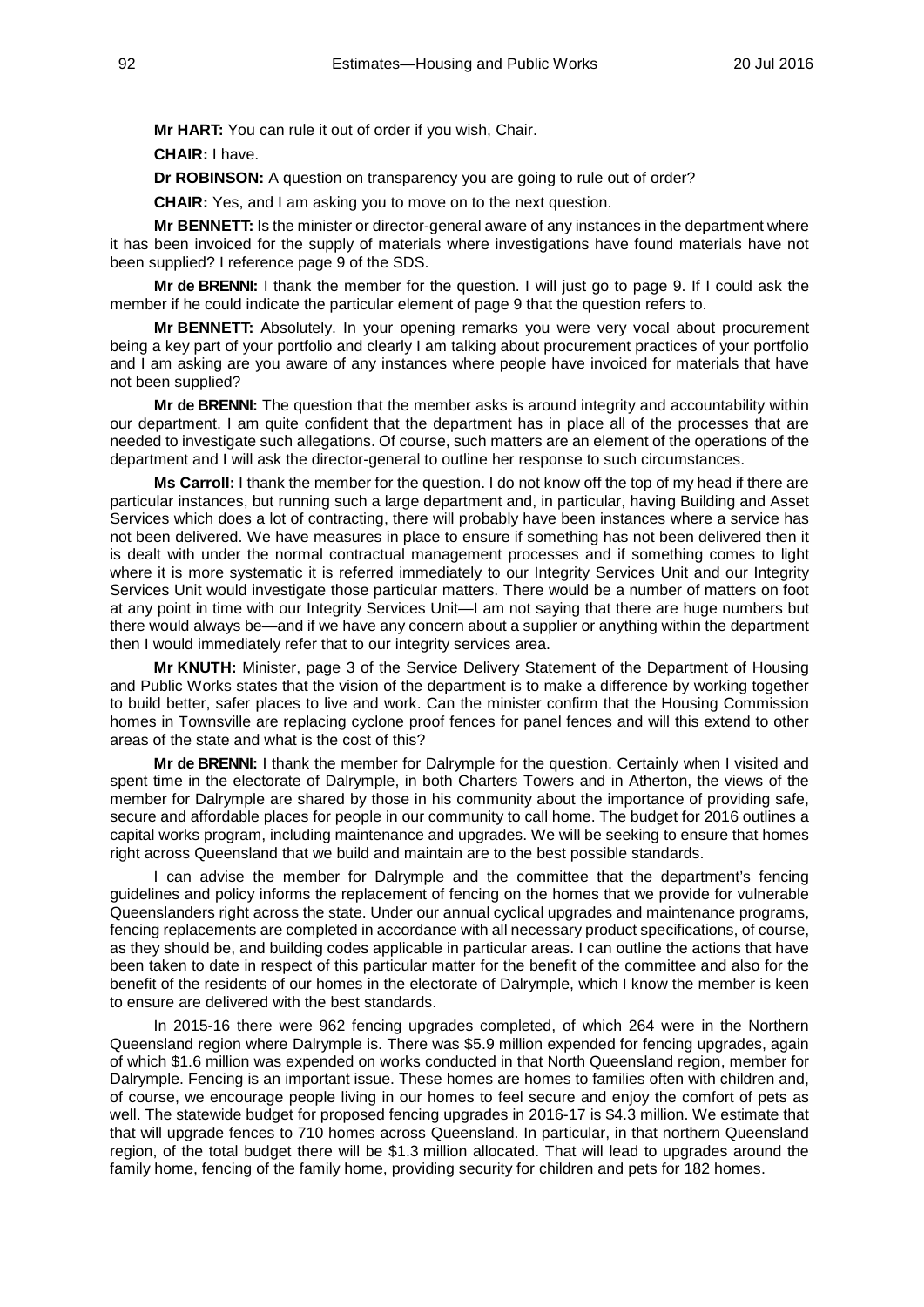**CHAIR:** Minister, I refer to page 3 of the SDS. Can you outline the government's position on the privatisation of public housing in Queensland?

**Mr de BRENNI:** I thank the committee for the opportunity to speak about something that is of significant importance to this government. The Palaszczuk government believes in the delivery of public services and the delivery of essential services by government. It is the policy of the Palaszczuk government to deliver essential services like public housing right across the state of Queensland.

Today, I sent a very clear message to the people of Queensland that we are committed to delivering front-line housing services for the most vulnerable people in this community. We have said that the large-scale transfer of social housing is not this government's policy. As a result, as I indicated in my opening remarks, I have decided to terminate the contract for the privatisation of almost 5,000 homes that people in the region of Logan live in. This would have resulted in government no longer being responsible for the delivery of an essential service in this state. I believe that government and I believe that the people of Queensland and I believe that the people of Logan made a clear decision around the privatisation of publicly owned assets in January 2015 which included our responsibility to deliver public housing to vulnerable Queenslanders.

The management as well as the ownership of social housing in Logan will remain in the hands of the people of Queensland. The LNP's risky scheme to privatise billions of dollars of Queensland's public housing assets to the private sector was unprecedented and it was unnecessary. As a result of the decision that I have taken and that I announced earlier today to the 40-odd staff working at the housing service centre, Logan public housing will remain operated by the Queensland government. We will immediately commence a new plan for the delivery of public housing in Logan. This will be initiated by the commencement of the construction of 70 new homes. It will ensure that we work with community stakeholders across Logan to make sure that the people who rely on government to deliver them a home are able to get one wherever possible.

**Mr CRAWFORD:** Minister, how was your announcement on the Logan Renewal Initiative received by your staff?

**Mr de BRENNI:** I thank the member for Barron River for the question. I attended the Woodridge HSC today. The Woodridge HSC was the first housing service centre that I visited on becoming Minister for Housing and Public Works. The Woodridge Housing Service Centre was established under the housing commission and the city of Logan was built around the Housing Service Centre. The city of Logan was built around public housing in that region. Today I had the opportunity to deliver first-hand to the more than 40 staff the news that hardworking and dedicated public servants have now returned job security, that they are going to continue to play a significant role in the lives of 5,000 families in Logan and that they are going to continue to provide those people with homes.

I go to the specifics of the responses from people in that room today. It was quite an extraordinary response from the staff, all of whom individually thanked me and this government for the decision that we have taken. They thanked me not just because of their job security; they thanked me because they understand the vital role that they play in the delivery of that essential service in our community. Later I spoke to a range of other stakeholders, including the mayor of the Logan City Council and the leadership of the chamber of commerce, who indicated that the decision that our government has taken is the right one for the people of Logan.

**Mrs MILLER:** I refer to page 7 of the SDS in relation to 1 William Street. Minister, many public servants have advised me that they are not at all looking forward to moving to 1 William Street, with its kennel-like open plan design. In fact, many public servants have referred to it as 'the kennel'. Can this building be altered in any way, given that it was authorised under Campbell Newman?

**Mr de BRENNI:** I thank the member for Bundamba for the question. As the committee will recognise, the design of that building occurred under the previous LNP government. In terms of our responsibility, the Department of Housing and Public Works is not yet in control of that building from a government accommodation point of view. However, in terms of going forward when we are, I might refer that question to the director-general to get some more details there.

**Ms Carroll:** Certainly, as the minister indicated, the Treasury department is responsible at the moment for the establishment of 1 William Street. As part of that establishment, the fitout et cetera was in that original contract and is part of that establishment. Effectively, the features of the open plan et cetera will be in place from when the staff start to move in later this year. At the point that staff start to move in, the responsibility for the building will transition over to Housing and Public Works. Given the fact that it is an all-new fitout that has only just been completed and was part of that original contract, there would not be any immediate changes.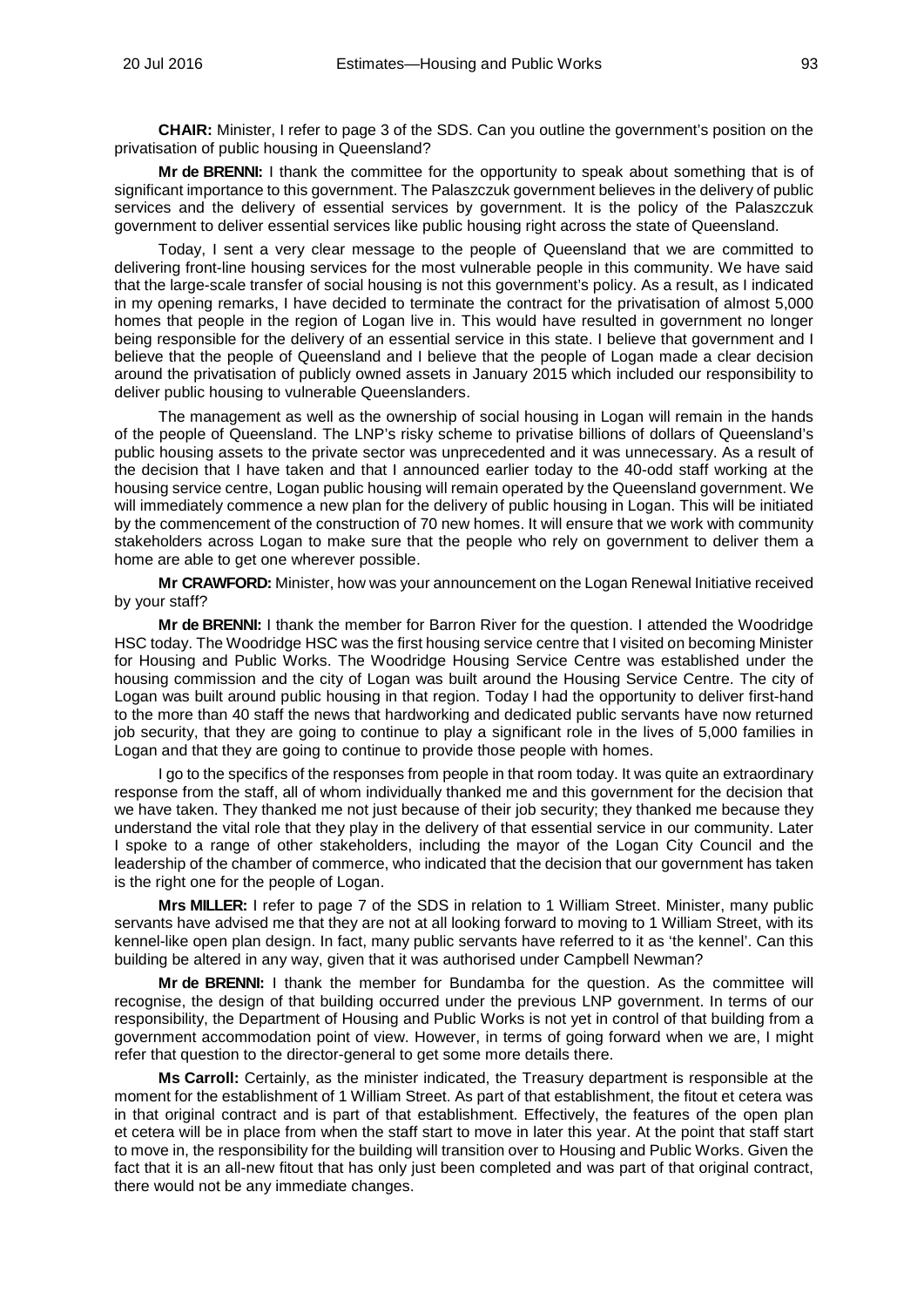**Mrs MILLER:** So it is right that it is basically all open plan and those senior officers who currently have offices at the moment will be in an open plan, kennel-like environment? I have not seen the plans.

**CHAIR:** I think you should make that into a general question rather than an assumption.

**Mrs MILLER:** Is it correct? Is it basically all open plan?

**Ms Carroll:** It is open plan on each floor. Then there are break-out areas for people to go to. The structure and design is an open-plan design and there are break-out areas and meeting rooms and those sorts of things that people can go to. There are not a lot of offices.

**Mrs MILLER:** Minister, this is obviously Campbell Newman's legacy to public administration in Queensland. Thank you.

**Mr de BRENNI:** I agree.

**CHAIR:** Minister, a key theme for your housing strategy discussion paper was sustainable communities. In reference to page 3 of the SDS and the department's contribution to building safe, caring and connected communities and protecting the environment, could you please advise how the housing strategy will contribute to this commitment?

**Mr de BRENNI:** I am very pleased for the opportunity to discuss the progress in the development of a new housing strategy for all Queenslanders. I start by indicating that the previous government's housing strategy was solely focused on the privatisation of publicly owned housing assets. This government's strategy will be focused on providing more sustainable communities, more sustainable homes, more affordable homes and a more responsive housing system for every Queenslander, regardless of whether you find yourself in the unfortunate circumstances of homelessness or you have been fortunate enough to be supported in public housing; whether you rent a home; whether you own a home; whether you rent a home to somebody else; whether you are a builder, a certifier or an investor. Our housing strategy seeks to engage with people across that breadth of the community.

Importantly, through our extensive process, which began in March this year, we have heard from literally thousands of people across the state. Our discussion paper that generated that response was released on 23 March. I would like to report to the committee in respect of the extensive nature of the consultation and the response that we have received from Queenslanders. As I said before, housing is a deeply personal matter. I have been extremely heartened by the contribution that has been made by people right across the state. In fact, more than 1,777 people attended 64 sector and invitational events to share with us their ideas about how we can make housing better and create more sustainable communities. We also received 859 responses to an online survey. We received 167 comprehensive written submissions from individuals, community groups, industry organisations, businesses and not-for-profit groups. There were a number of themes that we discussed across the state in these sessions, which as I said were well attended.

One of the things that I have been really pleased to see is how much engagement people in our community have had around the theme of sustainable housing. Of course, many people are keen to talk with us about innovative design that can reduce the overall cost of housing. I was fortunate enough to attend an internationally recognised and award-winning home in my own neighbourhood of Logan, the Vicker Ridge, which is a home with all of the most outstanding modern comforts. It is also one of the most sustainable homes on the planet, such that it won the Premier's sustainability award. Homes such as that have been an exemplar for people in our community to suggest ideas around more environmentally efficient building design. People have asked us to consider the different types of environments in which homes are built in Queensland. Through the consultation process, I have learned that building materials that are utilised in places such as Shailer Park, where I come from, are not always appropriate for use in places such as Far North Queensland or western Queensland. Making sure that we take into consideration the climate for the build and also the comfort of people living in those homes is important. Our new housing strategy, to be delivered later this year, will take into consideration how we can achieve those sustainable outcomes.

Of course, we want to ensure that sustainability also goes to the energy efficiency of the construction process itself. It is a consideration there. One of the key themes raised with me is a shift towards a real interest in our community around different types of homes, around new options for people to build different designs that are smaller and have a smaller footprint, which makes them more sustainable environmentally and also makes them more sustainable from an affordability perspective.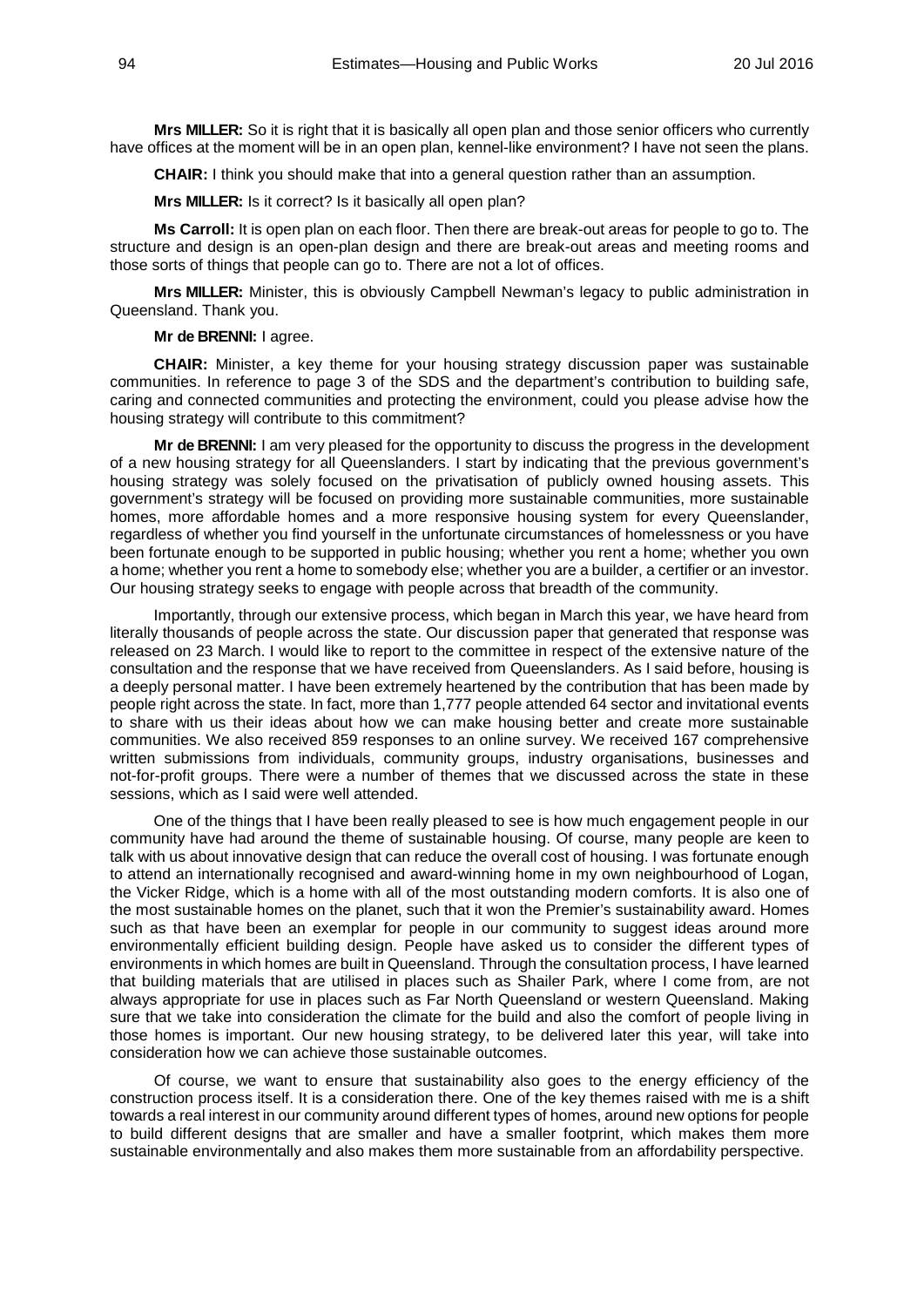**Mrs LAUGA:** Minister, I refer to page 3 of the SDS. I also refer to your earlier comments around the development of a 10-year strategy for housing in Queensland. I note that you, your department and other stakeholders have now completed a statewide consultation process. I am interested in understanding what sort of feedback you have received to date from the Queensland community and what have been the key emerging issues.

**Mr de BRENNI:** Thank you very much, member for Keppel, for the question. I am pleased to have the opportunity to elaborate on the development of the housing strategy. When I was in Central Queensland with the member for Keppel I was surprised at just how interested students at the high school we attended together were in discussing their housing future. When we were in Bundaberg, in Far North Queensland, in Atherton and on the Gold Coast it was the same.

I make particular reference to the event on the Gold Coast. A room full of people showed up on a Sunday morning. Students, academics, tenants, home owners and people interested in developing a brighter future for housing in Queensland shared with us their ideas. The member for Southport came along to that particular meeting and made a positive contribution.

Some of the themes that have emerged go to some of the demographic changes that we are recognising in Queensland, nationally and globally. These demographic changes are ones that I am sure we are all well aware of. Two key ones come to mind. The first is an ageing population. The needs of people as they grow older and our desire as a society and community to encourage people to be able to stay in their own homes as they age has been front and centre of the feedback that we have received in these consultation sessions across the state. Importantly, our response will need to consider the types of homes and the design of homes. As a department we have to consider this in respect of the homes that we provide in the public housing space.

The other theme that has emerged is around liveable and accessible housing design. We as a society have taken significant steps with the National Disability Insurance Scheme to provide people with a disability with significantly more independence in terms of their care. What we are hearing from people at the consultation sessions is that they would also like to enjoy significantly more independence in terms of their housing options. The themes that are coming through will challenge us in terms of the setting of policy in the housing space to determine what changes we ought to consider around the design of new homes and the design of communities to ensure that people in their senior years can live in their own homes and also ensure that people with a disability can enjoy independence and flexibility in their own homes.

We also heard about affordability. This issue was raised earlier in the hearing. The themes coming through in that regard were support for measures to help people move down a well-lit path to housing ownership. In Australia the issue of housing affordability has become a national political issue. I am sure it is front of mind for most Queensland households. What our government is seeking to do is deliver a 10-year housing strategy that will help light that path for Queensland families to ensure that they do not fall through the cracks, their homes are appropriate for them, they feel secure and homes are affordable.

This goes back to the comments I made before about the privatisation of public housing. I am very proud to be the Minister for Housing in Queensland. The delivery of an essential service that is as personal as one's home is something that a Labor government feels very strongly about. I am very much looking forward to seeking the support of the government for the implementation of the 10-year housing plan later this year.

**CHAIR:** We will now move to questions from non-government members.

**Mr BENNETT:** With your indulgence, Minister, I will go back to procurement services at page 9 of the Service Delivery Statements. I would respectfully ask the minister to consider taking on notice the question I asked about the instances of invoiced materials not being supplied. Would you be prepared to do that? I am referring to my previous question.

**Mr de BRENNI:** Can you repeat the question, please?

**Mr BENNETT:** I refer to procurement services at page 9 of the SDS. I asked whether the director-general was aware of any instances where the department had been invoiced for the supply of materials yet investigations had found that the materials had not been supplied. I was respectfully asking that you take that on notice.

**Mr de BRENNI:** Can I clarify the question. Are you asking whether there has been—

**Mr BENNETT:** Very simply, have you been invoiced for materials that have not been supplied?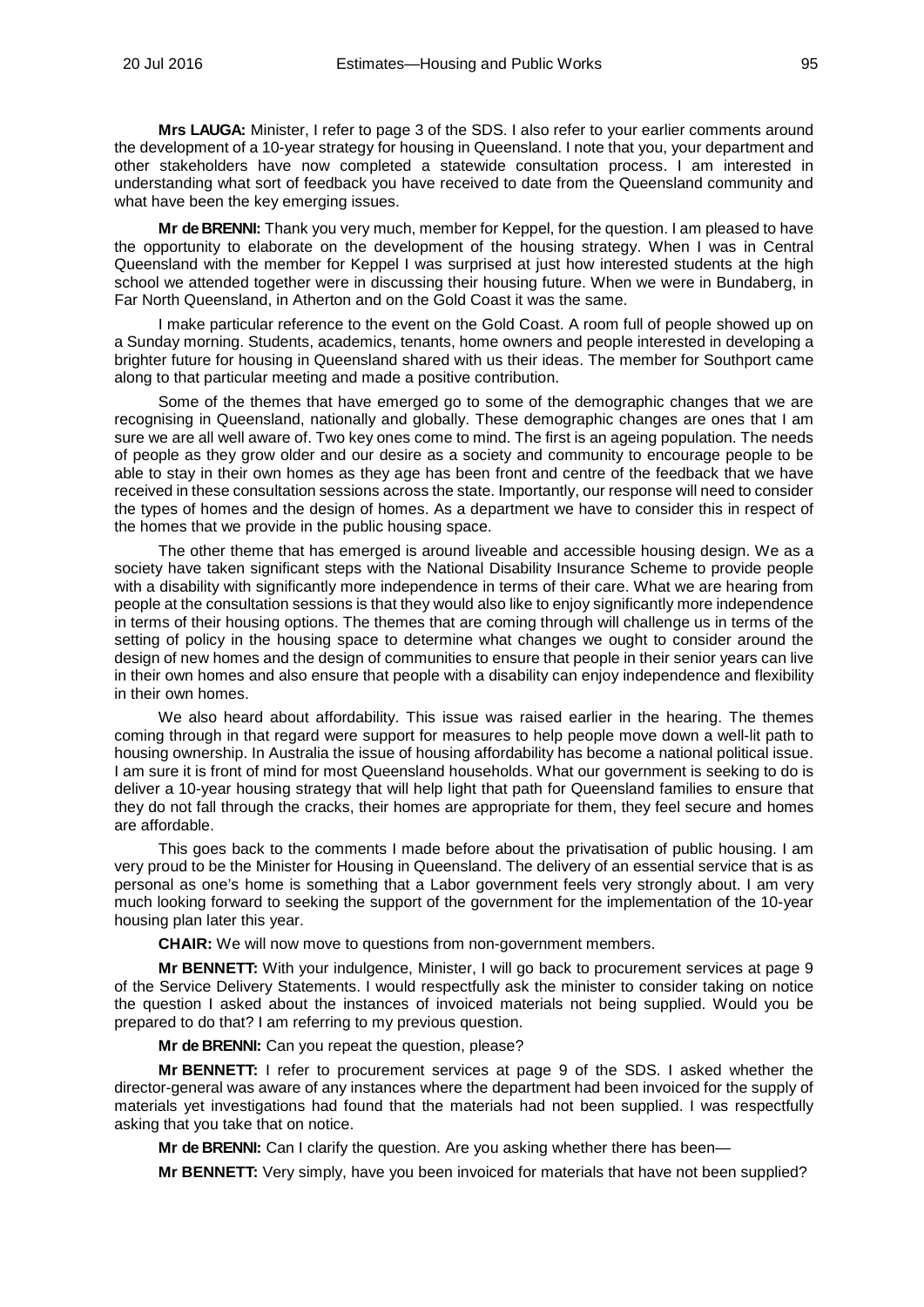**Mr de BRENNI:** If there has been an investigation into such things?

**Mr BENNETT:** That is correct.

**Mr de BRENNI:** I think we are happy to take that on notice. I am sure the director-general will talk about the breadth of investigations. Like all departments, we will investigate any matters of concern that are brought before us.

**Mr BENNETT:** With reference to the Department of Housing and Public Works's future of property and tenancy systems technology project, can the director-general advise why this project is identified on the government's ICT dashboard as requiring critical action?

**Ms Carroll:** I thank the member for the question. This particular project, the future of property and tenancy systems, is a very significant overhaul of our property and tenancy management system. It has been going for over a year now. Effectively, the current system is a very old system and it is actually based on a finance system. The system is used to actually do not just the finance part but has all the property information and our staff out in our housing service centres use that same system to do the tenancy management—that is, to match tenant applications with available properties et cetera.

The reason it is red on the system at the moment is that we have paused to do a mid-term review of that. We were concerned to look at the progress that it was making and to make sure that we were actually going to be able to deliver the system at the end of the day. The reason it is red is because we have paused and we are going through a review period to make sure that we will be able to deliver it and look at the cost and delivery elements of this particular system.

**Mr BENNETT:** I refer to page 57 of paper budget No. 4. I am after some clarification in relation to what is at the bottom of that page. It advises that \$32 million of additional funding over three years from 2015-16 will be provided to carry out backlog maintenance on government employee housing. The maintenance program is being funded from the sale of surplus general purpose housing. Director-general, how many of these general purpose houses have been sold to date and how many more do you expect may be sold?

**Ms Carroll:** I thank the member for the question. To date we have settled around 60 properties, to the value of \$16.7 million. We have another six properties that are currently under contract. We have on the market at the moment around 19 properties. We are looking in the near term to put around another 30 properties on the market. What we are doing with the funds from those properties is investing in the building of new government employee housing, particularly in remote communities.

**Mr BENNETT:** Director-general, it does say that the backlog maintenance program is the intended revenue stream for the \$32 million. I am reading from that page.

**Ms Carroll:** I was probably talking at cross purposes.

**Mr BENNETT:** I just wanted to clarify for you. It says that to fund the backlog maintenance program you are going to sell the government employee housing.

**Ms Carroll:** The sales from the government employee housing goes to two components. It goes to backlog maintenance and also to the building of new properties. What occurred in 2014 was that the Department of Housing and Public Works got a range of government employee houses from different departments to be managed as a cohort. In particular, this was done to assist when properties need to be redeveloped, particularly in remote communities. Often you need some properties for education, some for health, some for police et cetera. There is a process by which those can be done together. The funds are for two different things. I will see if we have some specifics about that \$32 million.

**Mr BENNETT:** I have a supplementary to that while you are digging for the information. Why are there no figures shown in that line item above that particular comment for the government employee housing program through the forward estimates? There is nothing in 2015-16 and nothing in 2016-17.

**Ms Carroll:** Effectively, it is because it is a self-funding program. There is not a drawdown on the budget, so to speak. I will get some clarification on that particular item and come back to that.

**CHAIR:** Minister, are you happy with that?

**Mr de BRENNI:** We will provide you with that information. As the director-general outlined, there is not an appropriation for that. It is a self-funded program, as you outlined in your question.

**Mr BENNETT:** At point 8 on page 25 of the SDS it says that the increase in operating deficits, which is pretty common, is mainly due to additional expenditure on government employee housing backlog maintenance being funded from cash reserves, maintenance funded from the prior year retained surpluses or a net deferral in capital grants for the Indigenous Community Housing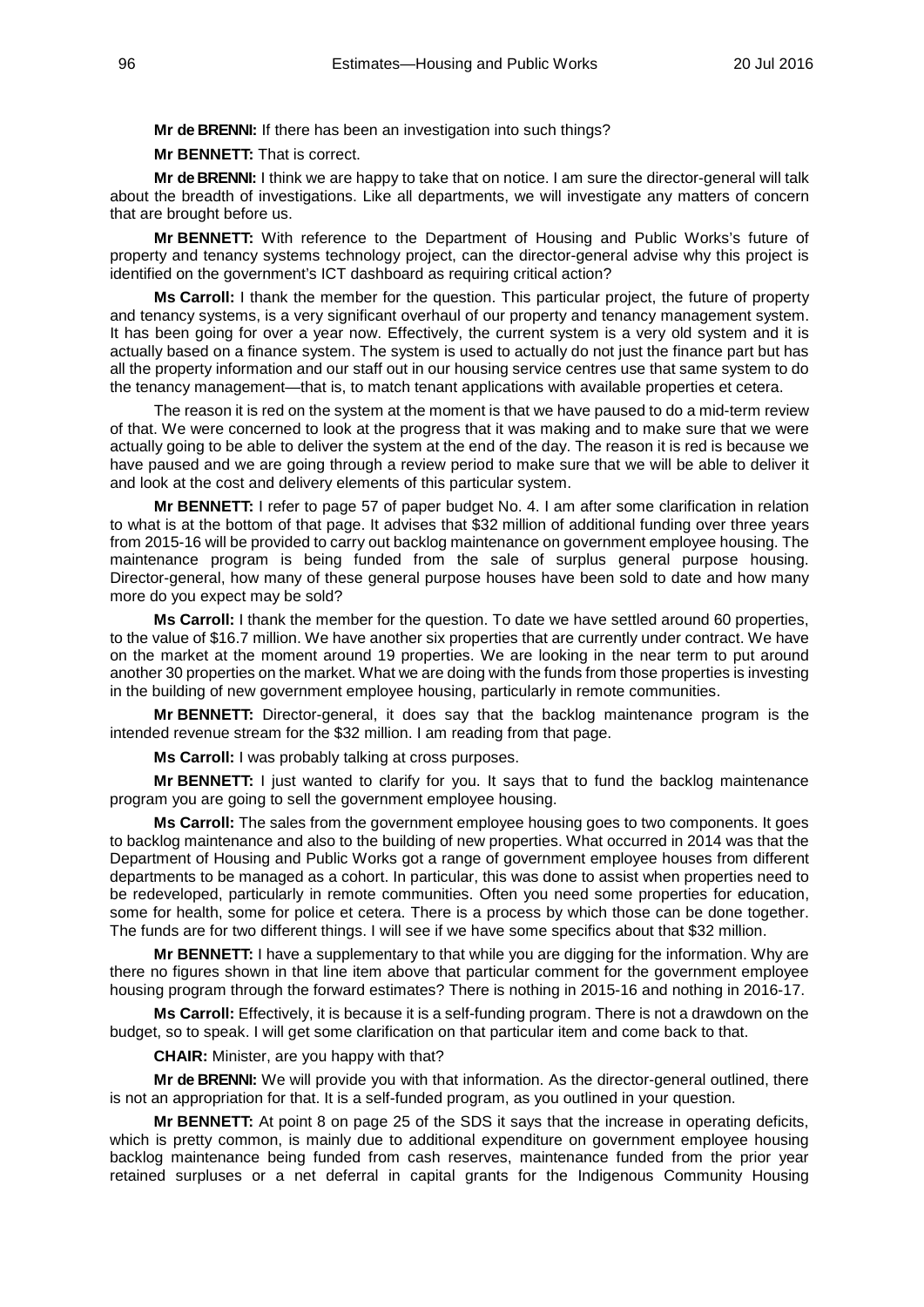Organisation program. I am wondering which it is. Is it the sale of government employee housing or is it from cash reserves or from deferred programs? Do they all get thrown into the same pot to fund all those programs? I am after some clarification.

**Mr de BRENNI:** I thank the member for the further question about the operation of the funds to fund the upgrades to government employee housing. We are seeking some clarification. I will take that on notice.

**Mr BENNETT:** I refer to procurement services on page 9 of the SDS and the interdepartmental committee review of Queensland government procurement also at page 9 of the SDS. There is reference to a pilot of the first regional plan by 30 June 2016. Can I ask the director-general or the minister to provide an update to the committee on this trial?

**Mr de BRENNI:** I will hand to the director-general in just a moment to outline the trial. As I indicated in my opening remarks, procurement is a vehicle through which this government will seek to ensure a range of objectives are met. There was a review into procurement in Queensland. The government established an interdepartmental committee to establish our response to that.

I can assure the committee that the focus of that process is about building procurement capability and capacity across government. We will be seeking value for money and leveraging our government buying power to achieve a range of outcomes. Of course we want to partner with local industry in regional and remote areas of Queensland in particular. As the question alludes to, there is a concept of a trial of new procurement processes in regional Queensland. I will get the director-general to outline the progress made in that regard.

**Ms Carroll:** I thank the member for the question. We are scoping what a regional procurement plan might look like. We are looking at how we might trial a specific plan in a particular area. Over the last 12 months we have been doing some work in Cairns with the local chamber of commerce. We have been looking at what is possible and what people would be looking for in terms of regional procurement. We are looking to move to a more formalised trial over this coming year and doing some consultation.

One of the early things that has come out from our discussions with local industry is that there are lots of different elements to procurement and whether this will just be another overlay. We are wanting to make sure that, as we talk to industry within a particular community, the design that we come up with for a regional procurement plan would be most advantageous to that community.

**Mr BENNETT:** I note there are a couple of questions on notice there, but I would like to refer to the QFleet performance statement, commencing on page 62 of the SDS. Can the minister advise the committee how many vehicles were in QFleet at the beginning of the 2015-16 financial year and how many there are now? What is the projected size of the fleet at the end of the 2016-17 financial year?

**Mr de BRENNI:** I thank the member for the question. I will take that on notice.

**Mr BENNETT:** Again, with regard to procurement services in the department, are you aware of any examples or occasions when procurement services have not been put out for public tender?

**Mr de BRENNI:** If there are procurement processes within the department?

**Mr BENNETT:** That have not been put out to public tender.

**Mr de BRENNI:** The purchasing of departmental equipment, material, goods and services is an operational matter. I am not aware of any arrangements that would not have been within the usual processes of day-to-day business operations of the department, but as they are clearly operational matters I will refer that to the director-general.

**Ms Carroll:** Within the department the majority of the work that we do would be put out to tender, but within the procurement guidelines there are different ways that are acceptable to go out for procurement. Often we have a range of panels across government. People can directly procure from the panel or get quotes from people who are on those panels. If it is a particular amount of expertise that is required, it will not necessarily be a broad public tender but it might be what we would call a select tender to a group of providers that would have specific knowledge in that area. The most common is to go out for an open tender or to use one of the procurement panels. Suppliers go through a lot of effort to get on those procurement panels so we use those as much as possible, but there will be a limited number of occasions when it is a more direct tender process.

**Mr BENNETT:** Would you be prepared to take that on notice, Minister?

**Mr de BRENNI:** Mr Chair, I think the director-general has outlined pretty clearly that there is a range of processes that occur. I do not think there is a need to outline for the committee every tender process or every purchasing process of the Department of Housing and Public Works. I do not think the SDS seeks to assert that we intend to report on that.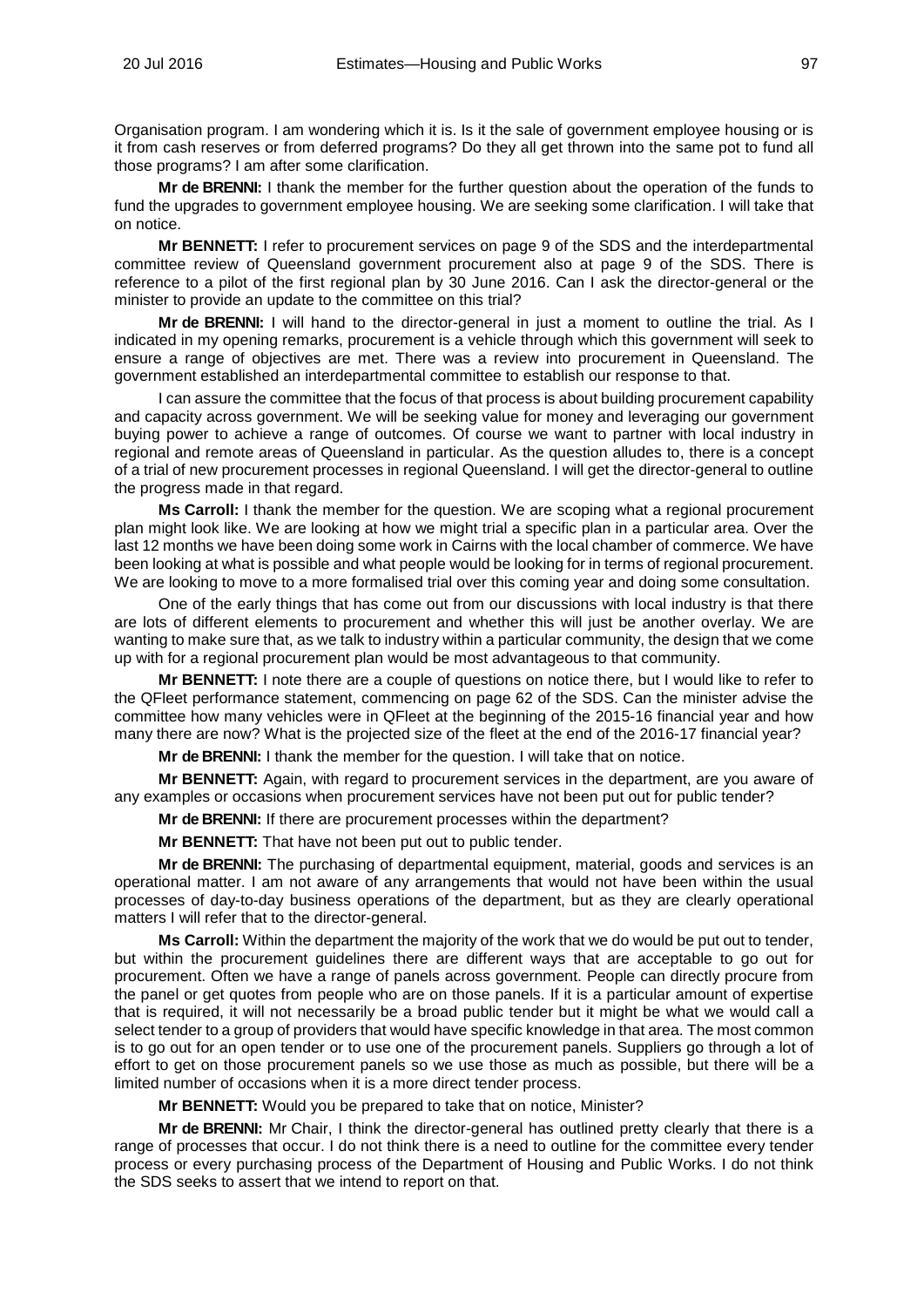**Mr BENNETT:** With respect, I am not after a detailed breakdown. It is just where it has not gone to public tender. It is a simple question, but if you do not want to do that, that is fine, Minister. I will just note that.

**Mr de BRENNI:** If the member for Burnett is asserting that every purchasing decision, from a stamp to a paperclip-

**Mr BENNETT:** No, not at all. All I am asking is the occasions when it did not go to public tender. That is all I was asking.

**Mr de BRENNI:** The member for Burnett is seeking advice on insignificant and immaterial purchases—

**Mr BENNETT:** We will move on, Minister, if procurement in Queensland is insignificant to you. I will note that.

**Mrs LAUGA:** I think that is an imputation.

**Dr ROBINSON:** He is refusing to answer it.

**CHAIR:** I think you should also withdraw that comment that you made.

**Mr HART:** Let us put a figure on it, Minister. What about everything over \$10,000 that has not been put out to public tender? Can you do that? Can you take that on notice?

**Mr de BRENNI:** Mr Chair, it is not within the SDS to promulgate the idea of providing a cost for every single piece of paper or for every paperclip—

**Mr HART:** Paper clips do not cost \$10,000, Minister.

**Dr ROBINSON:** No-one is talking about paperclips.

**Mr de BRENNI:** Mr Chair, I am not going to enter into a negotiation with members of the opposition around the procurement policies of the department.

**Mr HART:** It is a direct question, Minister.

**CHAIR:** The minister has responded in the way that he is entitled to. Can we have another question, if you have one?

**Mr de BRENNI:** Mr Chair, I can update the committee on a previous question asked by the committee members in relation to QFleet. I have that information for the benefit of the committee in relation to the size of the motor vehicle fleet. The size of the fleet as at 30 June 2016 was 8,507. That is a reduction from the previous year of 0.4 per cent.

**Mr KNUTH:** Minister, I refer to page 4 of the SDS for the Department of Housing and Public Works regarding the result of the review of housing policy for fairness. It mentions the new legislation which removes the three-strikes policy. Has there been an increased number of people applying for public housing? Will there be more resources to attend to complaints and higher demand for housing in regional departmental offices?

**Mr de BRENNI:** I thank the member for Dalrymple for his clear interest in the rights of public housing tenants in his own electorate and also right across Queensland. I know that when we met with tenants in Atherton they had some very clear views around the preference for the policies of this government over the policies of the previous government which were clearly targeted at leading to the eviction of tenants. The member for Dalrymple and other members of the committee would probably be aware, as was alluded to, that we conducted a review of housing policies in Queensland. Some of the key results of that review established a set of fairness principles, and I will come to the specifics of your question in a moment, member for Dalrymple.

I want to outline for the benefit of the committee the basis on which housing policy decisions are now made. They are to ensure natural justice for the tenant to have a right of reply, to ensure that we do not discriminate against vulnerable people, to ensure that we are reasonable according to legal and legislative definitions, and to ensure that we have a human element. The previous government's threestrikes policy was a gimmick that was aimed at throwing some of the most vulnerable Queenslanders out of their homes. I have said before that I am proud to be the housing minister—

### **Dr ROBINSON:** That is verballing.

**Mr de BRENNI:**—and to ensure that people who live in our homes, many of whom have challenging needs around disability, many of whom have mental health challenges, are supported to stay in their home that we have provided them. Simply disregarding their needs and pushing them into homelessness not only is inappropriate but also shows a lack of sophistication and a lack of compassion for people in Queensland.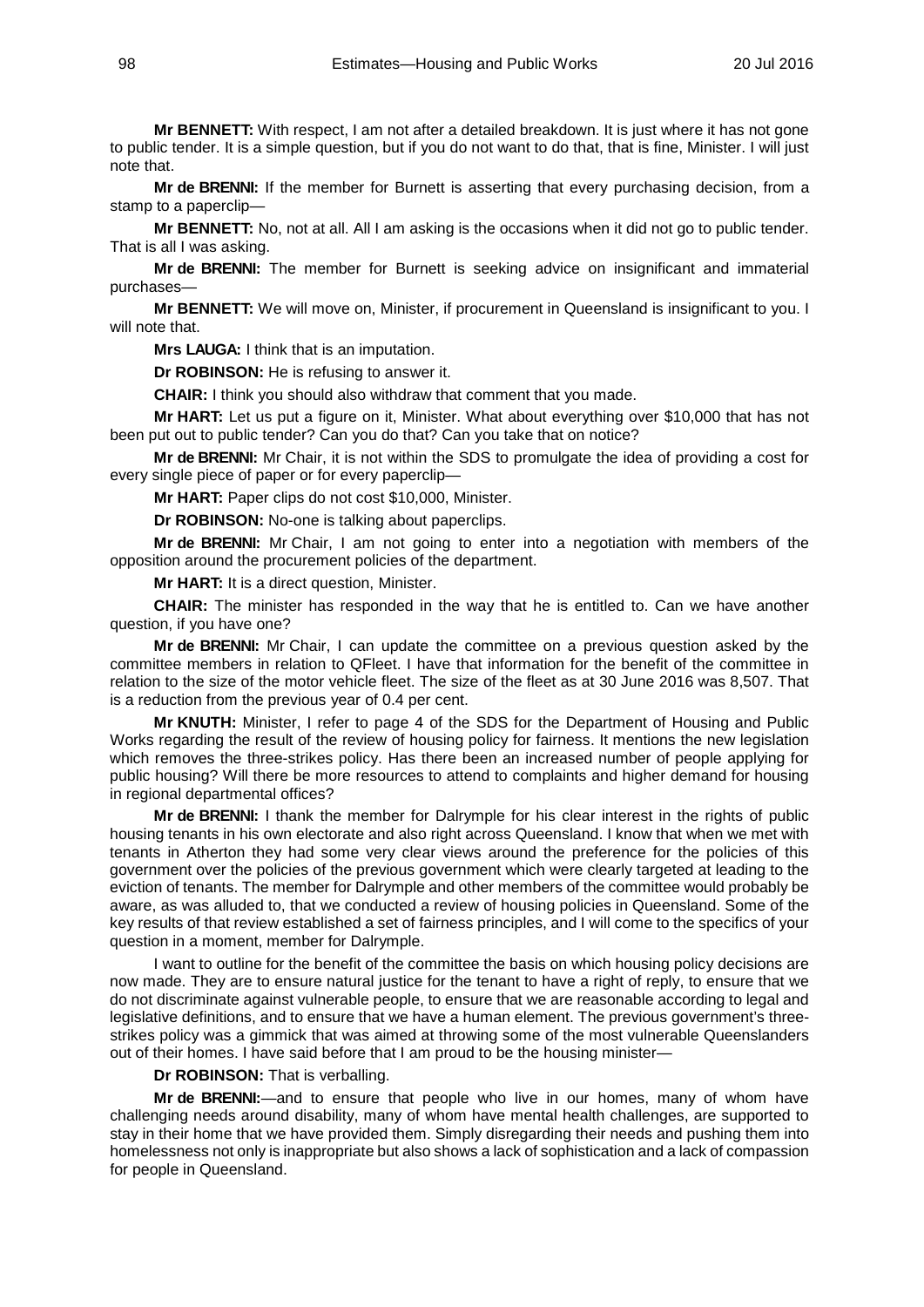As I said on almost my first day as minister, the introduction of these policies when I announced them was about no longer treating public housing tenants as second-class citizens. That is what the previous government did: it treated them as second-class citizens. The three-strikes policy unfairly threatened social housing tenants including some of the state's most vulnerable people.

This is not just my view; these are the views of tenants in our homes that we consulted about these policies. These are the views of stakeholders in the housing sector. Importantly, the Mental Health Commission report highlighted that managing behavioural complaints for people with complex needs ought to be improved, and that is what we have done. If members of the opposition think we are watering down our expectations of behaviour, they are simply incorrect.

**Mr HART:** Of course you are. That is exactly what you are doing.

**Mr de BRENNI:** As the member for Dalrymple knows, fairness means fairness for everybody not fairness based on your views but fairness based on a reasonable assessment of all of the circumstances?

**Dr Robinson** interjected.

**CHAIR:** If we are going back to interjections, it is all over for you guys.

**Dr ROBINSON:** The minister is provoking and he is getting back what he deserves.

**CHAIR:** I have been around here for a long time and I have a pretty good memory.

**Dr ROBINSON:** I am happy to respond to interjections, Jim.

**Mr CRAWFORD:** Minister, I refer to page 3 of the SDS regarding the development of the new 10-year strategy for housing in Queensland. What are the next steps in developing the strategy now that consultation has been completed?

**Mr de BRENNI:** I thank the member for Barron River for the question. There are important next steps in the development of the 10-year housing strategy. I spoke earlier about the volume of responses that we have received. As a department since 30 June, when the community consultation period concluded, we have been working through those submissions. We are working with the department to analyse the experiences of people throughout Queensland. We are analysing their perspectives, and we are drawing together those key themes that I mentioned in response to the member for Keppel's question earlier—themes around innovation, making sure that people with a disability are well catered for, making sure that older people in our community can continue to live in their homes.

Our next steps will be to develop a comprehensive strategy which for the first time in Queensland takes a sophisticated view. This is a government that is going to take a sophisticated view to the delivery of housing strategy that matters for all Queenslanders. I will put together a government response to the consultation process, and I will seek the support of government for the delivery of that strategy later this year. We will then commence implementation of the elements of that strategy that go to delivering better homes and more sustainable communities right across Queensland.

**Mrs MILLER:** Minister, I refer to page 4 of the SDS. Getting public housing in Goodna, Gailes, Riverview, Dinmore, Bundamba, Springfield or Springfield Lakes is like winning Gold Lotto in my electorate, yet over the years too many houses have been sold off. Just like the superannuation ads that you see on TV—same house, same number of bedrooms, same kitchen, same bathroom—they all look alike and yet if you are in public housing you pay \$120 a week but if you are in private housing you pay \$300-plus per week for the same house. Everyone knows that they were Queensland Housing Commission homes. As this causes social upheaval within my electorate, what is the department doing to rectify this public policy failure of previous governments?

**Mr de BRENNI:** I thank the member for Bundamba. I appreciate the question. I reflect on my experiences in the electorate of Bundamba with the member for Bundamba, and I have seen firsthand your advocacy for the rights and conditions of people. I remember that occurring not long after the floods that devastated that community.

The government has taken a very clear decision today to ensure that privatisation or selling off of public houses is no longer going to occur under this government. The important thing that we then have to consider is how we can ensure that many more people in Queensland, in places like Bundamba but also in places like Cairns, the Gold Coast, the Sunshine Coast and close to the city here in Brisbane, can find a safe, secure and affordable place to call home.

One of the unfortunate realities today in Queensland is that far too many people are unable to find housing that ought to be properly described as affordable for them. I think affordability needs to be considered not just in terms of the housing market but also in terms of the incomes of people in our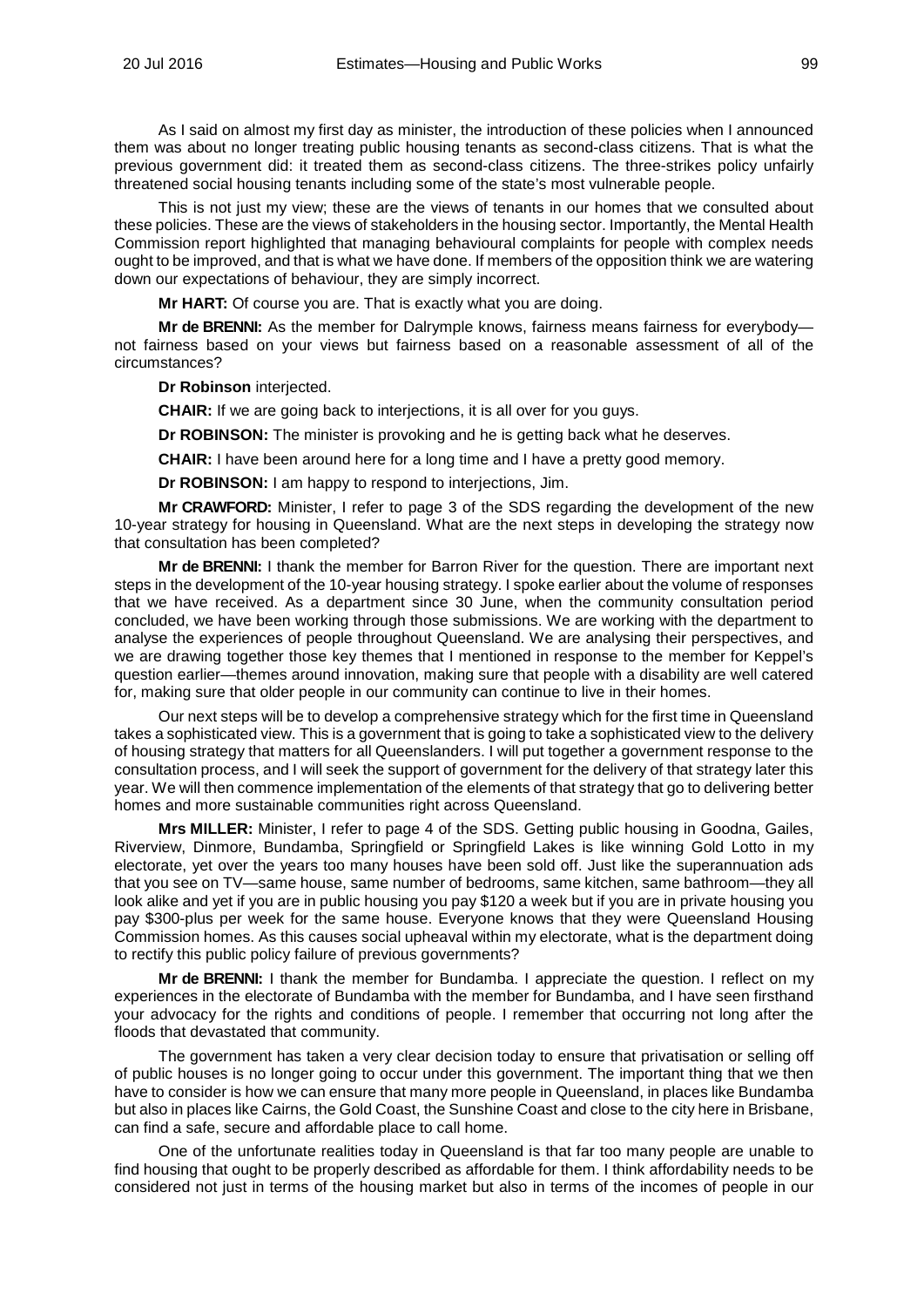communities. There are many people who are living in communities across Queensland like Bundamba who survive, take care of their kids, get a meal on the table every day and then struggle to pay their rent. That is why it is so important that we ensure that the Queensland government's stock of public housing in places like Logan but also in places like Bundamba remains in public hands—that it is not privatised, sold off or given away, whatever the preference of members of the opposition might be.

I can assure the member for Bundamba and other members of the committee who might be interested that out of the work that we will deliver in terms of the 10-Year Housing Strategy we will not only ensure that the public housing sector in Queensland remains in government hands and remains robust to be able to provide that essential service; we will also identify ways that we can create more affordable housing. I think one of the key ways that we can free up some of the public housing for more people to move into is to ensure that there is affordable housing for those who do have a slightly higher income or more capacity to do so to find a place for them and their family. I am very committed to ensuring that people, whether they are in Bundamba or in my neighbourhood of Shailer Park, can find those homes and ensure that they are affordable.

**Mr CRAWFORD:** Minister, referring to page 3 of the SDS where it states that long-term funding arrangements with the Australian government will impact on the department's operating environment in 2016-17, can you detail the impact that the national partnership on remote housing will have on the department?

**Mr de BRENNI:** I thank the member for Barron River. The Department of Housing and Public Works plays a key role in the delivery of housing in Aboriginal communities right across this state. In fact, in some communities we provide nearly all of the homes for people to live in. I was struck by the importance of this when I visited communities in the Torres Strait and Cape York. I also want to take the opportunity to recognise the reappointment of Senator Nigel Scullion as the Commonwealth minister responsible working with me on the delivery of Aboriginal housing, particularly in remote communities.

Over the life of the former National Partnership Agreement on Remote Indigenous Housing, I can inform the committee that the state of Queensland has delivered 771 new homes and we worked to refurbish 453 new homes. As I mentioned before, that is an important aspect of the work that we do under that program, particularly in remote communities. The climate in Cape York can be pretty tough on a house.

The national partnership on remote housing is time limited. It concludes on 30 June 2018. However, the housing needs of those remote Aboriginal communities are certainly not going to be resolved in their entirety in that time frame. Queensland's funding over the national partnership on remote housing over the next two years extends to \$245.17 million. That is broken up, I am advised, into \$133 million in 2016-17 and \$111.7 million in 2017-18. It is of concern that the Australian government has not yet made any funding commitments beyond 2017-18. Uncertainty about funding is a concern for me. It is also a concern for those who are working to deliver housing and homelessness infrastructure in remote Aboriginal and Torres Strait Islander communities.

**Mrs LAUGA:** In reference to page 3 of the SDS which states that the department will implement recommendations from the interdepartmental committee *Review of Queensland government procurement*, can the minister advise why an interdepartmental committee review was required?

**Mr de BRENNI:** I thank the member for the question. As I mentioned earlier, the government committed to conduct a broad-ranging review of Queensland government procurement practices to ensure probity and value for money remain at the forefront of the state's procurement policy and that we consider ensuring that local content provisions feature as part of our process going forward. In terms of answering the question, I might put it in some context in terms of what is effectively a six-point plan for delivery of improved procurement in Queensland.

The first one is we are going to ensure that procurement is agency led so that departments will be responsible for their procurement outcomes but they will be supported by a whole-of-government policy, supported by a whole-of-government strategy and of course frameworks that exist are able to function. I will talk about how the interdepartmental committee fits into that. We have established the Office of Chief Advisor—Procurement who will be responsible for the delivery of those whole-of-government procurement governance arrangements. As I indicated before, a focus on probity will strengthen the governance in both policy and practice. Industry engagement is going to be the fifth critical feature of that, and I will talk about the structure of that in just a moment if I can for the benefit of the committee. Finally, we will ensure that capability is enhanced. We will be working around publishing a forward procurement pipeline. We will be working around better coordination and collaboration of programming across department projects. That is designed to help ensure the economic prosperity and economic activity in regional Queensland as well.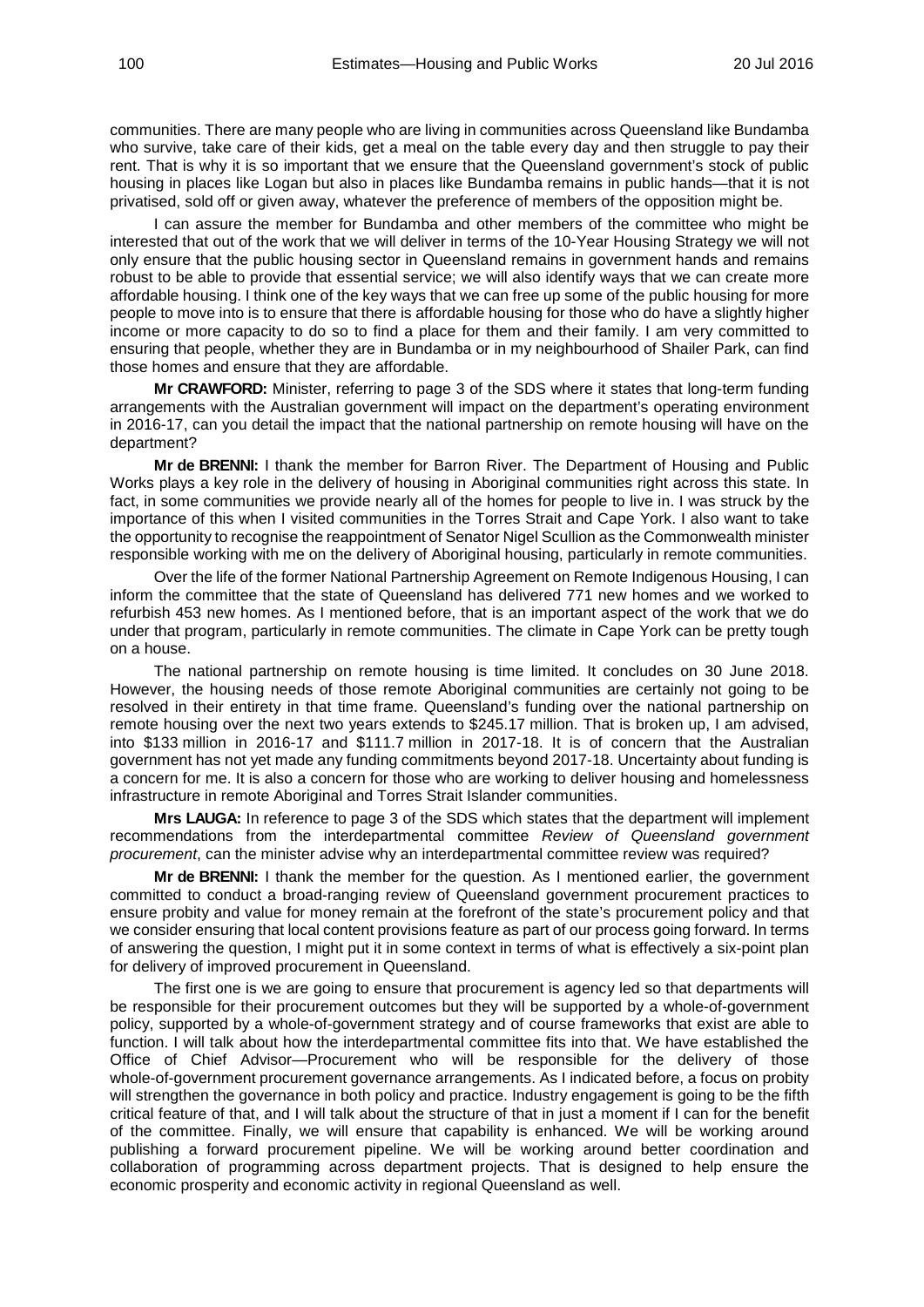The design of the structure that will function behind that will be led by a CEO leadership board. Below that will be a Queensland Government Procurement Committee. A procurement industry advisory group will provide on the one hand direction and advice to government and on the other hand information and oversight. Below that, there will be category councils established where, for instance, the Department of Housing and Public Works will lead the building and construction and maintenance category council, and departments such as Queensland Health will lead procurement around a health element.

It was important to ensure that an interdepartmental committee had the opportunity to work to establish those whole-of-government mechanisms so we could continue towards achieving those broader social, economic and environmental outcomes from sophisticated procurement but at the same time making sure that probity remained at the highest standard.

**CHAIR:** Minister, I have a question and we only have a couple of minutes left. I will ask the question and you can either answer it briefly or take it on notice if you feel as though you do not have enough time. I note you spoke earlier about housing affordability. How do you propose in 2016-17 to work towards more affordable housing for Queensland?

**Mr de BRENNI:** I thank the member for the question. At the core of answering that question has been the consultation that we have conducted with Queensland. I want to at this point talk about the other organisations and experts that have contributed to my early thinking about how we can create more affordable homes for families in Queensland. We have been working with the Local Government Association of Queensland, the Urban Development Institute of Australia, the Housing Industry Association, the Property Council, the Real Estate Industry of Queensland and Tenants Queensland importantly. We have sought in expertise from universities across Queensland. The 10-Year Housing Strategy will be supported by the contributions made by those organisations. The frameworks and initiatives that we put in place will be structured around making sure that as many families in Queensland have a safe and secure place to call home and that affordability becomes a more achievable outcome for more and more families and individuals, whether that is affordable in terms of the home that you want to rent or perhaps the home that you want to buy.

**CHAIR:** Minister, do you have any answers to questions on notice at this stage? If there are any that you do not have now, we need them by 12 o'clock on Friday.

**Mr de BRENNI:** Mr Chair, I am advised that the Queensland Building and Construction Commissioner can provide the answer to the question that was posed of his organisation earlier.

**Mr Bassett:** In response to the question on notice, the estimated actual cost for employee expenses for the 2015-16 financial year does not represent the actual cost of having 403 employees employed for the entire financial year. That explains why there is an increase in FTE from 377 to 403 in the financial year 2015-16. That is why it did not result in a significant difference in the budget figure for employee expenses and the estimated actual cost of \$42,565,000 for the 2015-16 financial year. The reason that the QBCC has budgeted approximately \$48 million for employee expenses in the financial year 2016-17 is that QBCC is anticipating 406 employees employed full time throughout the entire financial year.

#### **CHAIR:** Thank you.

**Mr de BRENNI:** The director-general also has an answer in relation to the operation of the department's division in relation to government employee housing that we would be pleased to provide to the committee.

**Ms Carroll:** In response to the question that I was asked around Budget Paper No. 4 and page 25 of the SDS and how the things added up, I am informed that the SDS refers to all of HPW not just government employee housing. The government employee housing backlog program was funded from asset sales and the government employee housing maintenance fund. That maintenance fund comes from the rent that is paid in from the different departments. From the prior year, some of this was retained as a surplus and a carryover. Budget Paper No. 4 is correct as well, as we are providing \$32 million for backlog over three years and that is funded as is described from the asset sales. It is a complicated mix of how the funding works within HPW. It is not listed in the table, as I indicated, because it is not funded by Treasury. It is funded through either the sales of the other properties or the rent that we receive.

### **Mr BENNETT:** Thank you.

**CHAIR:** Minister, do you have a short closing statement?